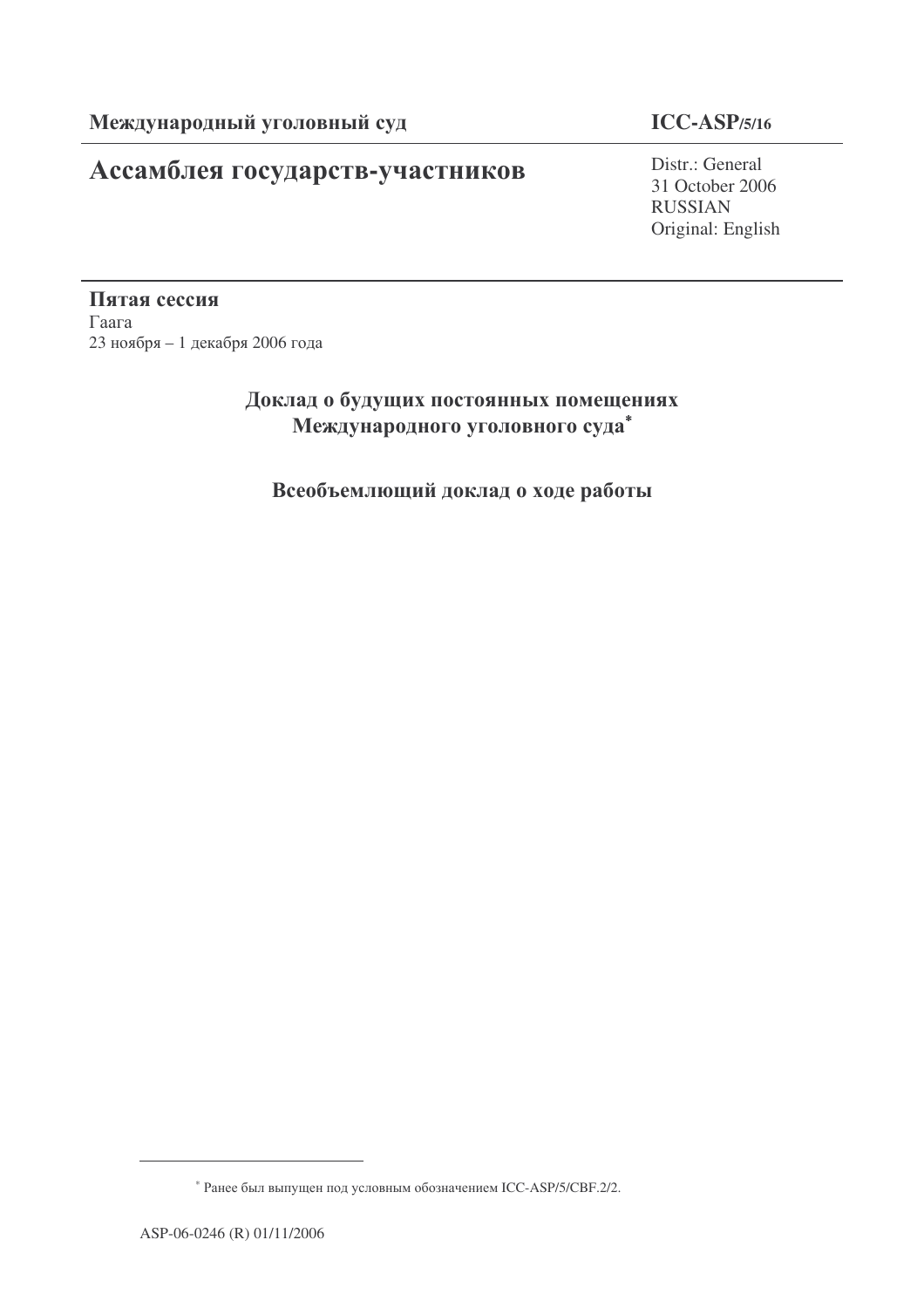ICC-ASP/5/16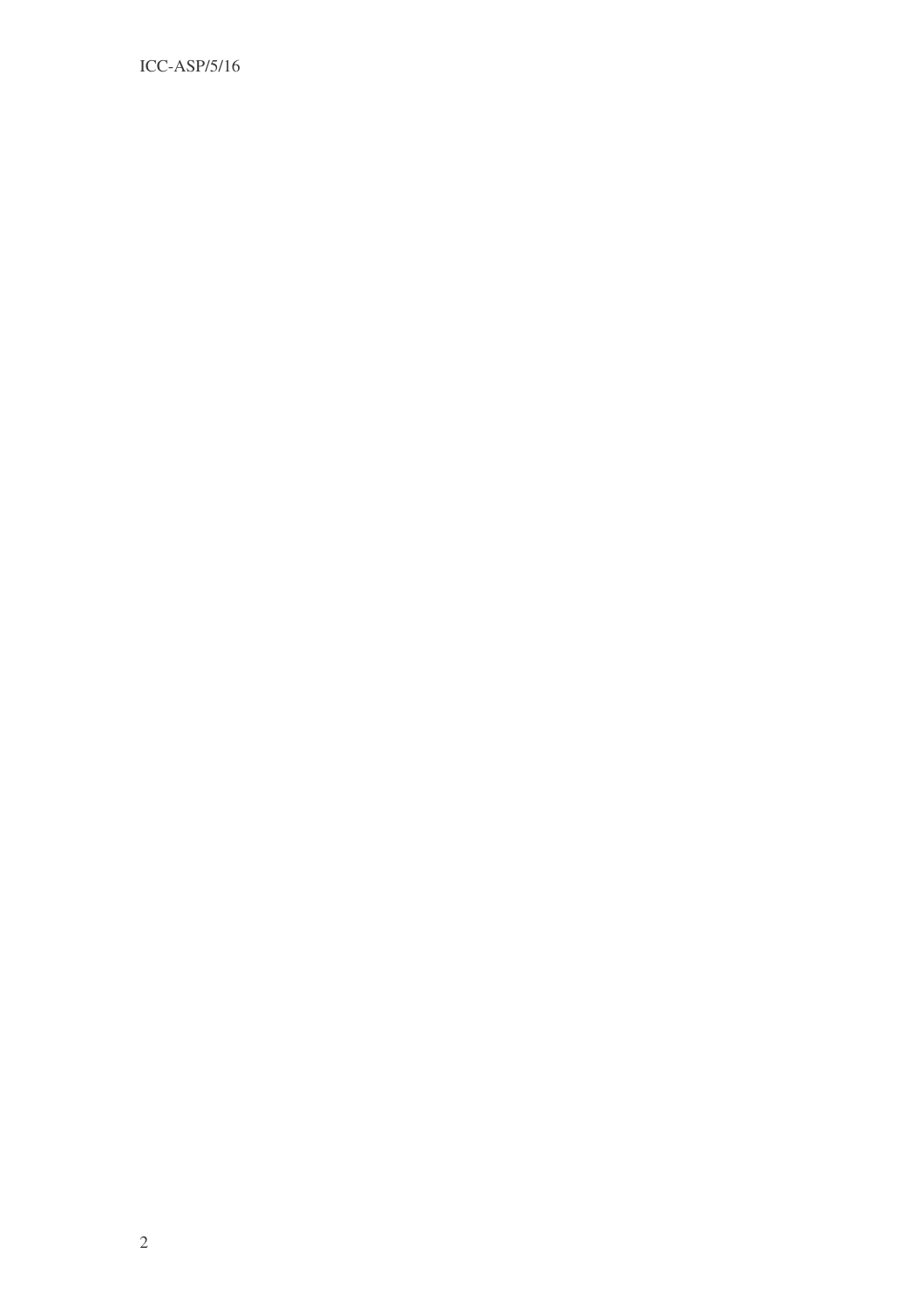# ДОКЛАД О БУДУЩИХ ПОСТОЯННЫХ ПОМЕЩЕНИЯХ МЕЖДУНАРОДНОГО УГОЛОВНОГО СУДА

# ДОКЛАД О ХОДЕ РАБОТЫ

Подготовлен Международным уголовным судом в сотрудничестве с консалтинговой компанией по управлению проектом «Дрес & Соммер»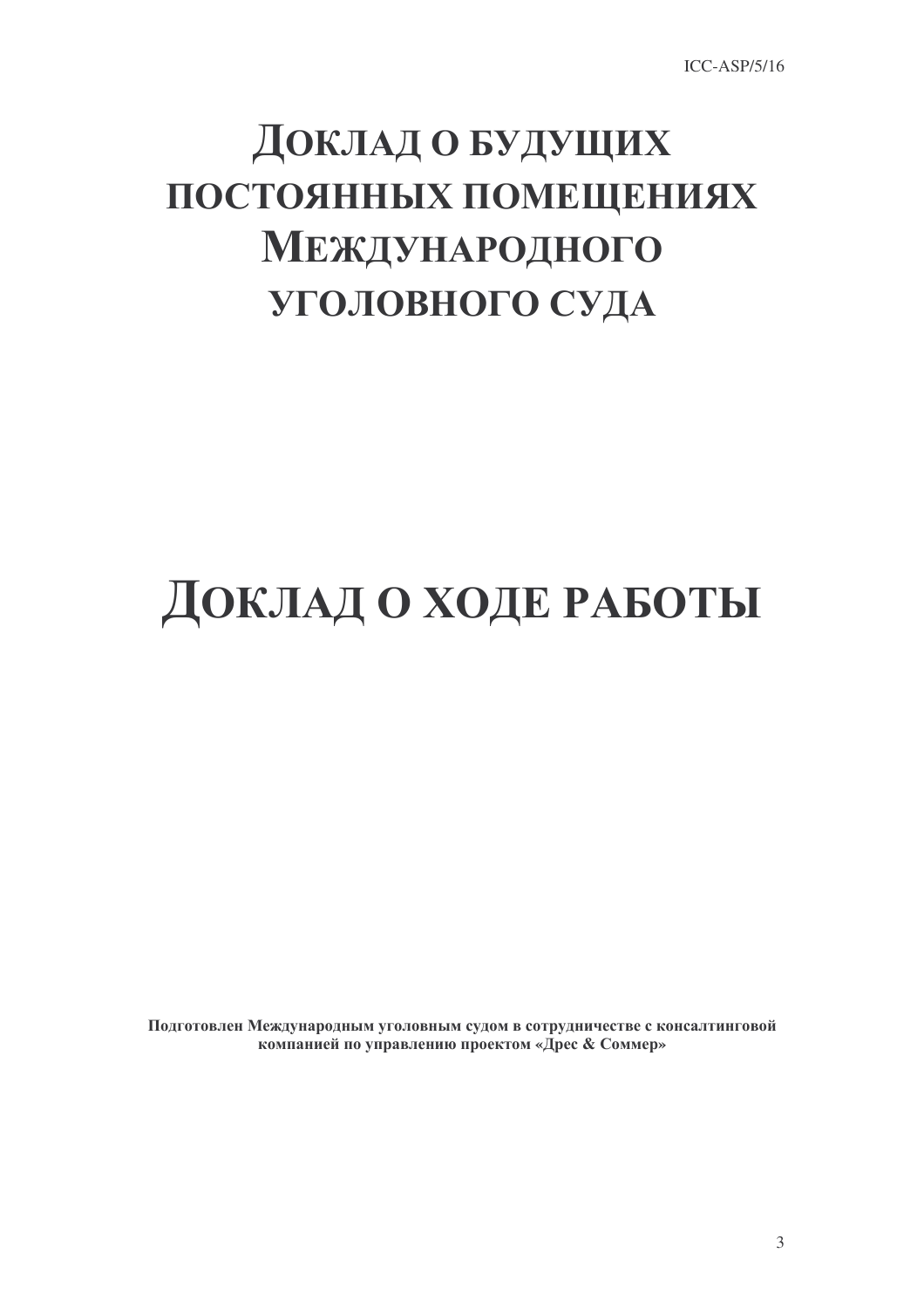# Содержание

| <u>I.</u> | <b>Введение</b>        |              |
|-----------|------------------------|--------------|
| <u>П.</u> | Требования             |              |
| Ш.        | Варианты размещения    | $\mathbf{r}$ |
| IV.       | Расходы                | $\Omega$     |
| V.        | Дальнейшие перспективы | 10           |

Приложение: Требования, варианты, расходы и график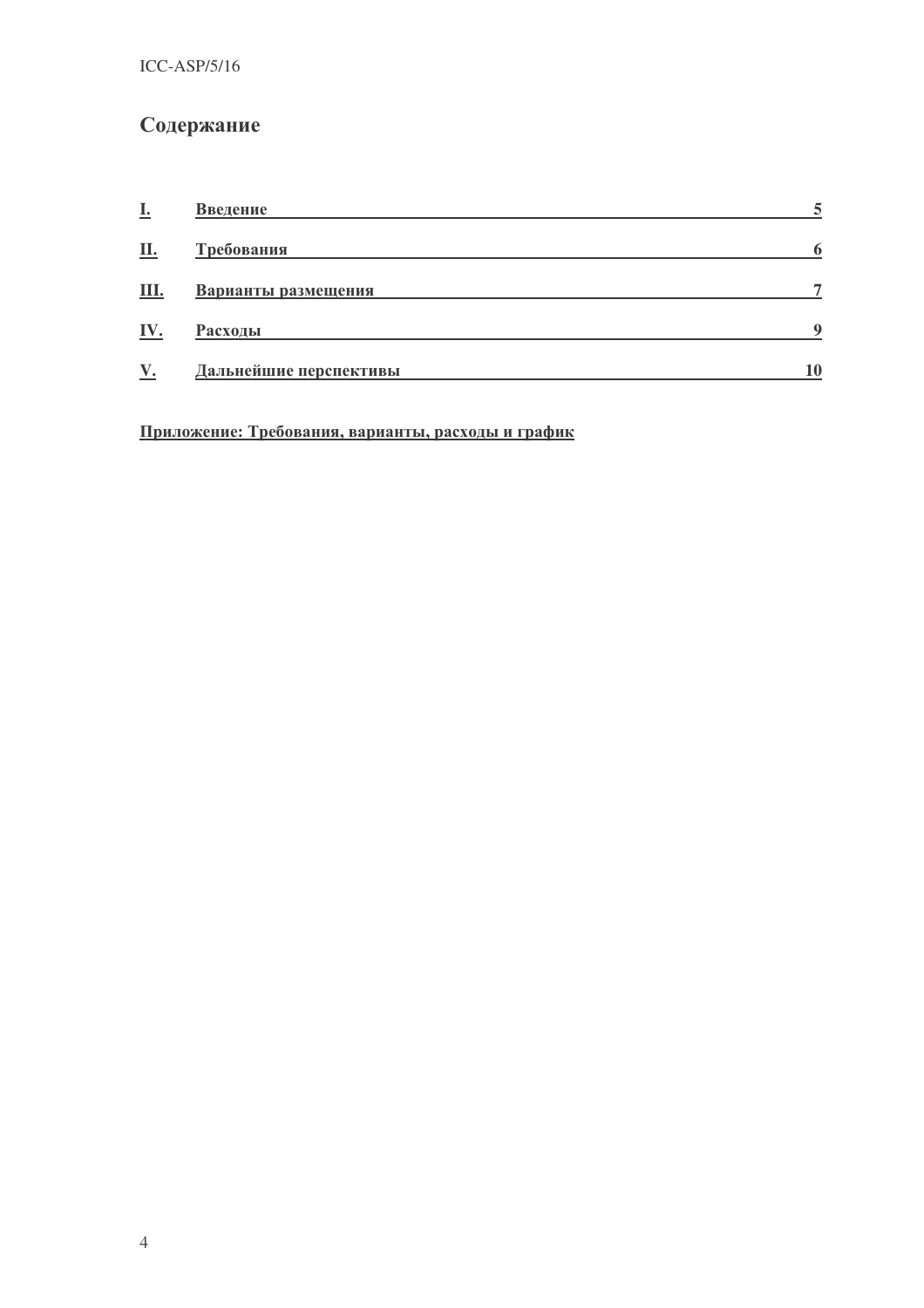$ICC-ASP/5/16$ 

#### $\mathbf{L}$ Ввеление

Настоящий доклад представлен во исполнение пункта 45 подготовленного в  $1<sub>1</sub>$ апреле 2006 года доклада Бюджетно-финансового комитета, в котором Комитет «рекомендовал Суду представить для рассмотрения на его следующей сессии очередную информационную сводку по этому проекту». Он также является ответом на другие просьбы, содержащиеся в том же докладе Комитета, как, например, просьбы о разграничении важных и дополнительных характеристик постоянных помещений (см. пункт 9 настоящего доклада), о продолжении работы над альтернативными предложениями об аренде помещений в Гааге (см. пункт 13) и о подготовке четких и лостоверных оценок расходов (см. пункт 19).

 $2.$ В прошлом Суд представлял несколько докладов о постоянных помещениях. Первый из них касался представления проекта<sup>2</sup> с изложением требований, которые Суд предъявляет к своим помещениям. В то время как этот доклад явно обусловлен положением Суда как пользователя, последующие доклады представлялись в ответ на вопросы более обшего характера, которые ставили Ассамблея государств-участников или Бюджетно-финансовый комитет<sup>3</sup>. Часть информации, содержащаяся в этих докладах, была с тех пор обновлена в свете новых событий или изменений в допущениях, связанных с планированием. В целях исключения какой-либо неопределенности Суд принял решение собрать все доклады, которые нуждаются в обновлении, в один всеобъемлющий доклад. Поэтому информация, содержащаяся в настоящем докладе и приложениях к нему, заменяет информацию, содержащуюся в докладах, которые были ранее представлены Судом.

 $\mathfrak{Z}$ . Помимо информации, содержащейся в настоящем докладе, делается также ссылка на два других документа. В октябре 2005 года Суд представил доклад о методах финансирования помещений, применяемых другими международными организациями<sup>4</sup>. Со своей стороны Комитет «просил Суд пересмотреть свои внутренние механизмы управления в связи с вопросом о постоянных помещениях»<sup>5</sup>. Это является предметом отдельного доклада, который будет представлен на рассмотрение Комитета на его сельмой сессии.

<sup>&</sup>lt;sup>1</sup> Доклад Бюджетно-финансового комитета о работе его шестой сессии (ICC-ASP/5/1), пункт 45. 2 Доклад о будущих постоянных помещениях Международного уголовного суда: представление

проекта (ICC-ASP/4/22).

<sup>&</sup>lt;sup>3</sup> Локлал о булуших постоянных помешениях Межлунаролного уголовного сула: варианты размещения (ICC-ASP/4/1), запрошенный Ассамблеей государств-участников на ее третьей сессии в сентябре 2004 года.

<sup>-</sup> Доклад о будущих постоянных помещениях Международного уголовного суда - финансовое сравнение вариантов размещения Суда (ICC-ASP/4/23), запрошенный Бюджетно-финансовым комитетом на его четвертой сессии в апреле 2005 года.

<sup>-</sup> Доклад о будущих постоянных помещениях Международного уголовного суда промежуточный доклад о структуре оценок численности штатного персонала (ICC-ASP/4/24), запрошенный Бюджетно-финансовым комитетом на его четвертой сессии в апреле 2005 года.

<sup>-</sup> Доклад о будущих постоянных помещениях Международного уголовного суда - обновленное финансовое сравнение вариантов размещения (ICC-ASP/5/CBF.1/1), запрошенный Бюджетнофинансовым комитетом на его четвертой сессии в апреле 2005 года.

Доклад о будущих постоянных помещениях Международного уголовного суда - методы финансирования помещений, применяемые другими международными организациями  $(ICC-ASP/4/25).$ 

<sup>&</sup>lt;sup>5</sup> Доклад Бюджетно-финансового комитета о работе его шестой сессии (ICC-ASP/5/1), пункт 43.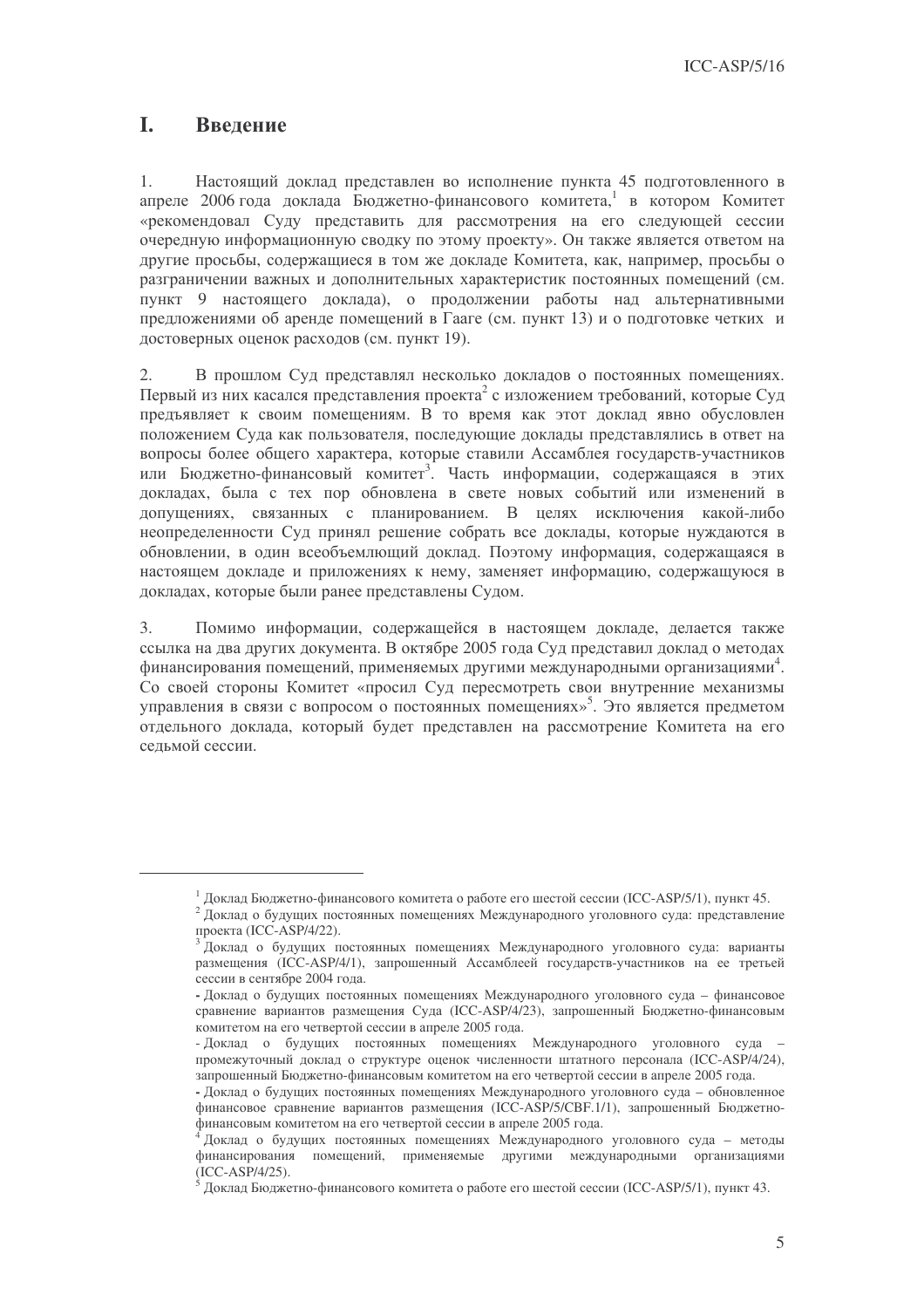#### II. Требования

 $\overline{4}$ . В феврале 2005 года как будущий пользователь постоянных помещений Суд представил Бюджетно-финансовому комитету документ с представлением проекта<sup>6</sup>, где давался общий обзор требований, которым должны будут отвечать постоянные помешения<sup>7</sup>. За исключением размеров злания (см. пункт 11) большая часть информации, представленная в этой главе, идентична информации, содержащейся в документе с представлением проекта.

В своем качестве будущего пользователя Суд определил ряд целей и принципов 5. для принятия решения по постоянным помещениям.

6. Главные цели заключаются в том, что помещения должны отражать характер Международного уголовного суда, что должна быть одна территория навсегда, что все органы должны находиться на единой территории и что форма здания должна определяться его функцией. Вторичные цели - это благоприятная обстановка, адаптируемость, безопасность, разделение органов Суда, помещения для потерпевших, свидетелей и зашиты, открытость и приветливость и высококачественный дизайн.

 $7.$ Кроме того, Суд определил требования в плане качества, местоположения и размера.

В контексте требований, касающихся размера, Суд также включил в число 8. основополагающих требований гибкость и возможность расширения его помещений. Это вызвано тем, что пока слишком рано делать прогнозы в отношении эволюции Суда в последующие десятилетия.

 $\overline{Q}$ Бюджетно-финансовый комитет «просил Суд разграничить важные характеристики постоянных помещений в Александерказерне и дополнительные характеристики, что поможет Ассамблее сделать выбор в плане масштабов и стоимости проекта»<sup>8</sup>. Суд считает все представленные характеристики важными, особенно в свете того, что все они уже присутствуют в нынешних временных помещениях (комплекс «Арк», «Хофторен» и Сатурнусстрат). Ни от одной из этих функций нельзя отказаться, не затронув серьезно операции Суда. С самого начала Суд исключил из требований любые характеристики, которые не считаются весьма важными.

Хотя расходы на здание не являются как таковые одним из факторов,  $10.$ влияющих на требования Суда как пользователя, Суд тем не менее учитывает расходы. Это вызвано тем, что эксплуатация и расходы на строительство или аренду могут тяжело отразиться на бюджете Суда и, соответственно, отвлечь значительные средства, предназначенные для выполнения его основных функций.

<sup>&</sup>lt;sup>6</sup> Доклад о будущих постоянных помещениях Международного уголовного суда: представление проекта (ICC-ASP/4/22).

<sup>&</sup>lt;sup>7</sup> Следует отметить, что этот доклад был представлен в то время, когда специально построенные помещения на участке Александерказерне были единственным вариантом, который рассматривался Ассамблеей государств-участников и Судом. Однако изложенные в этом документе требования применимы независимо от того, какой вариант размещения будет выбран для постоянных помещений Суда.

 $8\,$ Доклад Бюджетно-финансового комитета о работе его шестой сессии (ICC-ASP/5/1), пункт 42.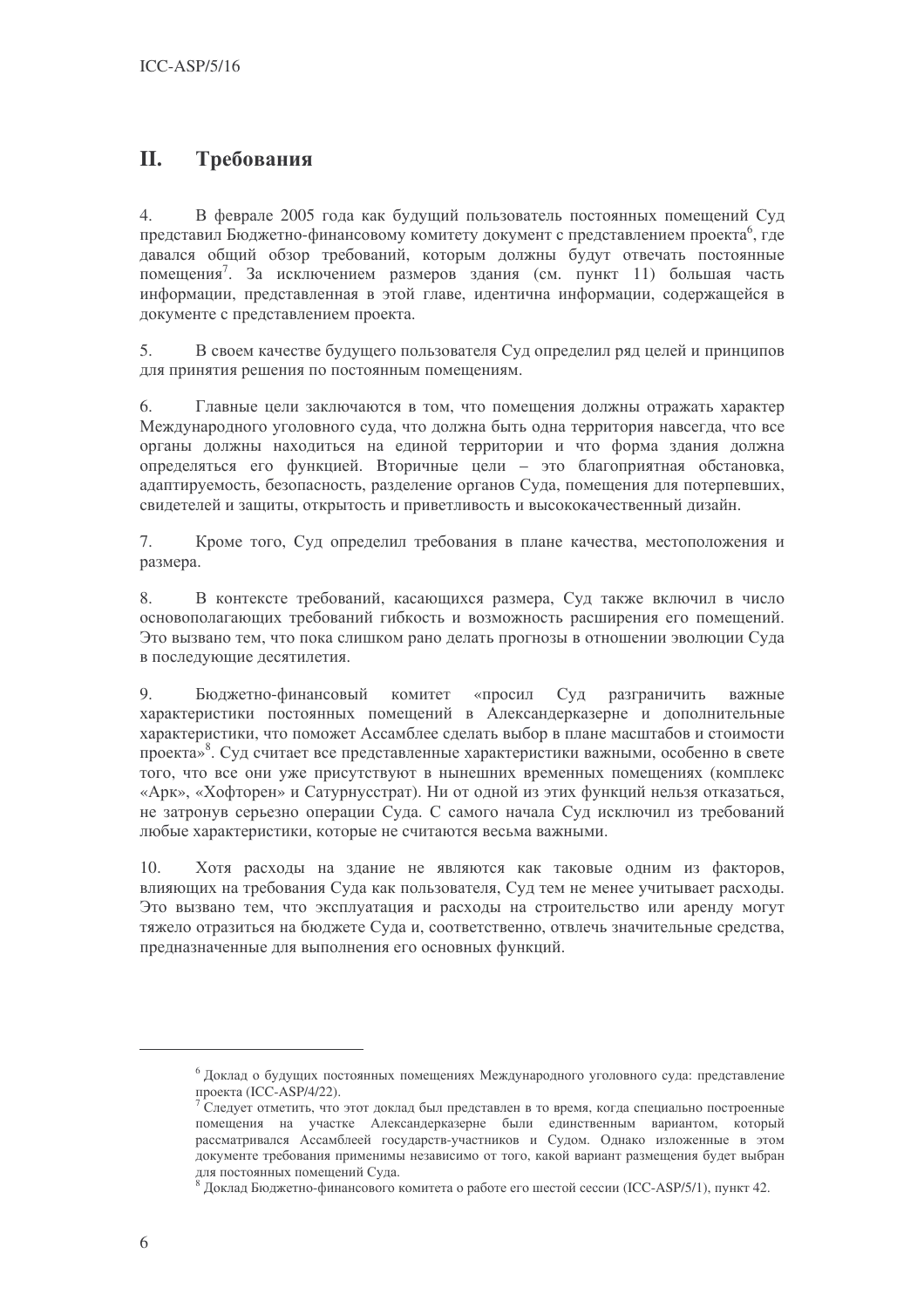В целом необходимые размеры здания зависят в большой степени от 11. определения уровня укомплектования Суда персоналом. Все прежние расчеты основывались на максимальном уровне укомплектования персоналом в количестве 1 300 человек. Без решения Ассамблеи государств-участников относительно количества рабочих мест, которые необходимо будет разместить в постоянных помещениях, в основу исследований Суда легли три различных сценария возможного максимального количества рабочих мест<sup>9</sup>:

- максимальная численность в 850 человек;
- максимальная численность в 1 100 человек; и  $\blacksquare$
- максимальная численность в 1 450 человек.  $\bullet$

Следует подчеркнуть, что во время подготовки документа Суд не знал, какой из этих сценариев станет скорее всего окончательным требованием, поскольку решение относительно необходимого количества рабочих мест еще должно быть принято Ассамблеей. Однако в настоящее время нет необходимости определять точные уровни укомплектования персоналом для продолжения подготовительной работы по планированию постоянных помещений. Окончательные цифры по количеству необходимых рабочих мест можно будет включить в проект на более позднем этапе.

Более подробную информацию о требованиях можно найти в главе II приложения к настоящему всеобъемлющему докладу о ходе работы.

#### III. Варианты размешения

Как просила Ассамблея на своей третьей сессии<sup>10</sup>, Суд также представил  $12.$ Бюджетно-финансовому комитету в марте 2005 года доклад с сопоставлением трех основных вариантов размещения: остаться в нынешних временных помещениях (комплекс «Арк»), переехать в здание Международного уголовного трибунала по бывшей Югославии или построить специальные помешения на участке Александерказерне. Это сопоставление основывалось главным образом на изложенных в документе с представлением проекта требованиях Международного уголовного суда как пользователя будущих постоянных помещений. Помимо этих требований ради обеспечения полноты картины были учтены расходы и юридическая целесообразность. Суд пришел к выводу, что «явными преимуществами обладает вариант новых специально построенных помещений на площадке Александерказерне»<sup>11</sup>. В своей резолюции по постоянным помещениям, принятой консенсусом на ее четвертом пленарном заседании 3 декабря 2005 года, Ассамблея государств-участников в

<sup>&</sup>lt;sup>9</sup> Наименьшее из этих количеств примерно равно количеству необходимых рабочих мест, если все предусмотренные в настоящее время в бюджете должности будут заполнены одновременно. Две другие цифры получены путем добавления 30% и округления результата. Три сценария отвечают предварительным итогам первых расчетов Модели численности персонала Суда. Эти расчеты позволяют получить сопоставимый ряд с точки зрения уровней укомплектования персоналом, хотя пока неясно, как прогнозы в отношении уровней укомплектования персоналом, полученные с использованием Модели численности персонала Суда, связаны с необходимым количеством рабочих мест в месте нахождения Суда в Гааге.

 $^{10}$ Официальные отчеты Ассамблеи государств-участников Римского cmamyma Международного уголовного суда, четвертая сессия, Гаага, 28 ноября - 3 декабря 2005 года (издание Международного уголовного суда, ICC-ASP/4/32), часть II.A.2, пункт 23.

<sup>11</sup> Доклад о будущих постоянных помещениях Международного уголовного суда: варианты размещения (ICC-ASP/4/1), пункт 47.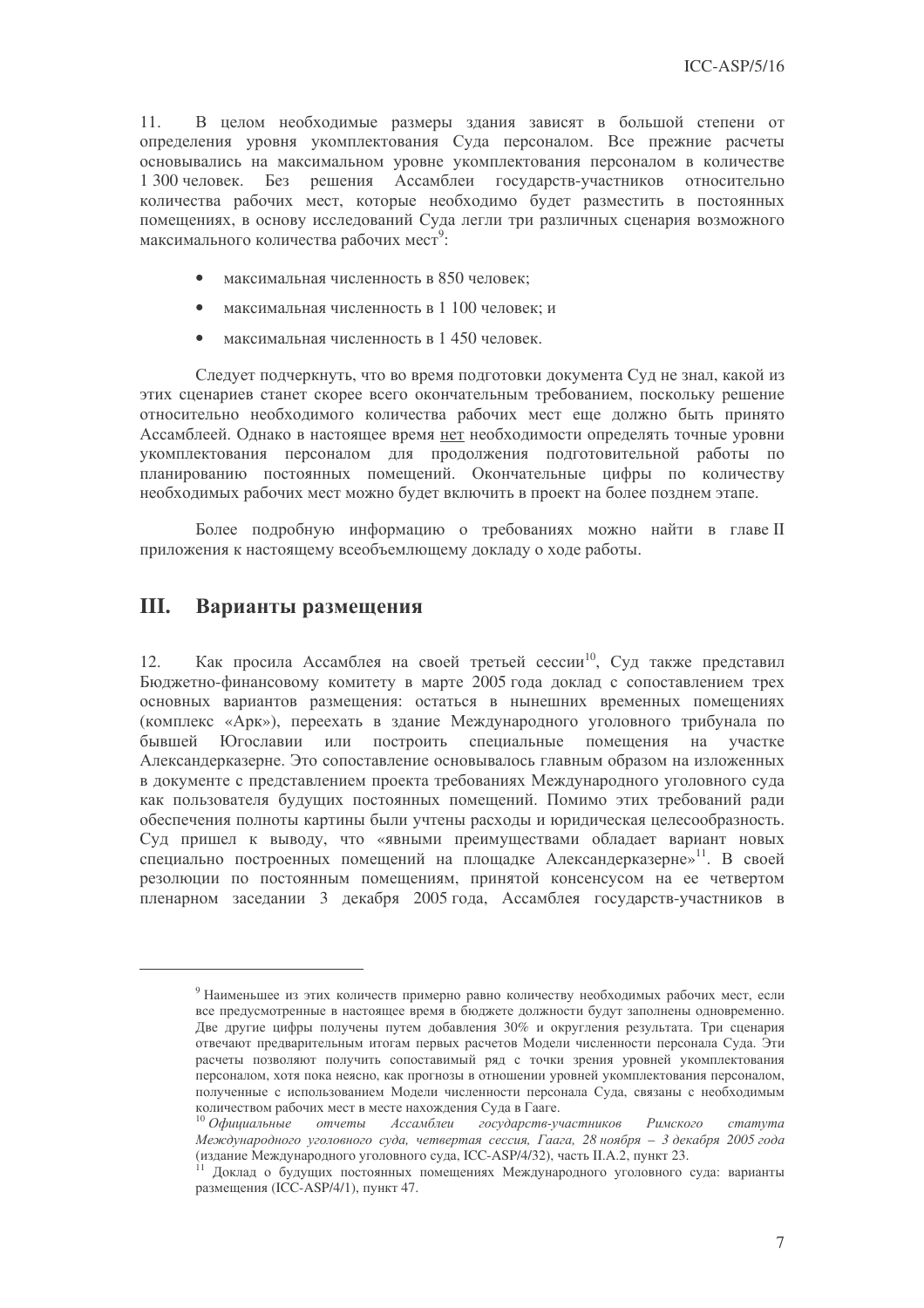соответствии с точкой зрения Бюджетно-финансового комитета<sup>12</sup> признала, что «судя по имеющейся на настоящее время информации, специальное строительство здания на территории Александерказерне, вероятно, стало бы наиболее гибким решением в плане уловлетворения потребностей постоянного Суда  $\overline{B}$ отношении размеров. функциональности и безопасности»<sup>13</sup>.

В докладе о работе своей шестой сессии Бюджетно-финансовый комитет 13. принял к сведению признание этого факта Ассамблеей, но тем не менее просил Суд «ввиду отсутствия решения Ассамблеи выбрать вариант с Александерказерне», вновь «продолжить работу над альтернативными предложениями об аренде помещений в Гааге»<sup>14</sup>. В целом существует три варианта для альтернативного размещения: существующее здание можно было бы адаптировать к требованиям Суда, нынешнюю коммерческую концепцию можно было бы скорректировать с учетом потребностей Суда или можно было бы построить новое специальное здание Суда. Что касается всех этих трех вариантов, то только принимающее государство в состоянии указать, какие участки/площадки будут иметься в наличии. Принимающее государство уже сделало представление по этим вариантам Гаагской рабочей группе Ассамблеи государствучастников. В этом представлении был сделан вывод о том, что ни один из рассмотренных вариантов не дает каких-либо преимуществ по сравнению с существующими вариантами.

 $14.$ Таким образом, остается в силе вывод, сделанный в более раннем докладе по вариантам размешения, лаже с учетом сохраняющейся неопределенности в отношении уровней укомплектования персоналом<sup>15</sup>. Вариант со строительством новых специальных помещений на участке Александерказерне гораздо больше отвечает требованиям Суда, а варианты и с комплексом «Арк», и с Международным уголовным трибуналом по бывшей Югославии создают существенные ограничения для планирования оптимальных помещений для Суда.

Теперь следующим логическим шагом, который необходимо сделать, является  $15.$ выбор одного из вариантов размещения для более детального планирования. Параллельное планирование по более чем одному варианту станет трудоемким и дорогостоящим мероприятием. Даже если прямо сейчас принимать окончательное решение по одному из вариантов, Суд не сможет переехать в свои постоянные помещения до 2012 года, когда заканчивается срок, на который принимающее государство бесплатно предоставляет Суду временные помещения.

Более подробную информацию о вариантах размещения можно найти в главе III приложения к настоящему всеобъемлющему докладу о ходе работы.

 $12$  Официальные отчеты Ассамблеи государств-участников Римского  $c$ mamvma Международного уголовного суда, четвертая сессия, Гаага, 28 ноября - 3 декабря 2005 года (издание Международного уголовного суда, ICC-ASP/4/32), часть П.В.6(b), пункт 83.

<sup>&</sup>lt;sup>13</sup> Официальные отчеты Ассамблеи государств-участников Римского  $c$ mamyma Международного уголовного суда, четвертая сессия, Гаага, 28 ноября – 3 декабря 2005 года (издание Международного уголовного суда, ICC-ASP/4/32), часть III, резолюция ICC-ASP/4/Res.2, пункт 2.

<sup>&</sup>lt;sup>14</sup> Доклад Бюджетно-финансового комитета о работе его шестой сессии (ICC-ASP/5/1), пункт 36.

<sup>15</sup> Учитывая эту неопределенность, возможность размещения 1 300 сотрудников больше не рассматривается в качестве жесткого требования.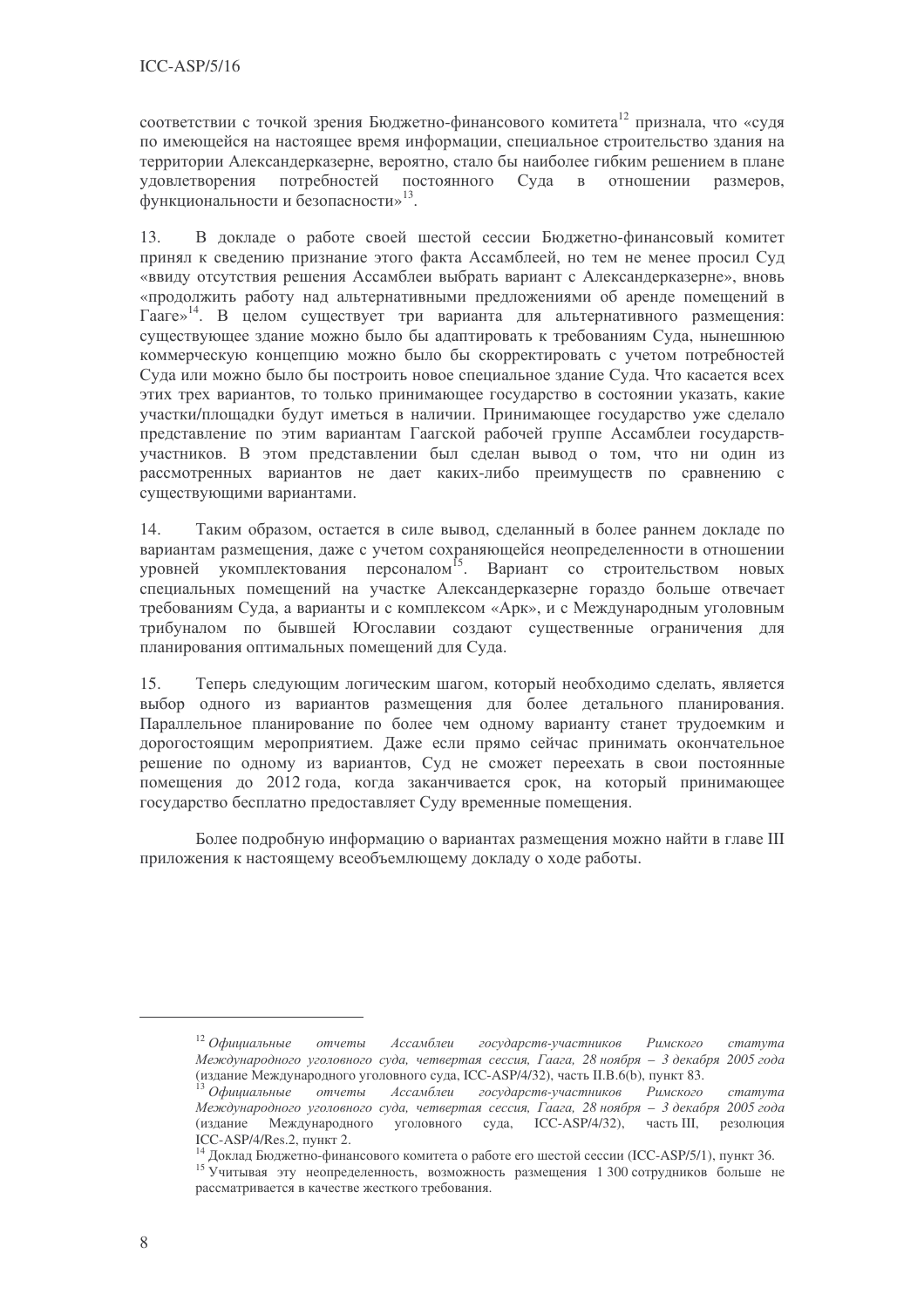## **IV.** Расходы

16. Помимо сопоставления вариантов размещения Бюджетно-финансовый комитет на своей четвертой сессии в апреле 2005 года рекомендовал также «Суду подготовить доклад, содержащий оценки возможного диапазона стоимости каждого из трех вариантов, включая расходы на эксплуатацию и энергию, на период в 25 лет с  $2012$  года, с указанием чистой стоимости каждого варианта в настоящее время»<sup>16</sup>. Суд представил свой доклад по финансовому сравнению вариантов размещения Суда 18 октября 2005 года<sup>17</sup>. Вывод по итогам этого первого сравнения сводился к тому, что вариант с комплексом «Арк» будет наименее дорогим в течение первоначального периода в 25 лет. Однако в долгосрочной перспективе вариант с Александерказерне дает преимущества в плане расходов, поскольку Суд может стать владельцем здания и, следовательно, не должен будет платить арендную плату после того, как произведет расходы на строительство. Это также устранит дополнительную часть прибыли, которую посторонний владелец/застройщик неизбежно будет получать, предоставляя здание Суду.

17. С учетом предложения, сделанного принимающим государством<sup>18</sup>, 4 апреля 2006 года Суд представил обновленное финансовое сравнение вариантов размещения. Кроме того, метод произведения расчетов был доработан, с тем чтобы повысить точность сравнения, которое теперь основывается на предполагаемых максимальных количествах рабочих мест, составляющих 850, 1 100 и 1 450.

|                                             | «Арк»           | <b>МТБЮ</b>     | Александерказерне |
|---------------------------------------------|-----------------|-----------------|-------------------|
| 850 рабочих мест:<br>٠                      |                 |                 |                   |
| Ежегодные<br>расходы<br>(уровень 2005 года) | 7 331 426 евро  | 7 851 460 евро  | 7 107 900 евро    |
| Относительная разница                       | $100\%$         | 107,1%          | $97,0\%$          |
| 1 100 рабочих мест:                         |                 |                 |                   |
| Ежегодные<br>расходы<br>(уровень 2005 года) | 8 775 921 евро  | 9 286 820 евро  | 8 114 719 евро    |
| Относительная разница                       | $100\%$         | 105,8%          | 92,5%             |
| $1450$ рабочих мест:                        |                 |                 |                   |
| Ежегодные<br>расходы<br>(уровень 2005 года) | 10 802 470 евро | 11 344 314 евро | 9 524 265 евро    |
| Относительная разница                       | $100\%$         | $105.0\%$       | 88,2%             |

#### 18. Ниже приводятся результаты такого сравнения:

 $^{16}$  Официальные отчеты Ассамблеи государств-участников Римского статута Международного уголовного суда, четвертая сессия, Гаага, 28 ноября – 3 декабря 2005 года (издание Международного уголовного суда, ICC-ASP/4/32), часть II.B.6 (а), пункт 31.

<sup>&</sup>lt;sup>17</sup> Доклад о будущих постоянных помещениях Международного уголовного суда - финансовое сравнение вариантов размещения Суда (ICC-ASP/4/23).

<sup>&</sup>lt;sup>18</sup> Письмо министра иностранных дел принимающего государства Председателю Ассамблеи государств-участников от 25 января 2006 года (ICC-ASP/4/37). Согласно этому дополнительному предложению, принимающее государство предложит земельный участок Александерказерне безвозмездно (хотя останется его владельцем). Оно также предоставит Суду кредит в необходимом размере для финансирования расходов на строительство новых специальных помещений, на максимальную сумму в 200 млн. евро, подлежащий выплате в течение 30 лет по ставке в 2,5%. И, наконец, принимающее государство оплатит расходы по подбору архитектора.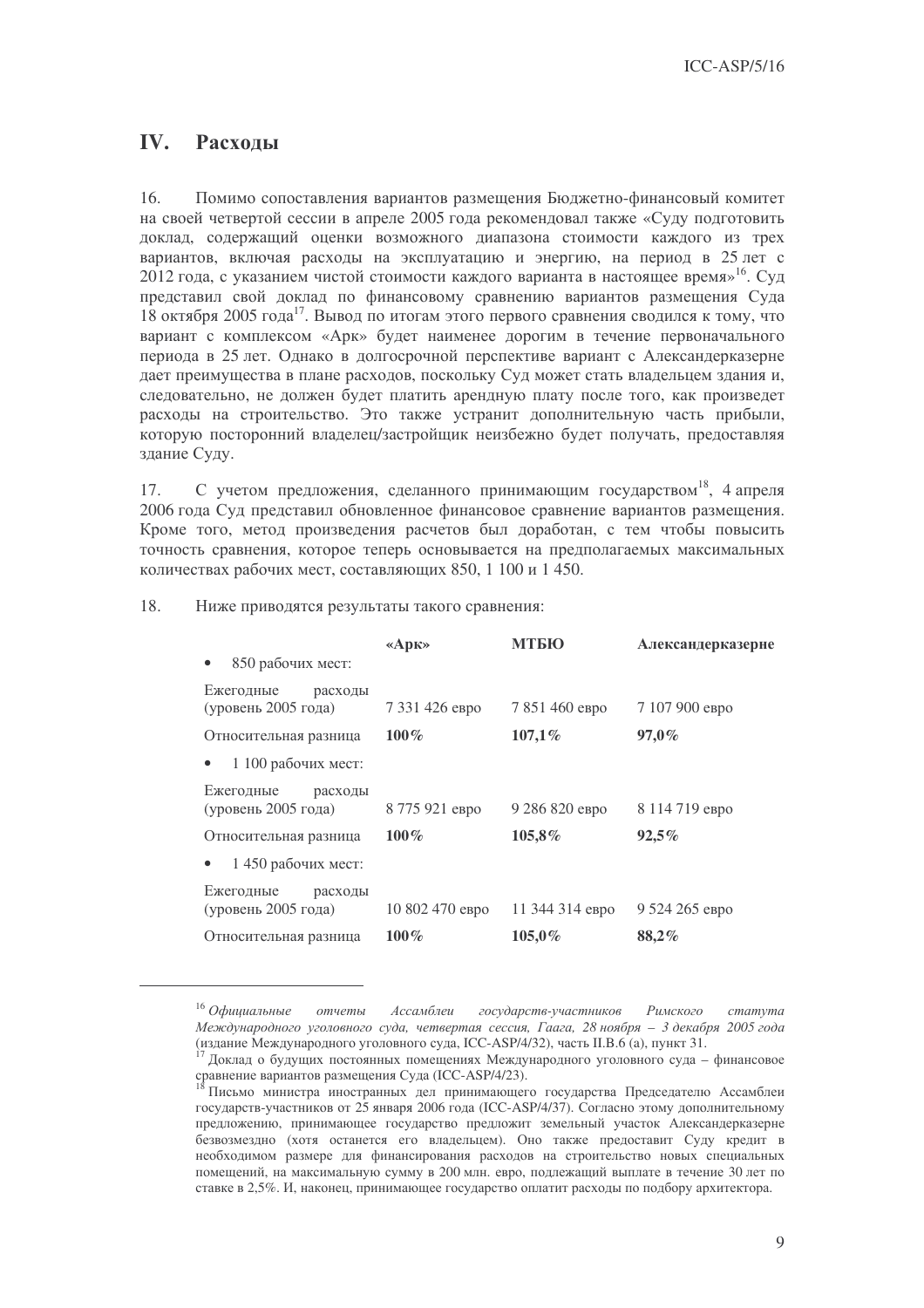B свете сделанного принимающим государством предложения Александерказерне является наименее дорогостоящим вариантом независимо от количества рабочих мест. С увеличением количества рабочих мест преимущества в плане расходов над вариантами с комплексом «Арк» и МТБЮ возрастают.

19. Бюджетно-финансовый комитет просил также Суд принять меры для того, чтобы подготовить «четкие и достоверные оценки диапазона вероятных расходов по этому проекту»<sup>19</sup>. Однако в данное время ввиду неопределенности в отношении как уровня укомплектования персоналом, так и окончательных требований просто невозможно дать оценку расходов с какой-либо обоснованной степенью надежности.

20. Таким образом, приводимые в настоящем документе расчеты являются лишь относительными сравнениями. Олнако такого сравнения лолжно быть лостаточно как основы для принятия первого решения о том, с каким вариантом работать дальше. По мере продвижения работы над этим вариантом и определением более детальных требований Суд сможет дать более достоверные оценки расходов.

Более подробную информацию о расходах можно найти в главе IV приложения к настоящему всеобъемлющему докладу о ходе работы.

#### $V_{\bullet}$ Дальнейшие перспективы

21. Прежде чем принимать окончательное решение по постоянным помещениям, необходимо решить ряд остающихся вопросов:

#### $\bullet$ Выбор одного из вариантов

Дальнейшее пребывание в комплексе «Арк», переезд в здание Трибунала или строительство специальных помещений. Следует отметить, что даже если для целей дальнейшего планирования сейчас будет выбран Трибунал или Александерказерне, это не исключает возможность того, что на более позднем этапе будет принято решение о том, что Суд должен остаться в комплексе «Арк»<sup>20</sup>. Однако выбор одного из вариантов намного облегчит планирование и позволит Суду представить государствам-участникам более точные и достоверные оценки расходов.

#### Право собственности в рамках проекта

Как только будет выбран один из вариантов, необходимо будет также принять решение по вопросу о праве собственности в рамках проекта. Существует три совершенно различных модели:

- о собственником может быть Суд;
- о собственником может быть принимающее государство; или
- о собственником может быть частный застройщик<sup>21</sup>.

<sup>&</sup>lt;sup>19</sup> Доклад Бюджетно-финансового комитета о работе его шестой сессии (ICC-ASP/5/1), пункт 42.

<sup>20</sup> Однако следует отметить, что, как сообщило Суду министерство иностранных дел Нидерландов, в настоящее время имеются лишь временные разрешения на использование комплекса «Арк» и здания МТБЮ и что просьба о продлении не будет положительно рассмотрена муниципалитетом Гааги.

 $^1$  Дополнительную информацию о строительстве и эксплуатации постоянных помещений в сотрудничестве с частным сектором можно найти в главе IV.5 приложения к всеобъемлющему докладу о ходе работы.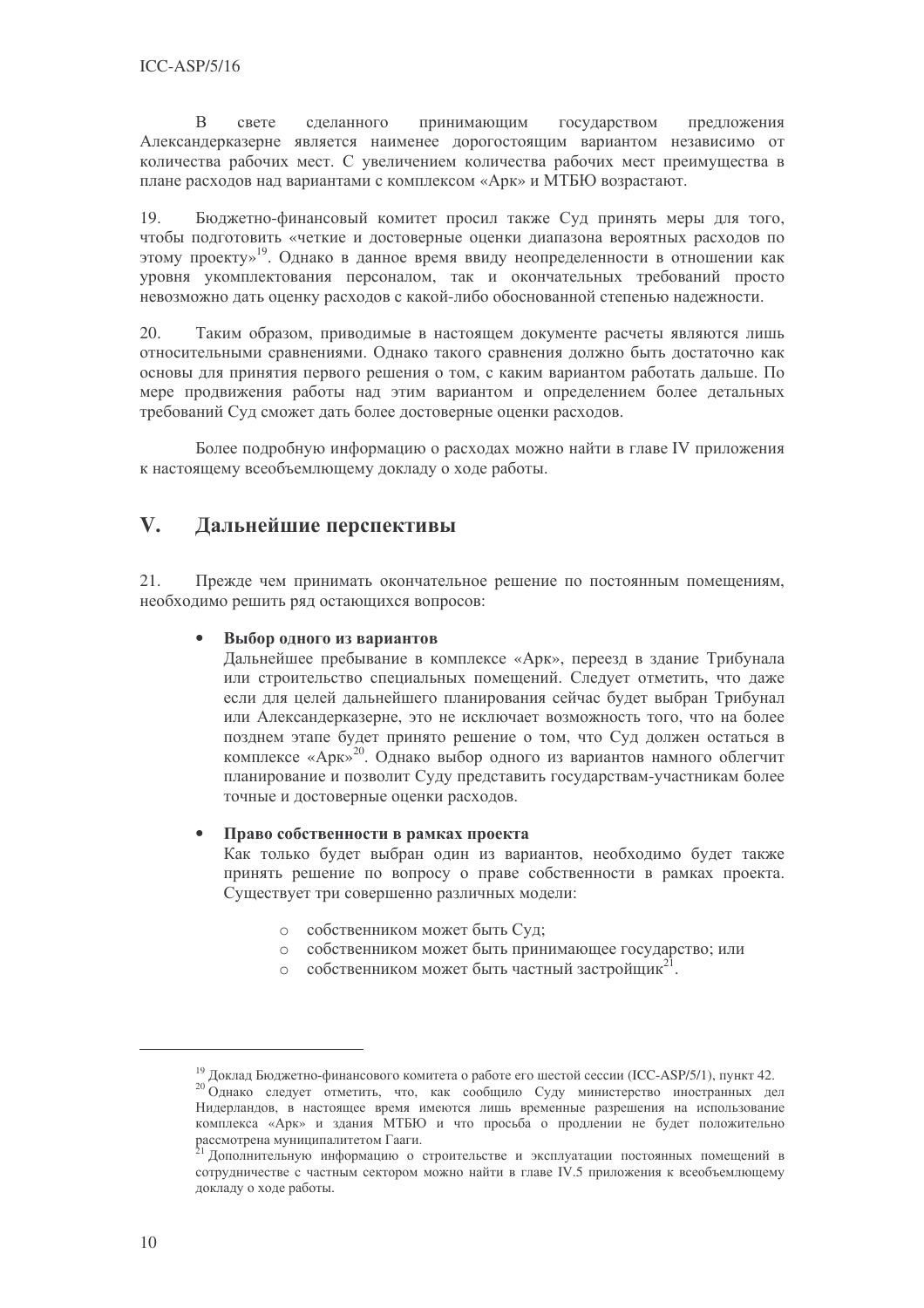Можно, конечно, выбрать комбинацию в форме партнерства двух из вышеупомянутых сторон. В зависимости от того, какая модель будет выбрана, Суд (с одобрения Ассамблеи) должен будет затем разработать соответствующую организационную структуру проекта.

#### Определение и доработка требований

Это имеет важное значение для определения масштабов проекта и размеров постоянных помещений. Хотя основная ответственность за разработку требований лежит на Суде, Ассамблее необходимо будет утвердить наиболее важные требования, особенно в отношении количества рабочих мест, которые необходимо будет разместить в постоянных помещениях. Поскольку нет необходимости принимать в данный момент окончательное решение о нужном количестве рабочих мест, отсутствие информации об обших уровнях укомплектования персоналом не препятствует лальнейшей работе по планированию.

- образом, Суд продолжит дорабатывать свои подробные Таким архитектурные и технические требования, что позволит ему начать более конкретную работу по планированию, как только Ассамблея подтвердит максимальное количество рабочих мест.
- С тем чтобы иметь возможность выполнять эти задачи, Суд предусмотрел в своем бюджете, по статье расходов на руководство проектом, средства на базовую структуру Управления проектом по постоянным помещениям, которое будет нести ответственность за разработку и управление мероприятиями по выполнению всех необходимых задач, связанных с проектированием и строительством постоянных помешений Сула. Такая внутренняя экспертная структура необходима независимо от того, какой будет выбран вариант, и от того, какая в конечном счете будет утверждена модель собственности в отношении данного проекта.
- Максимальный объем бюджетных средств и метод финансирования  $\bullet$ На более позлней сталии, когда работа по планированию в рамках выбранного варианта достигнет зрелой стадии, Ассамблея должна будет определиться с бюджетом данного проекта. Определившись с бюджетом (предусматривающим необходимый резерв на непредвиденные изменения), Ассамблея должна будет принять также решение о предпочтительном методе финансирования.

 $22.$ До тех пор, пока не будет достигнута ясность по всем этим вопросам, Ассамблея, очевидно, не может принять каких-либо окончательных решений относительно постоянных помещений с вытекающими из них значительными финансовыми последствиями. Только после того, как работа по планированию вступит в достаточно зрелую стадию, можно будет принять окончательные решения относительно максимального объема бюджетных средств и главного собственника в рамках проекта, а также относительно его конкретных масштабов.

Таким образом, в ближайшем будущем необходимо будет продолжить  $23$ планирование на основе одного из вариантов размещения Суда, избранных Ассамблеей, и более четко определить потребности Суда. Во избежание ненужных потерь времени эти две задачи могут решаться одновременно.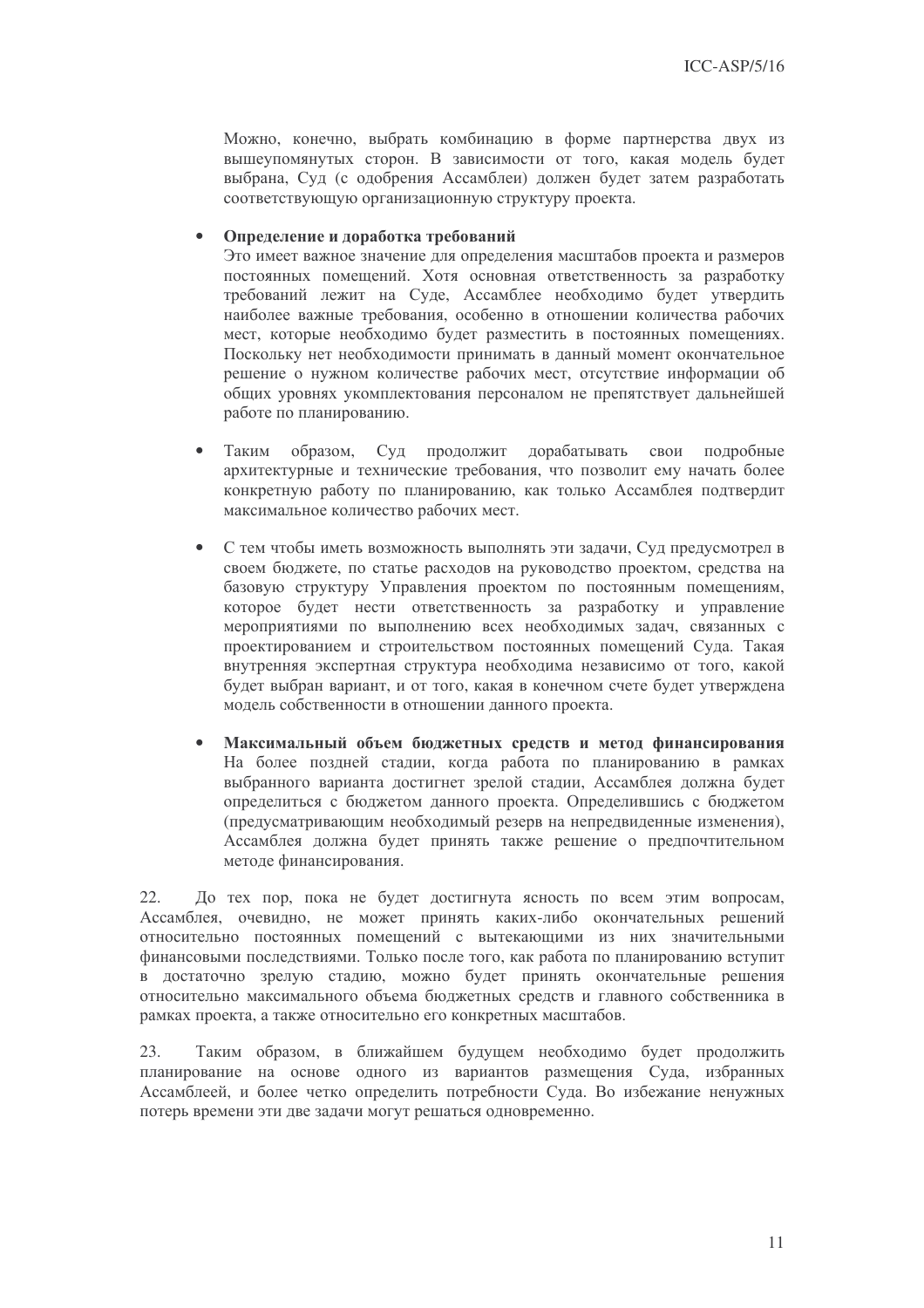ICC-ASP/5/16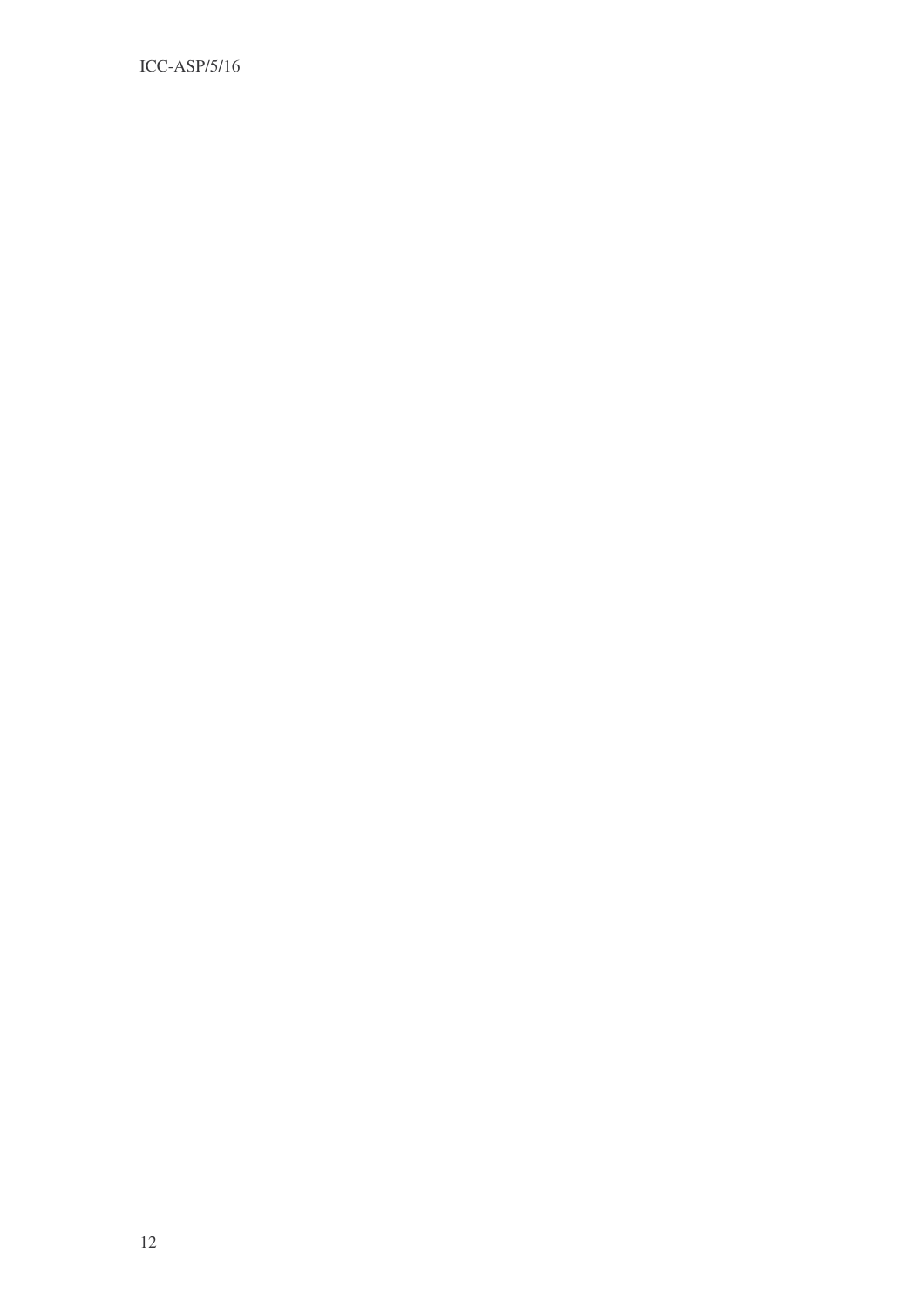# Приложение

# Требования, варианты, расходы и график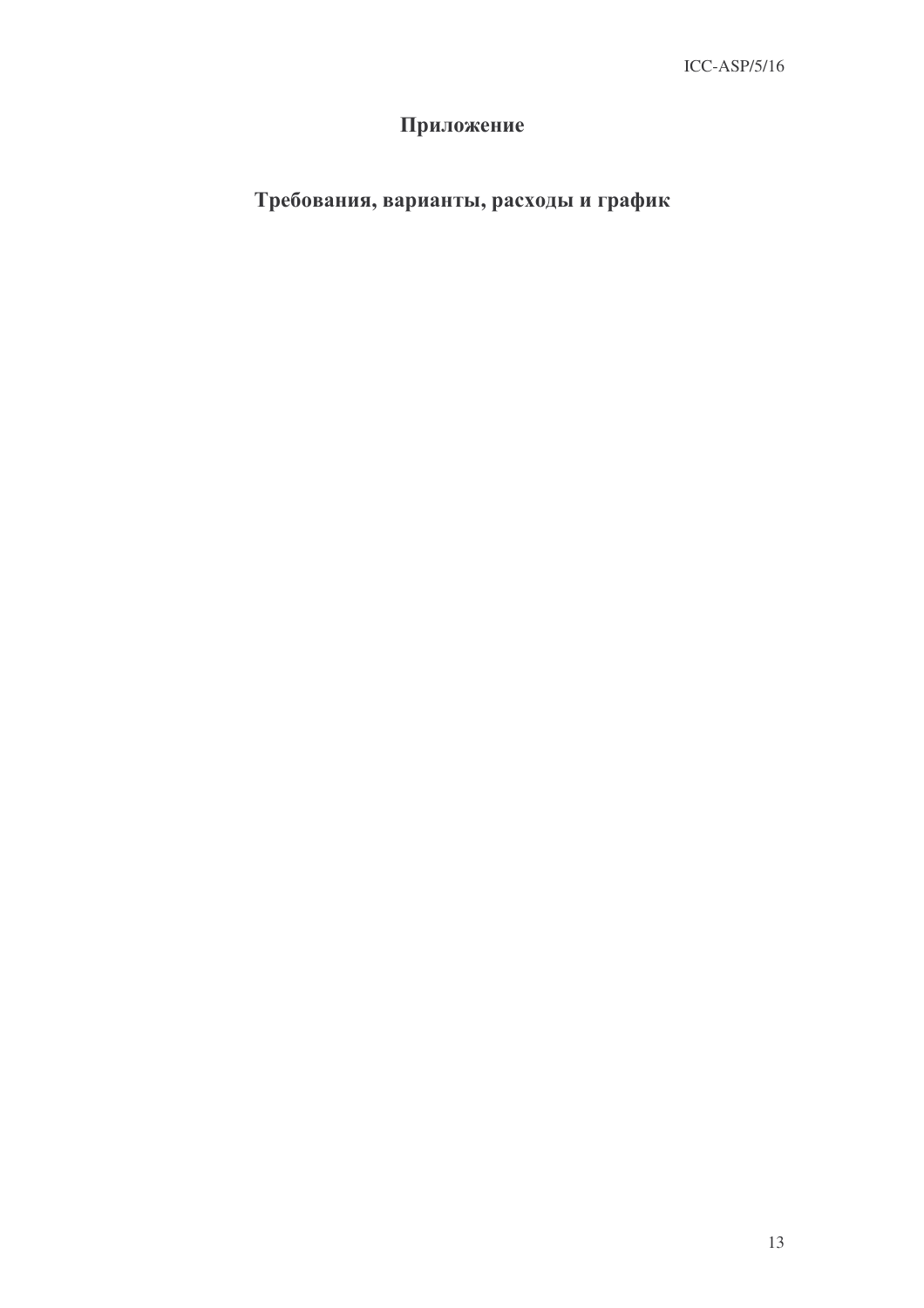# Содержание

| <u>i.</u>     |                     | Введение                                                            | 16 |
|---------------|---------------------|---------------------------------------------------------------------|----|
| <u>П.</u>     |                     | Требования                                                          | 17 |
|               | II.1                | Введение                                                            | 17 |
|               | II.2                | Задачи и принципы                                                   | 18 |
|               | II.3                | Качество                                                            | 21 |
|               | II.4                | Местоположение                                                      | 26 |
|               | II.5                | Уровень укомплектования штатами и размеры зданий                    | 27 |
| Ш.            | Варианты размещения |                                                                     |    |
|               | III.1               | Введение                                                            | 33 |
|               |                     | III.2 Альтернативные варианты размещения МУС                        | 35 |
|               | III.3               | Варианты «Арк», МТБЮ и Александерказерне                            | 37 |
|               |                     | <b>III.4 Заключение</b>                                             | 43 |
| <u>IV.</u>    | <b>Расходы</b>      |                                                                     | 44 |
|               |                     | <b>IV.1 Введение</b>                                                | 44 |
|               |                     | IV.2 Информация о подготовке оценок расходов                        | 44 |
|               |                     | IV.3 Дополнительное финансовое предложение принимающего государства | 47 |
|               |                     | IV.4 Финансовое сравнение трех вариантов размещения                 | 48 |
|               |                     | IV.5 Участие частного сектора в строительстве и эксплуатации        | 66 |
|               |                     | IV.6 Стратегия контроля за расходами                                | 69 |
| $V_{\bullet}$ |                     | График создания специальных помещений                               | 71 |
|               | V.1                 | Введение                                                            | 71 |
|               | V.2                 | Основные шаги                                                       | 71 |
|               | V.3                 | Влияющие факторы                                                    | 72 |
|               | V.4                 | Продолжительность                                                   | 72 |
|               | V.5                 | Следующие шаги                                                      | 73 |
|               | V.6                 | Издержки, вызванные задержкой                                       | 74 |
|               |                     | Перечень соответствующих документов                                 | 75 |
|               |                     | Часто залаваемые вопросы (ЧЗВ)                                      | 77 |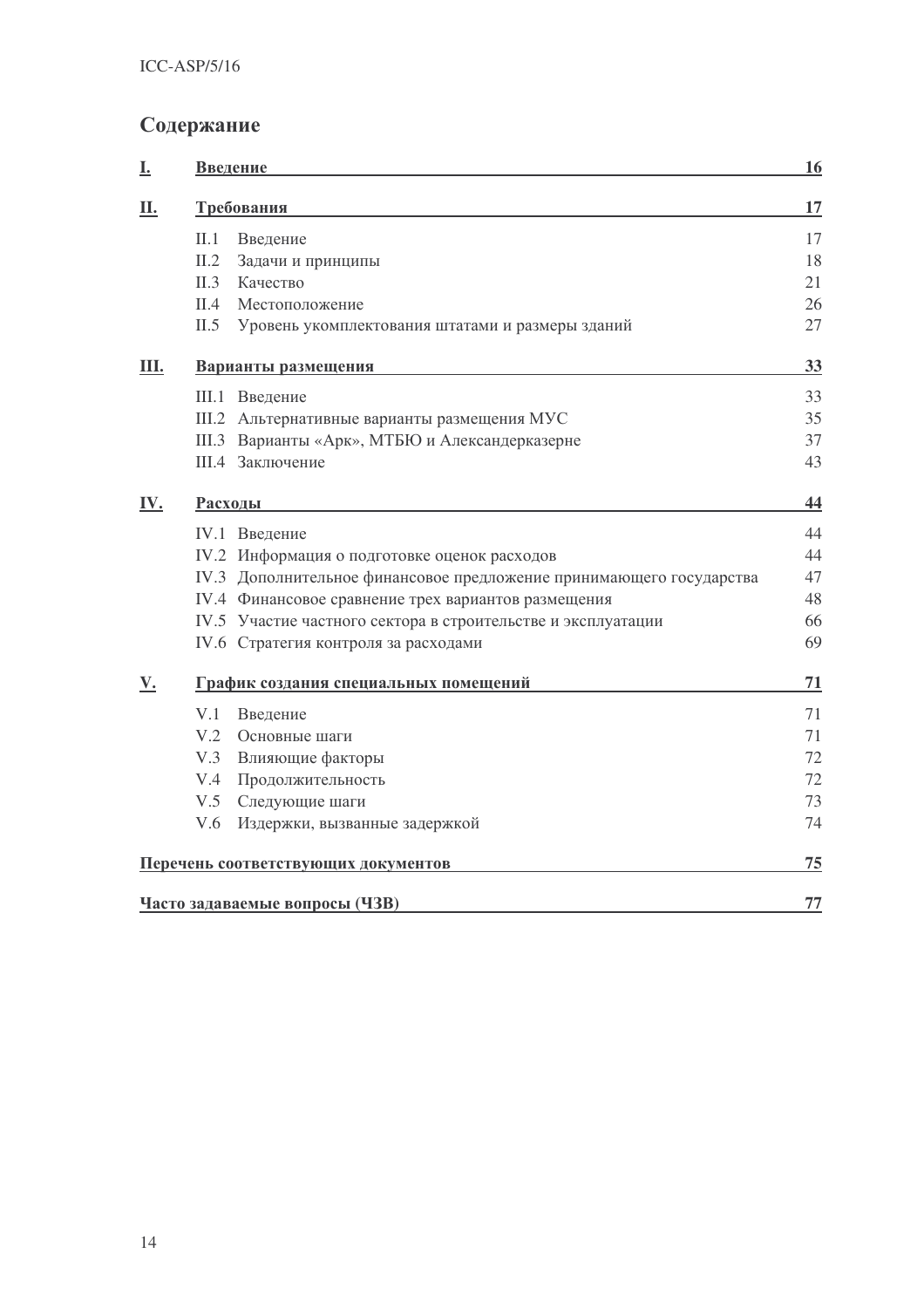Содержащийся в настоящем приложении всеобъемлющий доклад был подготовлен Общеорганизационным комитетом по постоянным помещениям (ООКПП) МУС под председательством судьи Ганса-Петера Кауля в сотрудничестве с внешней консалтинговой компанией по управлению проектом «Дрес & Соммер».

Доклад был рассмотрен Управлением внутренней ревизии Суда, чьи соображения были учтены в настоящем документе.

Суд хотел бы выразить свою признательность Целевой группе по МУС и Голландскому государственному строительному агентству за их вклад и представленные ими данные.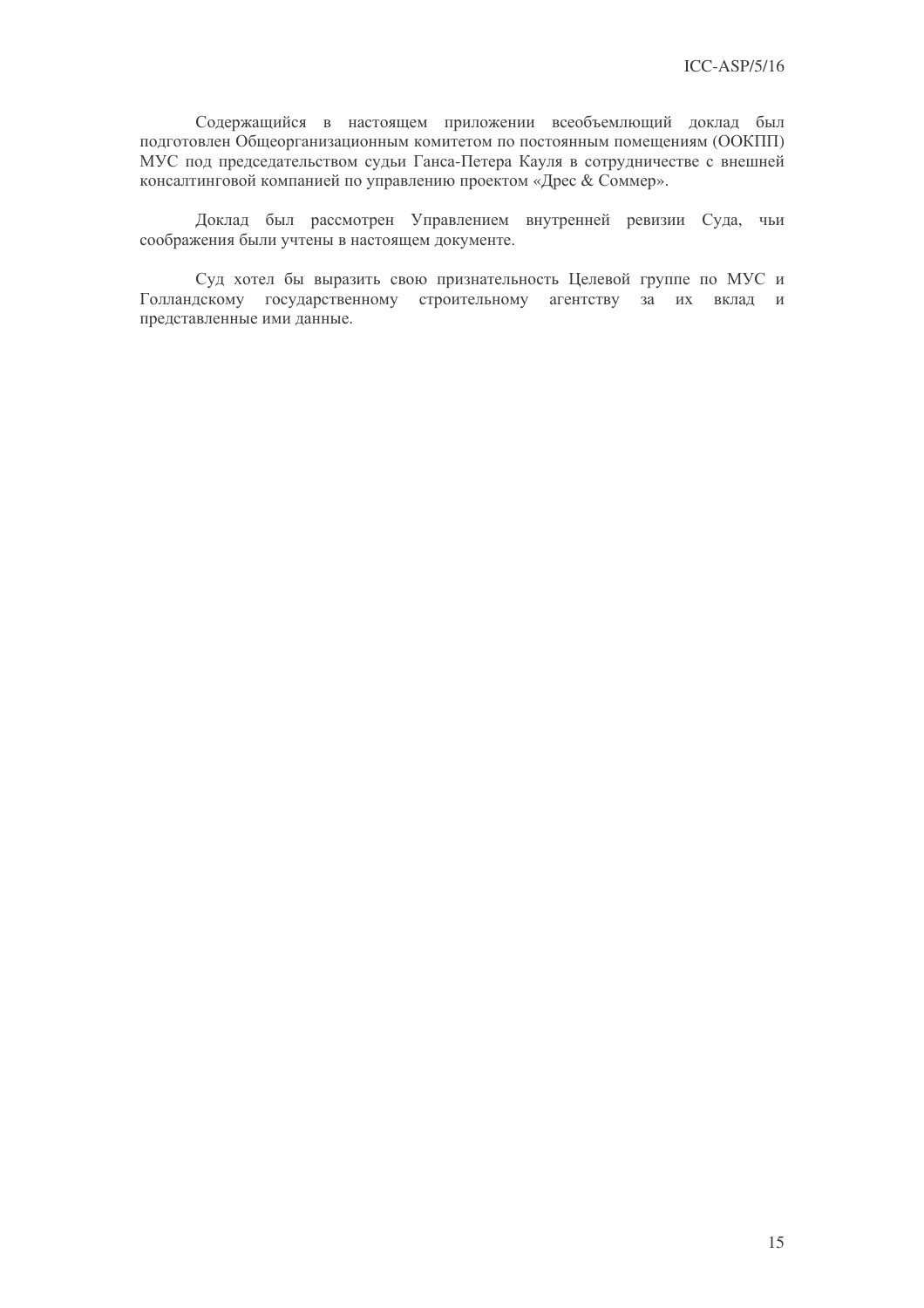#### L. Введение

 $1<sub>1</sub>$ Настоящий доклад отражает результаты работы по планированию постоянных помещений, проведенной Судом до настоящего времени. Суд попытался по мере возможности ограничиться представлением лишь наиболее важной информации, с тем чтобы не перегрузить читателей техническими леталями и терминологией.

 $2.$ В целях составления одного целостного документа в настоящий доклад была включена соответствующая информация, почерпнутая из следующих выпущенных ранее докладов:

- а) «Доклад о будущих постоянных помещениях Международного уголовного суда - представление проекта» (ICC-ASP/4/22), представленный в соответствии с пунктом 4 доклада БФК Ассамблее государств-участников от 17 августа 2004 года (ICC-ASP/3/17), в котором обсуждаются вопросы, касающиеся постоянных помещений Суда.
- b) «Доклад о будущих постоянных помещениях Международного уголовного сула - варианты размешения» (ICC-ASP/4/1), испрошенный Ассамблеей государств-участников на ее третьей сессии, состоявшейся 5-9 сентября 2004 года в Гааге.
- c) «Доклад о будущих постоянных помещениях Международного уголовного суда - финансовое сравнение вариантов размещения» (ICC-ASP/4/23), испрошенный БФК на его четвертой сессии, состоявшейся 4-6 апреля 2005 года в Гааге.
- d) «Доклад о будущих постоянных помещениях Международного уголовного суда - промежуточный доклад о структуре оценок численности штатного персонала» (ICC-ASP/4/24), испрошенный БФК на его четвертой сессии, состоявшейся 4-6 апреля 2005 года в Гааге.
- е) «Доклад о будущих постоянных помещениях Международного уголовного суда - обновленное финансовое сравнение вариантов размещения Суда» (ICC-ASP/5/CBF.1/1), испрошенный БФК на его четвертой сессии, состоявшейся 4-6 апреля 2005 года в Гааге.

Таким образом, все эти доклады заменяются настоящим единым всеобъемлющим докладом, который содержит всю обновленную информацию.

Вместе с тем ниже указывается доклад, который, как считается, посвящен 3. отдельному вопросу, и поэтому в настоящем документе текст этого доклада не фигурирует:

«Доклад о будущих постоянных помещениях Международного уголовного суда - методы финансирования помещений, применяемые другими международными **организациями»**  $(ICC-ASP/4/25)$ , основными испрошенный Бюджетно-финансовым комитетом на его четвертой сессии, состоявшейся 4-6 апреля 2005 года в Гааге.

 $\overline{4}$ . Суд надеется, что Бюджетно-финансовый комитет и Ассамблея государствучастников смогут использовать этот всеобъемлющий доклад в качестве прочной основы для дальнейшего тщательного изучения ключевых вопросов, касающихся будущих постоянных помещений Суда.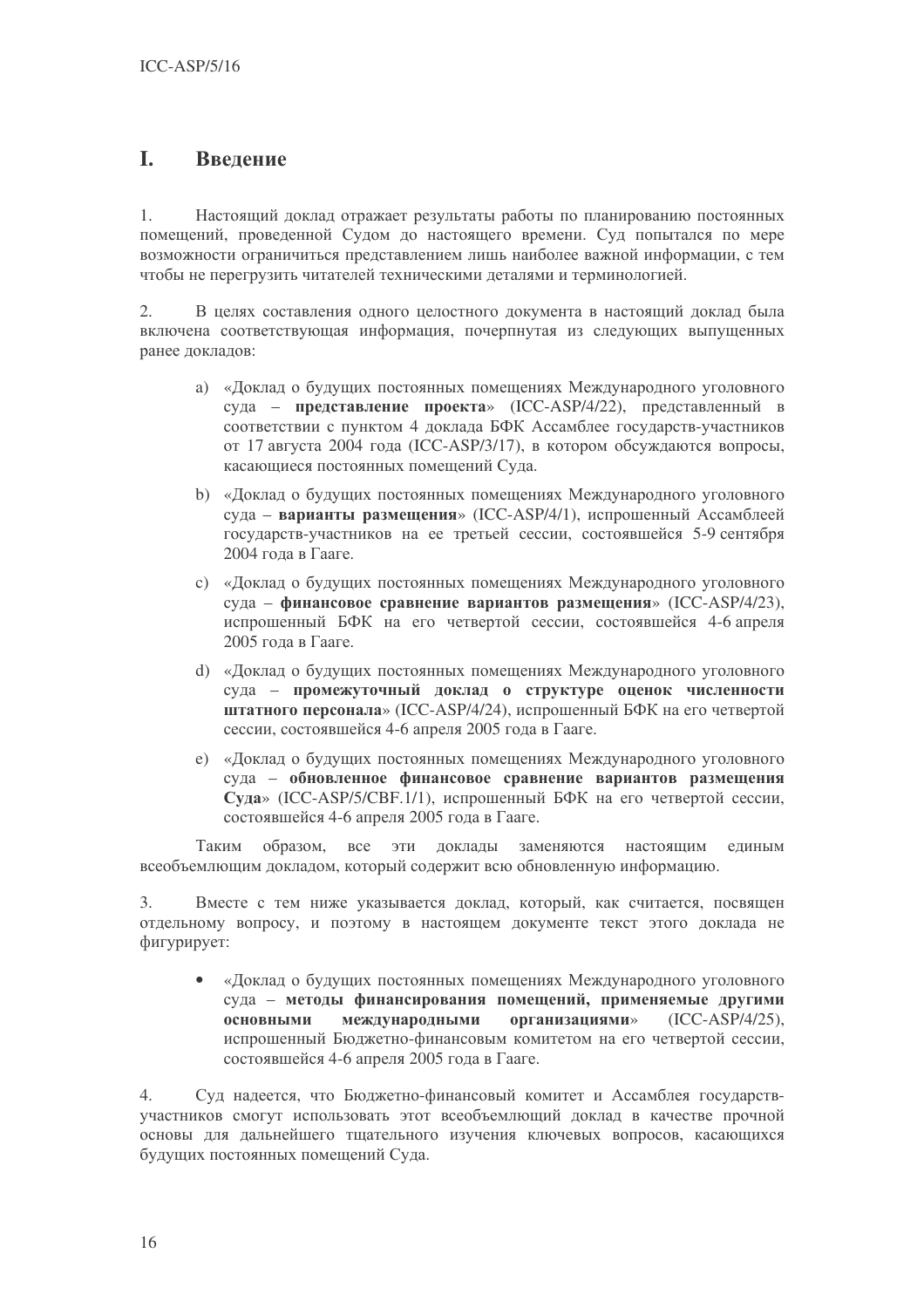#### Информация для Бюджетно-финансового комитета

В самом последнем докладе Бюджетно-финансового комитета<sup>1</sup> был рассмотрен 5. ряд вопросов, касающихся постоянных помещений. В последующих главах приводятся разъяснения по рассматриваемым вопросам:

| Пункт       | Вопрос                                                                                                                                                                                                                                                                                                              | Глава                                                                   |
|-------------|---------------------------------------------------------------------------------------------------------------------------------------------------------------------------------------------------------------------------------------------------------------------------------------------------------------------|-------------------------------------------------------------------------|
| 36.737.740. | «Суду<br>работу<br>следует продолжить<br>над<br>$0\overline{0}$<br>предложениями<br>аренде<br>альтернативными<br>помещений в Гааге». «Комитет не считает «Арк»<br>или МТБЮ реальными альтернативами».<br>« по мнению Комитета, документ не отражает тот<br>реальный выбор, который имеется у Ассамблеи».            | III.2                                                                   |
| 41.         | «Суд будет владеть зданиями, построенными в<br>Александерказерне, в то время как принимающее<br>правительство сохранит право собственности на этот<br>участок». «Комитет<br>просил<br>прояснить<br>эту<br>ситуацию».                                                                                                | III.3.3.1.3                                                             |
| 42.         | И<br>достоверные<br>оценки<br>« ПОДГОТОВИТЬ Ч <b>ЕТКИЕ</b><br>диапазона вероятных расходов по этому проекту»,<br>«на основе проведения консультаций с различными<br>архитектурными и строительными компаниями»                                                                                                      | IV.2                                                                    |
| 42.         | « изучить различные возможности строительства и<br>эксплуатации постоянных помещений в партнерстве<br>с частным сектором»                                                                                                                                                                                           | IV.5                                                                    |
| 42.         | « разграничить важные характеристики постоянных<br>помещений в Александерказерне и дополнительные<br>характеристики»                                                                                                                                                                                                | II.3.2.1                                                                |
| 43.44.      | свои внутренние<br>«пересмотреть<br>механизмы<br>управления [Суда] с целью обеспечить, чтобы<br>Секретарь был сделан ответственным»<br>Секретарю<br>«предложил<br>представить<br>предложения, в которых указывались бы роли,<br>обязанности и принципы подотчетности в связи с<br>вопросом о постоянных помещениях» | Секретарь Суда<br>подготовил<br>отдельный<br>доклад по этому<br>вопросу |

#### **II.** Требования

#### $II.1$ Введение

6. Основу любого планирования или предположений о первоначальных расходах всегда составляет предварительное определение требований. Определить их может только пользователь, в данном случае Суд. Вместе с финансовыми аспектами эти требования являются крайне важными и соответственно содержат крайне важную информацию, на которой должны основываться решения относительно любого строительного проекта.

<sup>&</sup>lt;sup>1</sup> Доклад Бюджетно-финансового комитета о работе его шестой сессии (ICC-ASP/5/1).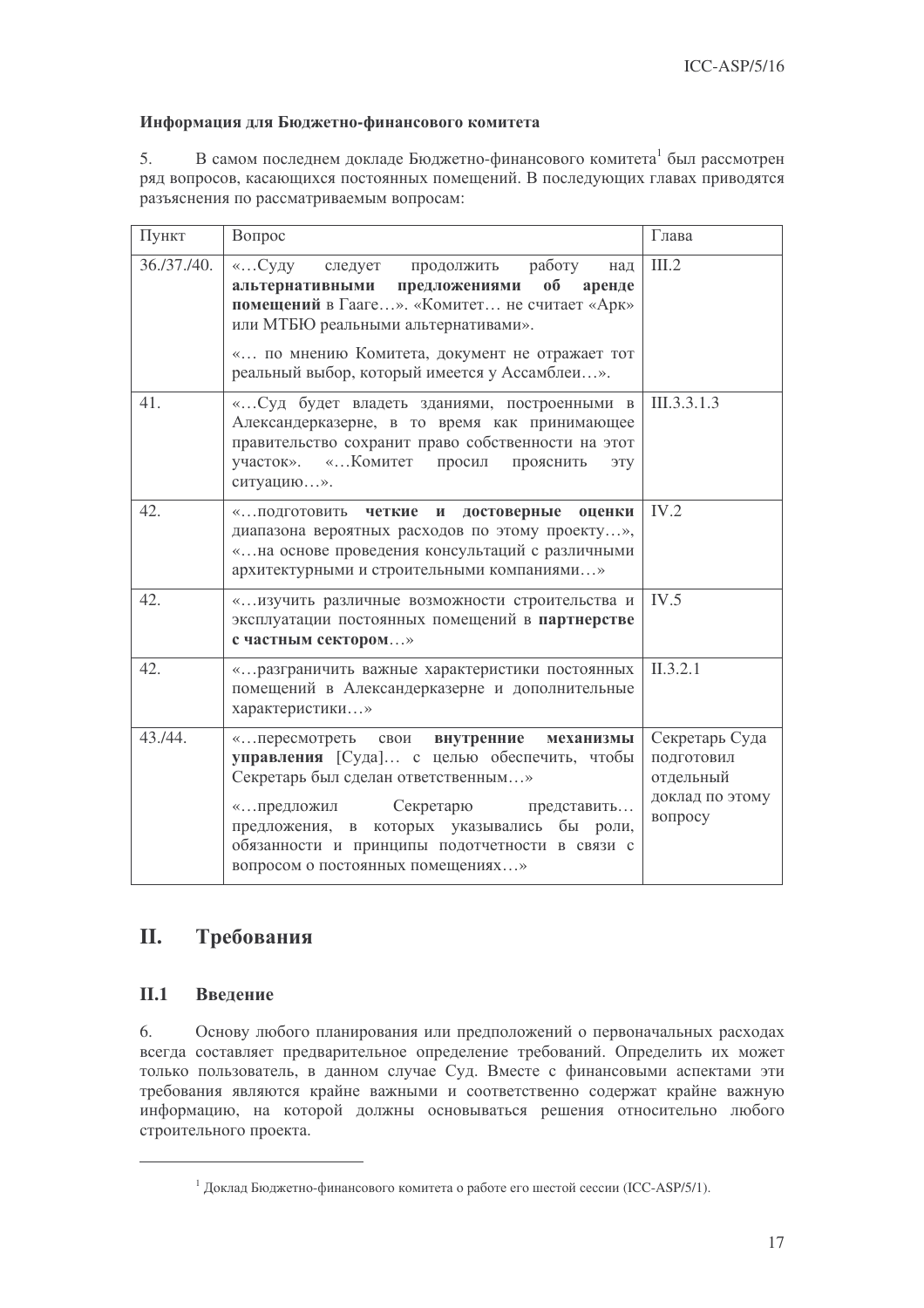7. Требования, предъявляемые Судом к постоянным помещениям, были впервые изложены в «Докладе о будущих постоянных помещениях Международного уголовного суда – представление проекта»<sup>2</sup>. Соответственно, большинство частей этой главы идентичны соответствующим частям первоначального доклада.

8. Важно отметить, что эти требования лежат в основе сравнения ряда различных вариантов размещения Суда (глава III) и финансового сравнения этих вариантов (глава IV), которые приводятся ниже в настоящем докладе. Однако следует четко указать, что эти требования определены Судом лишь в предварительном порядке и что ключевые компоненты (например, максимальная численность персонала) еще должны быть утверждены Ассамблеей государств-участников.

Неясно, придется ли Суду участвовать в фактическом строительстве, и, если да,  $Q_{1}$ то в какой степени. Это будет зависеть, во-первых, от того, будет ли выбран вариант Александерказерне или какой-либо другой вариант (см. III ниже). Однако необходимо подчеркнуть, что после выбора того или иного варианта необходимо будет провести значительные строительные работы в зависимости от требуемых общих размеров помещений и состояния уже имеющихся зданий (см. III.2.1.1 ниже). Иными словами, вопрос о том, придется ли Суду вести строительство, с тем чтобы получить приемлемые постоянные помещения, в меньшей степени зависит от избранного варианта, чем от требований, предъявляемых к таким помещениям Судом.

#### $II.2$ Задачи и принципы

## **II.2.1** Ввеление

Под этим подзаголовком излагаются основные нужды и требования Суда в 10. отношении постоянных помешений. Хотя эти требования нельзя выразить в цифрах, они тем не менее будут играть важную роль в процессе проектирования помещений. Они прежде всего зависят от характера и целей Суда как постоянного международного судебного учреждения.

11. Предполагается, что Суд будет иметь статус престижного учреждения в международных масштабах. Его значение и статус в качестве надежного символа международного уголовного правосудия будут непрерывно расти. Постоянные помещения должны отражать этот высокий статус и большое значение Суда. Международные средства массовой информации, распространяя изображения и фотографии Суда - как снаружи, так и изнутри (особенно это касается залов судебных заседаний), будут способствовать формированию соответствующего представления о Суде во всем мире. Постоянные помещения как таковые должны будут стать лицом этого учреждения - эмблемой справедливости и достоинства и символом правосудия и надежды.

## П.2.2 Залачи

## **II.2.2.1 Главные задачи**

## Помещения отражают характер Суда

Помещения Суда должны в полной мере отражать характер и своеобразие Суда как постоянного, эффективного, функционирующего, независимого и соответственно заслуживающего доверия международного уголовного суда, пользующегося всемирным признанием. Территория, на которой будут расположены помещения Суда и которая будет открыта для

<sup>&</sup>lt;sup>2</sup> ICC-ASP/4/22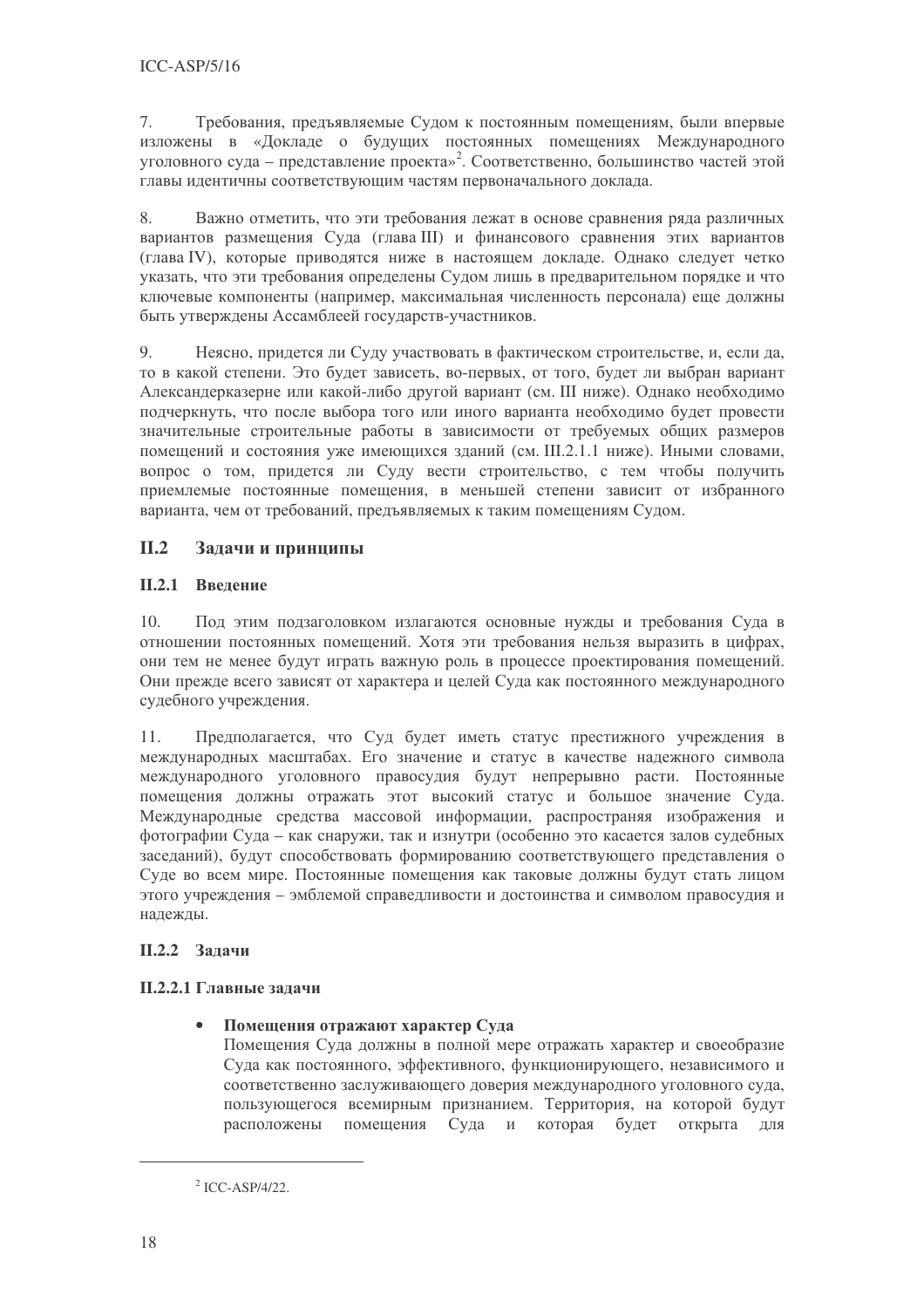общественности, должна восприниматься как безопасное место (но не крепость), удобное, уютное и доступное для всех.

#### Одна территория раз и навсегда

Помещения Суда<sup>3</sup> должны оптимальным образом вмещать его штабквартиру, обеспечивая по возможности наилучшие условия работы для Суда, его сотрудников и других пользователей в течение длительного периода – по крайней мере в течение следующих 50 лет, а то и столетия.

#### Все на одной территории

Суд не должен когда-либо встать перед необходимостью размещения своих постоянных помещений в различных местах. Постоянные помещения лолжны вмешать все органы Суда в пределах одной территории. Таким образом, территория Суда должна быть достаточно большой, чтобы не возникало препятствий для непредвиденного роста в течение упомянутого длительного периода, в том числе, когда будущие события потребуют расширения или реорганизации.

#### Форма, определяемая функцией

Помещения Суда должны в полной мере соответствовать его общим функциональным и организационным потребностям и требованиям безопасности и т.д. В самом широком смысле потребности Суда должны являться решающим критерием в отношении помешений. Территория и здания должны всегда являться не ограничивающим, а стимулирующим фактором.

#### **II.2.2.2 Второстепенные задачи**

#### Улобства лля пользователей

Помещения Суда должны отличаться удобством в пользовании и представлять собой здоровое, удобное и надежное пространство для пользователей и общественности.

#### Адаптируемость

Должна иметься возможность адаптации помещений Суда и его зданий с точки зрения размеров и использования с учетом меняющихся потребностей.

#### Безопасность

Помещения Суда и, в частности, территория, на которой они расположены, должны обеспечивать возможность для полного соблюдения - по мере необходимости, когда это потребуется и во всевозможных ситуациях - всех требований безопасности.

#### Разлеление органов

Помешения Суда должны допускать возможность четкого и явного отделения друг от друга основных органов Суда, в частности. Палат и Канцелярии Прокурора.

<sup>&</sup>lt;sup>3</sup> Для целей настоящего документа термин «помещения Суда» означает как землю и здания, так и все другие территории, используемые Судом (например, автостоянка). Это означает, что территория Суда (т.е. географическое местоположение) рассматривается как часть помещений МУС и подпадает под действие тех же самых требований и критериев.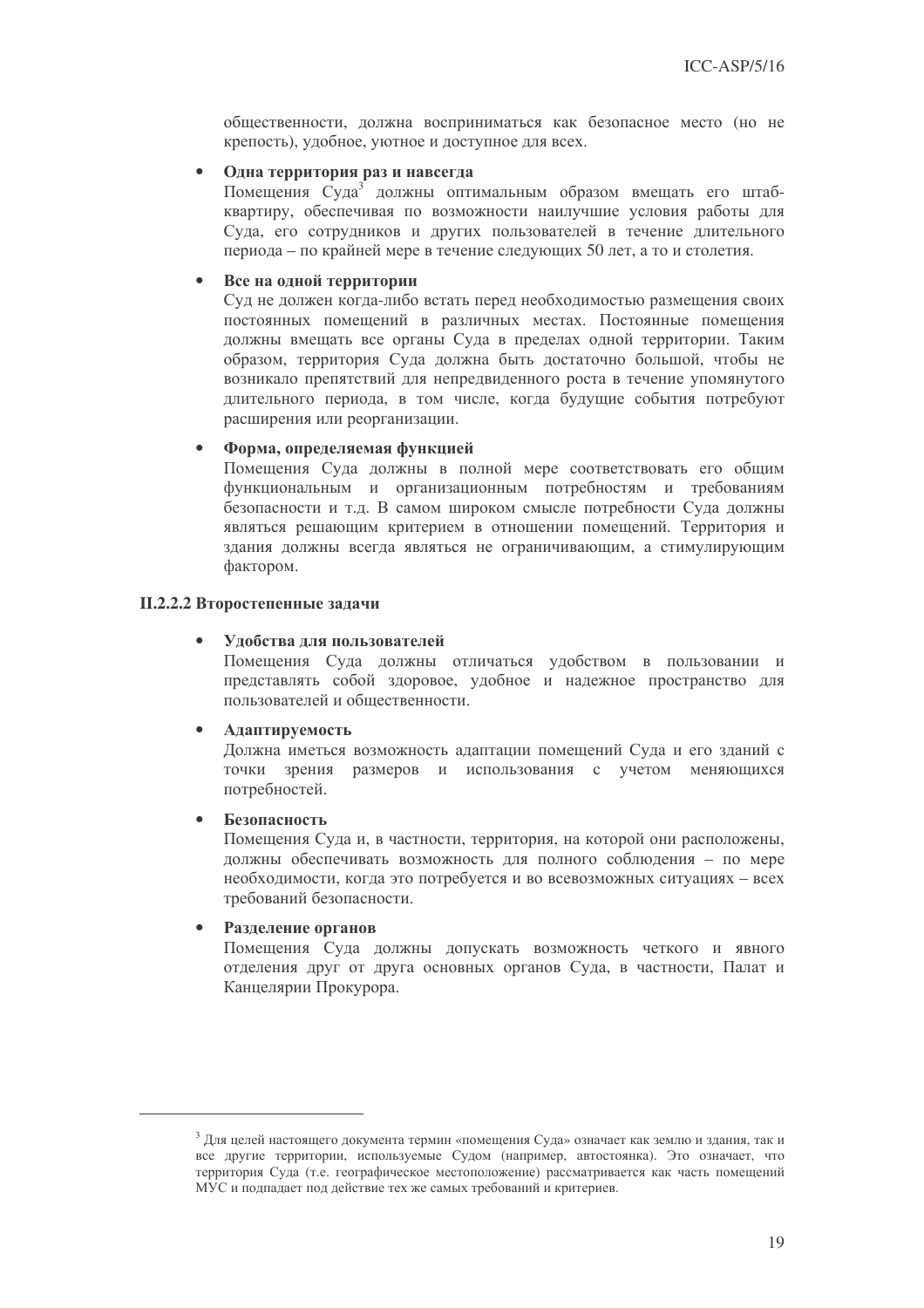#### Условия для потерпевших, свидетелей и защиты  $\bullet$

Помещения Суда должны обеспечивать надлежащие условия для удовлетворения потребностей потерпевших и свидетелей, а также адвокатов защиты. В помещениях Суда должны иметься специально выделенные зоны, в которых могут осуществляться соответствующие виды деятельности.

#### Открытый и гостеприимный характер помещений

Помещения Суда должны быть максимально ОТКРЫТЫМИ ЛЛЯ общественности и всего мира и обеспечивать надлежащие условия для самых различных посетителей (начиная главами государств и кончая группами школьников) и представителей международных средств массовой информации. С этой целью помещения Суда должны иметь:

- о Незагроможденный и просторный входной комплекс, в котором посетители будут чувствовать себя как желанные гости, несмотря на проверки, проводимые в целях обеспечения безопасности. Этот комплекс должен также выполнять образовательную функцию, т.е. предоставлять посетителям возможность получить основные сведения о Суде.
- о Публичные галереи в залах судебных заседаний должны быть достаточно удобными и просторными, с тем чтобы в них могли разместиться посетители, наблюдатели (например, правительств или НПО) и представители прессы. Публика должна испытывать чувство, будто она самым непосредственным образом участвует в судебном процессе, хотя для обеспечения необходимой безопасности должны приниматься соответствующие меры предосторожности.
- о К прессе следует относиться как к постоянному наблюдателю за работой Суда и главному свидетелю на весь мир. Органы прессы должны иметь возможность адекватно освещать судопроизводство без каких бы то ни было затруднений и максимально эффективным способом.
- о Библиотека Суда должна привлекать школьников и студентов и поддерживать интеллектуальную связь между Судом и внешним миром. Посетители должны иметь возможность изучать имеющиеся у Суда подборки материалов в удобной обстановке, специально созданной для этих нелей.
- о Комплекс, предназначенный для проведения конференций, должен позволять Суду принимать посетителей и организовывать мероприятия, имеющие отношение к деятельности Суда.

#### Высококачественный проект

Помещения Суда должны иметь выдающиеся характеристики с точки зрения архитектуры и воздействия на городской ландшафт:

- Помещения должны органично вписываться в ландшафт, иметь  $\circ$ приемлемые для человека масштабы и в то же время символизировать выдающийся характер и авторитет Суда.
- о Помещения и здания Суда должны безоговорочно восприниматься как отражающие своеобразный характер Суда. Центральный фасад Суда должен являться неподвластным времени символом его главной миссии - привлечение к уголовной ответственности лиц. виновных в наиболее серьезных преступлениях, вызывающих озабоченность у всего международного сообщества. Он должен также отражать тот факт, что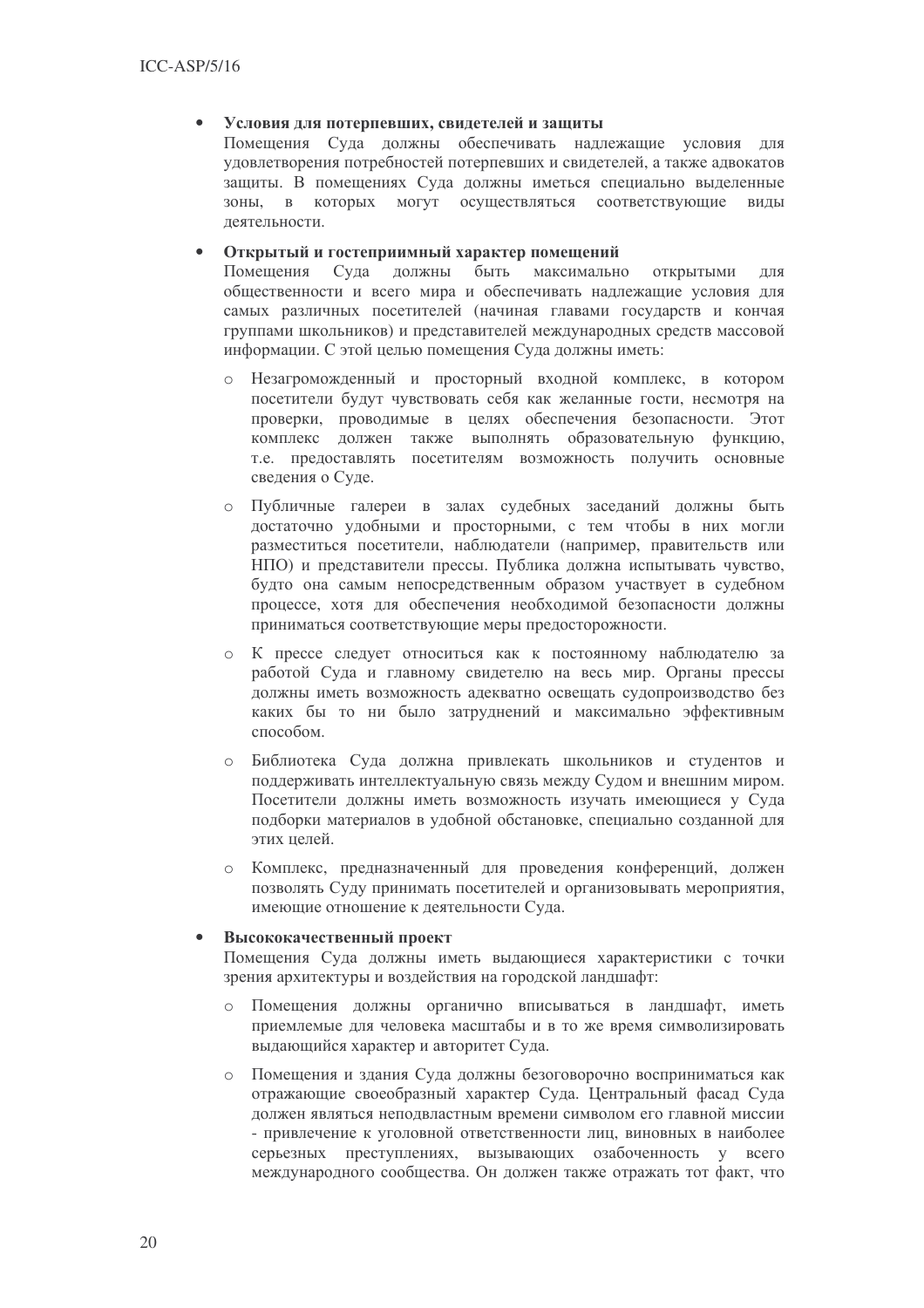Суд является международной судебной инстанцией, пользующейся всемирным признанием и стремящейся к обеспечению хорошо сбалансированной представленности всего международного сообщества и к тому, чтобы занять центральное место в этом сообществе.

#### $II.3$ Качество

#### П.3.1 Ввеление

 $12.$ Задачи и принципы, сформулированные в предыдущем подразделе, лежат в основе определения требований в отношении размеров (т.е. необходимой площади, см. II.5 ниже) и качества, которые рассматриваются в этом подразделе. В интересах выполнения этих задач все организационные подразделения Суда за исключением отделений на местах и Центра содержания под стражей будут сосредоточены в одном месте (см. главные задачи). Предполагается, что Центр содержания под стражей будет размещен в Схевенингенской тюрьме.

13. Для того чтобы получить общее представление о размерах будущих постоянных помещений (т.е. размерах территории и зданий), Суд продолжает разработку параметров планирования уровней укомплектования персоналом в будущем. Эти уровни определяются главным образом количеством текущих расследований и судебных разбирательств.

 $14$ Как обычно бывает на начальных этапах осуществления строительных проектов, Суд непрерывно пересматривает свои плановые предположения в свете приобретаемого им опыта.

## П.3.2 Ключевые элементы

 $15<sup>1</sup>$ Пространственная планировка будет зависеть от функциональных потребностей Суда. Пространственно-функциональные характеристики будут непосредственно зависеть от организационной структуры. К ключевым функциональным объектам относятся следующие:

- главный вход, вход для персонала, охраняемый вход
- $\bullet$ приемно-информационные стойки, главный холл (зал потерянных шагов)
- залы судебных заседаний  $\bullet$
- $\bullet$ помещения библиотеки и служб документации
- $\bullet$ помещения для представителей прессы и средств массовой информации
- $\bullet$ залы для проведения совещаний/конференций и инструктажа
- $\bullet$ помещения служб общественного питания
- Судебные органы;  $\bullet$
- Канцелярия Прокурора  $\bullet$
- Секретариат Суда  $\bullet$
- Секретариат Ассамблеи государств-участников и Секретариат Целевого  $\bullet$ фонла для потерпевших
- $\bullet$ помещения службы безопасности
- помещения для содержания под стражей  $\bullet$
- автостоянка  $\bullet$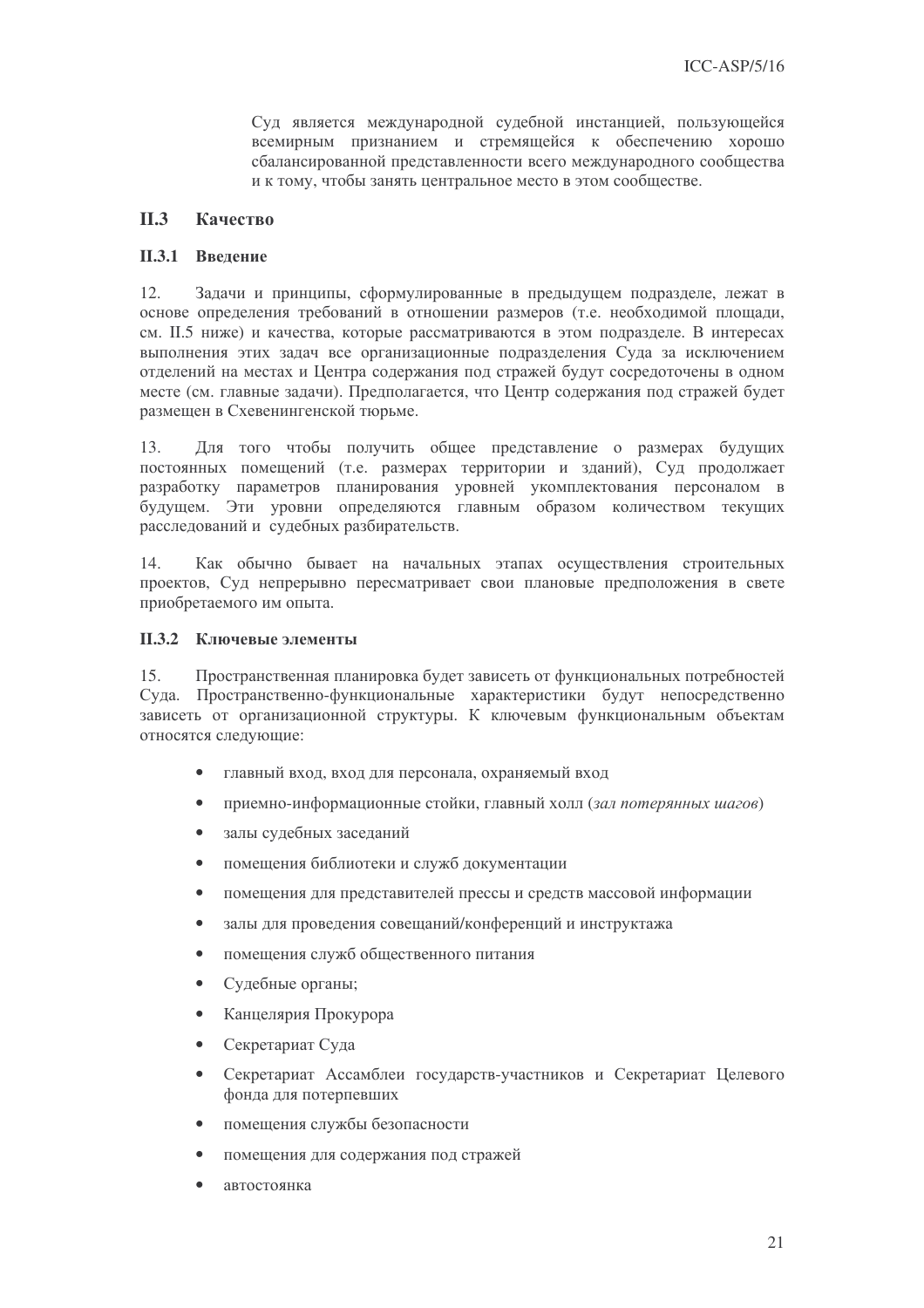## $ICC-ASP/5/16$

16. Ниже схематически представлены ключевые элементы. Этот рисунок не является ни схемой, ни планом и никоим образом не предопределяет конечную планировку постоянных помещений. Этот рисунок приводится ЛИШЬ  $\overline{R}$ иллюстративных целях.

Выполнено без соблюдения



#### П.3.2.1 Важные и дополнительные характеристики

В докладе о работе своей шестой сессии<sup>4</sup> Бюджетно-финансовый комитет  $17.$ просил Суд «...разграничить важные характеристики постоянных помещений в Александерказерне и дополнительные характеристики...» (см. также главу II.3.2, пункт 17).

Необходимо подчеркнуть, что все представленные здесь характеристики 18. считаются важными, поскольку соответствующие функциональные элементы уже существуют в нынешних временных помещениях («Арк», Сатурнусстрат и «Хофторен»). Ни один из этих функциональных элементов не может быть исключен без нанесения серьезного ущерба работе Суда.

К дополнительным элементам можно было бы, например, отнести тир для  $19<sub>1</sub>$ подготовки сотрудников безопасности Суда, вертолетную посадочную площадку или помещения для размешения на ночлег потерпевших и их семей и т.д. Суд рассмотрел несколько таких функциональных элементов, которые, конечно же, будут полезными, но решил, что они не являются совершенно необходимыми, и поэтому исключил их из списка потребностей.

<sup>&</sup>lt;sup>4</sup> Доклад Бюджетно-финансового комитета о работе его шестой сессии (ICC-ASP/5/1), пункт 42.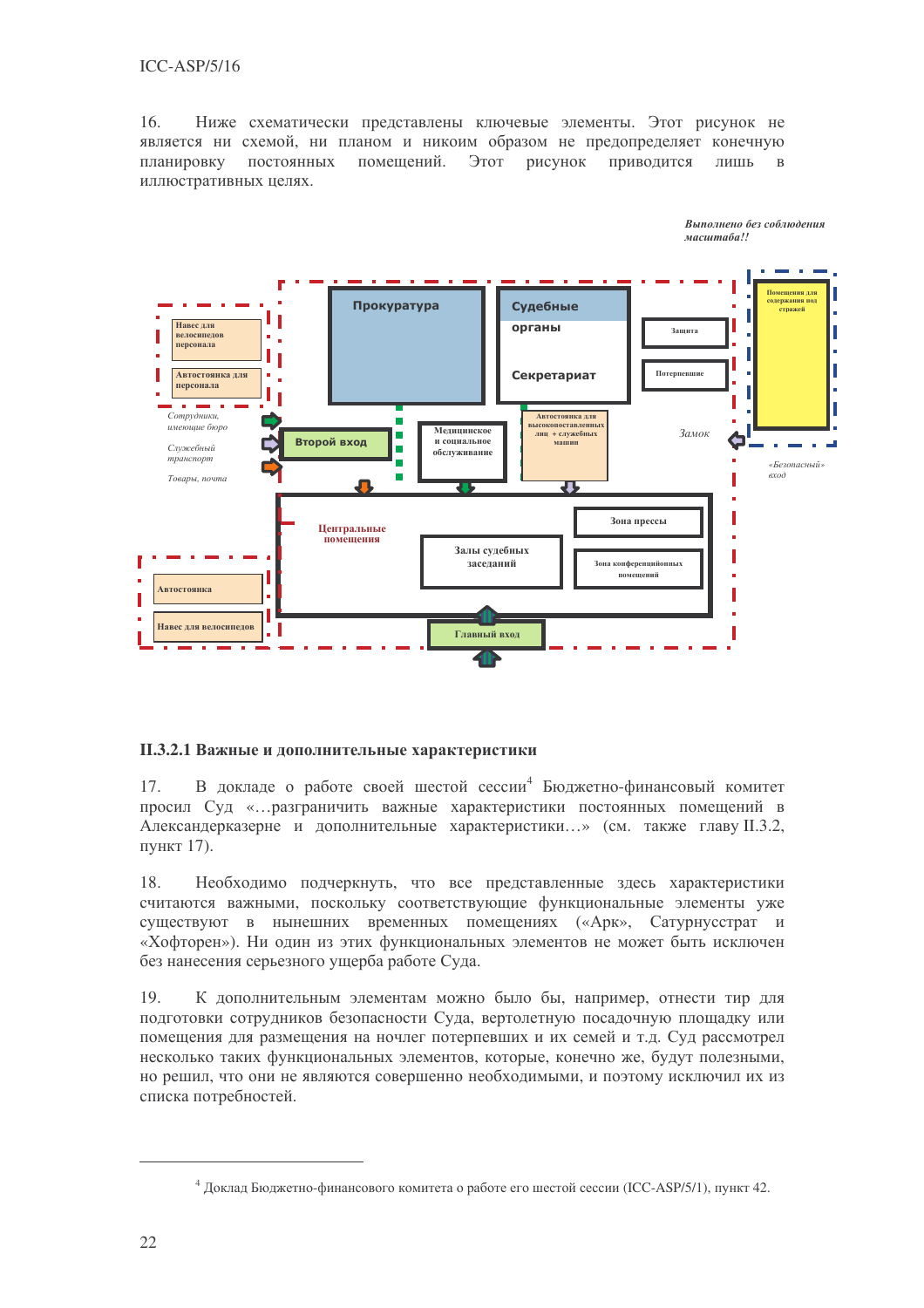20. Конечно, существуют различные способы удовлетворения важных потребностей Суда. Например, автостоянка может размещаться под землей (что предпочтительнее) или просто на поверхности (как на территории Сатурнусстрат в настоящее время). Однако сегодня Суд не в состоянии определить эти количественные потребности в отношении всех важных характеристик, поскольку это в значительной степени зависит также от конкретных обстоятельств избранного варианта размещения.

#### П.3.2.2 Служебные помещения

 $21.$ Нижеследующая таблица основана на нидерландских и международных стандартах. В ней показаны предполагаемые требования к площади служебных помешений:

| <b>Функциональные</b><br>характеристики служебного |                                                                                                                                                              | Основные<br>рабочие места | Вспомогательные<br>рабочие места | Обшая<br><b>THIL</b>  | Примеры                                    |
|----------------------------------------------------|--------------------------------------------------------------------------------------------------------------------------------------------------------------|---------------------------|----------------------------------|-----------------------|--------------------------------------------|
| помешения                                          |                                                                                                                                                              |                           |                                  | $\lbrack M^2 \rbrack$ |                                            |
|                                                    | Основная рабочая функция<br>служебного помещения                                                                                                             | $\overline{Q}$            | $\Omega$                         | $\boldsymbol{9}$      | Персонал общей<br>категории                |
|                                                    | Основная рабочая функция<br>служебного помещения +<br>совещания с 2 лицами                                                                                   | 9                         | $\overline{4}$                   | 13                    | Персонал, часто<br>проводящий<br>совещания |
|                                                    | Основная рабочая функция<br>служебного помещения +<br>совешания с 4 лицами                                                                                   | 9                         | 8                                | 17                    | Руководитель группы                        |
|                                                    | Основная рабочая функция<br>служебного помещения +<br>совещания с 6 лицами                                                                                   | 9                         | 12                               | 21                    | Руководитель секции                        |
|                                                    | Основная рабочая функция<br>служебного помещения +<br>совещания с 8 лицами                                                                                   | 9                         | 15                               | 24                    | Директор отдела                            |
|                                                    | Основная рабочая функция<br>служебного помещения +<br>совещания с 8 лицами + 4<br>места для бесед в<br>неофициальной обстановке                              | 9                         | 21                               | 30                    | Судья, Прокурор,<br>Секретарь              |
|                                                    | Основная рабочая функция<br>служебного помещения +<br>совешания с 8 лицами + 4<br>места для бесед в<br>неофициальной обстановке<br>+ крупногабаритная мебель | 9                         | 27                               | 36                    | Председатель                               |

#### П.3.2.3 Залы судебных заседаний

22. Залы судебных заседаний как основной элемент Международного уголовного суда относятся к числу наиболее важных и заметных помещений, и поэтому им должно быть уделено особое внимание. Предполагается, что Суд будет иметь:

- два «нормальных» зала судебных заседаний для обычных слушаний и  $\bullet$
- один зал судебных заседаний большего размера для особых случаев,  $\bullet$ требующих большей площади.

23. Плошалка должна располагать запасной территорией для дополнительных залов судебных заселаний на случай возможного расширения в будущем.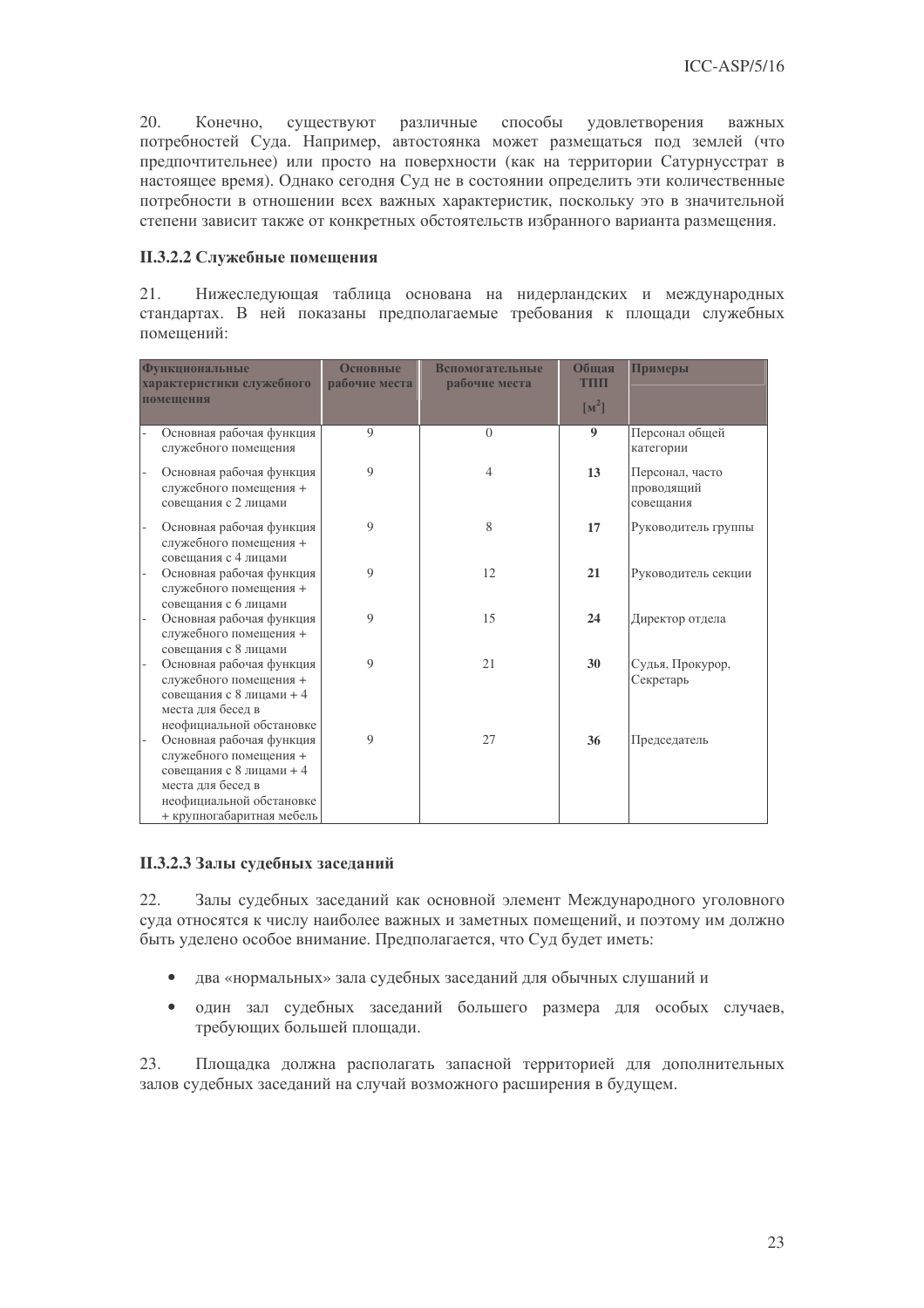24. Размер и расположение залов судебных заседаний будут зависеть от количества непосредственных или косвенных участников<sup>5</sup>, и расстояние друг от друга и другие аспекты станут предметом детальной проработки с консультантом-проектировщиком. Следует помнить о том, что в заседаниях Суда будет, как правило, задействовано большее количество участников по сравнению с их обычным количеством в заседаниях национальных судов, поскольку в указанных заседаниях могут участвовать потерпевшие и их представители, а также государства и их представители.

25. Ниже приводится возможный план зала судебных заседаний с указанием основных элементов, которые должны быть включены. Следует отметить, что данный рисунок не представляет собой попытку какого-либо конкретного планирования. Проект и план залов судебных заседаний будут разработаны архитектором в тесных консультациях с судьями.



## П.З.3 Архитектурная концепция

В соответствии с задачами и принципами, изложенными в главе II.2, можно 26. определить несколько критериев оптимального строительного проекта:

- своеобразие помешений Президиума/Палат и Канцелярии Прокурора (разделение полномочий);
- обеспечение возможности будущего расширения зданий Суда при минимальных неудобствах;
- максимальная безопасность с обеспечением быстрой эвакуации в чрезвычайных ситуациях;

<sup>5</sup> Например, судьи, адвокаты защиты, представители потерпевших, адвокаты государств, обвиняемые, представители прессы и средств массовой информации, посетители и т.д.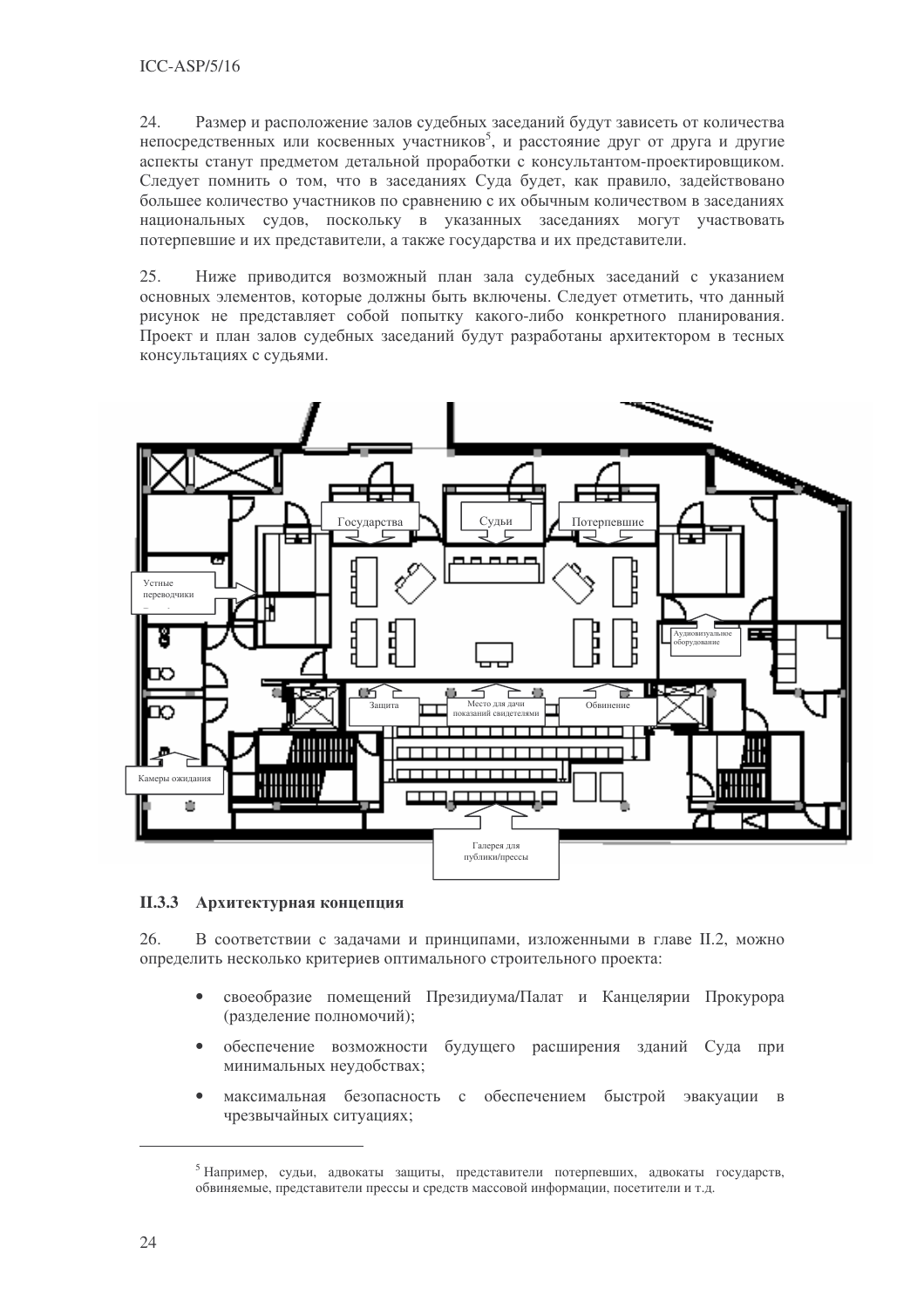проект, отражающий характер Суда и вписывающийся в окрестности и  $\bullet$ ландшафт.

В результате применения этих критериев предпочтение отдается планировке 27. кампусного типа со зданиями умеренной высоты и ограниченным количеством этажей.

#### П.3.4 Качество

28 Во всем комплексе будут использоваться материалы, которые характеризуются высоким качеством и низкими эксплуатационными расходами, а также соответствуют нидерландским стандартам качества. Хотя внешний вид помещения должен быть созвучен значимости Суда, никакой роскоши не предусматривается.

29 Весь комплекс Суда будет легко доступным для инвалидов.

#### П.3.5 Охрана и безопасность

 $30<sup>2</sup>$ Помещения Суда должны соответствовать самым строгим международным стандартам в отношении наивысшего уровня безопасности. Кроме того, правила охраны отдельных лиц и зданий, а также помещений, сооружаемых с этой целью, регулируются положениями нидерландского законодательства. Эти стандарты и требования будут в значительной степени предопределять характер постоянных помешений.

 $31$ Подробные оценки опасности и рисков будут проводиться с учетом характеристик участка, с тем чтобы продолжить и завершить разработку мер безопасности, которые должны быть приняты. Это будет включать подробные исследования последствий для мер безопасности таких факторов, как окрестность, подъездные пути, здания и площадки. Выводы по результатам этих оценок послужат основой для дальнейшей разработки планов безопасности на этапе проектирования. Это будет иметь прямые последствия для определения необходимого количества сотрудников охраны: чем безопасней будет проект помещений, тем меньшее количество сотрудников безопасности потребуется для их охраны.

#### П.3.5.1 Безопасность

Расположение зданий на территории Суда должно быть таким, чтобы свести к 32. минимуму угрозы со всех направлений. Помимо этой охранной меры, помещения Суда будут защищены различными другими способами:

- охрана публичной зоны за пределами комплекса;
- ограда вокруг территории;
- охрана на входах;
- охранное оборудование (детекторы, камеры наблюдения и т.д.), установленное по всему комплексу, будет соответствовать самым высоким стандартам.

33. Суд предусматривает четырехуровневую систему безопасности внутри периметра в результате размещения помещений МУС в четырех различных зонах:

Открытая зона: открыта для широкой публики после сканирования на предмет обнаружения опасных предметов. Эта зона будет в целом включать входную зону с доступом к публичным помещениям, таким как выставочная зона и т.д.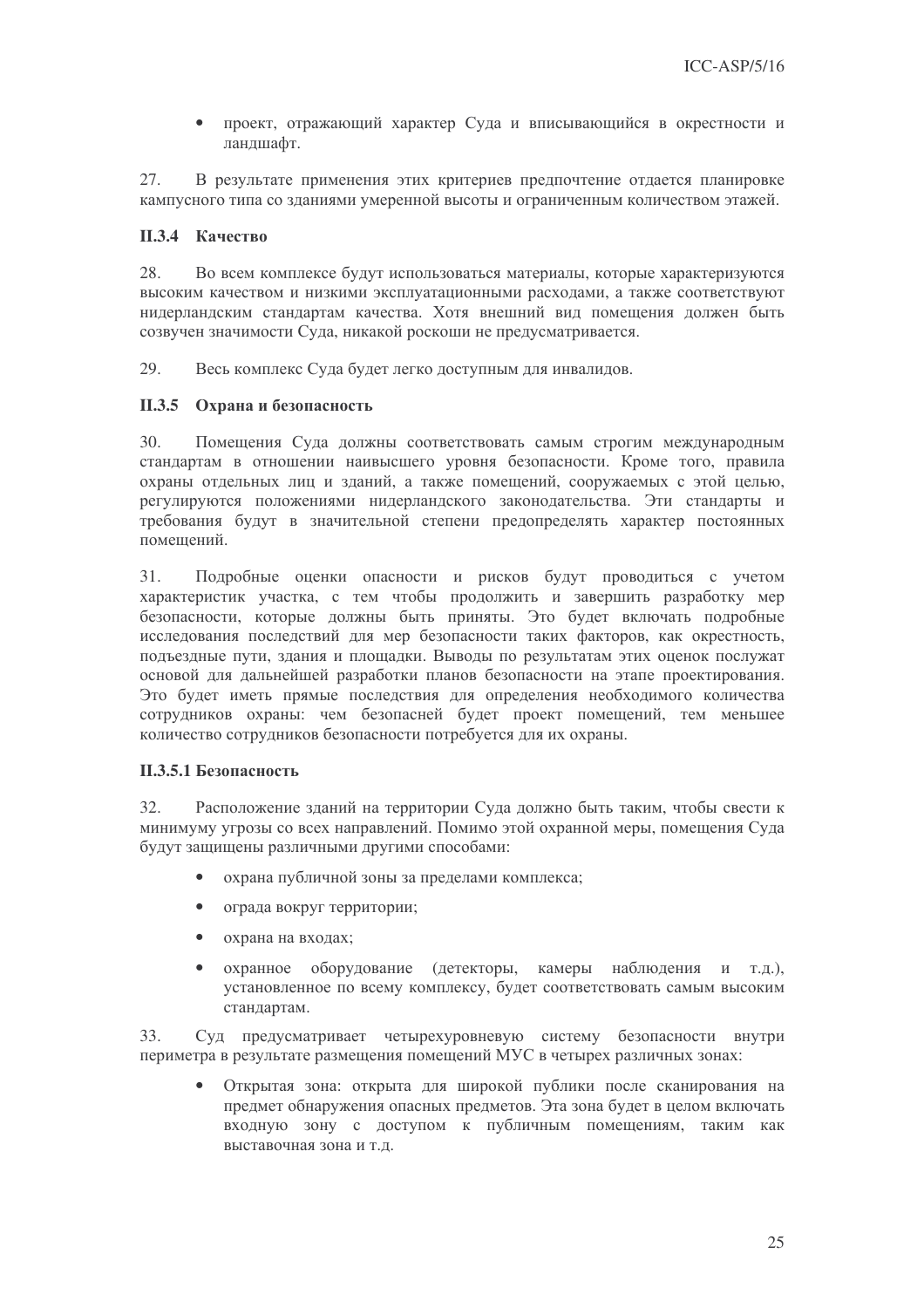- Полуоткрытая зона: также открыта для публики, однако лица, которые  $\bullet$ желают попасть в нее, помимо предварительной проверки будут обязаны назвать себя, предъявив удостоверения личности с фотографией, а их фамилии будут зарегистрированы. Эта зона будет включать, в частности, галереи залов судебных заседаний для публики, конференционные залы, библиотеку и т.д.
- Режимная зона: только для сотрудников и другого имеющего разрешение персонала. Эта зона включает требующие большей защищенности площади, такие как служебные помещения Президиума, Палат, Канцелярии Прокурора и Секретариата, а также архивы. Посетители, желающие попасть в эту зону, будут проходить сканирование и регистрацию и передаваться для сопровождения сотруднику Суда, который будет нести ответственность за ланное липо.
- Зона повышенной безопасности: только для лиц, имеющих специальные разрешения. Эта зона будет включать, например, залы судебных заседаний и помещения для содержания под стражей.

## П.3.5.2 Безопасность

 $34$ Здания будут спроектированы таким образом, чтобы находящиеся в них лица имели достаточно времени для эвакуации из здания в чрезвычайной ситуации, используя для этого соответствующие пути эвакуации. Проект должен по меньшей мере соответствовать минимальным муниципальным нормам. Кажлый путь эвакуации будет вести к контролируемой и безопасной зоне, связанной с соответствующей частью здания. В принципе, меры безопасности должны продолжать действовать во время чрезвычайных ситуаций. Для предотвращения побега к находящимся под стражей лицам должны применяться особые чрезвычайные меры.

## П.3.6 Экологические принципы

Суд и государство пребывания очень стремятся к тому, чтобы Суд располагал 35. не оказывающими отрицательного воздействия на окружающую среду и отвечающими критериям устойчивости помещениями как в силу принципа, так и по соображениям, связанным с представлением о Суде во всем мире. По мере возможности и финансовой осуществимости это требование будет выполняться в соответствии с нидерландскими стандартами.

#### $II.4$ Местоположение

36. Местоположение новых помещений в пределах города Гааги и конкретные характеристики площадки являются важными параметрами с точки зрения функциональности и имиджа Суда. Были разработаны следующие критерии выбора надлежащей площадки:

- «одна площадка навсегда», т.е. достаточно большая площадка для сценариев будущего роста, которые в настоящее время трудно предвидеть;
- представительное расположение;
- благоприятные условия для обеспечения безопасности;  $\bullet$
- $\bullet$ доступность;
- близость к:
	- тюрьме/центру содержания под стражей
	- больницам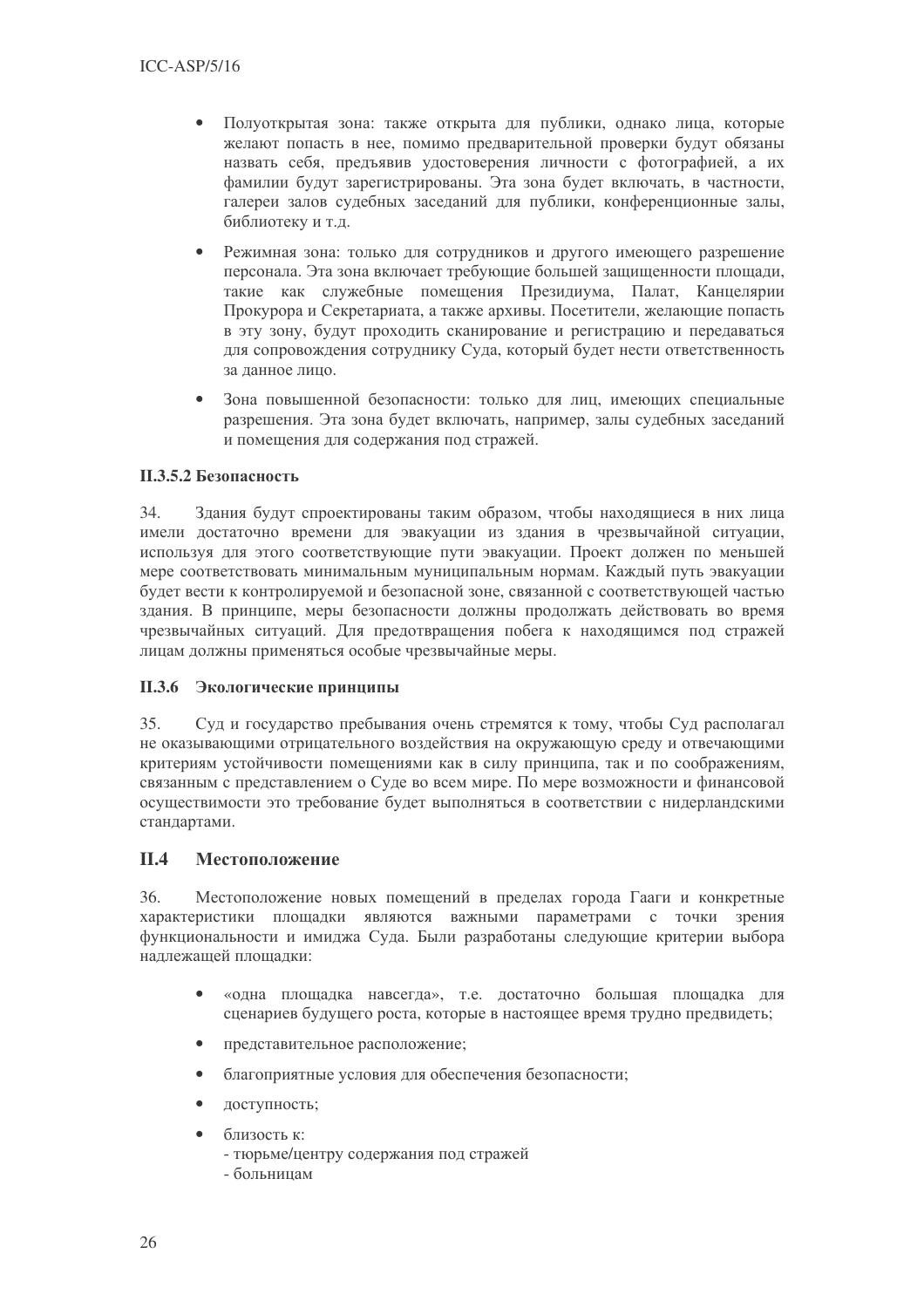- гостиницам
- центру города;
- отсутствие неприемлемых ограничений на строительство (т.е. наличие экологических ограничений, охраняемых памятников);
- наличие необходимой площадки.

#### $II.5$ Уровень укомплектования штатами и размеры зданий

#### $\Pi$ .5.1 Ввеление

Уровень укомплектования штатами и размеры зданий взаимозависимы и 37. поэтому рассматриваются вместе в настоящей главе. Размеры зданий (и таким образом в значительной степени объем расходов) определяются следующими тремя ключевыми параметрами:

- основные функции;
- уровень укомплектования штатами; и  $\bullet$
- требуемое пространство в расчете на функцию или одного сотрудника.

38. Основные функции представлены в главе II.3.2, озаглавленной «Ключевые элементы».

 $39$ Определение уровня укомплектования штатами является стратегическим решением, которое должно приниматься старшим руководящим составом организации с учетом директивных указаний Ассамблеи государств-участников, которая также утверждает этот уровень. После определения уровня укомплектования штатами он используется в качестве исходного параметра при определении того, какие требуются постоянные помещения («форма зависит от функции»).

#### П.5.2 Нынешние потребности в плане размещения сотрудников

В бюджете на 2006 год предусмотрено 624 утвержденных должности<sup>6</sup>, из  $40.$ которых 440 должностей по состоянию на август 2006 года были замещены. Предполагается, что в 2007 году это число возрастет до 676 при условии одобрения Ассамблеей<sup>7</sup>. В настоящее время в Суде работают по контрактам приблизительно 60 сотрудников ВПОН и консультантов, и предполагается, что их число в 2007 году также возрастет. Кроме того, в любой конкретный период времени в Суде работают 50-65 стажеров и посещающих специалистов. Это число, вероятно, также будет расти по мере увеличения количества проводимых Судом расследований, рассматриваемых дел и т.д. и по мере осознания все большим количеством подразделений/отделов необходимости привлечения стажеров и посещающих специалистов.

<sup>&</sup>lt;sup>6</sup> Официальные отчеты Ассамблеи государств-участников Римского статута Международного уголовного суда, четвертая сессия, Гаага, 28 ноября - 3 декабря 2005 года (издание Международного уголовного суда, ICC-ASP/4/32), резолюция ICC-ASP/4/Res.8.

<sup>7</sup> Предлагаемый бюджет по программам на 2007 год Международного уголовного суда  $(ICC-ASP/5//9)$ , см. приложение  $V(a)$ .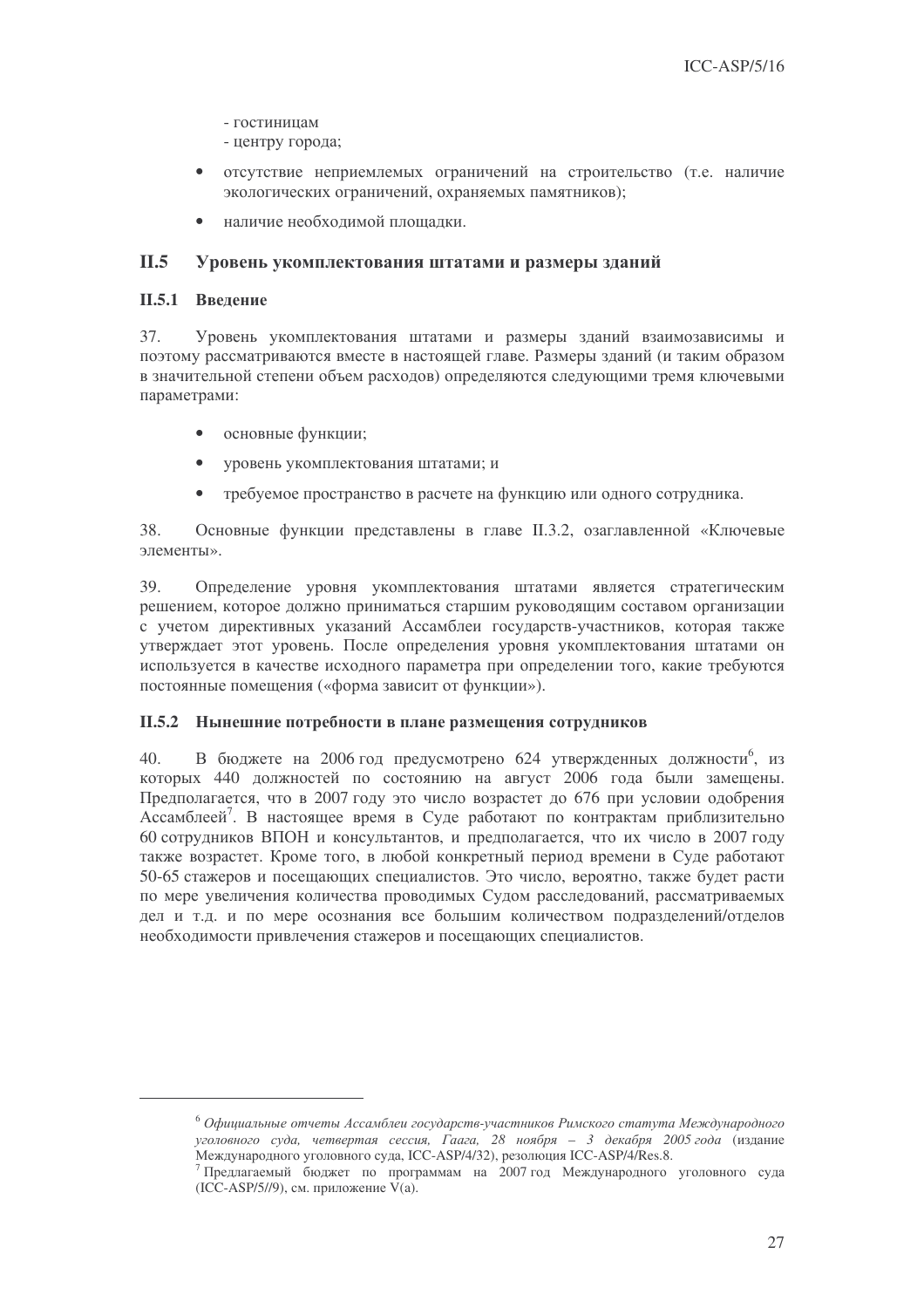41. Совершенно очевидно, что Суд должен иметь возможность обеспечить надлежащее размещение всех своих сотрудников независимо от их статуса. Таким образом, количество рабочих мест, которые должны иметься в штаб-квартире Суда, может легко превысить  $850^8$ , не считая небольшое количество штатных сотрудников, работающих исключительно на местах, которым никогда не потребуются рабочие места в помещениях в Гааге.

## П.5.3 Изучение Судом оценок уровней укомплектования штатами

 $42<sub>1</sub>$ Для того чтобы готовить прогнозы в отношении будущих изменений в уровнях укомплектования штатами, Суд разработал так называемую Модель численности персонала Суда<sup>9</sup>. Как разъясняется в этом докладе, Модель представляет собой средство стратегического планирования. предназначенное  $\Pi$  $\Pi$  $\Pi$ облегчения осуществляемого Судом стратегического планирования и оказания Суду и Ассамблее помощи в обсуждении долгосрочной стратегической направленности деятельности Суда.

43. Эта Модель может использоваться двумя способами. Во-первых, она может использоваться для оценки уровня результативности (базовой деятельности), которую Сул может лостичь за определенный период времени при конкретных людских ресурсах. Она может использоваться также для определения объема людских ресурсов, необходимого для достижения того или иного уровня результативности (базовой деятельности) за определенный период времени.

44. Иными словами, закладывая в Модель различные параметры, можно получать альтернативы, показывающие, каких результатов можно достичь при использовании различных объемов ресурсов.

 $45.$ Расчеты по Модели являются надежным методом, который Суд может использовать ЛЛЯ расчета уровней укомплектования штатами кажлого организационного подразделения в постоянных помещениях.

Соответственно, как об этом говорится в промежуточном докладе о структуре 46. оценок численности штатного персонала, Суд будет использовать Модель для расчета и пересмотра оценочных уровней укомплектования штатами в целях определения потребностей в связи с постоянными помещениями<sup>10</sup>.

В случае строительства помещений<sup>11</sup> непрерывно обновляемые оценки 47. численности персонала с использованием Модели, а также предположения относительно требуемой гибкости  $\mathbf{M}$ распределения персонала межлу организационными подразделениями можно использовать в качестве справочного показателя при проведения международного архитектурно-планировочного конкурса. Таким образом, можно будет просить проектировщиков разработать наилучшие решения с учетом необходимой адаптации в случае роста или сокращения МУС в целом (адаптируемость), а также максимальной гибкости в рамках организационных подразделений.

<sup>&</sup>lt;sup>8</sup> Так и произойдет в случае замещения всех предусмотренных в бюджете должностей.

<sup>&</sup>lt;sup>9</sup> См. доклад о Модели численности персонала Суда (ICC-ASP/5/10).

<sup>10</sup> Доклад о будущих постоянных помещениях международного уголовного суда промежуточный доклад о структуре оценок численности штатного персонала (ICC-ASP/4/24).  $11^{\circ}$  См. пункт 9.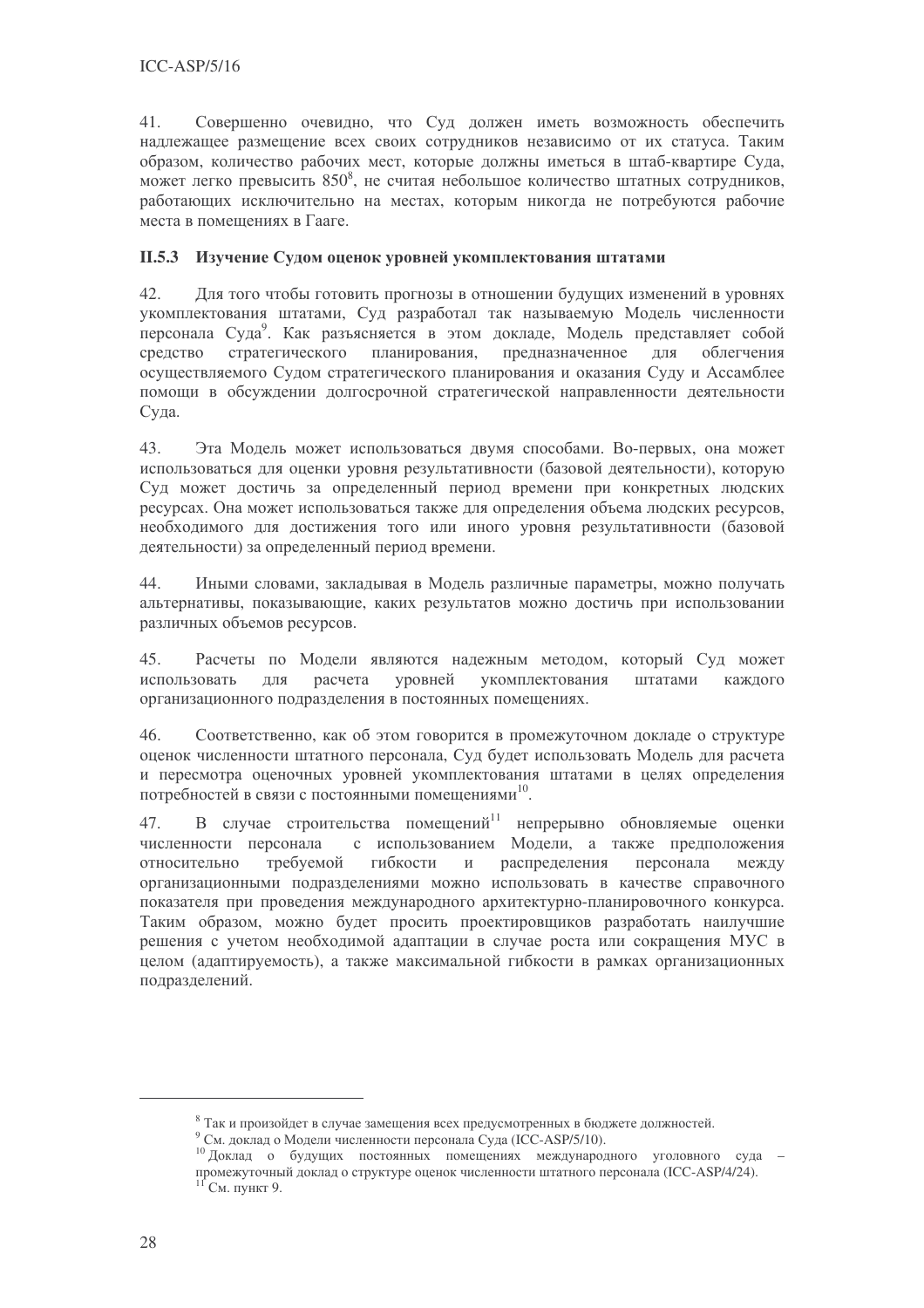48. Важно отметить, что в настоящее время нет необходимости устанавливать конкретные уровни укомплектования штатами для продолжения подготовительной плановой работы в связи с постоянными помещениями. Показатели численности персонала можно будет интегрировать в процесс планирования после того, как появятся более конкретные нифры.

В этом контексте важно также понимать, что даже в случае изменений на более 49. поздних сталиях данного процесса (т.е. после проведения архитектурного конкурса) стоимость внесения изменений на стадии проектирования с учетом обновленных данных о количестве персонала, вероятно, будет значительно меньше, чем расходы, которые возникнут в случае отсрочки в осуществлении проекта<sup>12</sup>. Иными словами, продолжение процесса на основе первых оценок и интеграция более точных цифр на более поздних стадиях являются более затратоэффективными решениями, чем ожидание поступления конкретных цифр до начала процедуры отбора архитектора.

#### **II.5.4** Размеры зланий

50. С учетом отсутствия какого бы то ни было решения относительно предположений и соответствующих уровней укомплектования штатами представить какие-либо окончательные цифры, определяющие размеры зданий, невозможно. Подход к получению этих цифр должен быть следующим: сначала Суд утверждает свои прогнозы относительно предполагаемого объема работы в долгосрочной перспективе и необходимых уровней укомплектования штатами (на основе расчетов по Модели численности персонала Суда), а затем, когда эти прогнозы будут утверждены или изменены Ассамблеей, Суд может начинать расчеты соответствующих размеров зланий.

В отсутствие каких-либо руководящих указаний относительно требуемого  $51.$ количества рабочих мест Суд принял за основу три различных гипотетических сценария, определяющих возможное максимальное количество рабочих мест<sup>13</sup>:

- максимальная численность: 850 сотрудников;
- максимальная численность: 1 100 сотрудников;
- максимальная численность: 1 450 сотрудников.

За исключением нынешнего уровня укомплектования штатами<sup>14</sup> показатели численности сотрудников отбираются произвольно для иллюстрации того, каким образом масштабы проекта влияют на относительные расходы в контексте всех трех вариантов (см. главу IV.4.4). Каждый сценарий предполагает увеличение количества сотрудников примерно на 30% по сравнению с предыдущим сценарием. Однако следует подчеркнуть, что на момент составления настоящего документа Суд не знал о том, какой из этих сценариев явится, скорее всего, окончательным, поскольку решение об уровнях укомплектования штатами еще не принято.

 $12$  См. также главу V.6.

<sup>&</sup>lt;sup>13</sup> N.B. Понятия «текущая численность» и «полная численность», использовавшиеся ранее в представлении проекта, устарели после разработки Модели численности персонала Суда и в свете текущего обсуждения требуемого уровня укомплектования штатами. Численность персонала в 950 и 1 300 человек основывалась на предположениях относительно деятельности Суда. В настоящее время эти предположения пересматриваются в свете Модели численности персонала Суда.

<sup>&</sup>lt;sup>14</sup>850 сотрудников - это максимальное число сотрудников, в настоящее время предусмотренное в бюлжете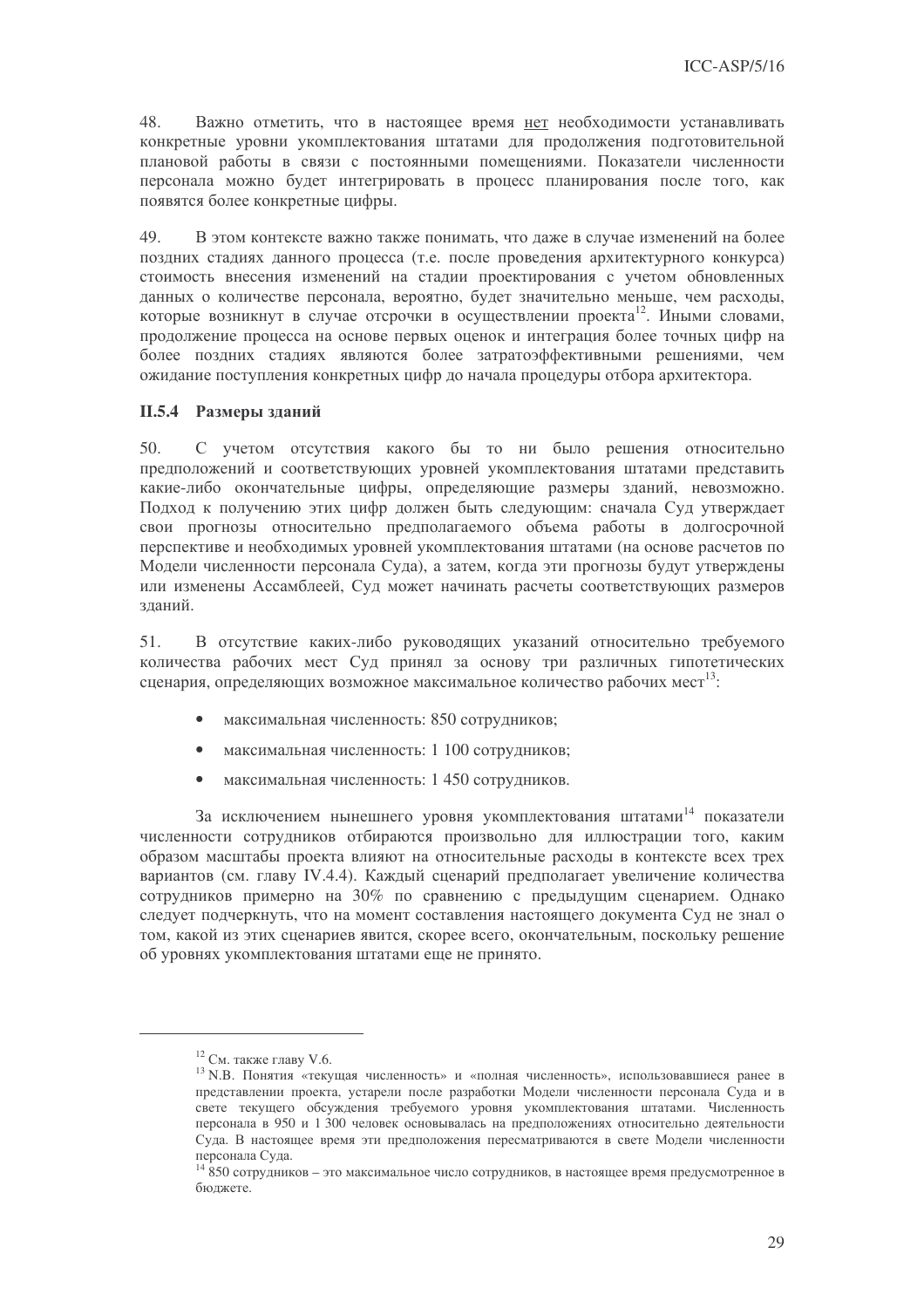52. Вместе с тем важно отметить, что количества, фигурирующие в описанных сценариях, представляют собой максимальные уровни укомплектования выше штатами. Иными словами, в случае строительства или аренды здания и необходимости незамедлительного переезда Суда в него, это здание будет сразу же заполнено до максимума, и лальнейший рост булет исключен.

#### П.5.4.1 Гибкость и адаптируемость

53. Во всех случаях целесообразно строить или арендовать здание с некоторым запасом для роста, с тем чтобы имелась возможность гибко устанавливать уровни укомплектования штатами. При обычных обстоятельствах гибкость применительно к конкретному зданию должна составлять 30% в зависимости от используемых систем. Таким образом, если для нынешнего уровня укомплектования штатами МУС (т.е. +/- 850 сотрудников) будет построено здание, обеспечивающее необходимую гибкость, то это будет означать, что максимальная вместимость данного здания должна соответствовать 1 100 рабочих мест.

54. В этой связи необходимо подчеркнуть, что максимальная вместимость здания как таковая никоим образом не определяет фактических размеров организации, занимающей его. Предусмотрительное планирование предполагает создание инфраструктуры, которая будет способна удовлетворить непредвиденные потребности, поскольку расширение злания путем лополнительного строительства (т.е. адаптируемость) занимает много времени и обходится намного дороже, чем предусмотрение с самого начала резервных площадей.

55. Ниже графически иллюстрируется различие между гибкостью  $\overline{M}$ алаптируемостью:



- $\bullet$ Гибкость предполагает такую степень увеличения численности персонала/судебной деятельности, которая должна быть без проблем обеспечена существующей материальной структурой (т.е. зданиями). Гибкость позволяет организации расширяться  $6e<sub>3</sub>$ какого-либо строительства. Иными словами, рост/сокращение происходят в рамках существующего здания. Гибкость ограничивается квадратными метрами доступного для использования пространства в зданиях.
- Адаптируемость предполагает строительство дополнительных зданий или расширение уже существующих. Адаптируемость становится необходимой только тогда, когда степень использования существующих зданий достигает максимальной отметки и когда полностью задействуются возможности, обеспечиваемые фактором гибкости. Адаптируемость ограничивается размерами участка.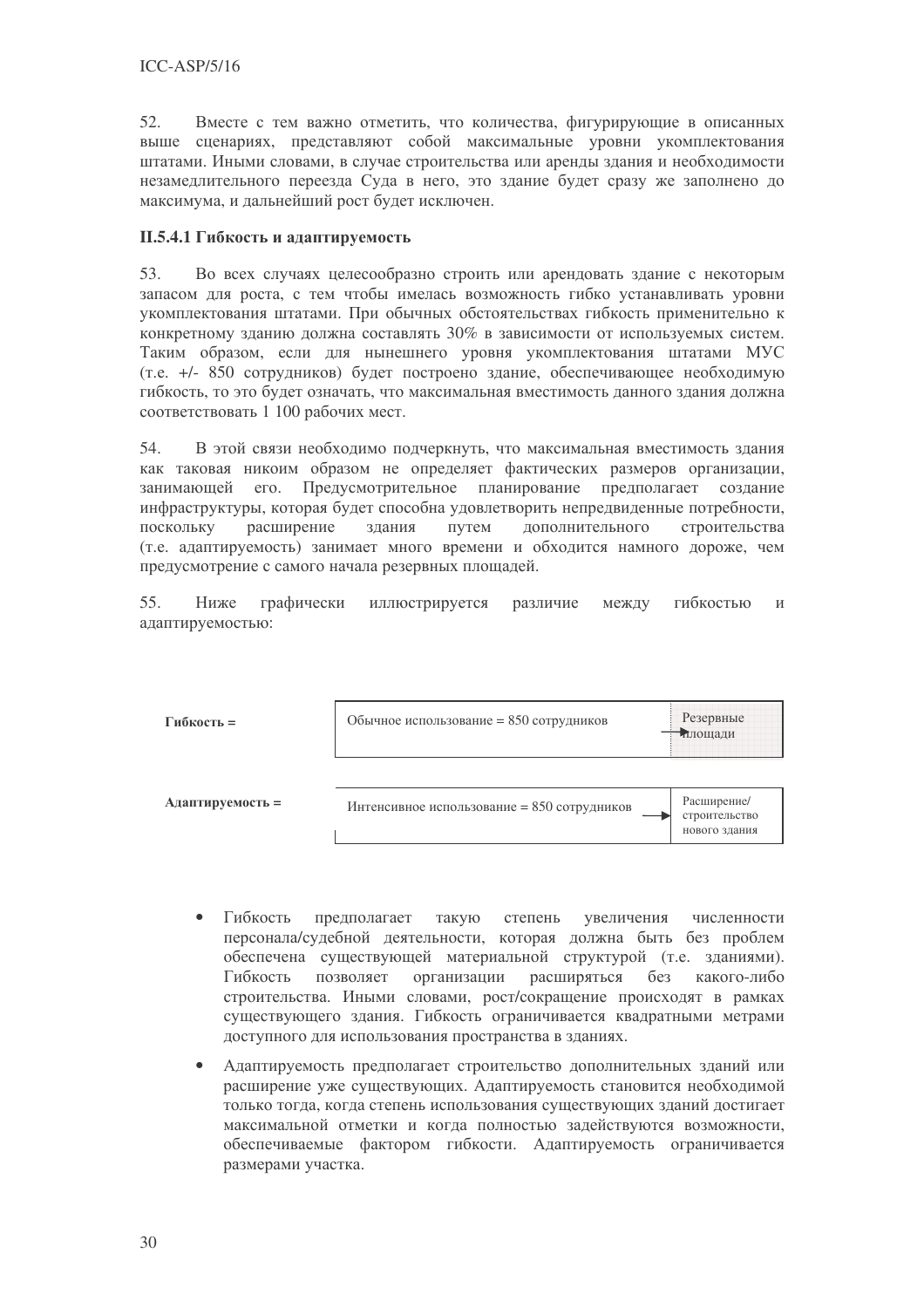56. Суд определил, что гибкость и адаптируемость его помещений относятся к требований, предъявляемых ПОСТОЯННЫМ числу основных  $\mathbf{K}$ помешениям (см. главу II.2.2.1 - «Все на одной площадке»). Это объясняется тем, что невозможно предсказать эволюцию МУС в последующие десятилетия (т.е. срок эксплуатации постоянных помещений). В идеальном случае помещения Суда должны быть гибкими, а участок достаточно большим для целей их адаптации.

57. Олнако гибкость и алаптируемость в первую очерель касаются необходимых служебных помещений, размеры которых зависят от численности персонала, тогда как другие части помещений остаются более или менее одинаковыми независимо от общих размеров организации. Соответственно при разработке предположений относительно размеров зданий в соответствии с различными сценариями (850, 1100 и 1450) проводилось различие между неменяющимися и меняющимися частями зданий.

## П.5.4.2 Предварительные расчеты размеров зданий

58. В отсутствие твердых и сводных показателей укомплектования штатами невозможно привести точные показатели необходимой общей площади (ОП) постоянных помещений. Приведенные ниже расчеты основаны на предварительном исследовании (схема помещений), проведенном в 2004 году Государственным строительным агентством принимающего государства, которое в свою очередь основывалось на первоначальном предположении о том, что в Суде будет работать 1 300 сотрудников. Суд постарается как можно быстрее разработать свои собственные подробные функциональные и пространственные требования.

59. С этой целью Суд просил выделить необходимые средства для найма группы независимых экспертов, которая проведет всеобъемлющее исследование и определит и подробно опишет архитектурные и технические требования пользователей, включая подробные функциональные и пространственные требования.

60. Тем не менее, с учетом различия между неменяющимися потребностями, - это, например, залы судебных заседаний и основной холл на входе - и меняющимися потребностями в служебных площадях, на данной стадии уже можно сформулировать грубые предположения относительно оценочных размеров по трем различным сценариям. В этих расчетах использовался средний показатель ОП в размере 23.6 м<sup>2</sup> <sup>15</sup> на одного штатного сотрудника, что является довольно скромным показателем.

Следует отметить, что Суд пока еще не в состоянии представить точную схему 61. распределения сотрудников между различными органами. Модель численности персонала Суда позволит рассчитать соответствующие показатели, как только будет достигнуто согласие в отношении базовых предположений, касающихся будущей деятельности Международного уголовного суда. Для облегчения расчетов в приведенную ниже таблицу включены лишь максимальные показатели численности персонала, который должен быть размещен в здании:

<sup>&</sup>lt;sup>15</sup> Этот показатель (меняющаяся площадь делится на количество штатных сотрудников = 23,56154 м<sup>2</sup>) взят из предварительного исследования потребностей в помещениях, представленного принимающим государством.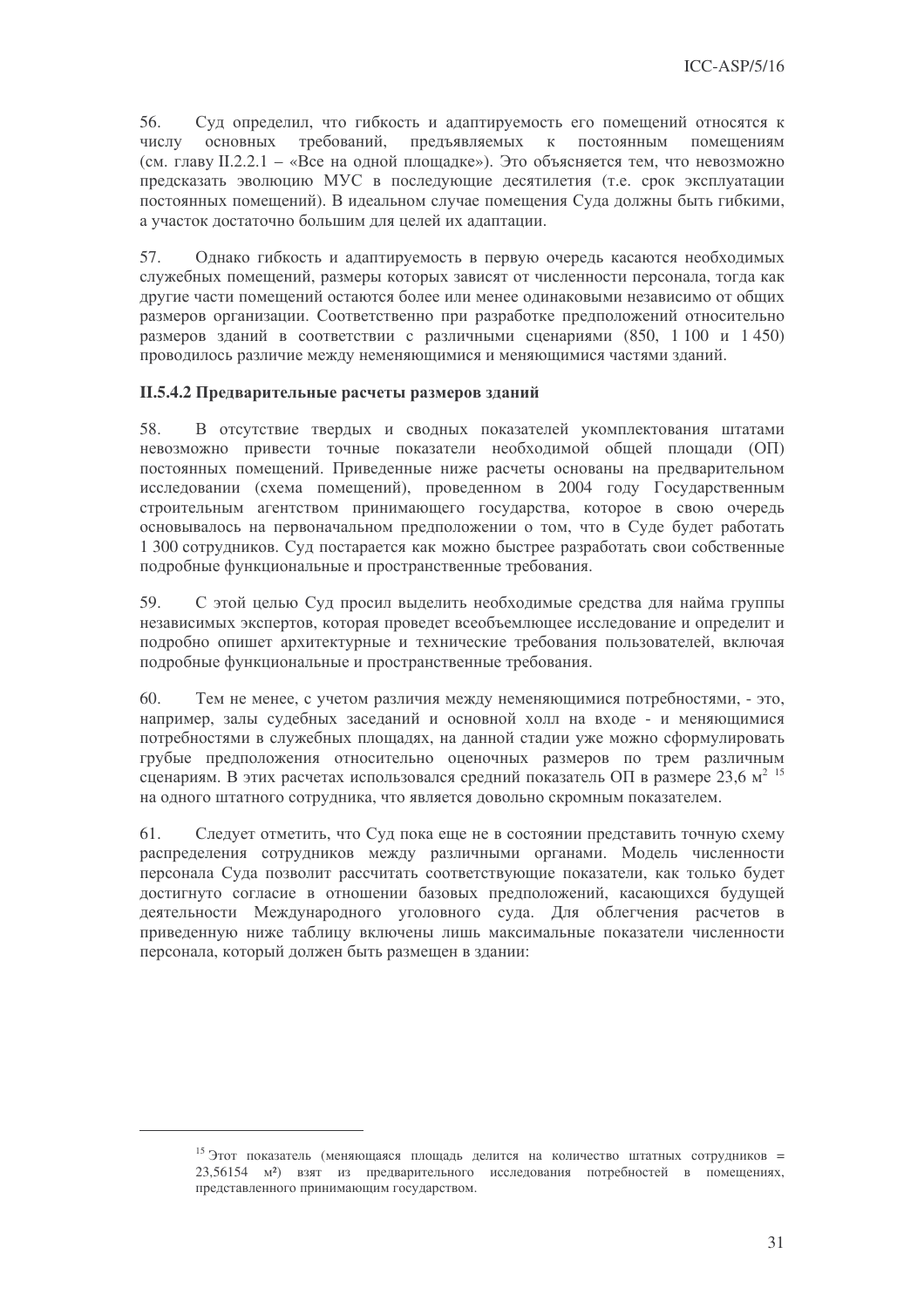| ОБЗОР ОБЩЕЙ ПЛОЩАДИ ПОСТОЯННЫХ ПОМЕЩЕНИЙ МУС                                         |                         |              |               |             |  |
|--------------------------------------------------------------------------------------|-------------------------|--------------|---------------|-------------|--|
|                                                                                      | (Справочный показатель) |              |               |             |  |
| Уровень укомплектования штатами                                                      | 1,300                   | 850          | 1 1 0 0       | 1450        |  |
|                                                                                      | 100%                    | 65%          | 85%           | 112%        |  |
|                                                                                      |                         |              |               |             |  |
| МЕНЯЮЩИЕСЯ ПЛОЩАДИ                                                                   | OII [ $M^2$ ]           | $O\Pi [M^2]$ | OII [ $M^2$ ] | OII $[M^2]$ |  |
| Судебные органы                                                                      |                         |              |               |             |  |
| Рабочие места в помещениях Судебных органов                                          | 4 1 7 0                 | 2 7 2 7      | 3528          | 4651        |  |
| Вспомогательные помещения (залы для                                                  |                         |              |               |             |  |
| проведения конференций/обсуждений, хранилище,<br>санитарные узлы)                    | 550                     | 360          | 465           | 613         |  |
| КАП                                                                                  |                         |              |               |             |  |
| Рабочие места в служебных помещениях КАП                                             | 9 3 1 5                 | 6 0 9 1      | 7882          | 10 390      |  |
| Вспомогательные помещения (залы для                                                  |                         |              |               |             |  |
| проведений конференций/обсуждений, хранилище,                                        |                         |              | 804           |             |  |
| санитарные узлы)<br>Секретариат Суда                                                 | 950                     | 621          |               | 1 0 6 0     |  |
| Рабочие места в служебных помещениях                                                 |                         |              |               |             |  |
| Секретариата                                                                         | 10 4 40                 | 6826         | 8834          | 11 645      |  |
| Вспомогательные помещения (залы для<br>проведений конференций/обсуждений, хранилище, |                         |              |               |             |  |
| санитарные узлы)                                                                     | 1 0 2 0                 | 667          | 863           | 1 1 3 8     |  |
| Прочие                                                                               |                         |              |               |             |  |
| Блок общественного питания                                                           | 2 1 7 0                 | 1419         | 1836          | 2 4 2 0     |  |
| Мастерские (ремонт, ИКТ)                                                             | 200                     | 131          | 169           | 223         |  |
| Воспроизведение документов, обработка почты                                          | 290                     | 190          | 245           | 323         |  |
| Административно-хозяйственные помещения,                                             |                         |              |               |             |  |
| товары, хранилище, места общего пользования<br>(санузлы, комнаты для курения)        | 1 300                   | 850          | 1 1 0 0       | 1450        |  |
| Входные зоны (персонал, специальные                                                  |                         |              |               |             |  |
| сотрудники, высокопоставленные лица, товары)                                         | 225                     | 147          | 190           | 251         |  |
| Итого, меняющиеся площади                                                            | 30 630                  | 20 027       | 25 9 18       | 34 164      |  |
|                                                                                      |                         |              |               |             |  |
| НЕМЕНЯЮЩИЕСЯ ПЛОЩАДИ                                                                 |                         |              |               |             |  |
| Главный вход плюс зона приема                                                        | 1650                    | 1650         | 1650          | 1650        |  |
| Главный холл (зал потерянных шагов) плюс<br>вспомогательные функции                  | 1 590                   | 1 5 9 0      | 1 5 9 0       | 1 5 9 0     |  |
| Комплекс зала судебных совещаний (зал судебных                                       |                         |              |               |             |  |
| совещаний плюс вспомогательные помещения)                                            | 3 3 5 0                 | 3 3 5 0      | 3 3 5 0       | 3 3 5 0     |  |
| Комплекс содержания под стражей (камеры,<br>площадь для содержания под стражей       |                         |              |               |             |  |
| обвиняемых, площадь для размещения свидетелей)                                       | 1 260                   | 1 260        | 1 2 6 0       | 1 260       |  |
| Комплекс для проведения конференций<br>(центральные конференционные помещения плюс   |                         |              |               |             |  |
| вспомогательные помещения)                                                           | 1770                    | 1770         | 1770          | 1770        |  |
| Комплекс библиотеки                                                                  | 1 2 1 5                 | 1 2 1 5      | 1 2 1 5       | 1 2 1 5     |  |
| Помещения для прессы                                                                 | 395                     | 395          | 395           | 395         |  |
| Камеры-хранилища, охраняемое хранилище                                               | 650                     | 650          | 650           | 650         |  |
| Служба безопасности                                                                  | 960                     | 960          | 960           | 960         |  |
| Медицинский пункт                                                                    | 160                     | 160          | 160           | 160         |  |
| Социальное обеспечение                                                               | 170                     | 170          | 170           | 170         |  |
| Помещения для спортивных занятий                                                     |                         |              |               |             |  |
| (физкультуры)                                                                        | 375                     | 375<br>645   | 375           | 375         |  |
| Сторожки<br>Секретариат Ассамблеи государств-участников                              | 645                     |              | 645           | 645         |  |
| (десять сотрудников)                                                                 | 236                     | 236          | 236           | 236         |  |
| Секретариат Целевого фонда для потерпевших                                           |                         |              |               |             |  |
| (пять сотрудников)                                                                   | 118                     | 118          | 118           | 118         |  |
| Итого неменяющиеся площади                                                           | 14 5 43                 | 14 5 43      | 14 543        | 14 5 43     |  |
| Всего                                                                                | 45 173                  | 34 571       | 40 461        | 48708       |  |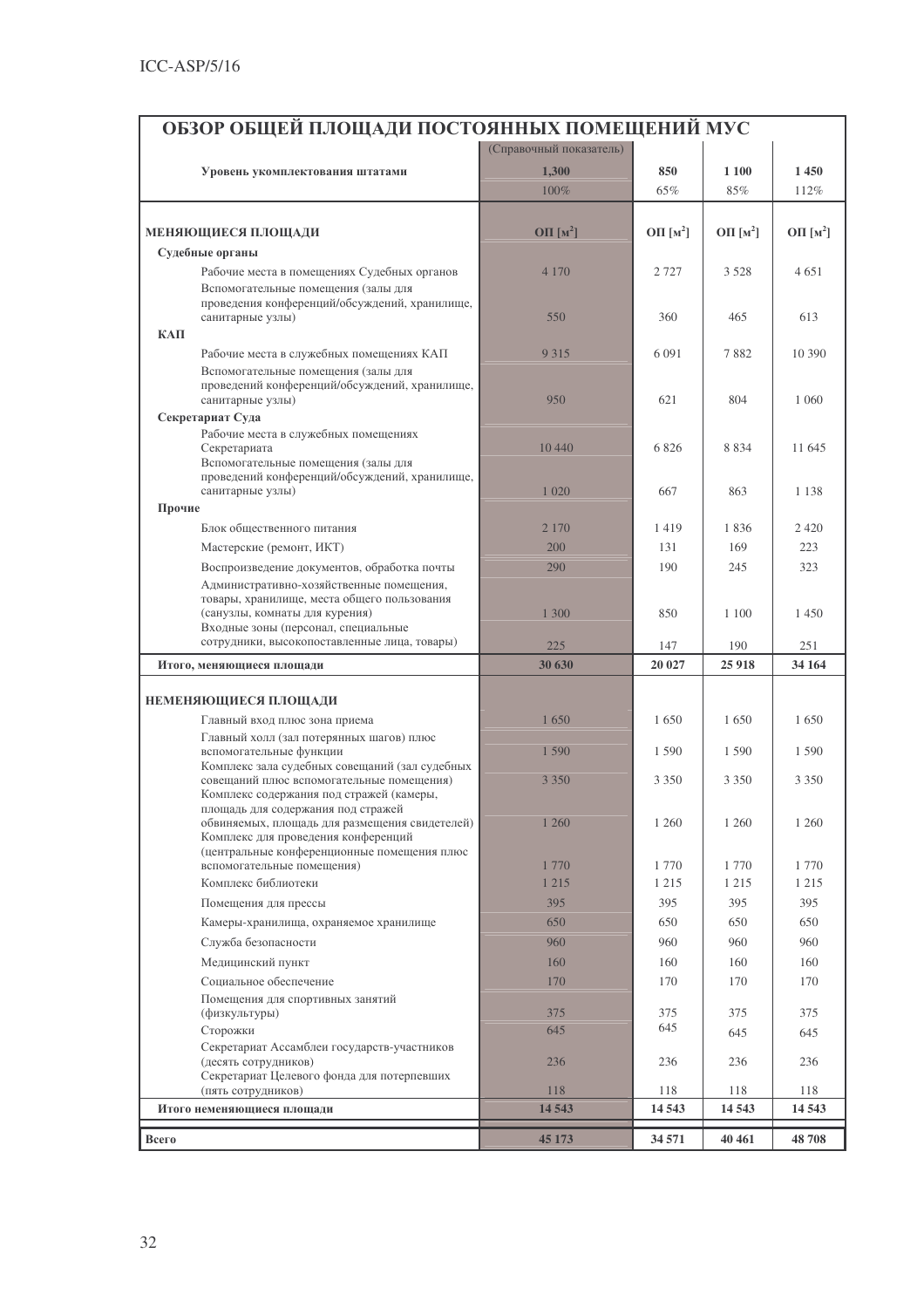С учетом вышесказанного, необходимые размеры зданий по различным сценариям будут следующими:

- Максимальная численность персонала 850
	- $\circ$  3лание: 34.571 м<sup>2</sup>
	- Автостоянка: 12 531 м<sup>2</sup>  $\bigcap$
	- O  $\text{Mroro: } 47 \, 102 \, \text{m}^2$
- Максимальная численность персонала 1 100
	- Злание: 40 461 м<sup>2</sup>  $\circ$
	- $\alpha$  Автостоянка: 15.086 м<sup>2</sup>
	- o  $\frac{\text{Mroro: } 55,547 \text{ m}^2}{\text{Mer}^2}$
- Максимальная численность персонала 1 450
	- $\circ$  3дание: 48 708 м<sup>2</sup>
	- $\circ$  Автостоянка: 18 663 м<sup>2</sup>
	- $\circ$  <u>Ито</u>го: 67 371 м<sup>2</sup>

Следует подчеркнуть, что эти цифры являются результатом весьма 62. приблизительных математических расчетов. Окончательные размеры будут в значительной степени зависеть от архитектурной концепции (см. главу II.3.3) и планировки, предусмотренной отобранным вариантом. Для того чтобы получить более точные и конкретные оценки размеров зданий на стадии оптимизации, предшествующей проектированию, будут проведены подробные исследования.

Следует также отметить, что в существующих вариантах (например, «Арк» и 63. МТБЮ) многие элементы, относящиеся к неменяющимся потребностям, являются недостаточно оптимальными. Так, например, размеры, планировка и местоположение залов судебных заседаний и публичных галерей как в «Арк», так и в МТБЮ оставляют желать лучшего. Однако Суд не планирует адаптировать эти элементы под требуемый стандарт, если будет избран один из этих вариантов. Иными словами, Суду придется адаптировать свою деятельность к существующим условиям, даже если они являются неудовлетворительными.

#### III. Варианты размещения

#### $III.1$ Ввеление

64. Во время Римской конференции 1998 года Королевство Нидерланды было выбрано для размещения Международного уголовного суда в Гааге. В своем первоначальном предложении принимающее государство заявило, что «окончательный выбор места расположения помещений Суда будет сделан компетентными национальными и местными органами с учетом статутных требований МУС, определенных Дипломатической конференцией».

Участок Александерказерне (см. главу III.3.3.1) был выбран принимающим 65. государством как конкретное место для строительства специальных помещений для Международного уголовного суда. В процессе тщательного отбора с использованием четких критериев рассматривались и другие варианты, однако в конце концов принимающее государство пришло к выводу, что Александерказерне является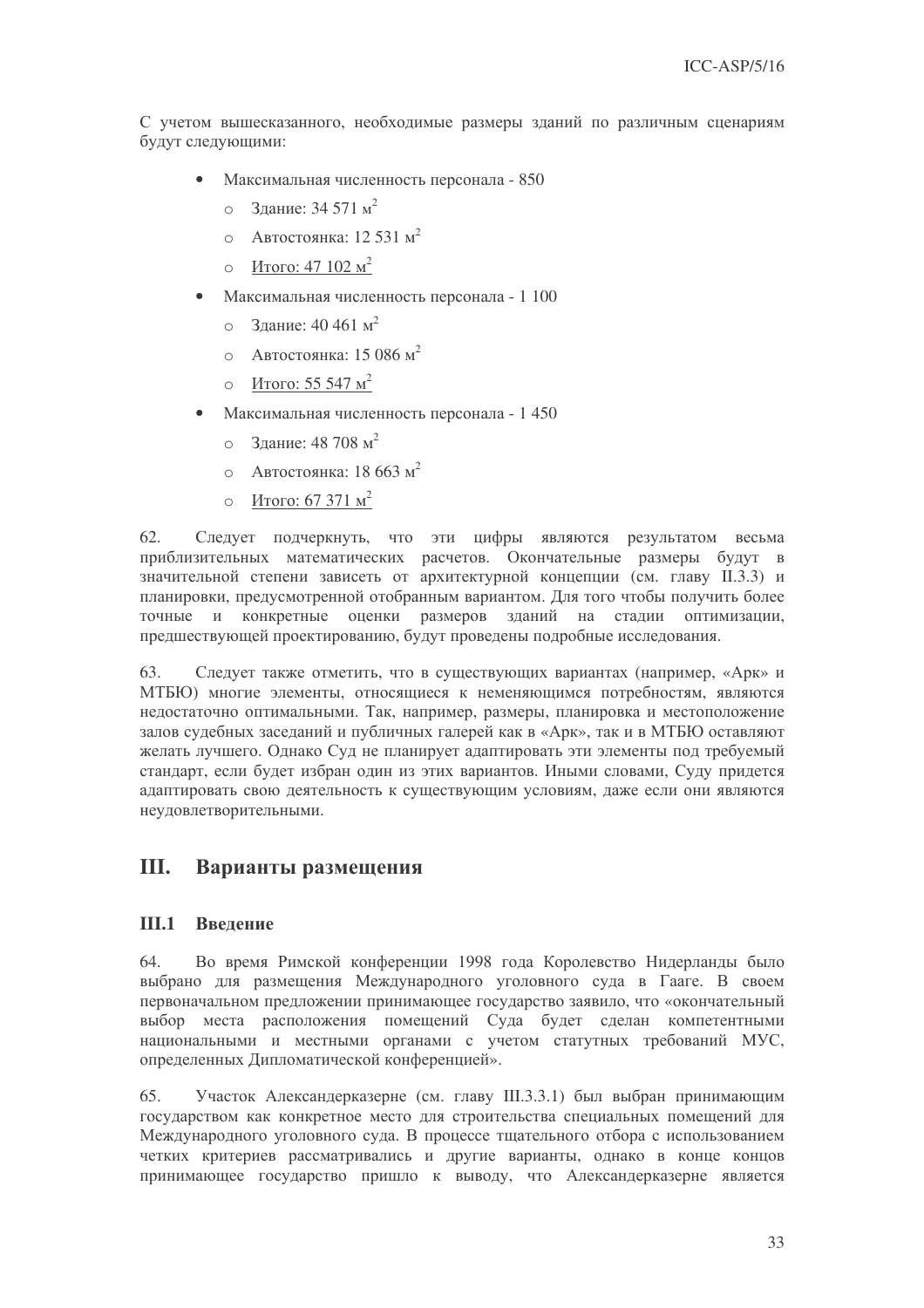наиболее подходящим местом для будущего постоянного места нахождения Международного уголовного суда. До строительства нового здания принимающее государство предложило бесплатно предоставить на десять лет временные помещения в комплексе «Арк». Именно на этой основе в 2002 году начался процесс планирования в связи с созданием новых специальных помещений с участием принимающего государства и передовой группы Международного уголовного суда в целях завершения сооружения постоянных помещений до 2012 года (окончание срока бесплатной аренды, предложенной принимающим государством).

Однако в докладе о работе своей третьей сессии Бюджетно-финансовый 66. комитет рекомендовал Суду и Ассамблее рассмотреть вопрос о возможности продолжения пользования временными помещениями в более долгосрочной перспективе<sup>16</sup>. В своих рекомендациях по Основной программе V - Инвестиции в помещения Суда - Ассамблея одобрила это предложение и отметила, что существует три возможных варианта обретения Судом своих собственных постоянных помещений: оставаться в нынешних помещениях; переехать в здание Международного уголовного трибунала по бывшей Югославии; или переехать в какое-либо иное специально предназначенное для этого здание<sup>17</sup>.

Суд провел сравнение этих трех вариантов на основе требований, 67. сформулированных в документе по представлению проекта (отражены в главе II), результат которого был представлен Бюджетно-финансовому комитету 9 марта 2005года<sup>18</sup>.

68. В своей резолюции по постоянным помещениям ICC-ASP/4/Res.2, принятой консенсусом на 4-ом пленарном заседании 3 декабря 2005 года, Ассамблея государствучастников «[признала, что] судя по имеющейся на настоящее время информации, специальное строительство зланий на территории Александерказерне, вероятно, стало бы наиболее гибким решением в плане удовлетворения потребностей постоянного Суда в отношении размеров, функциональности и безопасности».

В своем докладе о работе своей шестой сессии<sup>19</sup> Бюджетно-финансовый 69. комитет принял к свелению это слеланное Ассамблеей признание, но тем не менее просил Суд продолжить работу над альтернативными предложениями об аренде помешений в Гааге (включая варианты с «Арк» и МТБЮ), поскольку Ассамблея еще не приняла окончательного решения выбрать вариант с Александерказерне<sup>20</sup>.

Выбор одного из вариантов размещения является сейчас одним из наиболее 70. срочных и важных шагов, которые необходимо предпринять. Параллельная работа по планированию, связанная с более чем одним вариантом, станет трудоемким и дорогостоящим мероприятием, и этого следует по мере возможности избегать.

 $16$  Официальные отчеты Ассамблеи государств-участников Римского cmamyma Международного уголовного суда, третья сессия, Гаага, 6-10 сентября 2004 года (издание Международного уголовного суда, ICC-ASP/3/25), part II.A.8.(b), стр. 245, пункт 102.

 $17$  Официальные Ассамблеи государств-участников отчеты  $P$ *UMCKO2O* cmamyma Международного уголовного суда, третья сессия, Гаага, 6-10 сентября 2004 года (издание Международного уголовного суда, ICC-ASP/3/25), часть II.A.2, стр. 16, пункт 23.

Доклад о вариантах размещения (ICC-ASP/4/1).

<sup>&</sup>lt;sup>19</sup> Доклад Бюджетно-финансового комитета о работе его шестой сессии (ICC-ASP/5/1).

 $20$  Там же, пункт 36.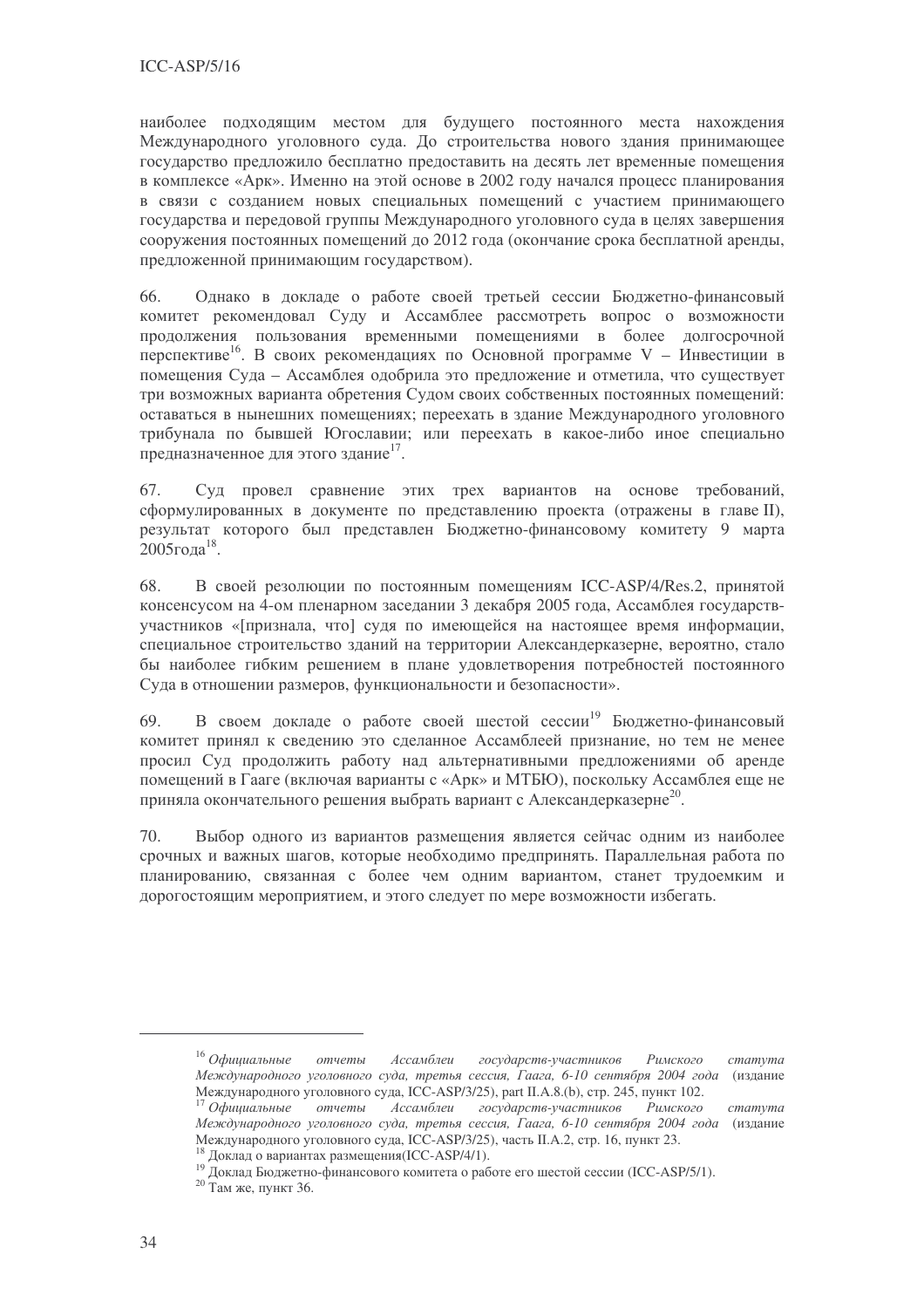## III.2 Альтернативные варианты размещения МУС

## III.2.1 Три модели создания постоянных помещений

Исходной точкой для рассмотрения вариантов размещения всегда должны быть 71. требования пользователя, т.е. Суда. Нет никакого смысла арендовать или покупать какое-то здание, если оно не позволяет Суду нормально работать в нем.

 $72.$ Поэтому в поиске подходящего здания для размещения Суда необходимо учитывать множество конкретных и специфических требований Суда. Как и следовало ожидать, на рынке недвижимости Гааги нет уже готовых зданий, которые отвечали бы этим конкретным нуждам. Поэтому у Суда есть три различных варианта поиска полхоляших помешений:

- адаптация существующего здания;
- принятие существующей коммерческой концепции и увязка ее с нуждами Суда: или
- строительство нового специального злания.

## III.2.1.1 Адаптация существующего здания

73 Этот вариант основывается на использовании существующего злания, которое обладает примерным необходимым размером с точки зрения площади служебных помещений и которое позволяет произвести необходимую адаптацию к конкретным требованиям Международного уголовного суда. Такую адаптацию можно произвести только путем реконструкции уже имеющихся помещений или дополнительного строительства новых.

 $74$ Эта модель может использоваться для арендуемого здания, однако не ясно, кто будет делать капиталовложения в такую адаптацию и дополнительное строительство и как это будет отражено в стоимости аренды. Следует также отметить, что если будет выбран этот вариант, то Суд не сможет воспользоваться дополнительным финансовым предложением принимающего государства (см. ниже IV.3).

75. Примерами этой молели являются комплекс «Арк» и МТБЮ. Однако произведенная адаптация не отвечает требованиям Международного уголовного суда в долгосрочной перспективе. Адаптация Трибунала никогда не была надлежащей и всегда рассматривалась как временное решение. То же самое относится и к комплексу «Арк», который рассматривался лишь как промежуточный вариант. Таким образом, все дополнения планировались как краткосрочные решения с подразумеваемым ограниченным максимальным сроком в десять лет, и, соответственно, комплекс «Арк» и МТБЮ не отвечают минимальным требованиям к постоянным помещениям.

## Ш.2.1.2 Существующая коммерческая концепция, увязанная с потребностями Международного уголовного суда

76. Второй способ получить помешения, которые отвечают требованиям Суда, с использованием частного рынка - этой найти коммерческий проект, который еще находится на этапе планирования, и обратиться к застройщику с просьбой увязать планы с требованиями Суда.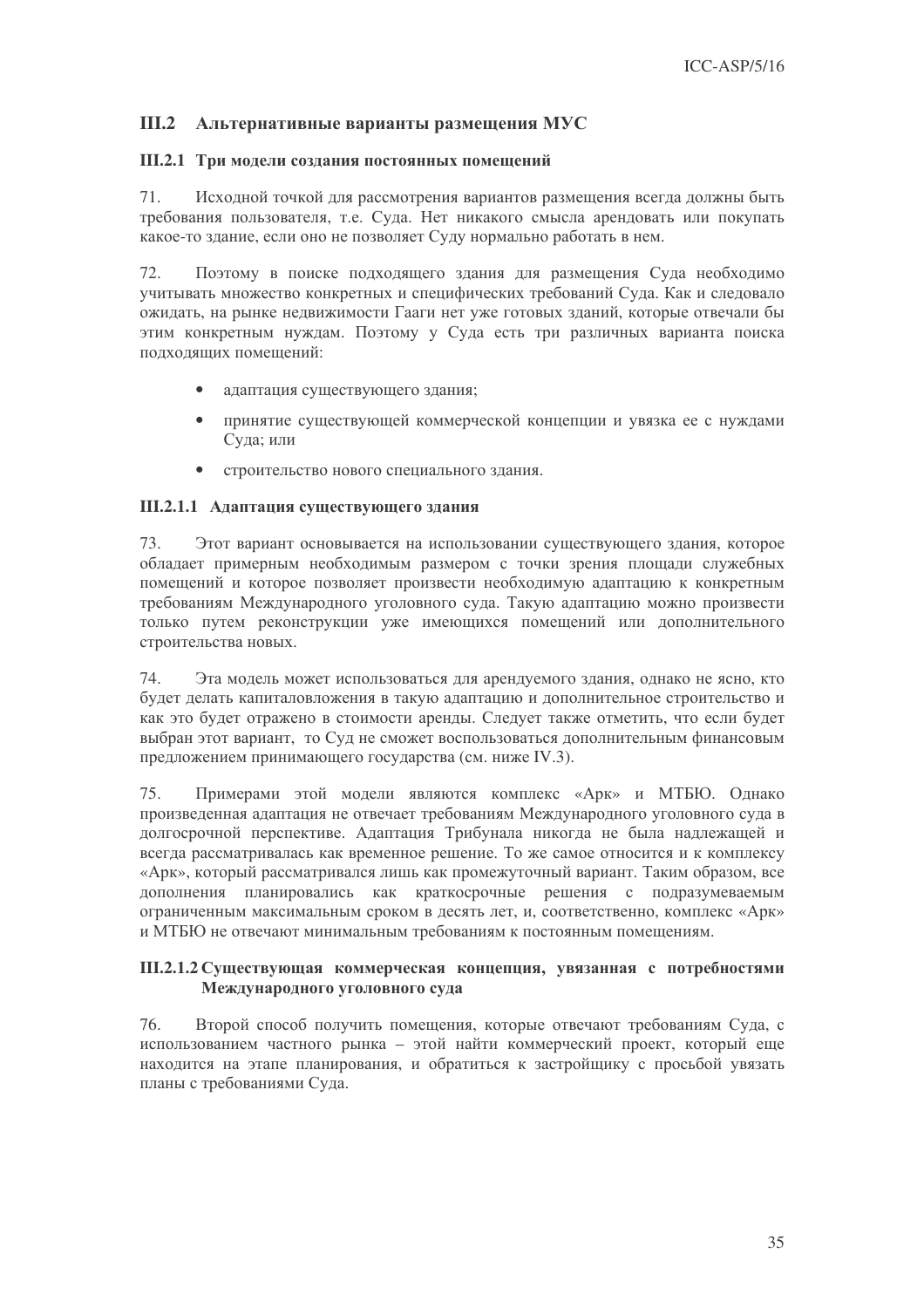77. Согласно этой модели, Суд должен будет убедить застройщика возвести здание с учетом его конкретных потребностей, которое затем Суд будет арендовать у застройщика. Таким образом, Суд не будет являться владельцем помещений. Следует также отметить, что если будет выбран этот вариант, то Суд не сможет воспользоваться лополнительным финансовым предложением принимающего госуларства (см. ниже IV.3).

78. Неясно, будет ли рынок проявлять какой-либо интерес к такой модели в свете крайней специфичности требований Суда, что затруднит застройщику сдачу здания в аренду кому-либо еще.

## III.2.1.3 Строительство нового специального здания

79 Исхолной точкой лля специальных помешений является план и проект, а также соответствующий участок земли, на котором можно будет произвести строительство согласно этому плану. Такая модель позволяет Суду возвести здание, которое полностью отвечает его требованиям и владельцем которого при желании может быть Международный уголовный суд.

В этой молели Сул определяет свои требования, а затем находит необходимых партнеров (государственных или частных) для осуществления проекта.

80. Под эту категорию подпадает вариант с Александерказерне. Однако следует Суд сможет воспользоваться дополнительным отметить. что финансовым предложением государства пребывания в рамках этой модели, только если будет выбран вариант с Александерказерне (см. ниже IV.3).

#### Ш.2.2 Выявление подходящих вариантов для Международного уголовного суда

Как отмечалось выше. Бюлжетно-финансовый комитет просил определить 81. «альтернативные предложения об аренде помещений в Гааге (включая варианты с «Арк» и МТБЮ), с тем чтобы представить Ассамблее реальные варианты»<sup>21</sup>. Для выполнения этой просьбы принимающее государство провело исследование возможных альтернативных вариантов размещения в Гааге.

Принимающее государство как незаменимый партнер Международного 82. уголовного суда в поиске реальных вариантов размещения провело большое исследование рынка недвижимости<sup>22</sup> с целью выявления наиболее приемлемого варианта для размещения постоянных помещений Суда.

83. Исходя из этого исследования и анализа альтернативных вариантов для удовлетворения требований Суда (см. II), принимающее государство пришло к выводу, что комплекс «Арк», МТБЮ и Александерказерне по-прежнему являются тремя наиболее приемлемыми вариантами в Гааге лля созлания постоянных помешений Сула.

 $21$  Там же.

 $^{22}$  Принимающее государство информировало Суд и Гаагскую рабочую группу о том, что изучило рынок недвижимости в Гааге и рассмотрело ряд других вариантов, а именно: министерство транспорта и связи, «Монарх», Ипенбург, «Хаутрустхаллен», «Верхулстплейн», Новый гаагский центр, «Беатриксквартир», «Хорнвейк» и «Бинкхорст».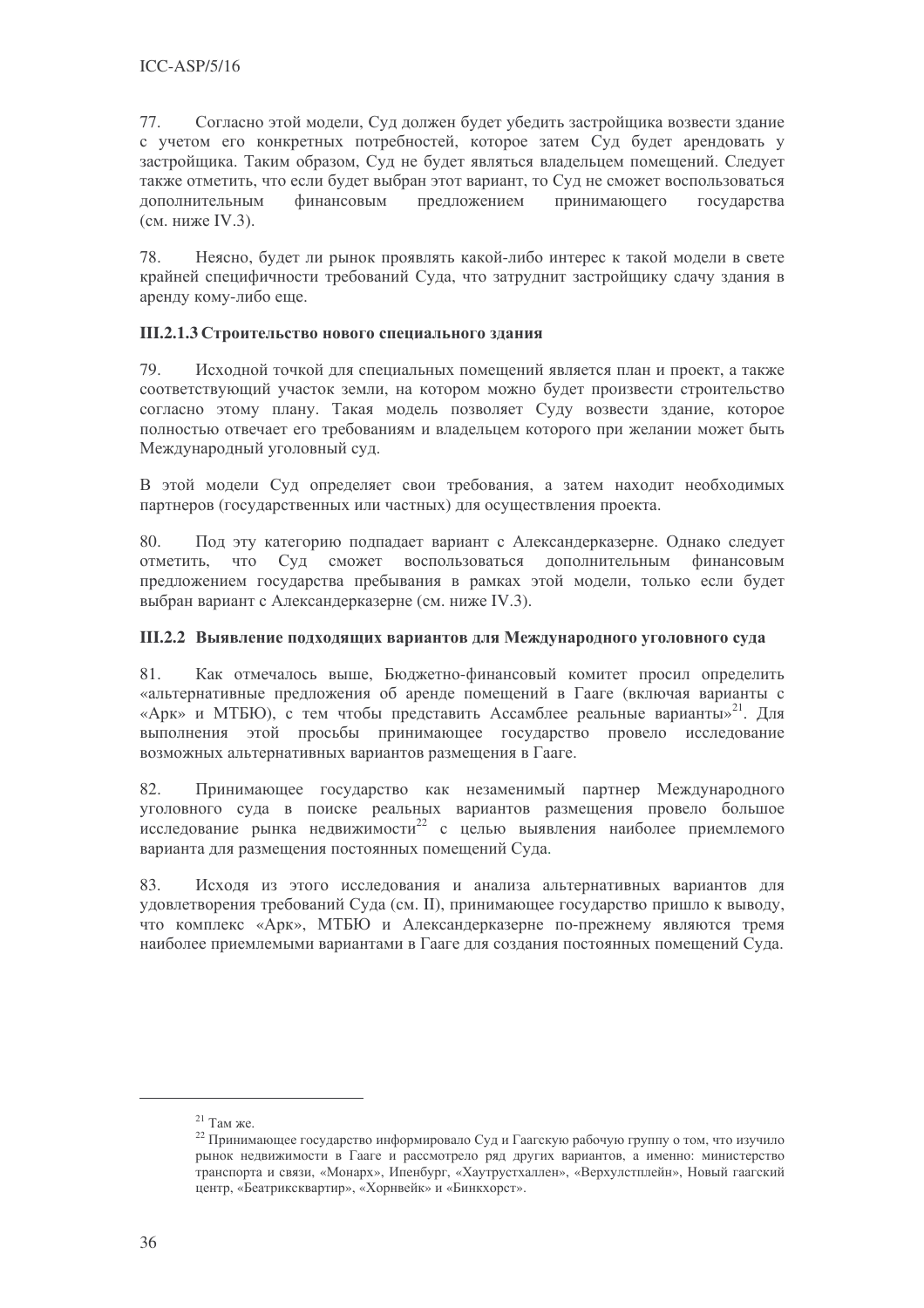84. Следует подчеркнуть, что все три варианта являются реальными в том смысле, что они могут стать решением для удовлетворения потребностей в размещении Международного уголовного суда, если будет произведена необходимая адаптация. Это может потребовать значительных строительных и отделочных работ в помещениях комплекса «Арк» или МТБЮ в зависимости от масштабов проекта в плане количества рабочих мест.

## Ш.3 Варианты «Арк», МТБЮ и Александерказерне

## Ш.3.1 «Арк»

Местонахождение: Maanweg 174, 2516 AB, The Hague

## Ш.3.1.1 Описание

85 «Арк» состоит из трех соединенных между собой зданий (именуемых "крыльями"), главным элементом которых является пятнадцатиэтажное высотное здание башенного типа. Здания почти полностью занимают земельный участок площадью 5 259 м<sup>2</sup>. Весь комплекс обеспечивает арендуемую площадь размером 21 333 м<sup>2</sup>, что позволяет разместить приблизительно 800-850 сотрудников. В нем также размещается временный зал для совещаний площадью 65 м<sup>2</sup> для удовлетворения наиболее срочных потребностей Палат предварительного производства. Кроме того, имеется новое построенное "крыло D" общей площадью 6 371  $\mu^2$ , в котором находятся два зала судебных заседаний площадью 170 м<sup>2</sup> и 70 м<sup>2</sup>, соответственно, и прилегающие помещения для приема.

86. Автостоянка находится на значительном расстоянии от самого комплекса «Арк» и рассчитана на 375 автомашин. Стоянки для автомашин посетителей, автофургонов со спутниковым оборудованием, автобусов и т. д. нет.

Комплекс «Арк» принадлежит частному банку, который, возможно, захочет 87. использовать в будущем свою собственность для более прибыльных целей. Нынешний срок аренды комплекса «Арк» истекает в 2012 году. Муниципалитет указал, что он не будет поддерживать дальнейшее использование этого комплекса<sup>23</sup>.

# Ш.З.1.2 Анализ

88 В комплексе «Арк» можно разместить нынешний персонал численностью 850 человек, однако он не допускает какой-либо гибкости. Кроме того, на территории «Арк» нет места для расширения по горизонтали или вертикали, что не позволяет увеличить его площади. В настоящее время Суду уже необходимы дополнительные площади примерно для 50 сотрудников, и он приобрел их в другом месте в Гааге.

Комплекс «Арк» не отвечает требованиям рабочих процессов в Суде и не 89. позволяет обеспечить необходимое расположение важных функциональных блоков. Хотя этот комплекс состоит из трех частей, они не соответствуют размерам органов. Поэтому приходится раскидывать отдельные органы по различным частям здания. Комнаты ожидания для свидетелей расположены на обычной служебной территории и не имеют отдельных удобств (отдельный вход, туалеты и т.д.). Нет отдельного

<sup>&</sup>lt;sup>23</sup> Министерство иностранных дел Нидерландов сообщило Суду, что в настоящее время имеются только временные разрешения на использование комплекса «Арк» и здания МТБЮ и что просьба о продлении не будет положительно рассмотрена муниципалитетом Гааги. Министерство иностранных дел Нидерландов сообщило также Суду, что результаты обязательного процесса получения постоянного разрешения на использование комплекса «Арк» или МТБЮ представляются неопределенными.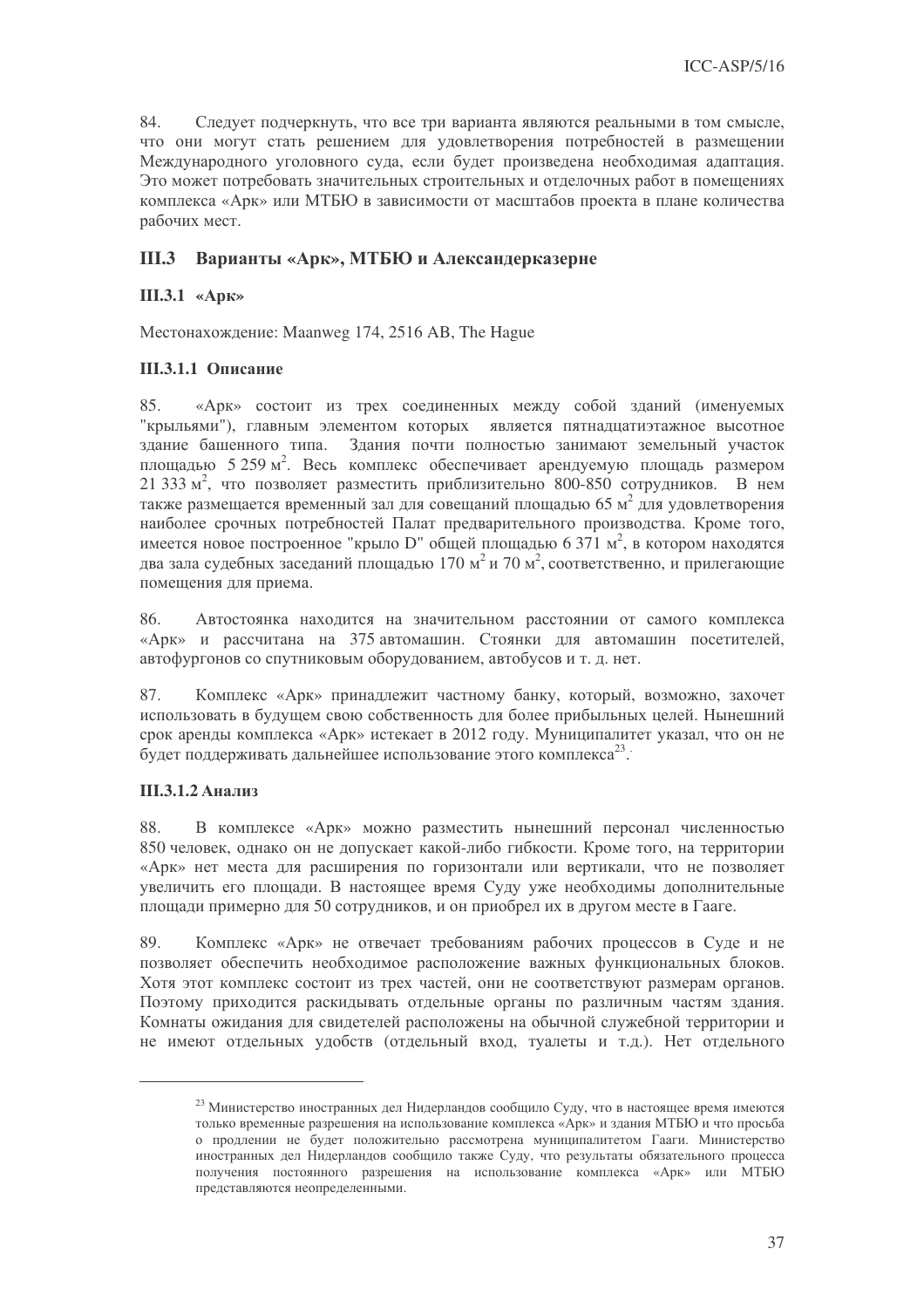коридора между комнатами ожидания для свидетелей/потерпевших и залами судебных заседаний и нет отдельных служебных площадей для адвокатов защиты, потерпевших или государств. Доступ для лиц с инвалидностью ограничен.

90. Комплекс «Арк» находится далеко от Центра содержания под стражей.

 $91.$ В комплексе «Арк» отсутствуют характерные черты злания Сула. Его облик современного служебного злания не отвечает илее постоянного универсального суда. Он не выглядит гостеприимным зданием, не подходит для приема посетителей и не имеет подходящих галерей для публики. В частично открытой для публики части здания нет комплекса для проведения конференций. Все конференц-залы находятся в зоне безопасности с ограниченным доступом, куда посетители не допускаются.

92. И сам характер злания (высотное), и небольшое расстояние межлу зашитным ограждением и зданием очень затрудняют охрану комплекса «Арк». Этот комплекс невозможно адаптировать к требованиям безопасности Суда. Его конфигурация не позволяет в полной мере реализовывать концепцию четерехуровневой безопасности. Некоторые организационные подразделения расположены не в той зоне безопасности, а на некоторых участках зоны безопасности заходят одна на другую, что делает необходимым либо повышать уровень безопасности (а это создает сложности), либо илти на неоправланные риски.

93. Вокруг комплекса «Арк» нет безопасной зоны, куда могли бы направиться сотрудники Суда в случае эвакуации - здание окружено очень загруженными улицами. Поэтому трудно выполнять план эвакуации, отвечающий требованиям безопасности. Нет также места, где можно было бы проводить демонстрации без серьезного нарушения общественного порядка.

# **III.3.2 МТБЮ**

Местонахождение: Churchillplein 1, 2517 JW, The Hague.

# **III.3.2.1 Описание**

94. Международный уголовный трибунал по бывшей Югославии размещен в трех зданиях:

95. Главное здание, построенное в 50-е годы, имеет арендуемую площадь в 19 883  $\mu^2$ , и в нем можно разместить на пяти этажах около 700 сотрудников. В главном здании находятся три зала судебных заседаний. Общая площадь земельного участка составляет 8 600 м<sup>2</sup>.

 $96^{\circ}$ Кроме того, имеются два здания, расположенные по другим адресам недалеко от главного здания. Одно располагает служебными площадями для почти 200 сотрудников, а другое - для 70 сотрудников.

97. Имеется полземная автостоянка на 335 автомашин. Кроме того, имеется 63 места внутри защитного ограждения. Посетители могут пользоваться автостоянкой соседнего конгресс-центра, но должны платить за это. Стоянки для автофургонов со спутниковым оборудованием или автобусов нет.

98. У Трибунала есть три зала судебных заседаний, однако галереи для публики в одном из залов судебных заседаний слишком малы. Залы судебных заседаний Трибунала не приспособлены для участия потерпевших, адвокатов или представителей государств.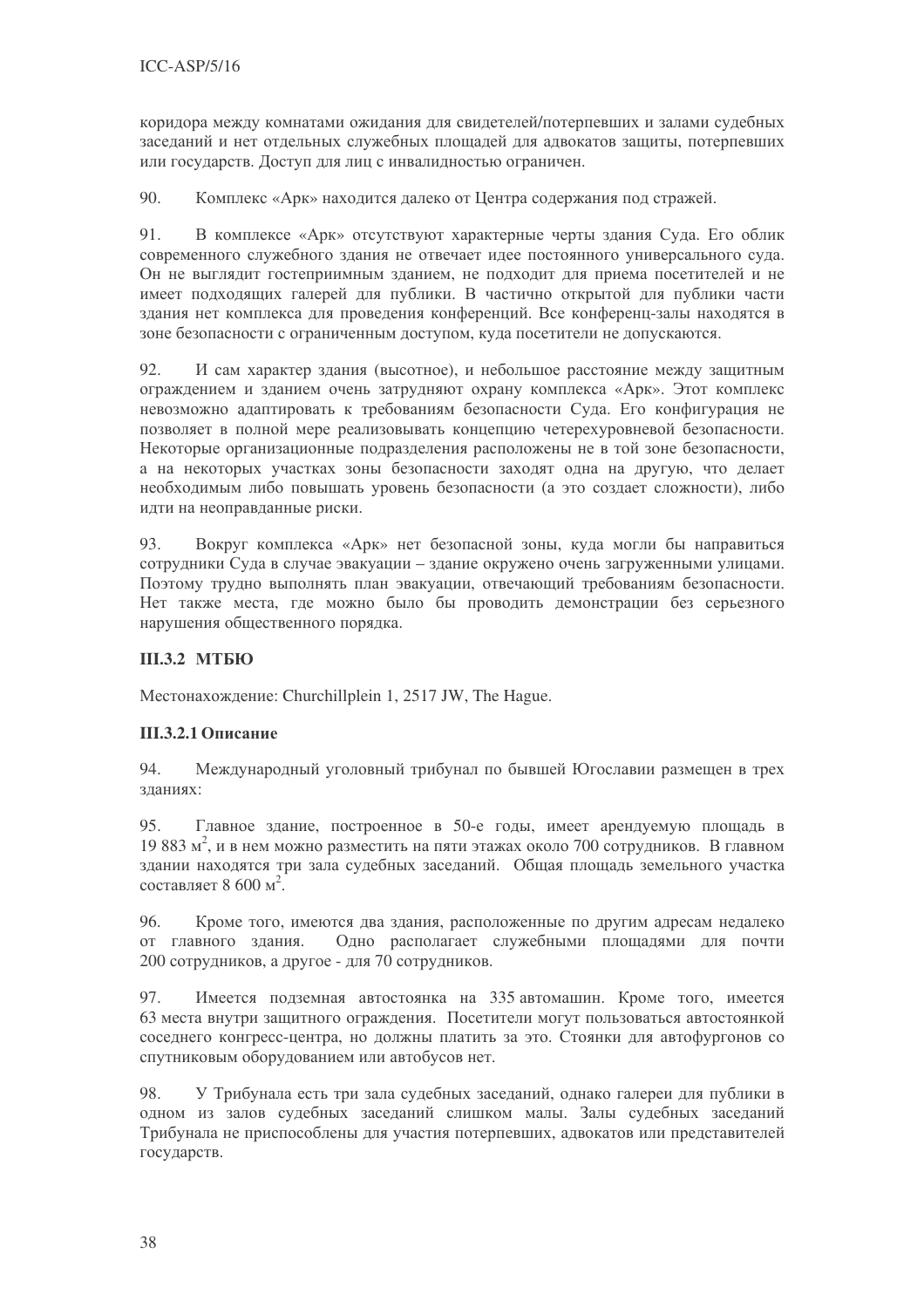99. Главное здание помещений Трибунала принадлежит коммерческому застройщику. Срок нынешней аренды главного здания помещений Трибунала истекает не позднее 2011 года. Муниципалитет указал, что он не будет поддерживать дальнейшее использование помещений Трибунала<sup>24</sup>.

## **III.3.2.2 Анализ**

 $100.$ Помещения Трибунала не позволяют разместить нынешнее количество сотрудников Международного уголовного суда. Если будет выбран этот вариант, то необходимо будет возвести дополнительные служебные помещения. С чисто территориальной точки зрения представляется, что места для строительства таких дополнительных служебных помещений достаточно, однако неясно, можно ли будет получить необходимые разрешения. Расширение существующих зданий по вертикали невозможно, что также ограничивает возможности для увеличения вместимости, если не будет разрешено строительство дополнительных зданий на участке.

Основная часть помещений Трибунала - это одно большое здание, и поэтому  $101.$ реальное разделение органов невозможно. Это можно было бы исправить путем строительства дополнительных помещений на этом же участке, если можно будет получить разрешения на строительство.

 $102.$ Помещения Трибунала не отвечают требованиям рабочих процессов Суда и не позволяют обеспечить необходимое расположение для удовлетворения важных функциональных потребностей. Комнаты ожидания для свидетелей не имеют необходимых удобств, а между зоной ожидания и залами судебных заседаний нет отдельного коридора. В Трибунале нет отдельных рабочих помещений для адвокатов зашиты и не прелусмотрено никаких возможностей лля участия потерпевших или представителей государств. Помещения для прессы в здании Трибунала не отвечают необходимым требованиям, и в нем нет открытой для публики библиотеки. Доступ для лиц с инвалидностью ограничен.

Трибунал расположен в престижном районе, где в непосредственной близости 103. находятся музеи, несколько посольств и другие международные организации. Хотя архитектурные черты здания Трибунала придают проекту определенную престижность, его конфигурация не отвечает концепции постоянного универсального суда. Помещения Трибунала не выглядят гостеприимными и не приспособлены для приема групп посетителей.

 $104.$ Центр содержания под стражей находится на приемлемом расстоянии.

 $105.$ Здания Трибунала малоэтажные, однако они находятся очень близко к дороге, а расстояние между защитным ограждением и зданиями очень невелико. Помещения Трибунала невозможно адаптировать к требованиям безопасности Суда. Конфигурация помещений Трибунала не позволяет в полной мере реализовывать концепцию безопасности. некоторые организационные четерехуровневой полразделения расположены не в той зоне безопасности, а на некоторых участках зоны безопасности заходят одна на другую, что делает необходимым либо повышать уровень безопасности этой части здания (а это создает трудности), либо идти на неоправданные риски. Трудно также выполнять план эвакуации, отвечающий требованиям

<sup>&</sup>lt;sup>24</sup> Министерство иностранных дел Нидерландов сообщило Суду, что в настоящее время имеются только временные разрешения на использование комплекса «Арк» и здания МТБЮ и что просьба о продлении не будет положительно рассмотрена муниципалитетом Гааги. Министерство иностранных дел Нидерландов сообщило также Суду, что результаты обязательного процесса получения постоянного разрешения на использование комплекса «Арк» или МТБЮ представляются неопределенными.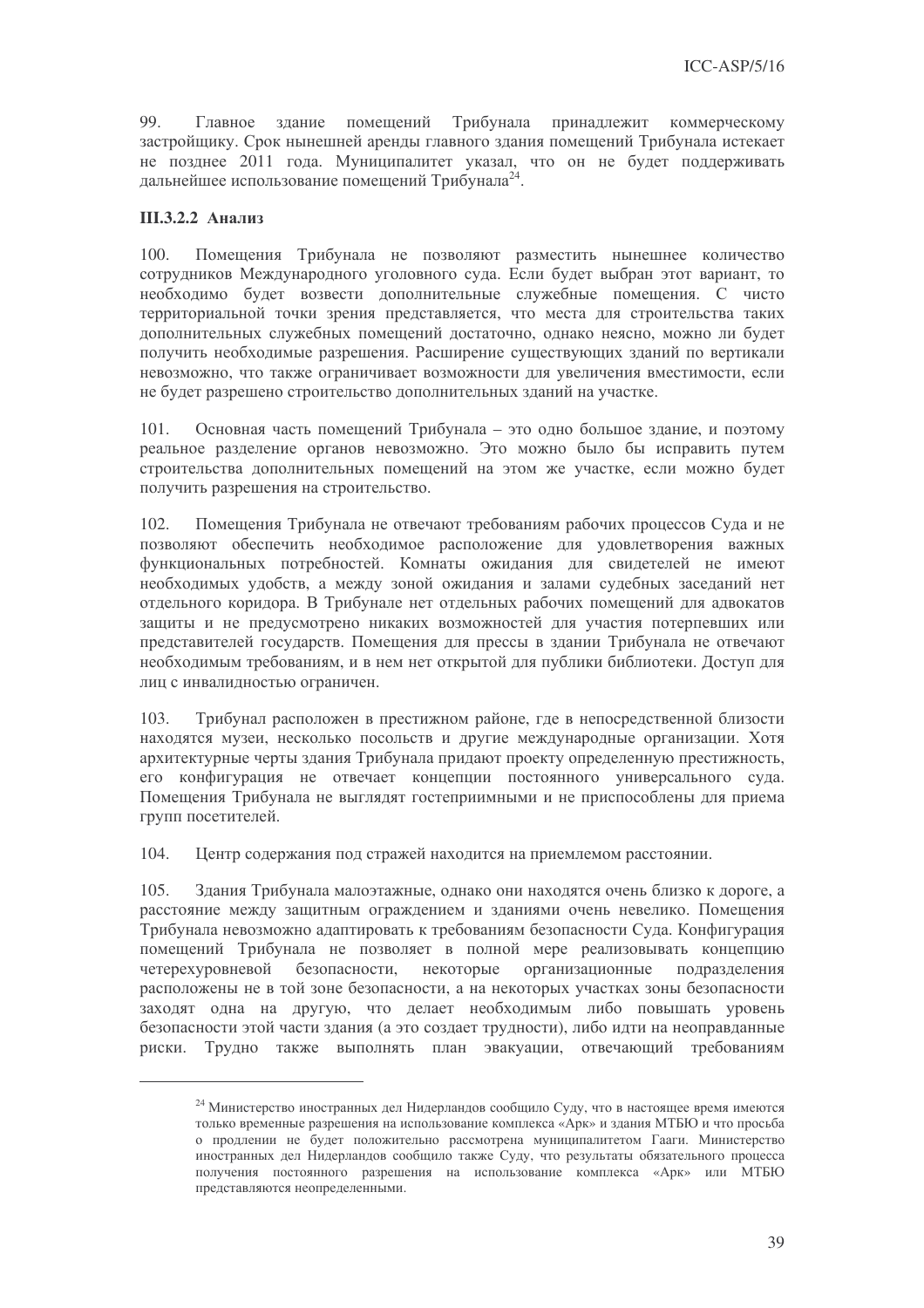безопасности. Перед зданием есть небольшая территория, где можно проводить демонстрации, однако эта территория, возможно, будет занята под необходимое дополнительное строительство.

## III.3.3 Новые постоянные помещения в Александерказерне

Местоположение: Alexanderkazerne, Van Alkemadelaan, 2597 AK, The Hague

106. Участок, на котором могли бы быть построены постоянные помещения, - это бывшие военные казармы "Александерказерне". Площадь этого участка составляет 72 267 м<sup>2</sup>, что достаточно для строительства именно тех постоянных помещений, которые определены в "Представлении проекта", и он вполне пригоден для реорганизации и расширения на основе использования базовой модели планировки кампусного типа. Территория Александерказерне освободится к 2009 году.

## III.3.3.1 Место, предложенное принимающим государством

107. В 2001 году ющее государство пре предложило зместить Международный уголовный суд на бывшем участке Александерказерне в Гааге. Принимающее государство заявило, что этот участок полностью освободится к январю 2009 года.

108 стоположение участка в пределах города и его связь с вышеупомянутыми объектами и расстояние до них показаны ниже на карте.

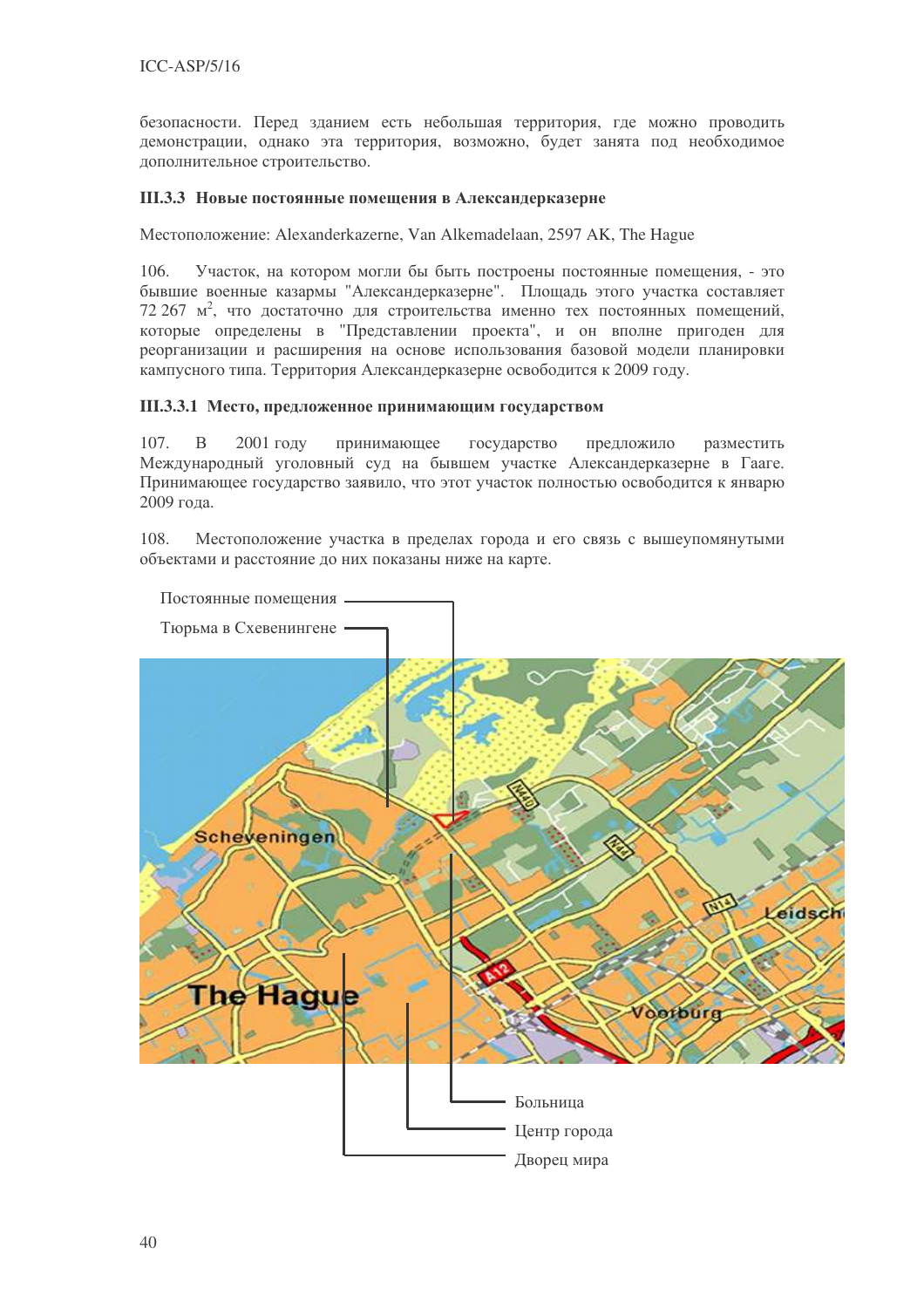## **III.3.3.1.1 Характеристики**

Международный уголовный суд и принимающее государство уверены, что это 109. местоположение отвечает всем определенным выше требованиям. Дополнительными преимущества Александерказерне являются:

- размер, который является достаточно большим для размещения Международного уголовного суда даже с возможным расширением в будущем;
- $\bullet$ представительное местоположение недалеко от центра города и в то же время рядом с природным заповедником (дюны);
- отличные условия для обеспечения безопасности (бывшая военная зона);  $\bullet$
- близость к местам содержания под стражей в пенитенциарном комплексе в  $\bullet$ Схевенингене:
- близость к больнице и библиотеке Дворца мира;
- хорошая доступность, место для автостоянки и наличие общественного транспорта;
- отсутствие сдерживающих ограничений на здания.  $\bullet$

## Ш.З.3.1.2 Участок

 $110$ Первоначальное предложение участка принимающим государством включало только одну часть Александерказерне площадь приблизительно 30 000 м<sup>2</sup>. Это позволило бы разместить максимум 600-800 сотрудников без возможности последующего расширения на том же самом участке. Однако после пересмотра первоначальных предположений относительно размера организации, а также с учетом принципа «всё на единой территории» принимающее государство изучило возможность предоставления Международному уголовному суду всего участка (т.е. 72 000 м<sup>2</sup>) и полтверлило в январе 2005 года, что вся территория освободится к 2009 году.

 $111.$ На приводимом ниже плане изображена вся территория Александерказерне. Ее обшая плошаль составляет около 72 000 м<sup>2</sup>. На этом приблизительном плане показаны злания, которые предстоит возвести, а также зоны возможного будущего расширения. Следует подчеркнуть, что план предназначен только для подучения общего представления.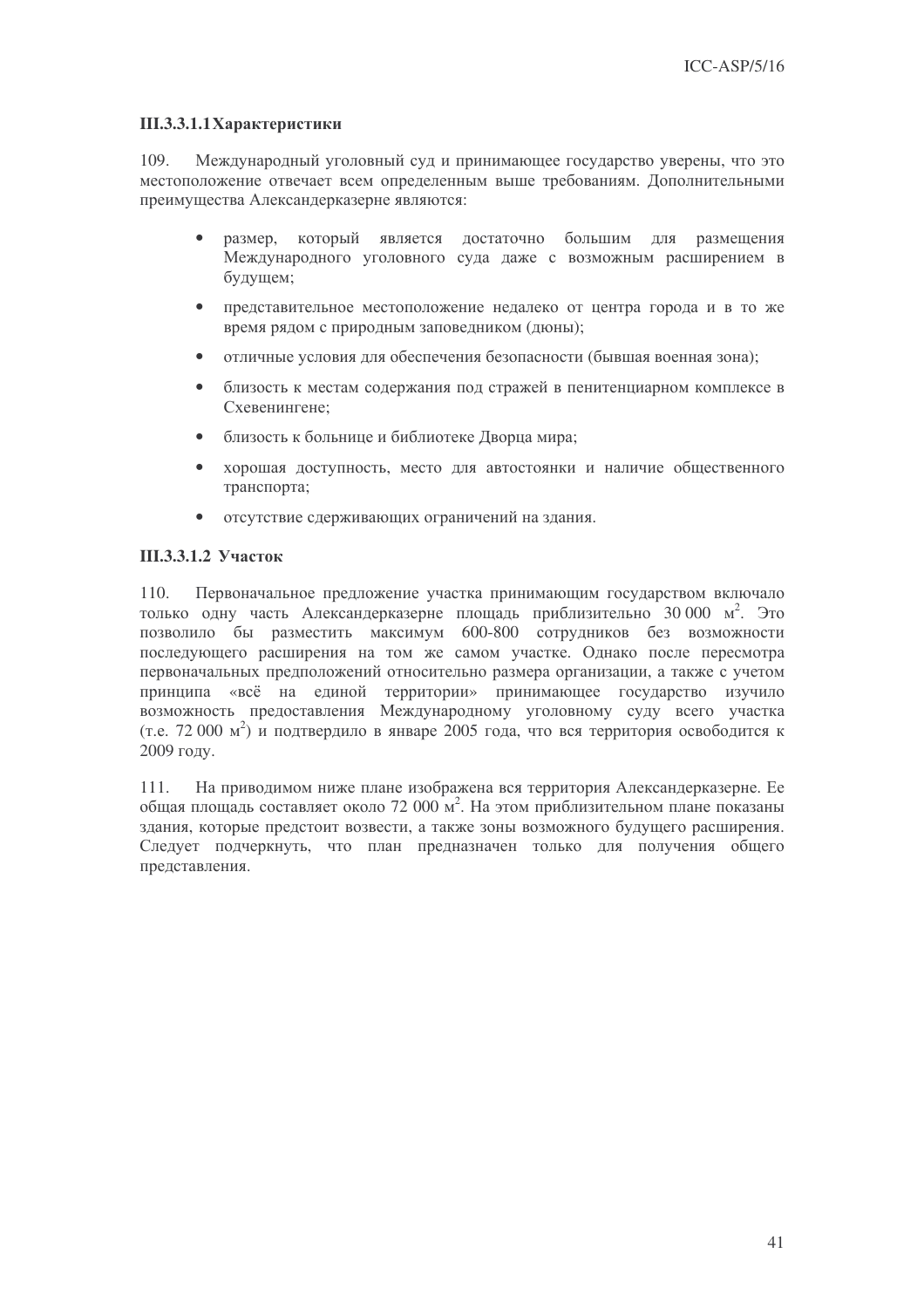

Общая площадь 72 267 м<sup>2</sup> План территории Выполнено без соблюдения масштаба

## Ш.З.3.1.3 Юридическая собственность на землю и здания

В соответствии с условиями своего дополнительного финансового предложения 112. принимающее государство останется владельцем земли (см. главу IV.3). Согласно информации, предоставленной принимающим государством, и независимому юридическому заключению, полученному Судом, по голландскому законодательству Суд может быть юридическим владельцем зданий, сооруженных на земельном участке, даже не являясь владельцем земли. Это может быть достигнуто, если принимающее государство как владелец земли предоставит Суду «право на строительство»<sup>25</sup> для сооружения его постоянных помещений на земельном участке Александерказерне. Такое право на строительство позволяет произвести горизонтальное разделение земли и здания с точки зрения права собственности. Принимающее государство указало, что оно будет готово предоставить Суду такое право на строительство, если будет выбран вариант с Александерказерне.

<sup>&</sup>lt;sup>25</sup> Голландский юридический термин для обозначения этого права звучит как «opstalrecht».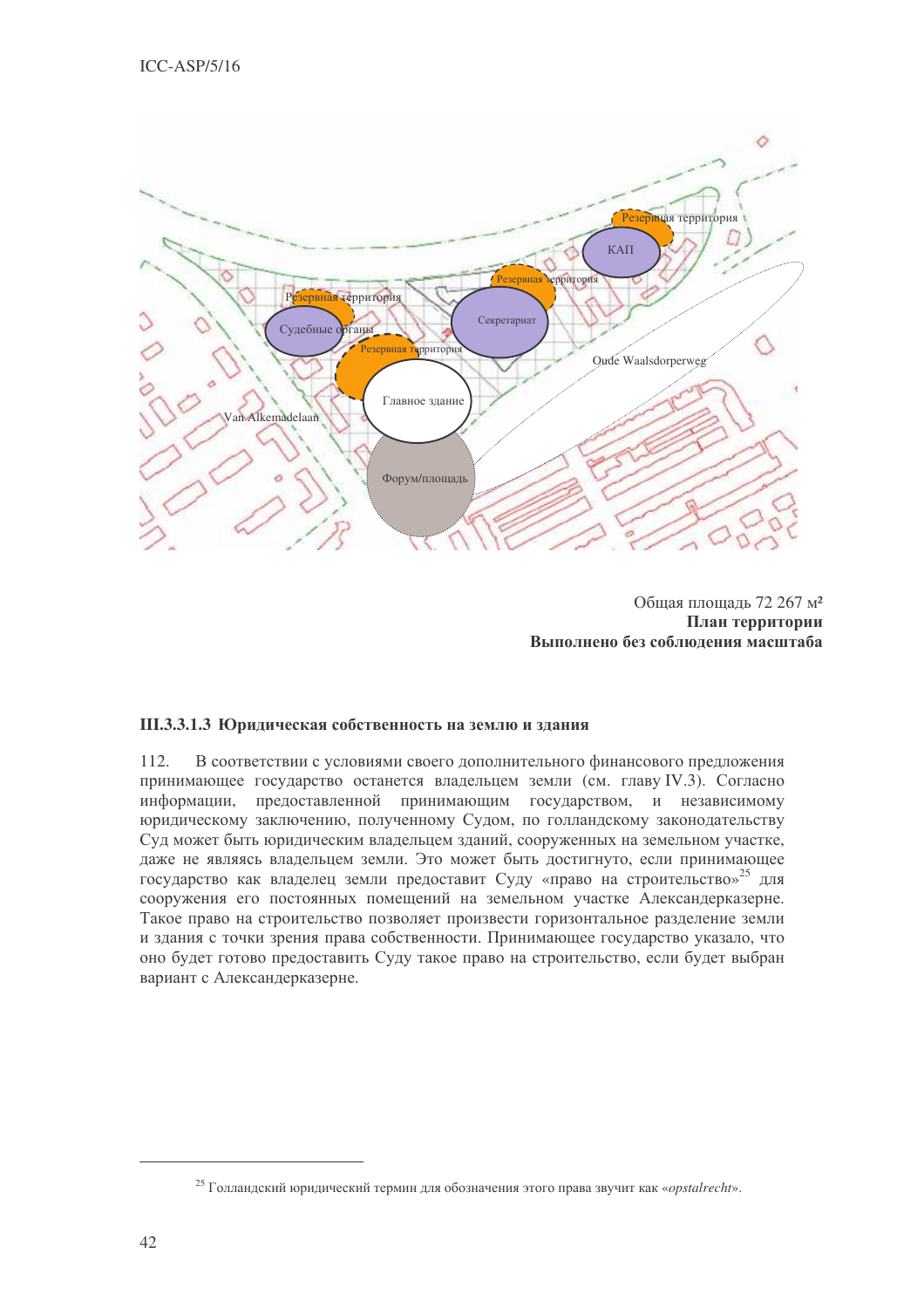# Ш.4 Заключение

Из приведенного выше анализа трех вариантов ясно, что и комплекс «Арк», и 113. помешения МТБЮ создают больше ограничений для планирования оптимальных помещений Сула. Это обусловлено тем фактом, что ни комплекс «Арк», ни Трибунал первоначально не задумывались как здания Суда. Таким образом, решения, которые можно принять по этим вариантам, неизбежно будут компромиссными. По-иному обстоит дело с Александерказерне, где можно возвести здания согласно требованиям, определенным Судом, включая обеспечение необходимой безопасности  $\overline{M}$ функциональные особенности.

114 В то же время, если допустимы субоптимальные решения, то представляется, что комплекс «Арк» и МТБЮ могли бы стать приемлемой альтернативой специально построенным помещениям. Однако оба эти варианта страдают серьезными структурными недостатками, которые должны стать предостережением от выбора одного из этих двух вариантов без дополнительного анализа последствий таких ограничений.

Комплекс «Арк» имеет серьезные ограничения в плане гибкости и возможности 115 расширения. Даже при нынешней численности персонала здание не позволит произвести какое-либо временное увеличение организации, если это потребуется вследствие неожиданного, но временного роста объема работы Суда. Кроме того, размер земельного участка не позволяет производить какое-либо расширение. Следует также отметить, что комплекс «Арк» как таковой не отвечает некоторым из наиболее важных требований Суда в отношении безопасности.

Трибунал в его нынешнем виде уже является слишком маленьким для 116. Международного уголовного суда в его нынешнем составе. Таким образом, приемлемость помещений Трибунала целиком зависит от того, можно ли будет возвести дополнительные здания на пустующем участке перед нынешней территорией. Если можно получить необходимые разрешения и согласования для использования этого участка под строительство, то можно будет возвести здание с обеспечением необходимой гибкости, но с очень ограниченными возможностями для расширения. Такое решение, возможно, будет не в полной мере отвечать всем требованиям Суда и будет субоптимальным с точки зрения безопасности.

В краткосрочной перспективе эти ограничения могут казаться не столь  $117.$ серьезными, однако с учетом того, что постоянные помещения должны стать местом нахождения Суда в течение неопределенного периода времени, представляется целесообразным выбрать вариант, который создаст максимальные возможности для обеспечения гибкости и расширения независимо от нынешних размеров и состава Суда.

Для окончательной оценки, которая будет содержать полный фактический 118 анализ вопроса о том, могут ли помещения Международного уголовного трибунала по бывшей Югославии или комплекса «Арк» отвечать требованиям Международного уголовного суда, необходимо будет подготовить технико-экономическое обоснование, как только будут сформулированы и утверждены требования. Однако такие исследования являются дорогостоящим и трудоемким мероприятием, и необходимо внимательно изучить, действительно ли они необходимы, особенно в свете приведенных выше соображений и выводов относительно обсуждаемых ниже финансовых последствий по всем трем вариантам.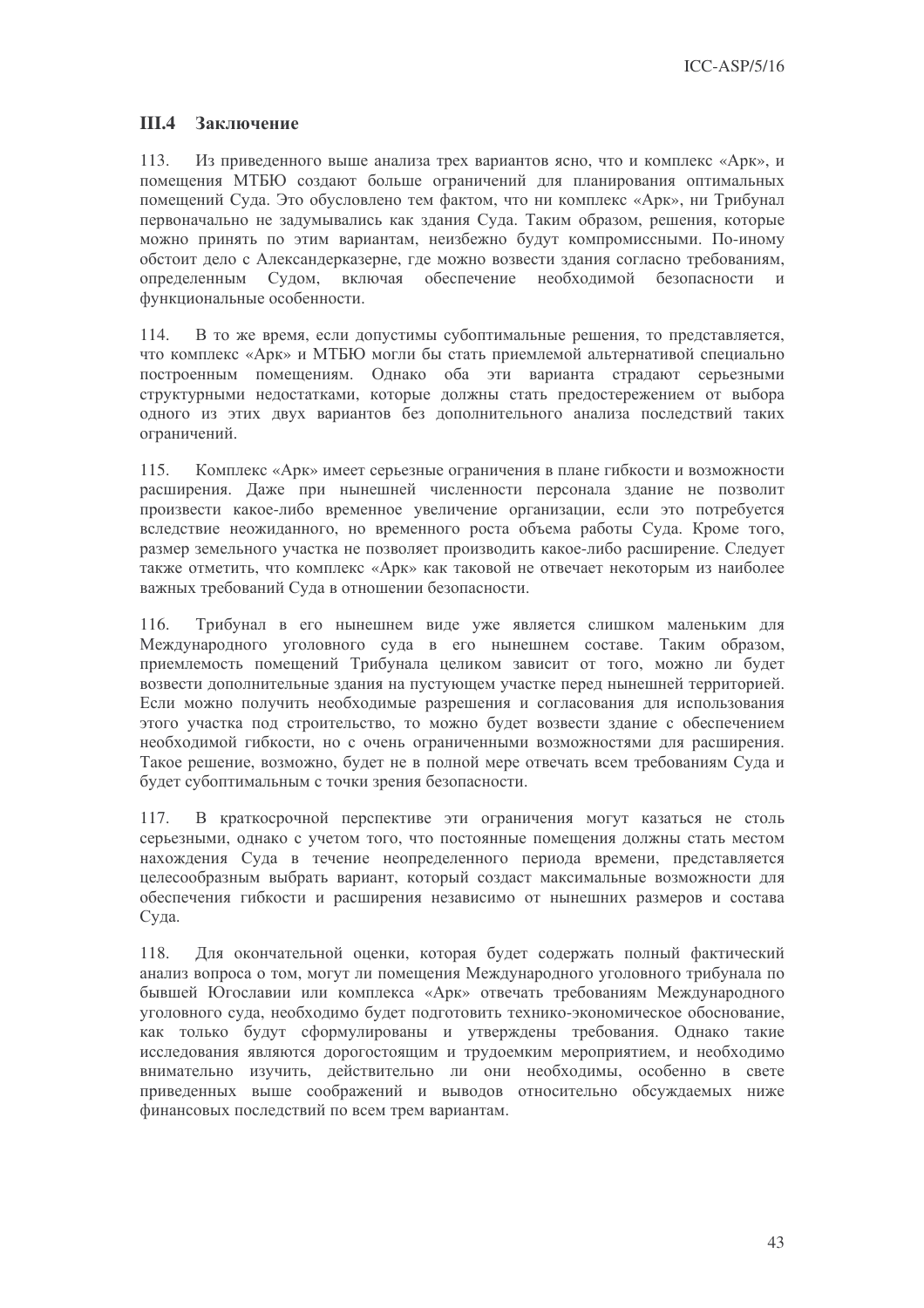#### $IV.$ Расхолы

#### $IV.1$ Ввеление

119. Объем расходов по будущим постоянным помещениям - это ключевой вопрос, от которого зависят все решения, касающиеся постоянных помещений. Однако точная стоимость проекта будет известна только после его завершения. Тем временем, планирование и принятие решений должны основываться на максимально точных оценках. В этой связи важно отметить, что точность оценок расходов зависит от точности имеющейся информации (например, чертежей, спецификаций) по проекту. Иными словами, на этой стадии, когда определены только предварительные требования, а чертежей еще не существует, расходы можно подсчитать лишь весьма приблизительно.

В настоящей главе разъясняются основные стадии подготовки оценок расходов  $120.$ и воспроизводятся выводы, впервые сделанные в документе «Финансовое сравнение вариантов размещения»<sup>26</sup>, особенно в свете дополнительного финансового предложения, внесенного принимающим государством.

Со ссылкой на просьбу Бюджетно-финансового комитета о подготовке точных 121. и надежных оценок диапазона вероятных расходов по строительству в Александерказерне в настоящей главе разъясняются возможности, а также ограничения в области составления оценок расходов. Кроме того, «будут рассмотрены различные возможности строительства и эксплуатации постоянных помещений в партнерстве с частным сектором... и включена глава о проведении различия между важными характеристиками постоянных помешений в Александерказерне и дополнительными характеристиками...»

И, наконец, в документе содержится краткое введение к стратегиям контроля 122. за расходами. Следует стремиться к выполнению двух задач: удовлетворение необходимых потребностей организации и в то же время сокращение до минимума соответствующих расходов. В конце настоящей главы рассматривается взаимосвязь между этими задачами и возможные механизмы контроля, позволяющие отслеживать расходы и избегать ненужного перерасхода.

#### $IV.2$ Информация о подготовке оценок расходов

123. Сложность подготовки точных и надежных оценок диапазона вероятных расходов, как об этом просил Бюджетно-финансовый комитет, можно объяснить в первую очередь тем фактом, что большинство строительных проектов являются прототипами. Постоянные помешения Международного уголовного суда, совершенно очевидно, представляют собой уникальные проекты, и поэтому возможность расчета расходов по аналогии с другими проектами в данном случае ограничена. Это не означает, что по отдельным частям проекта (например, служебным помещениям или залам судебных заседаний) нельзя приблизительно подсчитать расходы на основе опыта осуществления других проектов, однако общая стоимость проекта будет зависеть также от многих других факторов. Каждый проект имеет свою специфику, которая отличает его от других проектов; эти отличия могут быть незначительными (например, различный интерьер) или более существенными, например, касаться систем безопасности, технических требований или структуры. До тех пор пока не будут прояснены все эти факторы, подсчитать расходы с достаточной степенью надежности

<sup>&</sup>lt;sup>26</sup> Доклад о будущих постоянных помещениях Международного уголовного суда – финансовое сравнение вариантов размещения (ICC-ASP/4/23).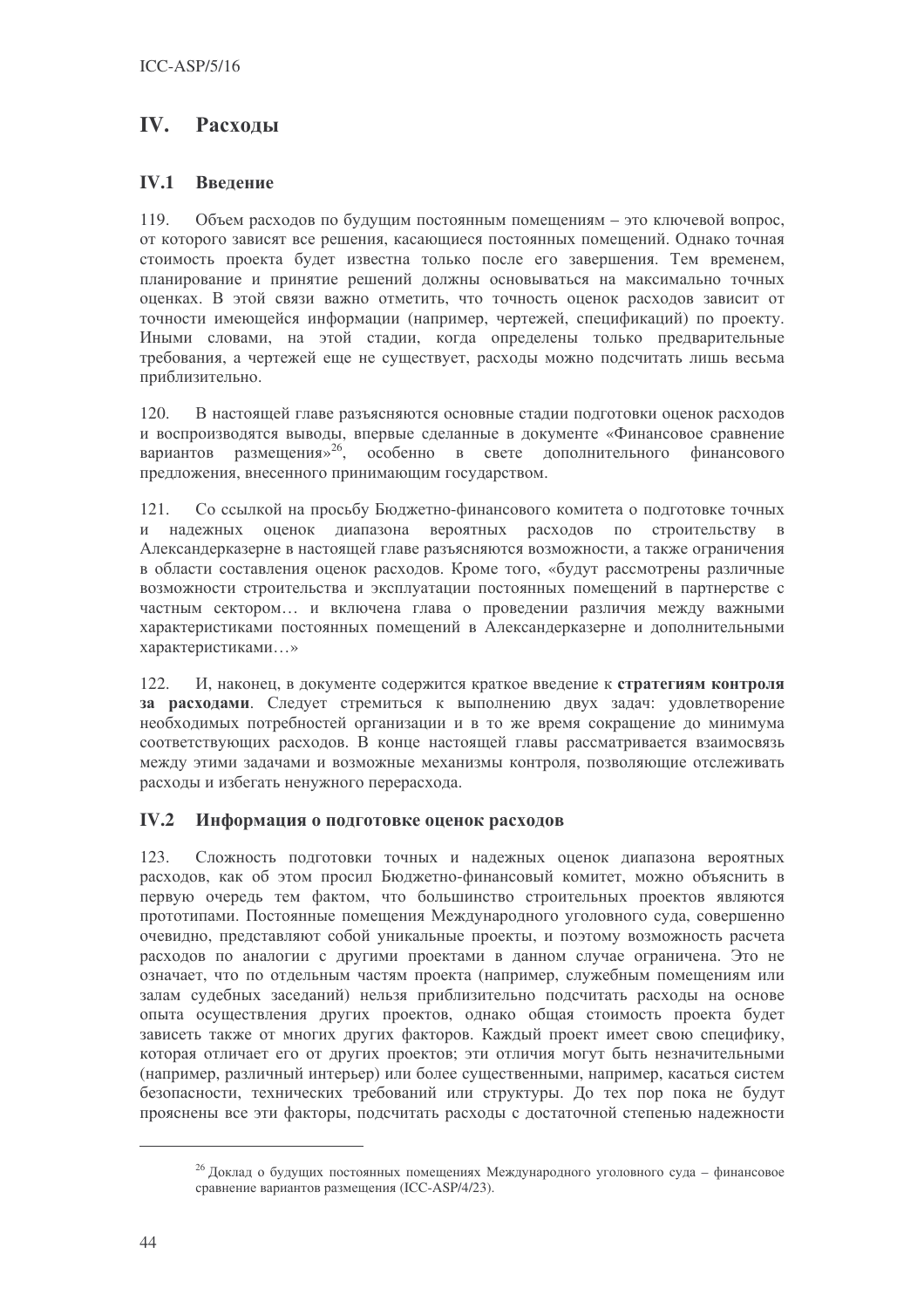просто невозможно. Кроме того, ряд неопределенных моментов сохранится даже после более четкой проработки самого проекта.

124. К таким неясным моментам, влияющим на объем расходов, в основном относятся следующие:

#### 1. Точное определение требований пользователя

На начальном этапе проектирования формулируются лишь основные требования, которые затем непрерывно используются консультантомпроектировщиком в качестве руководства при разработке конкретных планов. В ходе диалога с консультантами-проектировщиками уточняются различные аспекты требований и проекта. К концу стадии проектирования основные требования и потребности пользователей обобщаются и после этого можно более точно подсчитать расходы.

#### 2. Определение цен на строительство

Поскольку строительство будет вестись в определенный период в будущем, который пока еще не известен, цены на строительство представляют собой фактор неопределенности, который с течением времени прояснится.

#### 3. Совершенствование проектных и конкурсных документов

учетом масштабов и сложности этого проекта  $\bigcap$ документы, подготовленные консультантами-проектировщиками, будут иметь тысячи страниц и чертежей, и, как обычно, их необходимо будет составить в крайне сжатые сроки. Вряд ли удастся избежать определенного несовершенства таких документов. Стремление подготовить документы, отличающиеся стопроцентным совершенством, приведет к существенному замедлению всего процесса и в силу неизбежной в таком случаи задержки к более значительному финансовому ущербу, чем тот, который будет связан с внесением определенных поправок по ходу работы. Таким образом, в них неизбежно будут иметься ошибки и неточности, которые придется исправлять на стадии строительства.

В приведенной ниже диаграмме показан уровень неопределенности в отношении уменьшения расходов по мере осуществления проекта:

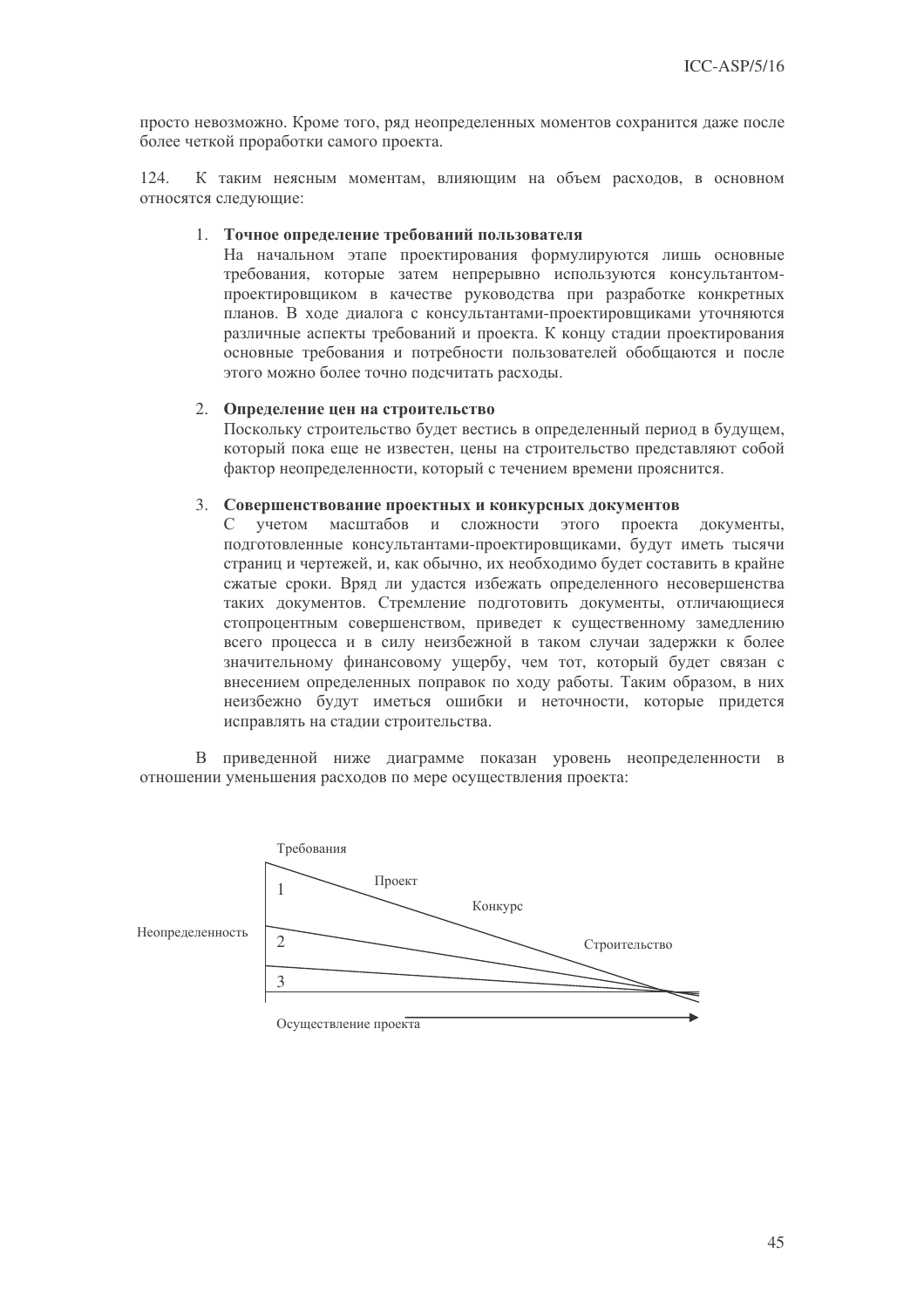125. Ниже приводится типичная последовательность стадий составления все более точных оценок расходов:

#### $\mathbf{1}$ Предполагаемые расходы  $(\pm 25-15\%)$

После завершения первых исследований, направленных на определение примерных требований и составление проекта, можно впервые приблизительно рассчитать предполагаемые расходы. Пределы ошибки в данном случае в зависимости от точности имеющейся информации составляют 15-25% или более.

#### $2.$ **Оценка расхолов**  $(\pm 20-10\%)$

Следующий шаг, который обычно называется подготовкой оценки расходов, как правило предпринимается при наличии более конкретных проектных документов (например, в масштабе 1:100 и при наличии описания строительных технологий и применяемых материалов). В зависимости от точности содержащейся в этих документах информации точность оценки может в данном случае увеличиться до 20-10%.

#### $\overline{3}$ . Калькуляция расходов (≤10%)

Наиболее точная оценка, которую часто называют калькуляцией расходов, основывается на точных чертежах и спецификациях, используемых в процессе торгов. Требования в данном случае определяются очень точно, однако сохраняется некоторая неопределенность в отношении фактических рыночных цен.

126. На приведенной ниже диаграмме показаны прогнозы в отношении расходов в порядке увеличения их точности:



На нынешней стадии планирования Суд может представить лишь весьма 127. приблизительные предположения в отношении расходов по каждому из трех вариантов. Соответственно, цифры, приведенные в настоящей главе, должны рассматриваться лишь как приблизительные оценки вероятного диапазона расходов, а не как предполагаемые расходы.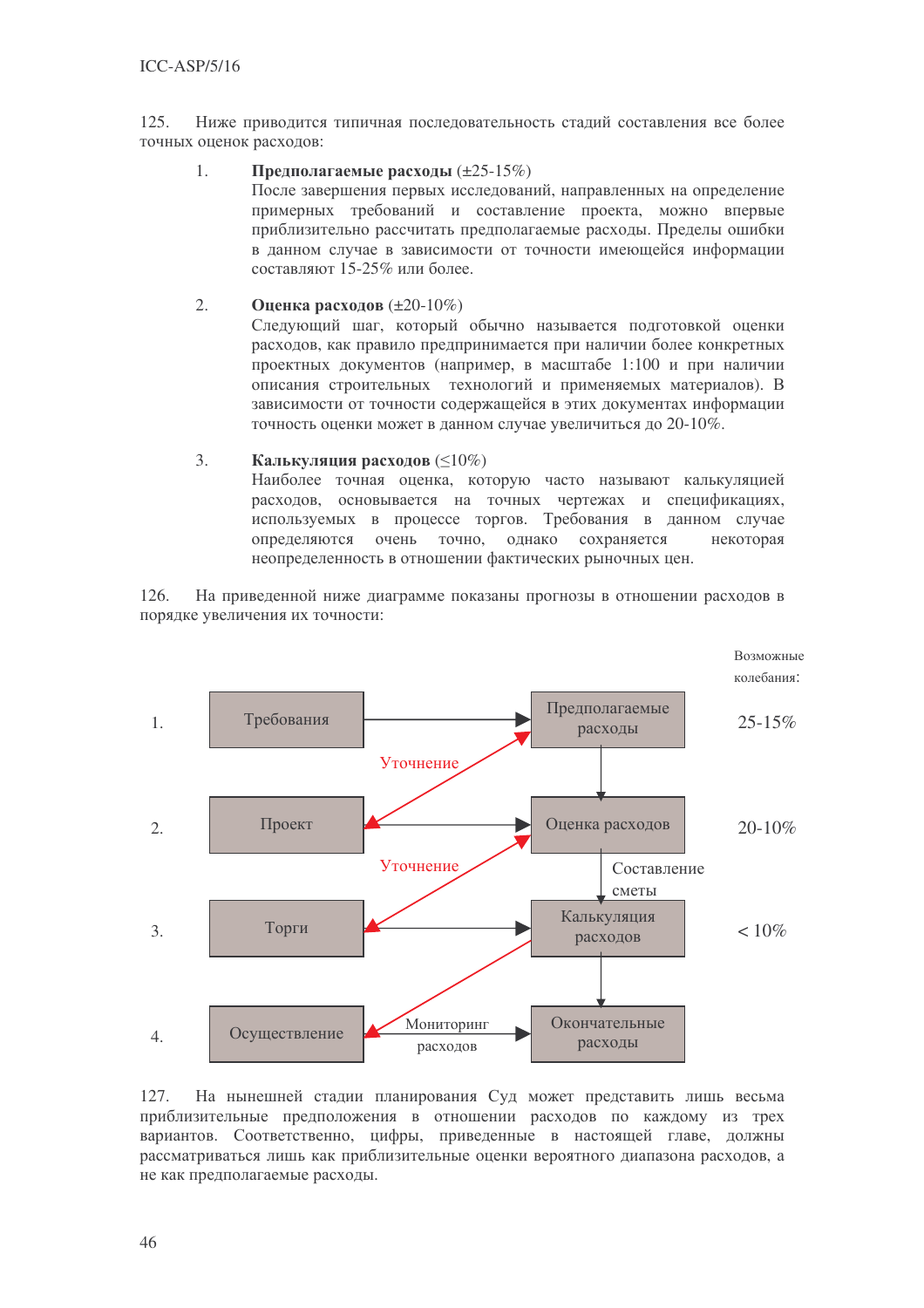128. Оценки расходов могут подготавливаться рядом сторон, например, строительными компаниями, архитекторами или специальными советниками по расходам. Строительные компании имеют конкретные коммерческие интересы и соответственно могут и не являться наиболее объективным источником. Независимые советники по расходам, специализирующиеся на строительстве и действующие в сотрудничестве с консультантом-проектировщиком, возможно, являются наилучшим источником надежных оценок расходов.

В этой связи важно отметить, что предельная бюджетная сумма или 129. максимальная сумма, которая может быть израсходована на проект, обычно определяется после составления приблизительной сметы расходов, т.е. когда обеспечена достаточно высокая степень определенности в отношении требований и соответствующих расходов.

#### $IV.3$ Дополнительное финансовое предложение принимающего государства

В ходе четвертой сессии Ассамблеи государств-участников представитель 130. принимающего государства сообщил об условиях дополнительного финансового предложения<sup>27</sup> по постоянным помещениям Суда. Дополнительное финансовое предложение заключается в следующем:

## Земля (Александерказерне) предоставляется бесплатно

Принимающее государство предоставляет территорию Александерказерне бесплатно, сохраняя за собой право собственности на эту землю; принимающее государство возьмет на себя расходы по подготовке территории к проведению строительных работ.

#### Предоставление на 30 лет кредита в размере 200 млн. евро под 2.5%

В целях финансирования расходов по строительству новых зданий (в частности, издержек, комиссионных и фиксированных внутренних расходов по строительству) принимающее государство предоставит на благоприятных условиях кредит в необходимом размере - до 2 млн евро под 2,5% с 30-летним сроком погашения.

# Расходы по архитектурному конкурсу оплачиваются принимающим государством

Принимающее государство оплатит расходы по отбору архитектора. Работа по отбору архитектора будет проходить под председательством Государственного архитектора Нидерландов.

## Условия

Дополнительное финансовое предложение касается только специально 131 строящихся новых помещений на территории Александерказерне. Соответственно, дополнительное финансовое предложение никак не влияет на расчеты для сравнительного анализа вариантов «Арк» или МТБЮ. Они влияют только на расчеты расходов по строительству запланированных специальных постоянных помещений, о которых идет речь в представлении проекта<sup>28</sup>. Вместе с тем для облегчения сравнения с другими двумя вариантами сроки предполагаемого кредита на комплекс «Арк» и

<sup>&</sup>lt;sup>27</sup> Письмо министра иностранных дел принимающего государства на имя Председателя Ассамблеи государств-участников от 25 января 2006 года (ICC-ASP/4/37).

<sup>28</sup> Доклад о будущих постоянных помещениях Международного уголовного суда: представление проекта (ICC-ASP/4/22).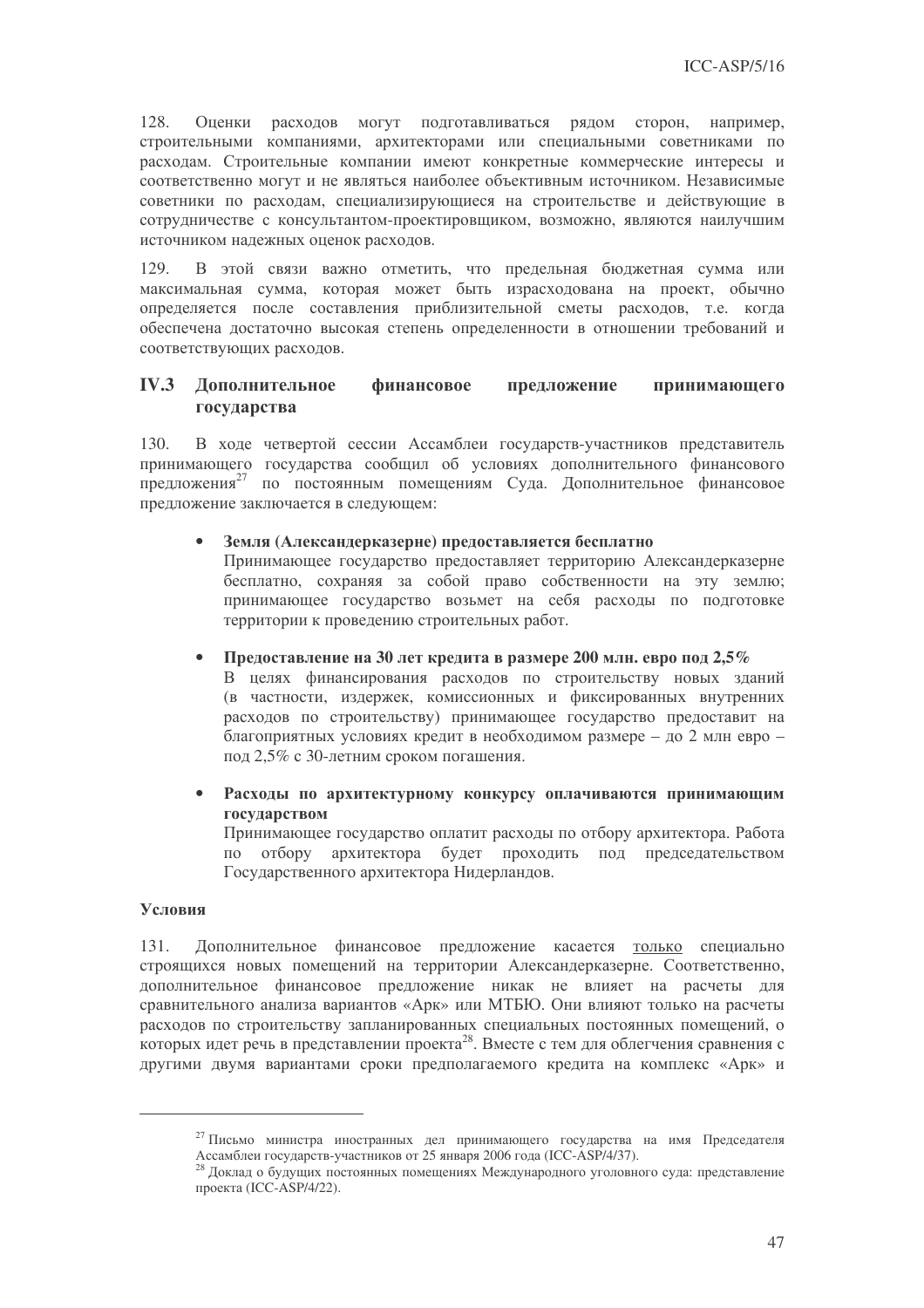МТБЮ были увеличены с 25<sup>29</sup> до 30 лет, с тем чтобы они были одинаковыми во всех трех вариантах.

#### $IV.4$ Финансовое сравнение трех вариантов размешения

132. Финансовое сравнение облегчает принятие решения в пользу одного или нескольких вариантов для целей дальнейшего планирования. Это вовсе необязательно означает, что все другие варианты окончательно отвергаются. В случае комплекса «Арк» требуется меньший объем планирования, чем по другим вариантам с учетом максимального уровня укомплектования штатами<sup>30</sup>, и соответственно эти варианты можно продолжать рассматривать как альтернативные до тех пор, пока не будет получена достаточная информация о другом(их) варианте(ах) и не появится возможность принять решение в отношении одного из них.

133. Важно признать, что это сравнение имеет одно серьезное ограничение: поскольку на данной стадии невозможно подготовить точные оценки расходов (см. предыдущую главу), возможность реального сравнения фактических расходов по трем вариантам также отсутствует.

134 Вместе с тем представляется возможным сравнить относительную разницу в расходах по различным вариантам. Используя те же самые базовые предположения во всех трех вариантах, можно сделать выводы в отношении разницы в расходах. На данном этапе, возможно, нельзя подготовить точные сметы расходов, однако представляется возможным сделать первоначальные выводы о том, какой из трех вариантов булет наименее затратным.

135. Финансовое сравнение представляет собой сложную операцию. Для целей калькуляции и сравнения расходов по трем вариантам необходимо было провести гипотетическое приравнивание размеров и качества помещений в рамках всех трех вариантов. Кроме того, следует отметить, что все приведенные цифры являются скорее консервативными, с тем чтобы результаты расчетов находились в верхней части возможного диапазона. Расчеты производились на основе стандартных показателей других сопоставимых проектов<sup>31</sup> и одинаково по всем трем вариантам.

# IV.4.1 Варианты

В настоящей главе сравниваются те же варианты, какие фигурируют в главе о 136. вариантах размещения, т.е. нынешние постоянные помещения в комплексе «Арк», помещения Международного уголовного трибунала по бывшей Югославии и новые помещения на территории Александерказерне.

<sup>&</sup>lt;sup>29</sup> Предположение в отношении кредита и ставки процента, упоминаемое в докладе о будущих постоянных помещениях Международного уголовного суда - финансовое сравнение вариантов

размещения (ICC-ASP/4/23), пункт 4.5.1.<br><sup>30</sup> Если максимальный уровень укомплектования штатами будет по-прежнему составлять 850 сотрудников, то «Арк» можно использовать без каких-либо существенных изменений. После того как максимальный уровень укомплектования штатами превысит вместимость комплекса «Арк», необходимо будет арендовать или строить дополнительные служебные помещения, что потребует проведения более серьезной плановой работы.

<sup>&</sup>lt;sup>31</sup> Основные источники информации: «Дрес & Соммер проджект менеджмент консальтенс» и Джонс Ланг Лассаль.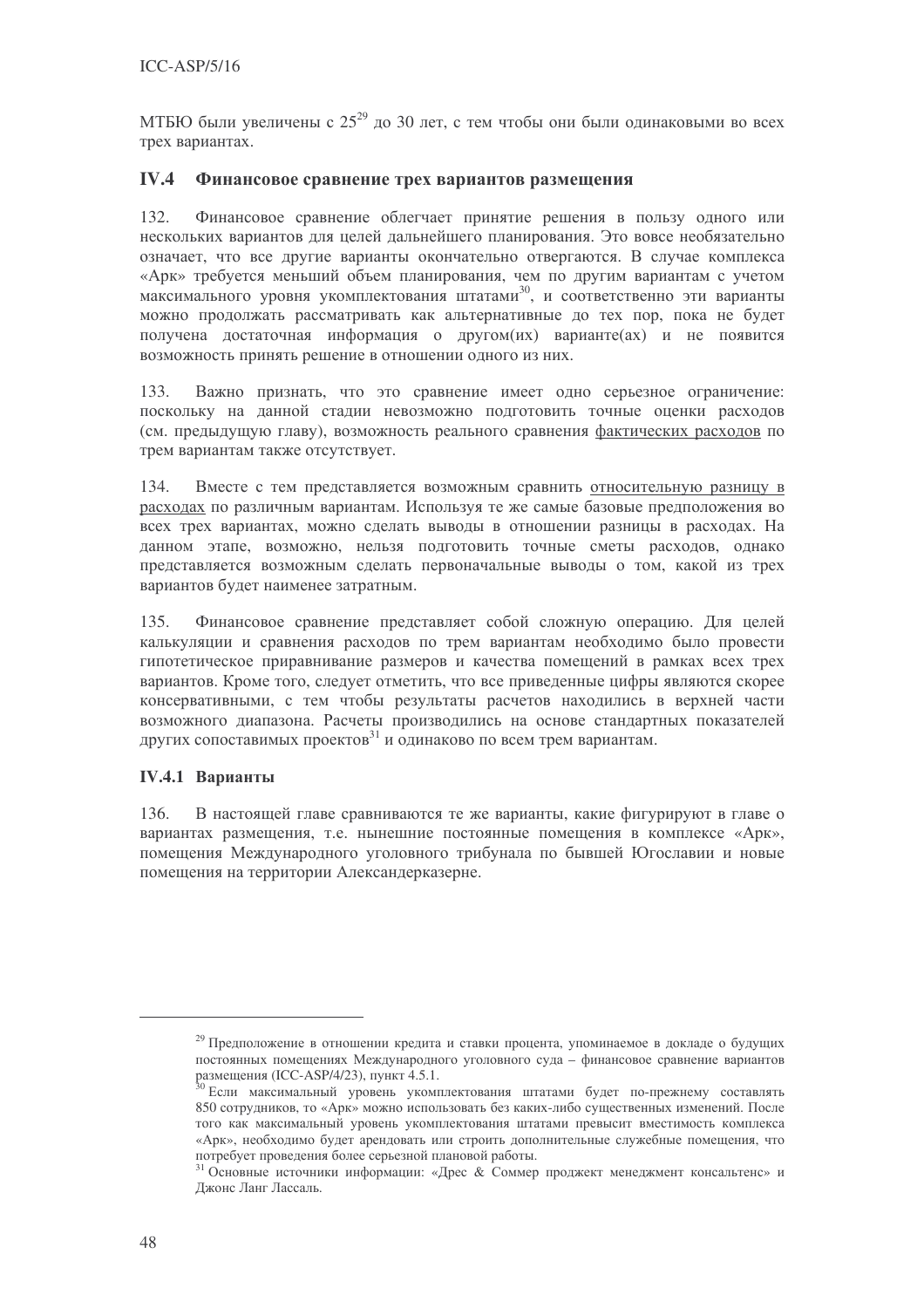# 1. «Арк»

| Общая площадь:                                 | $32910 \text{ M}^2$ |
|------------------------------------------------|---------------------|
| Максимальная численность<br>персонала:         | 850 сотрудников     |
| Год строительства:                             | 1993                |
| Качество здания в<br>2012 году <sup>32</sup> : | Хорошее             |



# $2.$  MTEIO

| Общая площадь:                                        |        |   | 24 548 M <sup>2</sup>                                                      |
|-------------------------------------------------------|--------|---|----------------------------------------------------------------------------|
| Максимальная численность<br>персонала <sup>33</sup> : |        |   | 700 сотрудников                                                            |
| Год строительства:                                    |        |   | 1956 год                                                                   |
| Качество<br>2012 году <sup>32</sup> :                 | здания | B | Для обеспечения<br>надлежащего качества<br>требуется капитальный<br>ремонт |



# 3. Александерказерне

| Общая площадь:                         | В зависимости от<br>потребностей |
|----------------------------------------|----------------------------------|
| Максимальная численность<br>персонала: | В зависимости от<br>потребностей |
| Год строительства:                     | Будет определен                  |
| Качество здания в<br>2012 году:        | Новое здание                     |



Более подробную информацию см. в главе III о вариантах размещения.

# **IV.4.2 Метолология**

Как видно из приведенного выше краткого описания, три варианта значительно 137. отличаются друг от друга по размерам и качеству. Два из них - «Арк» и МТБЮ представляют собой уже существующие здания, тогда как постоянные помещения в Александерказерне будут проектироваться и строится заново. Кроме того, если в случае первых двух вариантов здания будут (частично) арендоваться, то строительство постоянных помешений на территории Александерказерне будет, как предполагается, вестись по молели частной собственности заказчика.

<sup>&</sup>lt;sup>32</sup> Оценка качества здания «Арк» и МТБЮ основывается на визуальном осмотре. Никакого подробного технического анализа с целью комплексной проверки состояния зданий не проводилось.

<sup>33</sup> Основное здание может вместить 700 сотрудников. Для размещения персонала МТБЮ, превысившего в 2003-2004 годах 1 000 человек, было арендовано два дополнительных здания.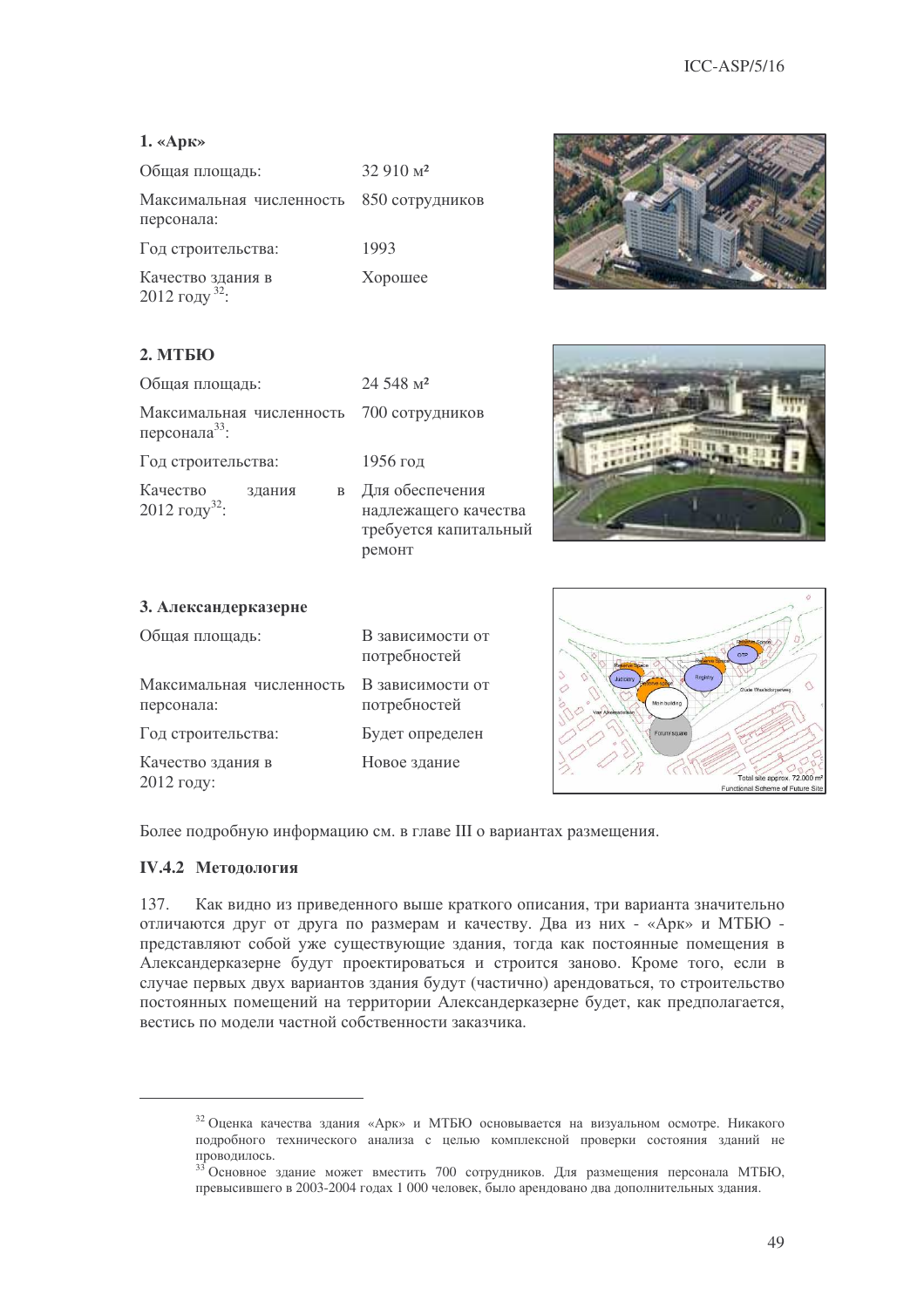|                   | Срок<br>эксплуатации | Максимальная<br>численность<br>персонала | Форма владения             |
|-------------------|----------------------|------------------------------------------|----------------------------|
| $\langle A$ pk»   | $10$ лет             | 850 сотрудников                          | Аренда/собственность       |
| <b>МТБЮ</b>       | $50$ лет             | 700 сотрудников                          | Аренда/собственность       |
| Александерказерне | Новое здание         | Без ограничения                          | Собственность<br>заказчика |

138. Поскольку многие из наиболее важных параметров отличаются друг от друга. сравнивать такие различные варианты как эти все равно, что сравнивать «сыр с мелом». Например, было бы неправильно сравнивать расходы на здание, предназначенное для размещения 700 сотрудников, с расходами на здание, предназначенное для размещения, например, 1 100 сотрудников, так же как неправильно сравнивать состояние нового здания с состоянием старого здания, прослужившего 50 лет, без предварительного уравнивания условий всех вариантов.

## **IV.4.2.1 Уравнивание вариантов**

Для того чтобы сравнение было правильным и справедливым, требуется 139. произвести уравнивание всех трех вариантов с целью обеспечения сопоставимых размеров и качества. Требования, определенные в главе, касающейся требований, будут использоваться в качестве эталонных значений для такого уравнивания. Что касается требуемых размеров, то использовалось три гипотетических сценария максимального количества рабочих мест, представленных в главе II.5.4:

- максимальная численность персонала: 850 сотрудников (численность персонала в настоящее время);
- максимальная численность персонала: 1 100 человек; и
- максимальная численность персонала: 1 450 человек.

 $140$ Эти были требования учтены при разработке соответствующей функциональной программы<sup>34</sup> по общей площади  $(O\Pi)$  + площади автостоянки. Более подробную информацию см. в главе II о требованиях.

141. Если вариант Александерказерне будет разрабатываться непосредственно с учетом этих требований, то два других варианта будут гипотетически приведены к одинаковым размерам и качеству путем прибавления, когда это необходимо, площадей и повышения качества здания в зависимости от требуемых размеров помещений и состояния уже существующих частей зданий<sup>35</sup>.

<sup>&</sup>lt;sup>34</sup> Первоначальное исследование по планировке помещений на 1 300 сотрудников, проведенное принимающим  $\rm \overline{A}$  Ли государством; впоследствии были произведены расчеты 850/1 100/1 450 сотрудников.

<sup>35</sup> Повышение качества зданий касается только МТБЮ.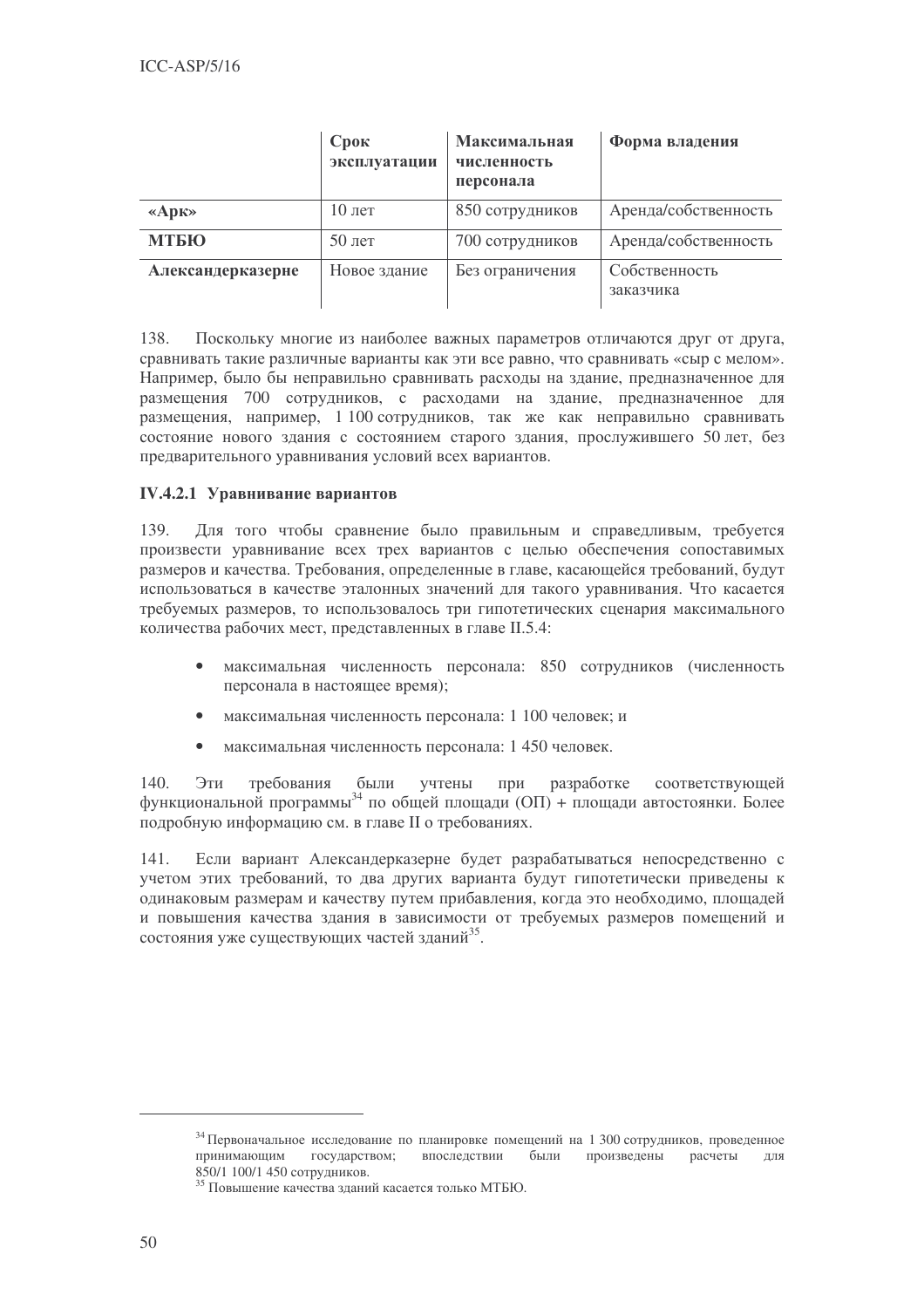На приведенной ниже схеме показан подход к уравниванию вариантов:

|                                                           | «Арк» | <b>МТБЮ</b> | Александерказерне |
|-----------------------------------------------------------|-------|-------------|-------------------|
| Требования как они<br>указаны в представлении<br>доклада: |       |             |                   |
| Существующие части:                                       |       |             |                   |
| Новые части:                                              |       |             |                   |

142. Важно признать, что уровень «Арк» и МТБЮ не повышается и не может быть повышен до уровня Александерказерне. Таким образом, настоящие расчеты подразумевают, что существующие части зданий в целом останутся прежними (за исключением некоторой необходимой модернизации помещений Международного уголовного трибунала по бывшей Югославии), хотя они не удовлетворяют надлежащим образом требованиям Суда.

## **IV.4.2.2 Финансовое сравнение**

 $143.$ Финансовое сравнение трех вариантов проводится логическим методом, представленным выше: годовые расходы по новым частям зданий складываются с арендой существующего здания. Во всех трех вариантах используются одни и те же параметры.



144. Для каждого варианта важны свои параметры, и эти параметры различаются. В то время как расходы по существующей части здания в основном определяются рентой, расходы по новой части здания будут в значительной степени зависеть от расходов на строительство. В нижеследующей главе разъясняются отдельные параметры в рамках каждого варианта.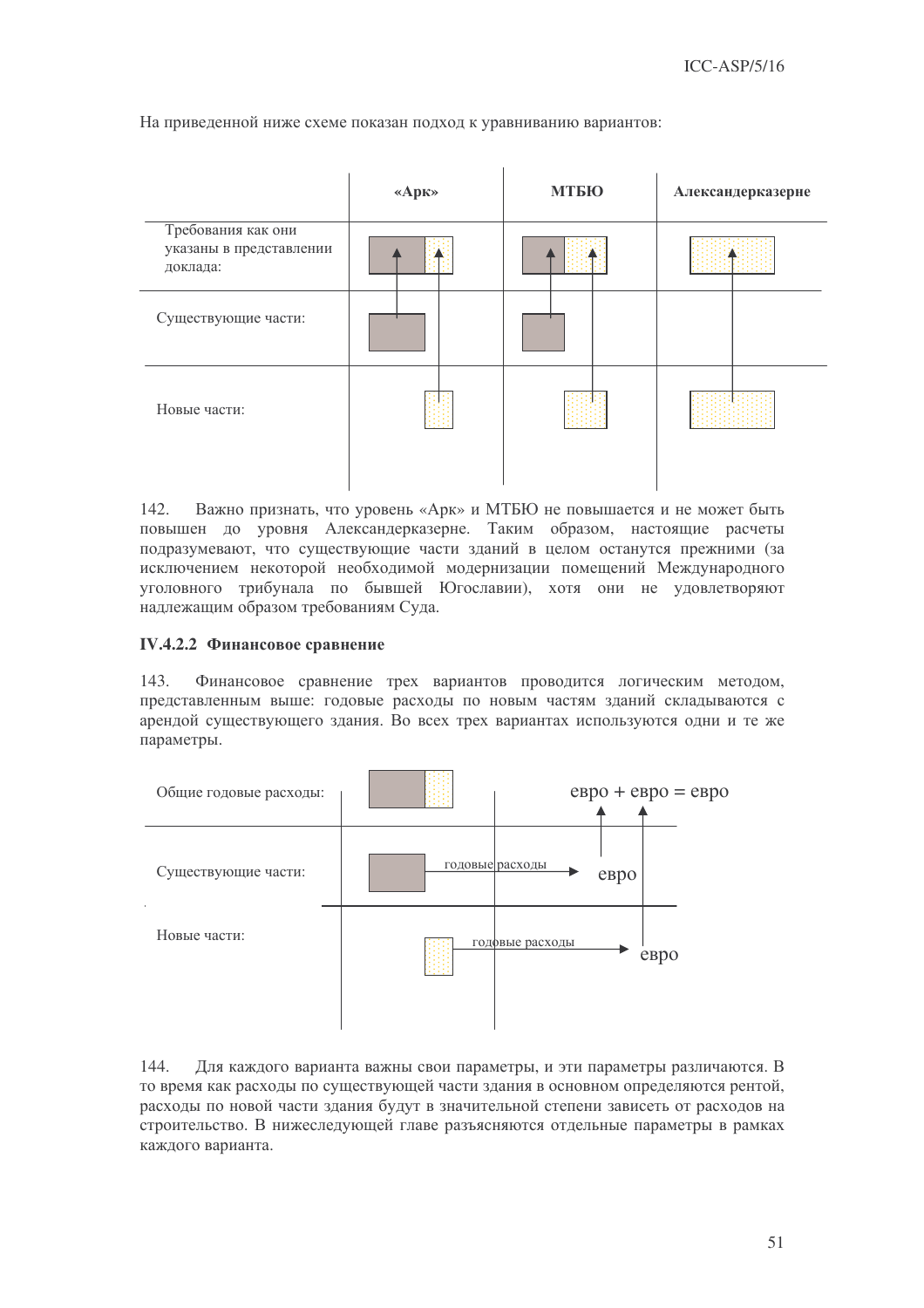145. Все показатели расходов, использовавшиеся в приведенных ниже расчетах, рассчитаны в ценах 2005 года. В главе V они агрегируются и экстраполируются с учетом уровня цен 2012 года.

## **IV.4.3 Основные предположения**

 $146.$ Общие расходы по каждому варианту представляют собой сумму индивидуальных параметров. Некоторые из параметров применимы ко всем вариантам (например, оперативные расходы), тогда как другие лишь только к существующим, арендуемым или только новым частям здания.

147. В приведенной ниже таблице показаны параметры и их значимость для каждого варианта:

|                                                                   | «Арк»       | <b>МТБЮ</b>       | Александерказерне |
|-------------------------------------------------------------------|-------------|-------------------|-------------------|
| Существующие части:                                               |             |                   |                   |
| аренда зданий                                                     | X           | X                 |                   |
| расходы по необходимой<br>реконструкции и переделке               |             | $\overline{X}$    |                   |
| $\bullet$<br>аренда автостоянки                                   | X           | $\overline{X}$    |                   |
| $\bullet$<br>оперативные расходы                                  | X           | $\overline{X}$    |                   |
| $\bullet$<br>эксплуатационные расходы                             | $(X)^{36}$  | (X) <sup>36</sup> |                   |
| Новые части:                                                      |             |                   |                   |
| $\bullet$<br>стоимость земли                                      | ÷,          | X                 | X                 |
| стоимость строительства<br>$\bullet$<br>новых служебных помещений |             | X                 | X                 |
| аренда дополнительных<br>помещений                                | X           |                   |                   |
| стоимость оборудования<br>$\bullet$<br>новых мест для стоянки     | $\mathbf X$ | $\mathbf X$       | X                 |
| стоимость внешних<br>работ/благоустройства<br>территории          | X           | X                 | $\mathbf{X}$      |
| $\bullet$<br>оперативные расходы                                  | X           | X                 | X                 |
| эксплуатационные расходы                                          | $\mathbf X$ | X                 | X                 |

148. Каждому показанному в этой таблице параметру должна соответствовать определенная цифра. В последующих пунктах разъясняются рассчитанные для этих целей цифры.

149 В рамках индивидуальных параметров учитываются финансовые расходы, которые разъясняются далее в главе IV.4.3.5. Финансовые условия, которые организация, подобная Международному уголовному суду, должна иметь возможность получить на рынке, еще предстоит определить - за исключением варианта Александерказерне, по которому известно дополнительное финансовое предложение принимающего государства, - и поэтому приведенные далее цифры могут

<sup>&</sup>lt;sup>36</sup> Входят в арендную плату.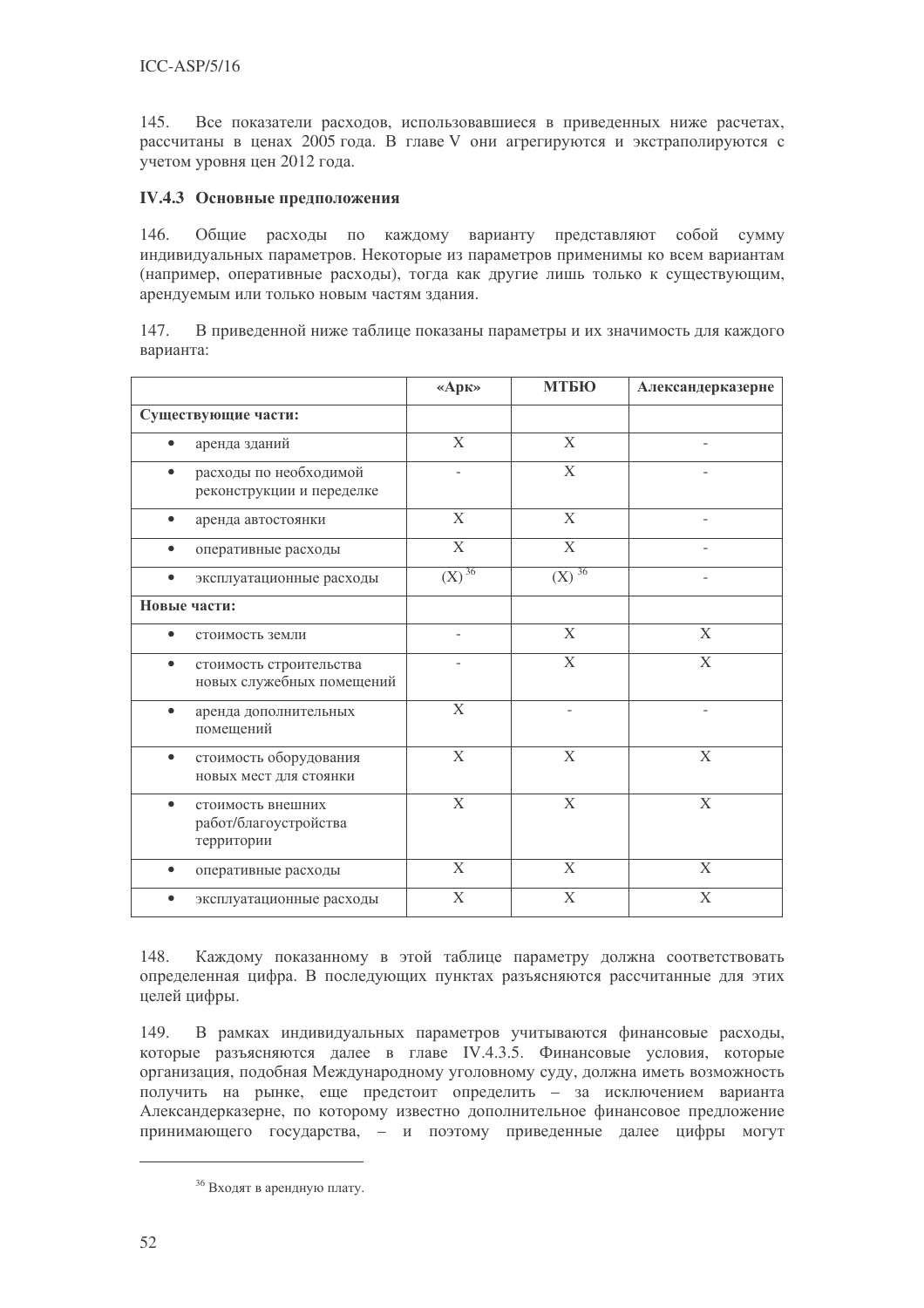рассматриваться лишь как весьма приблизительные. Важными задачами в процессе работы над постоянными помещениями явятся изучение финансовых методов и их последующая доработка (финансовый инжиниринг).

## **IV.4.3.1 Арендная плата**

В расчетах по существующим помещениям в комплексе «Арк» и МТБЮ  $150.$ принималась во внимание указанная принимающим государством годовая арендная плата (без оперативных расходов).

|                           | Основное здание:     | Автостоянка        |
|---------------------------|----------------------|--------------------|
| « $A$ pk» <sup>37</sup> : | 5 311 200 евро в год | 296 738 евро в год |
| МТБЮ:                     | 2 540 900 евро в год | 379 100 евро в год |

#### **IV.4.3.2 Расхолы на строительство**

Расходы на строительство оцениваются на основе стоимости квадратного метра 151 в рамках аналогичных проектов (здания судов, учреждения, здания с высокой степенью безопасности, такие как банки, тюрьмы), которая была почерпнута из баз данных, содержащих подробную информацию о более чем тысячи проектах.

152. Стоимость квадратного метра в рамках различных вариантов варьируется в широком диапазоне. Считается, что комплекс «Арк» передается принимающим государством в хорошем состоянии, тогда как здание Трибунала необходимо будет реконструировать с учетом потребностей Международного уголовного суда. Помещения на территории Александерказерне будут строиться заново.

Расходы на строительство из расчета на м<sup>2</sup> (глава IV.4.3.2.4) состоят из 153. основных расходов на строительство (глава IV.4.3.2.1-IV.4.3.2.2) и непредвиденных расходов на строительство (глава IV.4.3.2.3).

## **IV.4.3.2.1 Необходимая реконструкция**

154. Для оценки расходов на реконструкцию были разработаны следующие предположения:

| $\langle A \rangle$ | $0$ евро/м <sup>2</sup>   | В данном случае предполагается, что здание<br>находится в хорошем состоянии и будет передано<br>в состоянии, сопоставимым с состоянием нового<br>здания.                                        |
|---------------------|---------------------------|-------------------------------------------------------------------------------------------------------------------------------------------------------------------------------------------------|
| МТБЮ:               | 1 100 евро/м <sup>2</sup> | В данном случае предполагается, что можно будет<br>использовать только бетонный каркас и основную<br>структуру фасада. Все строительные технологии,<br>окна, интерьер и т.д. придется обновить. |

<sup>&</sup>lt;sup>37</sup> До 2012 года помещения «Арк» предоставляются бесплатно. Согласно информации, представленной принимающим государством, арендная плата с учетом условий на местном рынке составляет 5,3 млн евро.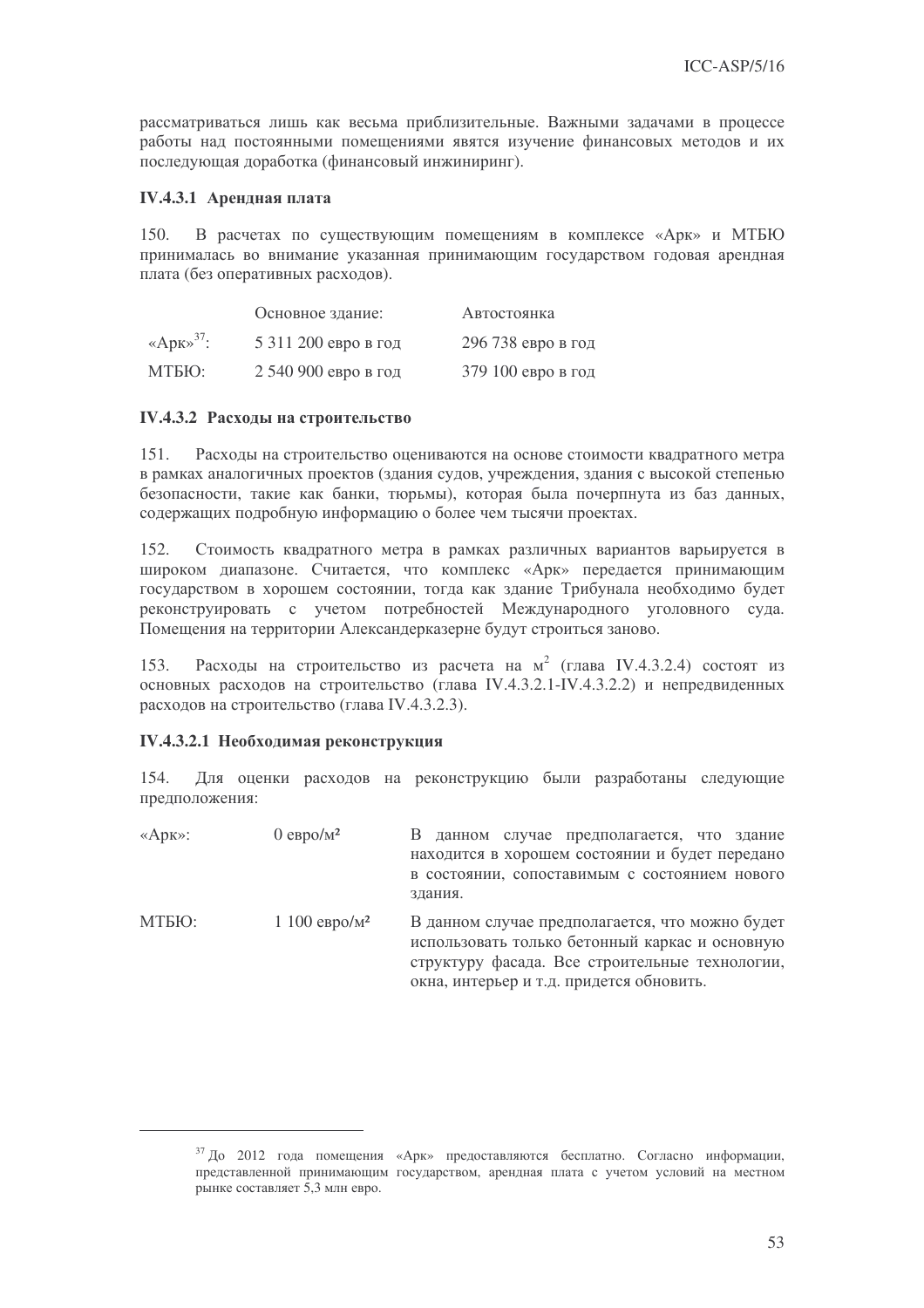## **IV.4.3.2.2 Новое строительство**

Ввиду высоких требований, предъявляемых к помещениям в плане  $155.$ безопасности и функциональных характеристик, расчеты расходов на строительство новых частей зланий основывались на консервативных предположениях (соответствующих показателям, находящимся в верхней части рыночного диапазона).

## Расхолы на строительство

| Служебные здания <sup>38</sup> :                                                                | 1 650 евро/м <sup>2</sup> |
|-------------------------------------------------------------------------------------------------|---------------------------|
| Залы судебных заседаний, центры для 2 100 евро/м <sup>2</sup><br>проведения конференций и т.д.: |                           |
| Подземная <sup>39</sup> автостоянка:                                                            | $600$ евро/м <sup>2</sup> |

Предполагаемые расходы на строительство основываются на базе данных 156 «Дрес & Соммер», которая включает подробную информацию о расходах в рамках более чем тысячи проектов. В основу оценки был заложен средний стандарт в отношении служебных помещений и высокий коэффициент сложности. Строительные расходы основываются на немецком стандарте DIN 276 (группы 300 и 400) и включают строительные работы (котлован, фундамент, внешние стены, внутренние стены, полы, потолки, крыши, структурные элементы и другие строительные работы) и услуги (канализация, системы водо- и газоснабжения, обогревательные системы, системы очистки воздуха, электрооборудование, телекоммуникации, транспортные системы, средства автоматизации зданий и другие соответствующие услуги). Приведенные цифры представляют собой чистые цены и не включают никаких вознаграждений, налогов или сборов.

157. Расходы на мебель, компьютеры, специальные системы и т.д. не включены.

Согласно другому исследованию<sup>40</sup>, стоимость служебных помещений 158. колеблется от 1 362 евро/м<sup>2</sup> до 1 811 евро/м<sup>2</sup>. Таким образом, считается, что допущение, соответствующее сумме в 1 650 евро/м<sup>2</sup>, находится в реальном диапазоне.

159. Однако соответствующие показатели представляют собой первые приблизительные оценочные показатели, основанные на имеющейся информации, и используются в данном случае для сравнения трех вариантов. Более точные оценки расходов можно получить только после дальнейшей проработки требований и подготовки первых проектных исследований (см. главу IV.2).

# IV.4.3.2.3 Непредвиденные расходы на строительство

Непредвиденные расходы на строительство включают расходы 160. на проектировшиков, руковолителей проектов, управление, плату за вылачу разрешений, расходы на образцы, испытания и т.д. Они колеблются в зависимости от сложности от 16% до 20% от общих расходов на строительство. В связи с увеличением объема планирования в случае реконструкции непредвиденные расходы на строительство на 4% превышают обычные непредвиденные расходы. Приведенные ниже цифры были выбраны с учетом высокого коэффициента сложности, особенно с точки зрения требований безопасности.

<sup>&</sup>lt;sup>38</sup> Примечание: применительно ко всем трем вариантам расходы на внутреннюю отделку (ковровое покрытие и т.д.) включены, а расходы на мебель не включены.

з<sup>9</sup> Расположенная под землей, но не под зданием.

 $^{40}$ «Гардинер & Теоболд», Международный обзор расходов на строительство.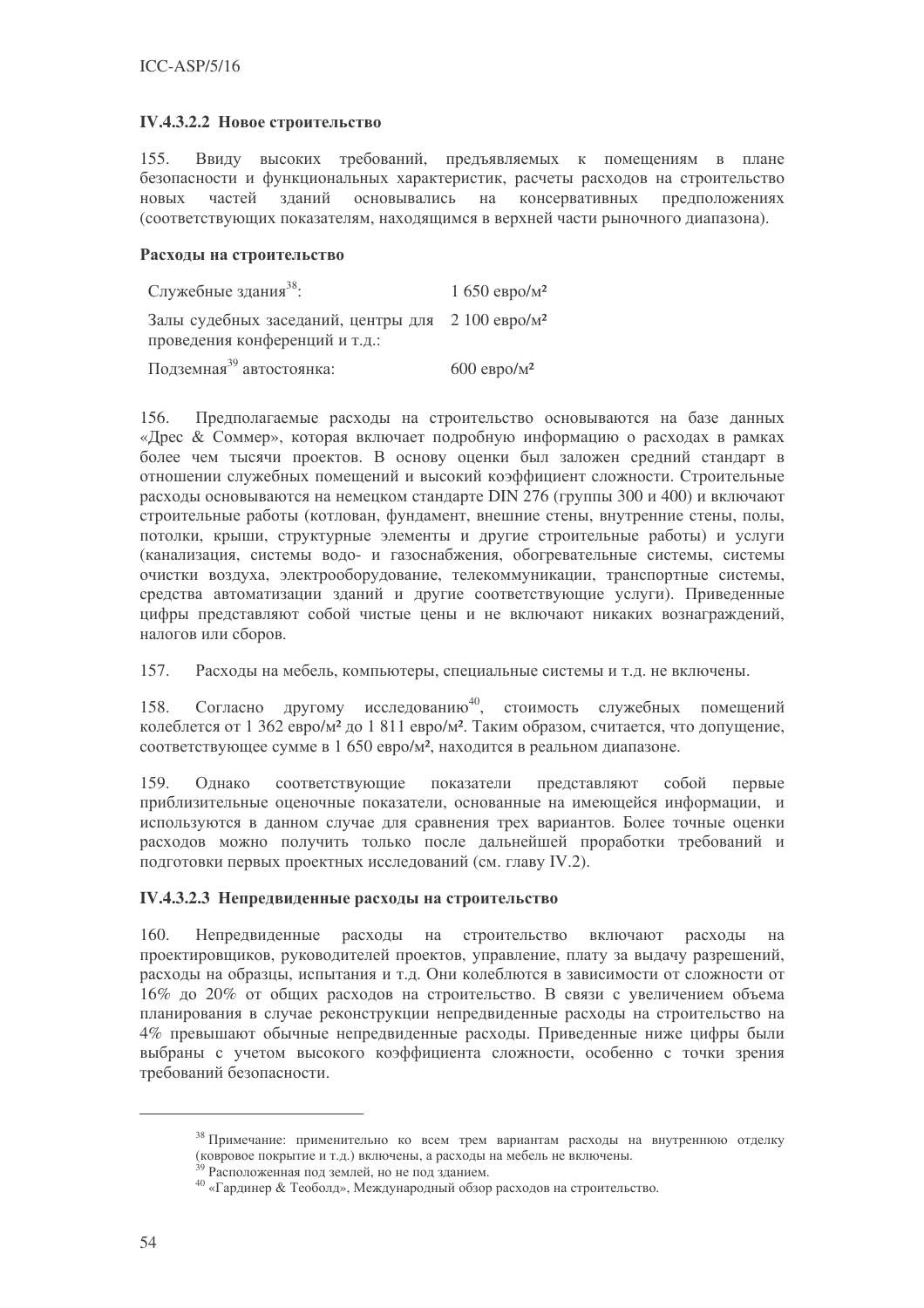- 20% новое строительство; и
- 24% реконструкция и модернизация.

 $161.$ В расходы на проведение архитектурного конкурса обычно входят непредвиденные расходы. Однако в своем дополнительном финансовом предложении по варианту Александерказерне принимающее государство обязуется взять на себя эти расходы. Соответственно, из расходов по этому варианту было вычтено 3 млн евро.

## IV.4.3.2.4 Общие расходы на строительство в расчете на квадратный метр

 $162.$ Общие расходы на строительство в расчете на квадратный метр включают расходы на строительство (IV.4.3.2.1 - IV.4.3.2.3) и непредвиденные расходы.

|                                               | Реконструкция:      |             | Новые                  |                                                             |                            |                               |
|-----------------------------------------------|---------------------|-------------|------------------------|-------------------------------------------------------------|----------------------------|-------------------------------|
|                                               |                     |             | части:                 |                                                             |                            |                               |
|                                               | $\langle A \rangle$ | МТБЮ        | Служебные<br>помещения | Залы<br>судебных<br>заседаний,<br>конференц-<br>залы и т.д. | Автостоянка<br>(подземная) | Благоустройство<br>территории |
| Расходы на<br>строительство                   | 0epo                | $1100$ евро | 1 650 евро             | $2100$ евро                                                 | $600$ евро                 | $73$ евро                     |
| Непредвиденные<br>расходы на<br>строительство | 24%                 | 24%         | 20%                    | 20%                                                         | 20%                        | 20%                           |
| Общие расходы<br>$(na M^2 O\Pi)$              | 0epo                | 1 364 евро  | 1980 евро              | $2520$ евро                                                 | $720$ евро                 | 88 eBpo                       |

# IV.4.3.2.5 Внешние работы

 $163.$ Внешние работы включают все работы, проводимые снаружи или за пределами здания, как-то благоустройство территории (ограниченное благоустройство) и оборудование участков для проезда, а также дорог и дорожек (значительное благоустройство) на территории. Расчеты основываются на том предположении, что 30% земли занято зланиями, а остальные 70% открыты для проведения внешних работ. Согласно оценкам, расходы по внешним работам составят в среднем 88 евро/м<sup>2</sup>, включая 20% непредвиденных расходов.

|                                   | Размер                  | Цена                     | Итого          | Годовые     |
|-----------------------------------|-------------------------|--------------------------|----------------|-------------|
|                                   | участка                 |                          |                | расходы     |
| «Арк» (включая<br>арендную плату) | 0 <sup>1</sup>          | $88$ евро/м <sup>2</sup> | 0eppo          | 0eppo       |
| МТБЮ                              | $2.474$ $M^2$           | $88$ евро/м <sup>2</sup> | 216 719 евро   | 13 099 евро |
| Александерказерне                 | $50\,400\,\mathrm{m}^2$ | $88$ евро/м <sup>2</sup> | 4 415 040 евро | 20 355 евро |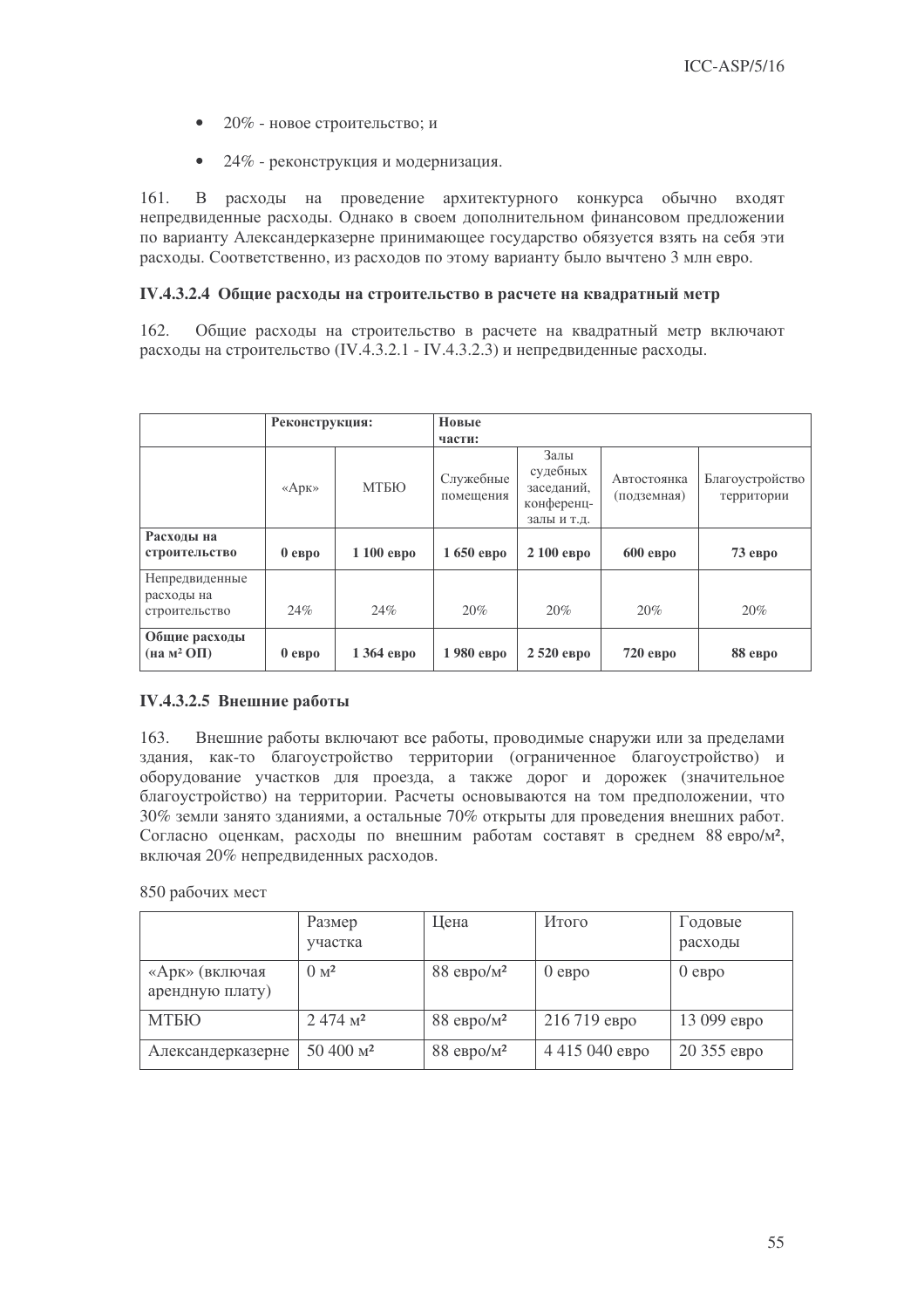|                                   | Размер<br>участка              | Цена                     | Итого          | Годовые<br>расходы |
|-----------------------------------|--------------------------------|--------------------------|----------------|--------------------|
| «Арк» (включая<br>арендную плату) | $4\,123\;{\rm m}^2$            | $88$ евро/м <sup>2</sup> | 0epo           | $0$ e Bpo          |
| МТБЮ                              | 6597 <sub>M</sub> <sup>2</sup> | $88$ евро/м <sup>2</sup> | 577 917 евро   | 34 931 евро        |
| Александерказерне                 | $50\,400\,\mathrm{M}^2$        | $88$ евро/м <sup>2</sup> | 4 415 040 евро | 206 355 евро       |

1 450 рабочих мест

|                                   | Размер<br>участка       | Цена                     | Итого          | Годовые<br>расходы |
|-----------------------------------|-------------------------|--------------------------|----------------|--------------------|
| «Арк» (включая<br>арендную плату) | $9896 \text{ M}^2$      | $88$ евро/м <sup>2</sup> | 0eppo          | 0eppo              |
| МТБЮ                              | $12370 \text{ M}^2$     | $88$ евро/м <sup>2</sup> | 1 083 595 евро | 65 496 евро        |
| Александерказерне                 | $50\,400\,\mathrm{M}^2$ | $88$ евро/м <sup>2</sup> | 4 415 040 евро | 206 355 евро       |

# IV.4.3.2.6 Расчет требуемой площади

164. Требование в отношении дополнительной площади определяется различием между требуемым уровнем укомплектования штатами и максимальным количеством персонала в «Арк» (850) и Трибунале (700). Таким образом, в случае «Арк» и МТБЮ необходимо будет арендовать или строить служебные помещения для дополнительного количества сотрудников.

165. Одним из важных отличительных моментов является проведение различия между меняющейся площадью, которая зависит от уровня укомплектования штатами (например, площадь служебных помещений), и неменяющейся площадью, которая не зависит от уровня укомплектования штатами и к которой, например, относятся входное помещение для публики или залы судебных заседаний (см. также главу II.5).

166. В отношении «Арк» и МТБЮ было сделано предположение, что неменяющаяся площадь (зал судебных заседаний и т.д.) уже существует, хотя существующие площади не будут удовлетворять стандарту специально строящихся залов судебных заседаний.

|                     | Численность<br>персонала | Необходимый<br>дополнительный | В среднем м <sup>2</sup><br>на сотрудника | Необходимая<br>новая            | Необходимая<br>новая    |
|---------------------|--------------------------|-------------------------------|-------------------------------------------|---------------------------------|-------------------------|
|                     |                          | персонал                      | (O <sub>II</sub> )                        | меняющаяся<br>площадь           | неменяющаяся<br>площадь |
| $-$ « $ApR$ »       | 850                      |                               | $23.6 \text{ M}^2$                        | 0 <sup>2</sup>                  | 0 <sup>2</sup>          |
| - МТБЮ              | 700                      | 150                           | $23.6 \text{ M}^2$                        | 3534 M <sup>2</sup>             | 0 <sup>1</sup>          |
| - Александерказерне |                          | 850                           | $23.6 \text{ M}^2$                        | 20027 <sub>M</sub> <sup>2</sup> | $14543 \text{ m}^2$     |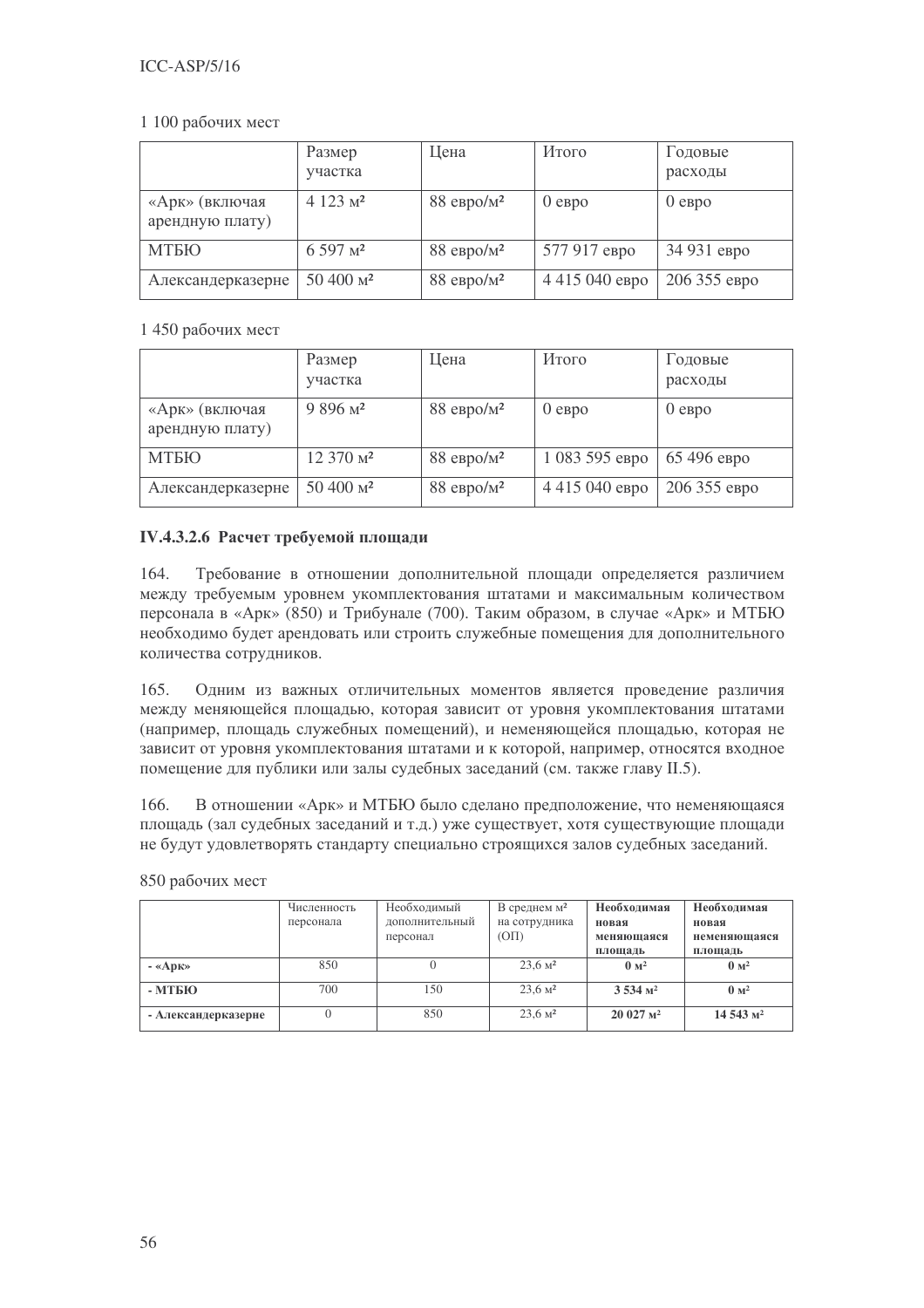|                        | Численность<br>персонала | Необходимый<br>дополнительный<br>персонал | В среднем м <sup>2</sup><br>на сотрудника<br>$(O\Pi)$ | Необходимая<br>новая<br>меняюшаяся | Необходимая<br>новая<br>неменяюшаяся |
|------------------------|--------------------------|-------------------------------------------|-------------------------------------------------------|------------------------------------|--------------------------------------|
|                        |                          |                                           |                                                       | площадь                            | площадь                              |
| $-$ «Ap <sub>K</sub> » | 850                      | 250                                       | $23.6 \text{ M}^2$                                    | $5890 \text{ m}^2$                 | 0 <sup>1</sup>                       |
| - МТБЮ                 | 700                      | 400                                       | $23.6 \text{ M}^2$                                    | $9425 \text{ m}^2$                 | 0 <sup>1</sup>                       |
| - Александерказерне    |                          | 1 100                                     | $23.6 \text{ M}^2$                                    | 25918 <sub>M</sub> <sup>2</sup>    | 14 543 M <sup>2</sup>                |

1 450 рабочих мест

|                     | Численность<br>персонала | Необходимый<br>дополнительный<br>персонал | В среднем м <sup>2</sup><br>на сотрудника<br>(O <sub>II</sub> ) | Необходимая<br>новая<br>меняющаяся<br>площадь | Необходимая<br>новая<br>неменяющаяся<br>площадь |
|---------------------|--------------------------|-------------------------------------------|-----------------------------------------------------------------|-----------------------------------------------|-------------------------------------------------|
| $-$ « $ApR$ »       | 850                      | 600                                       | $23.6 \text{ M}^2$                                              | 14137 <sub>M</sub> <sup>2</sup>               | 0 <sup>1</sup>                                  |
| - МТБЮ              | 700                      | 750                                       | $23.6 \text{ M}^2$                                              | 17671 <sub>M</sub> <sup>2</sup>               | 0 <sup>1</sup>                                  |
| - Александерказерне |                          | 1450                                      | $23.6 \text{ M}^2$                                              | 34164 <sub>M</sub> <sup>2</sup>               | $14543 \text{ m}^2$                             |

# IV.4.3.2.7 Общие расходы на строительство

В приведенной ниже таблице показаны общие расходы на новое строительство 167. в рамках различных вариантов и сценариев:

|                        | Размеры                          | Цена                       | Итого           | Годовые<br>расходы |
|------------------------|----------------------------------|----------------------------|-----------------|--------------------|
| «Арк»                  |                                  |                            |                 |                    |
| - Меняющаяся площадь   | 0 <sup>1</sup>                   | $180$ евро/м <sup>2</sup>  | (арендуемая)    | 0epo               |
| - Неменяющаяся площадь | 0 <sup>1</sup>                   | $2520$ евро/м <sup>2</sup> | (существующая)  | 0epo               |
| - Автостоянка          | $0$ Mec <sub>T</sub>             | 791 евро/место             | (арендуемая)    | 0epo               |
| <b>МТБЮ</b>            |                                  |                            |                 |                    |
| - Меняющаяся площадь   | $3.534$ $M^2$                    | 1 980 евро/м <sup>2</sup>  | 6 997 777 евро  | 416 810 евро       |
| - Неменяющаяся площадь | 0 <sub>M</sub> <sup>2</sup>      | 2 520 евро/м <sup>2</sup>  | (существующая)  | 0epo               |
| - Автостоянка          | 0 <sup>1</sup>                   | $720$ евро/м <sup>2</sup>  | (существующая)  | 0epo               |
| Александерказерне      |                                  |                            |                 |                    |
| - Меняющаяся площадь   | 20027 <sub>M</sub> <sup>2</sup>  | 1 980 евро/м <sup>2</sup>  | 39 654 069 евро | 1 677 595 евро     |
| - Неменяющаяся площадь | 14 543 M <sup>2</sup>            | 2 520 евро/м <sup>2</sup>  | 36 649 426 евро | 1 677 382 евро     |
| - Автостоянка          | 12.531 <sub>M</sub> <sup>2</sup> | $720$ евро/м <sup>2</sup>  | 9 022 569 евро  | 421 706 евро       |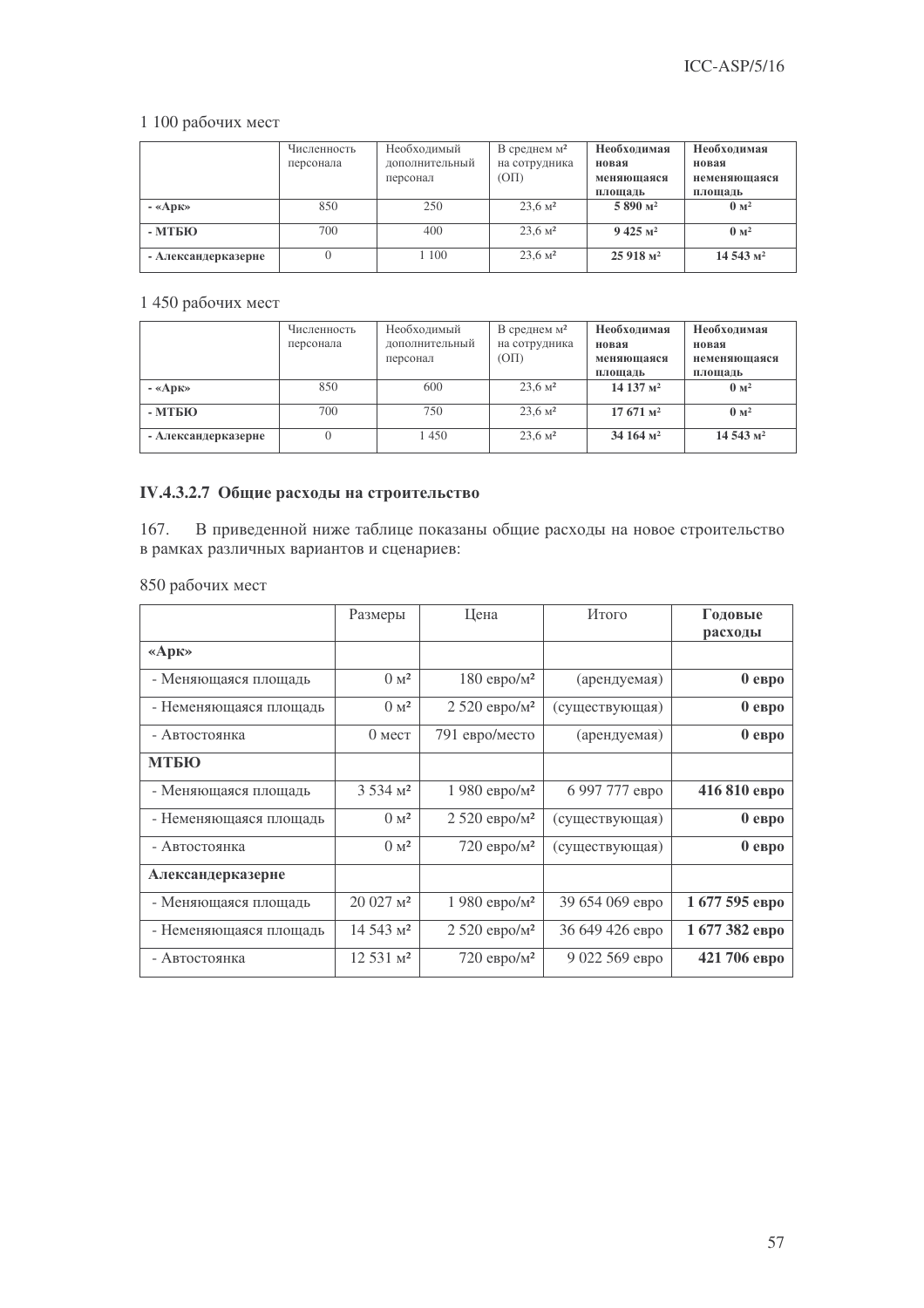|                          | Размеры                         | Цена                      | Итого           | Годовые<br>расходы |
|--------------------------|---------------------------------|---------------------------|-----------------|--------------------|
| «Арк»                    |                                 |                           |                 |                    |
| - Меняющаяся площадь     | 5890 <sub>M</sub> <sup>2</sup>  | $180$ евро/м <sup>2</sup> | (арендуемая)    | 1 060 269 евро     |
| - Неменяющаяся площадь   | 0 <sup>1</sup>                  | 2 520 евро/м <sup>2</sup> | (существующая)  | 0epo               |
| - Автостоянка            | $106$ мест                      | 791 евро/место            | (арендуемая)    | 83 542 евро        |
| <b>МТБЮ</b>              |                                 |                           |                 |                    |
| - Меняющаяся площадь     | $9425 \text{ M}^2$              | 1 980 евро/м <sup>2</sup> | 18 660 738 евро | 1 111 493 евро     |
| - Неменяющаяся площадь   | 0 <sup>1</sup>                  | 2 520 евро/м <sup>2</sup> | (существующая)  | 0epo               |
| - Автостоянка            | $2.065$ $M^2$                   | $720$ евро/м <sup>2</sup> | 1 487 077 евро  | 89 884 евро        |
| <b>Александерказерне</b> |                                 |                           |                 |                    |
| - Меняющаяся площадь     | 25918 M <sup>2</sup>            | 1 980 евро/м <sup>2</sup> | 51 317 031 евро | 2 211 389 евро     |
| - Неменяющаяся площадь   | 14 543 M <sup>2</sup>           | 2 520 евро/м <sup>2</sup> | 36 649 426 евро | 1 677 382 евро     |
| - Автостоянка            | 15086 <sub>M</sub> <sup>2</sup> | $720$ евро/м <sup>2</sup> | 10 862 031 евро | 507 680 евро       |

1 450 рабочих мест

|                        | Размеры                     | Цена                       | Итого           | Годовые<br>расходы |
|------------------------|-----------------------------|----------------------------|-----------------|--------------------|
| «Арк»                  |                             |                            |                 |                    |
| - Меняющаяся площадь   | $14.137$ $M2$               | $180$ евро/м <sup>2</sup>  | (арендуемая)    | 2 544 646 евро     |
| - Неменяющаяся площадь | 0 <sup>1</sup>              | 2 520 евро/м <sup>2</sup>  | (существующая)  | 0epo               |
| - Автостоянка          | $259$ мест                  | 791 евро/место             | (арендуемая)    | 204 504 евро       |
| <b>МТБЮ</b>            |                             |                            |                 |                    |
| - Меняющаяся площадь   | $17671$ $M^2$               | 1 980 евро/м <sup>2</sup>  | 34 988 885 евро | 2 084 050 евро     |
| - Неменяющаяся площадь | 0 <sub>M</sub> <sup>2</sup> | $2520$ евро/м <sup>2</sup> | (существующая)  | 0epo               |
| - Автостоянка          | 5 888 M <sup>2</sup>        | $720$ евро/м <sup>2</sup>  | 4 239 692 евро  | 256 262 евро       |
| Александерказерне      |                             |                            |                 |                    |
| - Меняющаяся площадь   | 34 164 M <sup>2</sup>       | 1 980 евро/м <sup>2</sup>  | 67 645 177 евро | 2 958 701 евро     |
| - Неменяющаяся площадь | $14.543$ $M2$               | $2520$ евро/м <sup>2</sup> | 36 649 426 евро | 1 677 382 евро     |
| - Автостоянка          | $18663 \text{ M}^2$         | $720$ евро/м <sup>2</sup>  | 13 437 277 евро | 628 045 евро       |

(Расчеты общих и годовых расходов см. в главе IV.4.3.5)

# IV.4.3.3 Размеры и стоимость земли

## **IV.4.3.3.1 Размеры**

168. В случае «Арк» и МТБЮ существующие здания не позволяют разместить персонал, численностью более 700 и 850 человек, соответственно. Таким образом, необходимо будет арендовать или строить дополнительные служебные площади (см. главу IV.4.3.2.6). Для целей сопоставления допускается, что соотношение между требуемой общей площадью зданий и требуемой площадью земельного участка  $\overline{\text{cocrasnser}}$  1:1.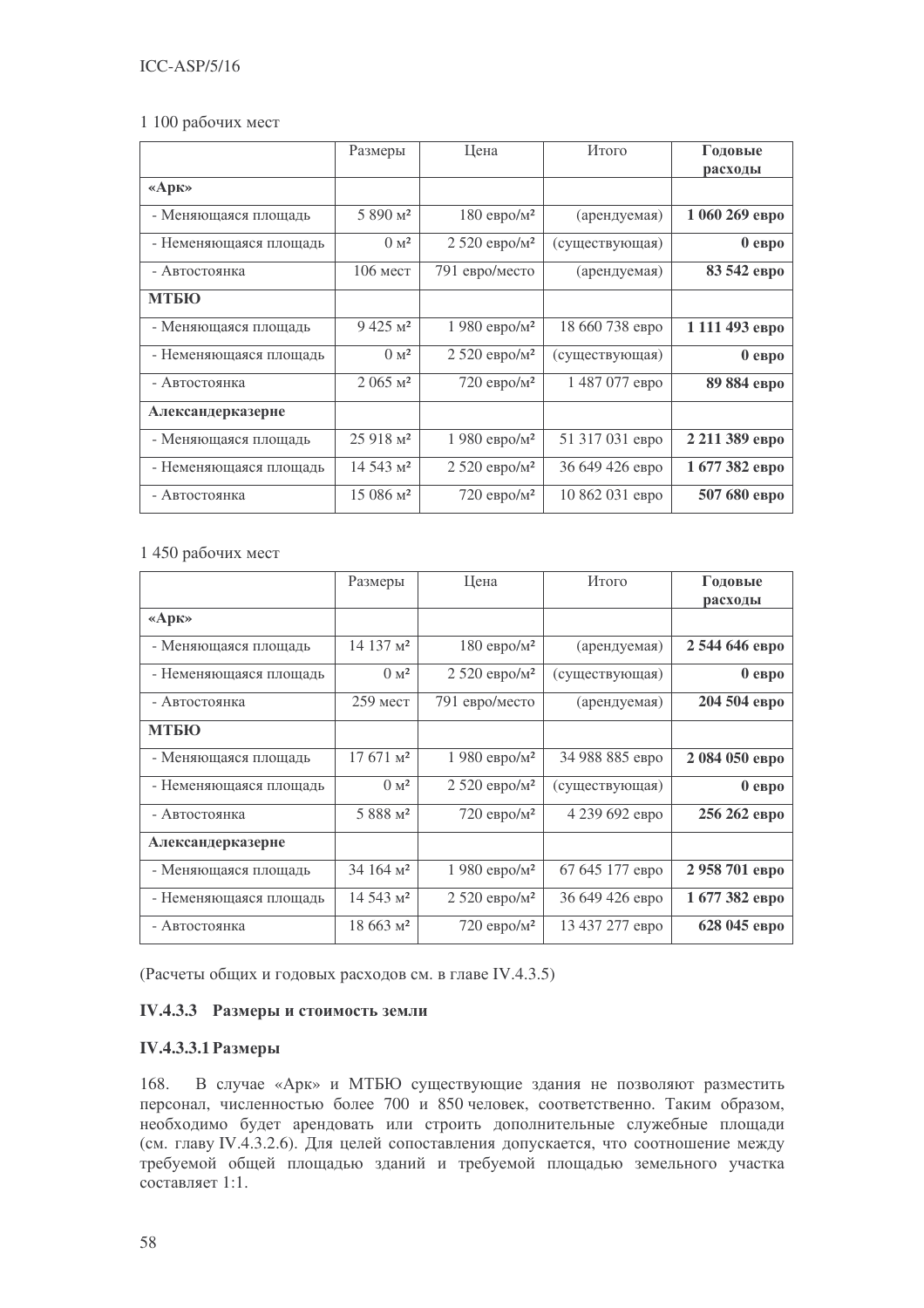169. Согласно дополнительному финансовому предложению стоимость земли на территории Александерказерне снижена до нуля.

## **IV.4.3.3.2 Расходы**

170. В свете проводимого сопоставления предполагается, что цена на местном рынке<sup>41</sup> составляет 500 евро/м<sup>2</sup>.

850 рабочих мест

|                                                          | Площадь                     | Рыночная         | Итого           | Годовые      |
|----------------------------------------------------------|-----------------------------|------------------|-----------------|--------------|
|                                                          |                             | цена             |                 | расходы      |
| $\langle A$ <sub>p<sub>K</sub><math>\rangle</math></sub> | 0 <sub>M</sub> <sup>2</sup> | $0$ eBpo/ $M^2$  | (включая        | 0epo         |
|                                                          |                             |                  | арендную плату) |              |
| МТБЮ                                                     | $3.534 \text{ M}^2$         | $500 \text{ eB}$ | 1767115 евро    | 103 808 евро |
| <b>Александерказерне</b>                                 | $20027 \text{ M}^2$         | $0$ eBpo/ $M^2$  | в соответствии  | 0epo         |
|                                                          |                             |                  | с новым         |              |
|                                                          |                             |                  | предложением)   |              |

1 100 рабочих мест

|                                                          | Площадь                         | Рыночная         | Итого          | Годовые      |
|----------------------------------------------------------|---------------------------------|------------------|----------------|--------------|
|                                                          |                                 | цена             |                | расходы      |
| $\langle A$ <sub>p<sub>K</sub><math>\rangle</math></sub> | 0 <sub>M</sub> <sup>2</sup>     | $0$ ebpo/ $M^2$  | (включая       | 0eppo        |
|                                                          |                                 |                  | арендную       |              |
|                                                          |                                 |                  | плату)         |              |
| <b>МТБЮ</b>                                              | $9425 \text{ m}^2$              | $500 \text{ eB}$ | 4 712 308 евро | 276 822 евро |
| Александерказерне                                        | 25918 <sub>M</sub> <sup>2</sup> | $0$ eBpo/ $M^2$  | в соответствии | 0epo         |
|                                                          |                                 |                  | с новым        |              |
|                                                          |                                 |                  | предложением)  |              |

1 450 рабочих мест

|                                                          | Площадь             | Рыночная              | Итого          | Годовые      |
|----------------------------------------------------------|---------------------|-----------------------|----------------|--------------|
|                                                          |                     | цена                  |                | расходы      |
| $\langle A$ <sub>p<sub>K</sub><math>\rangle</math></sub> | 0 <sup>1</sup>      | $0$ eBpo/ $M^2$       | (включая       | 0eppo        |
|                                                          |                     |                       | арендную       |              |
|                                                          |                     |                       | плату)         |              |
| <b>МТБЮ</b>                                              | $17671 \text{ M}^2$ | $500 \text{ epo/m}^2$ | 8 835 577 евро | 519 042 евро |
| <b>Александерказерне</b>                                 | 34164 <sup>2</sup>  | $0$ eBpo/ $M^2$       | в соответствии | 0epo         |
|                                                          |                     |                       | с новым        |              |
|                                                          |                     |                       | предложением)  |              |

## IV.4.3.4 Оперативные и эксплуатационные расходы

171. Оперативные расходы включают в основном расходы на электричество, теплоснабжение, канализацию, сборы, взимаемые местными органами власти, уборку и другие обычные текущие расходы.

172. Эксплуатационные расходы включают инспекцию, капитальный и текущий ремонт, обеспечение сохранности и замену частей. Эксплуатационные мероприятия направлены на поддержание имущества в хорошем рабочем состоянии на протяжении всего предполагаемого срока службы.

 $^{41}$  Рыночная цена, указанная принимающим государством (см. будущие постоянные помещения Международного уголовного суда: модели финансирования (ICC-ASP/4/CBF.1/INF.1), стр. 10).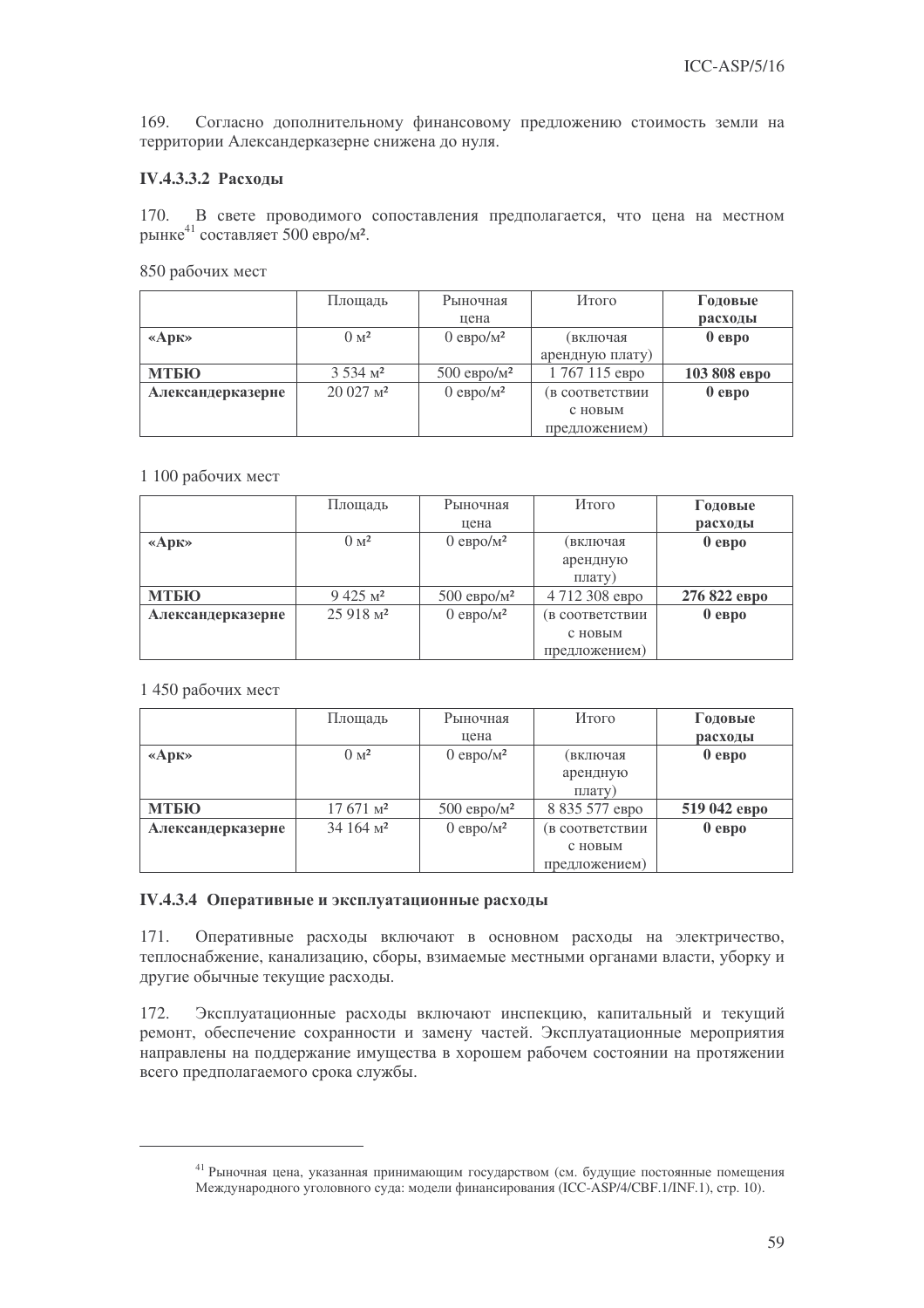## IV.4.3.4.1 Оперативные расходы

Предположения в отношении оперативных расходов взяты из обследования 173. европейских служебных зданий<sup>42</sup>. В случае высотного здания типа «Арк» сумма оперативных расходов в среднем увеличивается примерно на 10%.

| «Арк» (высотное<br>здание) | 46,20 евро/м <sup>2</sup> /год   |
|----------------------------|----------------------------------|
| <b>MTEHO</b>               | 42,00 евро/м <sup>2</sup> /год   |
| Александерказерне          | $42,00$ евро/м <sup>2</sup> /год |

174. Оптимизация и экономия в случае оперативных расходов, связанных с новыми частями зданий, желательны и, очевидно, достижимы. Однако в соответствии с подходом, который применен в настоящем докладе, консервативное предположение заключается в том, что оперативные расходы в случае старых и новых частей зданий являются аналогичными<sup>43</sup>.

В приведенной ниже таблице показаны предполагаемые годовые оперативные расходы.

850 рабочих мест

|                     | Размеры               | Цена                       | Годовые расходы |
|---------------------|-----------------------|----------------------------|-----------------|
| Реконструкция       |                       |                            |                 |
| $-$ «Apk»           | $32910 \text{ M}^2$   | $46,8$ евро/м <sup>2</sup> | 1540 188 евро   |
| - МТБЮ              | 24 548 M <sup>2</sup> | $42,0$ евро/м <sup>2</sup> | 1 031 016 евро  |
| Новое строительство |                       |                            |                 |
| $-$ «Apk»           | 0 <sup>1</sup>        | $42,0$ eBpo/ $M^2$         | 0eppo           |
| - МТБЮ              | $3.534 \text{ m}^2$   | $42,0$ евро/м <sup>2</sup> | 148 438 евро    |
| - Александерказерне | 34 571 M <sup>2</sup> | $42,0$ евро/м <sup>2</sup> | 1451971 евро    |

#### 1 100 рабочих мест

|                     | Размеры              | Цена                       | Годовые расходы |
|---------------------|----------------------|----------------------------|-----------------|
| Реконструкция       |                      |                            |                 |
| $-$ «Apk»           | $32910 \text{ M}^2$  | $46,8$ евро/м <sup>2</sup> | 1540 188 евро   |
| - МТБЮ              | $24.548$ $M^2$       | $42,0$ евро/м <sup>2</sup> | 1 031 016 евро  |
| Новое строительство |                      |                            |                 |
| $-$ «Apk»           | 5 890 M <sup>2</sup> | $42,0$ eBpo/ $M^2$         | 247 396 евро    |
| - МТБЮ              | $9425 \text{ m}^2$   | $42,0$ евро/м <sup>2</sup> | 395 834 евро    |
| - Александерказерне | $40,461$ $M^2$       | $42,0$ евро/м <sup>2</sup> | 1 699 367 евро  |

#### 1 450 рабочих мест

|                     | Размеры                         | Шена                       | Годовые расходы |
|---------------------|---------------------------------|----------------------------|-----------------|
| Реконструкция       |                                 |                            |                 |
| $-$ «Apk»           | $32910 \text{ M}^2$             | $46,8$ евро/м <sup>2</sup> | 1540 188 евро   |
| - МТБЮ              | $24.548$ $M^2$                  | $42,0$ eBpo/ $M^2$         | 1 031 016 евро  |
| Новое строительство |                                 |                            |                 |
| $-$ «Apk»           | $14.137$ $M^2$                  | $42,0$ евро/м <sup>2</sup> | 593 751 евро    |
| - МТБЮ              | 17671 <sub>M</sub> <sup>2</sup> | $42,0$ eBpo/ $M^2$         | 742 188 евро    |
| - Александерказерне | 48 708 M <sup>2</sup>           | $42,0$ евро/м <sup>2</sup> | 2 045 721 евро  |

<sup>&</sup>lt;sup>42</sup> Джонс Ланг Ласалль, Office service charge analysis report 2004.

<sup>43</sup> За исключением разницы, которая объясняется тем, что «Арк» является высотным зданием.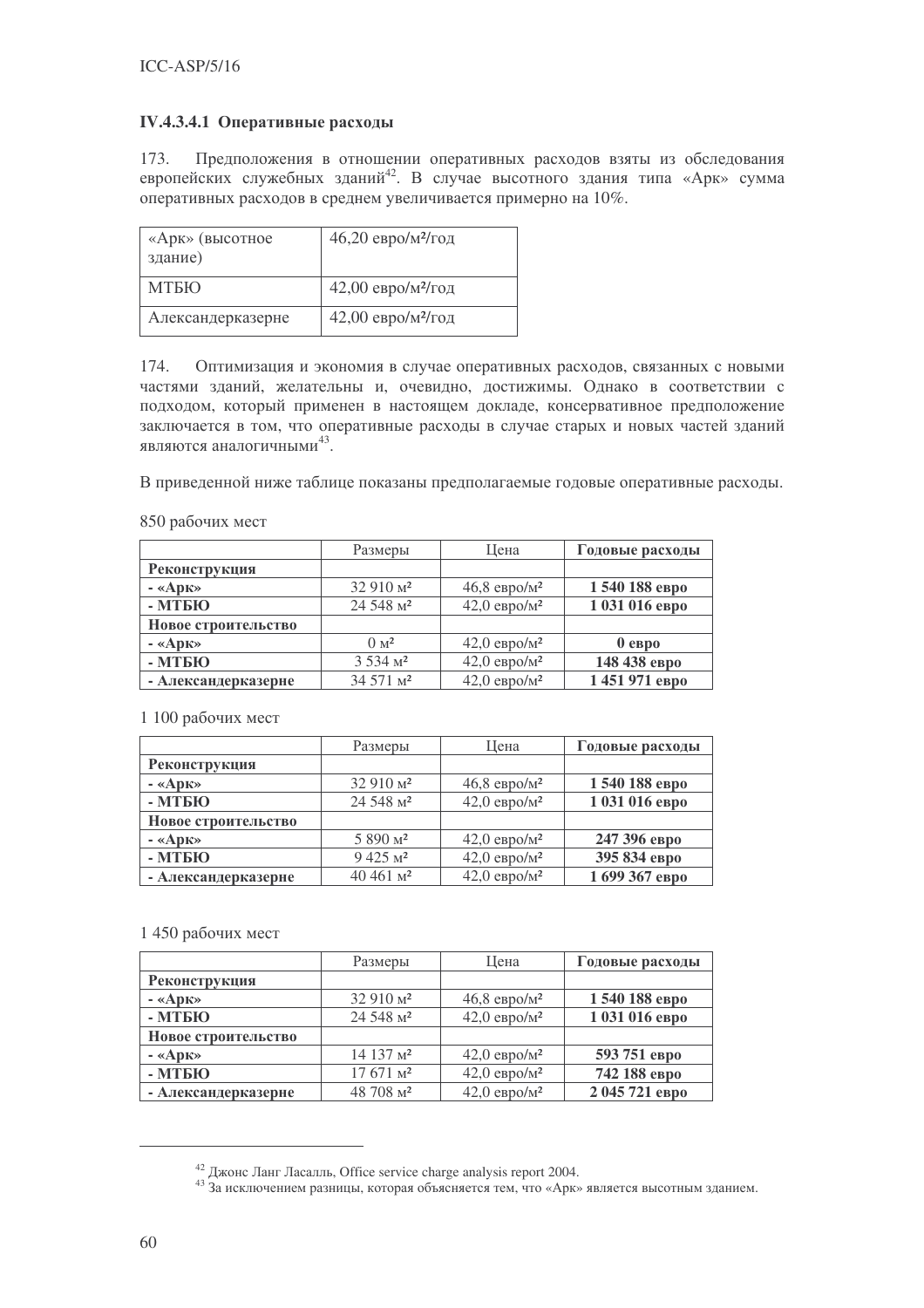## IV.4.3.4.2 Эксплуатационные расходы

В отношении эксплуатации, обслуживания и инспекции применялись 175. ниже стандартные показатели<sup>44</sup>, которые приведенные являются средними показателями за 25 лет:

| Новые площади                                  | $20 \text{ ebp}$ о/м <sup>2</sup> /год                                         |
|------------------------------------------------|--------------------------------------------------------------------------------|
| Арендуемые площади <sup>45</sup>               | 5 евро/м <sup>2</sup> /год (мелкий ремонт, не<br>охватываемый арендной платой) |
| Новая автостоянка (подземная)                  | 8 евро/м <sup>2</sup> /год                                                     |
| Арендуемая автостоянка <sup>46</sup>           | 2 евро/м <sup>2</sup> /год                                                     |
| Внешние поверхности/обустройство<br>территории | 18 евро/м <sup>2</sup> /год                                                    |

С учетом того, что вся территория Александерказерне (72 000 м<sup>2</sup> за вычетом 176. площади, на которой будут расположены здания) будет использоваться и эксплуатироваться Международным уголовным судом, соответствующая площадь будет являться относительно большей, чем площадь, предусмотренная другими вариантами.

В приведенной ниже таблице показаны эксплуатационные расходы по различным частям зланий.

|                           | Размеры                     | Цена                     | Годовые      |
|---------------------------|-----------------------------|--------------------------|--------------|
|                           |                             |                          | расходы      |
| Арендуемые помещения      |                             |                          |              |
| $-$ «Ap <sub>K</sub> »    | 32 910 M <sup>2</sup>       | $5$ евро/м <sup>2</sup>  | 164 550 евро |
| - Автостоянка в комплексе | 9 375 M <sup>2</sup>        | $2$ евро/м <sup>2</sup>  |              |
| $\langle A \rangle$       |                             |                          | 18 750 евро  |
| - МТБЮ                    | 24 548 M <sup>2</sup>       | $5$ евро/м <sup>2</sup>  | 122 740 евро |
| - Автостоянка МТБЮ        | 9 950 M <sup>2</sup>        | $2$ евро/м <sup>2</sup>  | 19 900 евро  |
| Новое строительство       |                             |                          |              |
| $-$ «Арк»                 | 0 <sub>M</sub> <sup>2</sup> | $20$ евро/м <sup>2</sup> | 0epo         |
| - МТБЮ                    | 3 534 M <sup>2</sup>        | $20$ евро/м <sup>2</sup> | 70 685 евро  |
| - Александерказерне       | 34 571 M <sup>2</sup>       | $20$ евро/м <sup>2</sup> | 691 415 евро |
| Новая автостоянка         |                             |                          |              |
| - «Арк»                   | $0 M^2$                     | $8$ евро/м <sup>2</sup>  | 0epo         |
| - МТБЮ                    | 0 <sub>M</sub> <sup>2</sup> | $8$ евро/м <sup>2</sup>  | 0epo         |
| - Александерказерне       | 12 531 M <sup>2</sup>       | $8$ евро/м <sup>2</sup>  | 74 277 евро  |
| Внешние                   |                             |                          |              |
| работы/обустройство       |                             |                          |              |
| территории                |                             |                          |              |
| $-$ «Арк»                 | $0 M^2$                     | $18$ евро/м <sup>2</sup> | 0epo         |
| - МТБЮ                    | 2474 M <sup>2</sup>         | $18$ евро/м <sup>2</sup> | 44 531 евро  |
| - Александерказерне       | 50 400 M <sup>2</sup>       | $18$ евро/м <sup>2</sup> | 907 200 евро |

<sup>&</sup>lt;sup>44</sup> Источник: «Дрес & Соммер фасилити мэнеджмент консалтентс».

<sup>45</sup> Предположение - точная цифра будет зависеть от условий аренды.

<sup>46</sup> Предположение – точная цифра будет зависеть от условий аренды.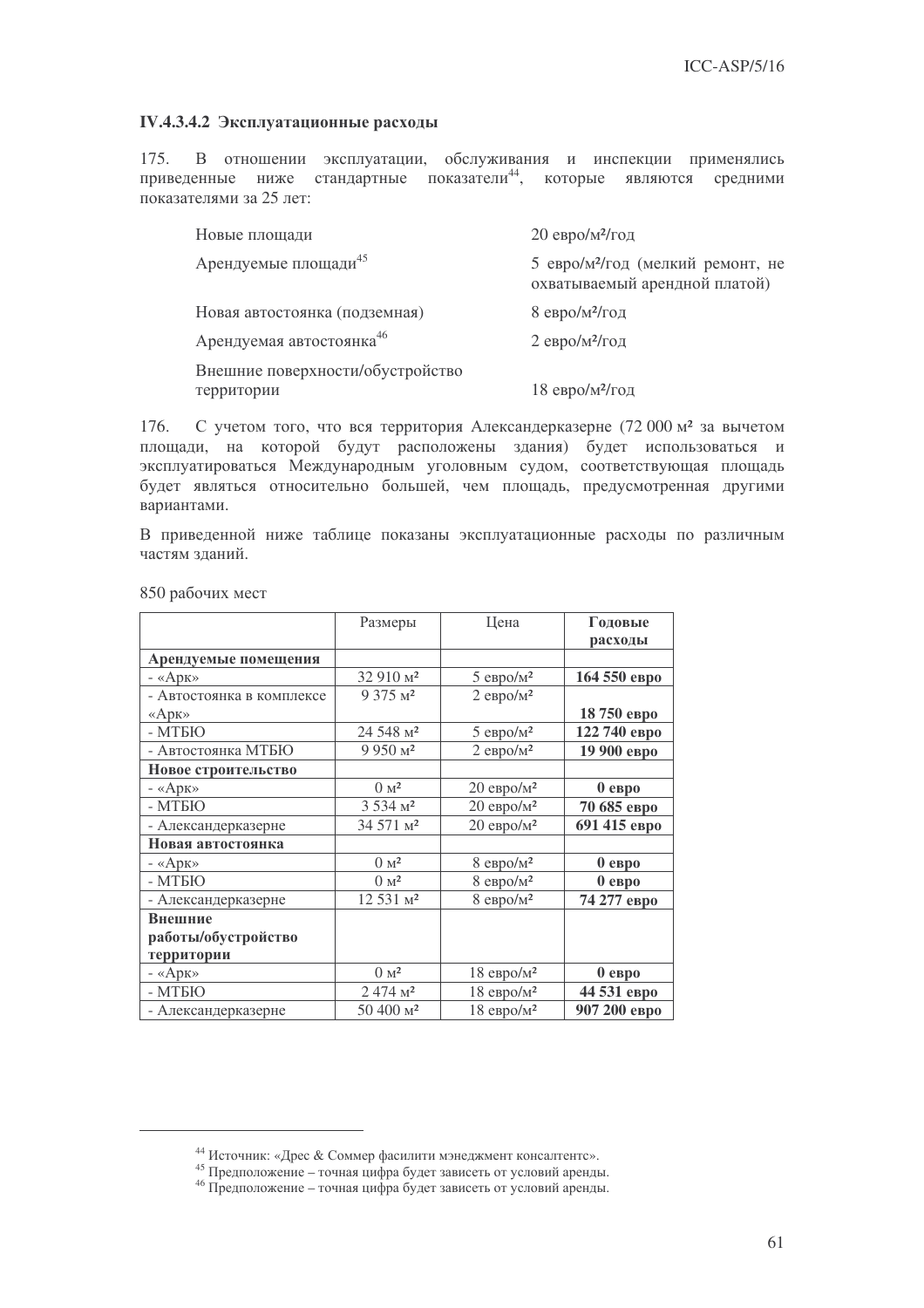|                           | Размеры                        | Цена                     | Годовые      |
|---------------------------|--------------------------------|--------------------------|--------------|
|                           |                                |                          | расходы      |
| Арендуемые помещения      |                                |                          |              |
| $-$ «Ap <sub>K</sub> »    | 32 910 M <sup>2</sup>          | $5$ евро/м <sup>2</sup>  | 164 550 евро |
| - Автостоянка в комплексе | $9375 \text{ m}^2$             | $2$ евро/м <sup>2</sup>  |              |
| $\langle A p K \rangle$   |                                |                          | 18 750 евро  |
| - МТБЮ                    | 24 548 M <sup>2</sup>          | $5$ евро/м <sup>2</sup>  | 122 740 евро |
| - Автостоянка МТБЮ        | 9950 <sub>M</sub> <sup>2</sup> | $2$ евро/м <sup>2</sup>  | 19 900 евро  |
| Новое строительство       |                                |                          |              |
| $-$ «Арк»                 | 5 890 M <sup>2</sup>           | $20$ евро/м <sup>2</sup> | 29 452 евро  |
| - МТБЮ                    | 9 425 M <sup>2</sup>           | $20$ евро/м <sup>2</sup> | 188 492 евро |
| - Александерказерне       | 40 461 M <sup>2</sup>          | $20$ евро/м <sup>2</sup> | 809 222 евро |
| Новая автостоянка         |                                |                          |              |
| $-$ «Арк»                 | 2640 <sub>M</sub> <sup>2</sup> | $8$ евро/м <sup>2</sup>  | 5 281 евро   |
| - МТБЮ                    | $2065$ $M^2$                   | $8$ евро/м <sup>2</sup>  | 16 523 евро  |
| - Александерказерне       | 15 086 м <sup>2</sup>          | $8$ евро/м <sup>2</sup>  | 96 123 евро  |
| Внешние                   |                                |                          |              |
| работы/обустройство       |                                |                          |              |
| территории                |                                |                          |              |
| $-$ «Арк»                 | $4123$ $M^2$                   | $18$ евро/м <sup>2</sup> | 18 555 евро  |
| - МТБЮ                    | 6 597 м <sup>2</sup>           | $18$ евро/м <sup>2</sup> | 118 750 евро |
| - Александерказерне       | 50 400 M <sup>2</sup>          | $18$ евро/м <sup>2</sup> | 907 200 евро |

1 450 рабочих мест

|                           | Размеры                        | Цена                     | Годовые      |
|---------------------------|--------------------------------|--------------------------|--------------|
|                           |                                |                          | расходы      |
| Арендуемые помещения      |                                |                          |              |
| $-$ «Арк»                 | 32 910 M <sup>2</sup>          | $5$ евро/м <sup>2</sup>  | 164 550 евро |
| - Автостоянка в комплексе | $9375 \text{ m}^2$             | $2$ евро/м <sup>2</sup>  |              |
| $\ll$ Ap <sub>K</sub> »   |                                |                          | 18 750 евро  |
| - МТБЮ                    | 24 548 M <sup>2</sup>          | $5$ евро/м <sup>2</sup>  | 122 740 евро |
| - Автостоянка МТБЮ        | 9950 <sub>M</sub> <sup>2</sup> | $2$ евро/м <sup>2</sup>  | 19 900 евро  |
| Новое строительство       |                                |                          |              |
| $-$ «Ap <sub>K</sub> »    | 14 137 M <sup>2</sup>          | $20$ евро/м <sup>2</sup> | 70 685 евро  |
| - МТБЮ                    | 17 671 M <sup>2</sup>          | $20$ евро/м <sup>2</sup> | 353 423 евро |
| - Александерказерне       | 48 708 M <sup>2</sup>          | $20$ евро/м <sup>2</sup> | 974 153 евро |
| Новая автостоянка         |                                |                          |              |
| $-$ «Ap <sub>K</sub> »    | $6463$ $M^2$                   | $8$ евро/м <sup>2</sup>  | 12 927 евро  |
| - МТБЮ                    | 5 888 M <sup>2</sup>           | $8$ евро/м <sup>2</sup>  | 47 108 евро  |
| - Александерказерне       | 18 663 M <sup>2</sup>          | $8$ евро/м <sup>2</sup>  | 126 708 евро |
| Внешние                   |                                |                          |              |
| работы/обустройство       |                                |                          |              |
| территории                |                                |                          |              |
| $-$ «Арк»                 | 9 896 $M^2$                    | $18$ евро/м <sup>2</sup> | 44 531 евро  |
| - МТБЮ                    | 12 370 M <sup>2</sup>          | $18$ евро/м <sup>2</sup> | 222 657 евро |
| - Александерказерне       | 50 400 M <sup>2</sup>          | $18$ евро/м <sup>2</sup> | 907 200 евро |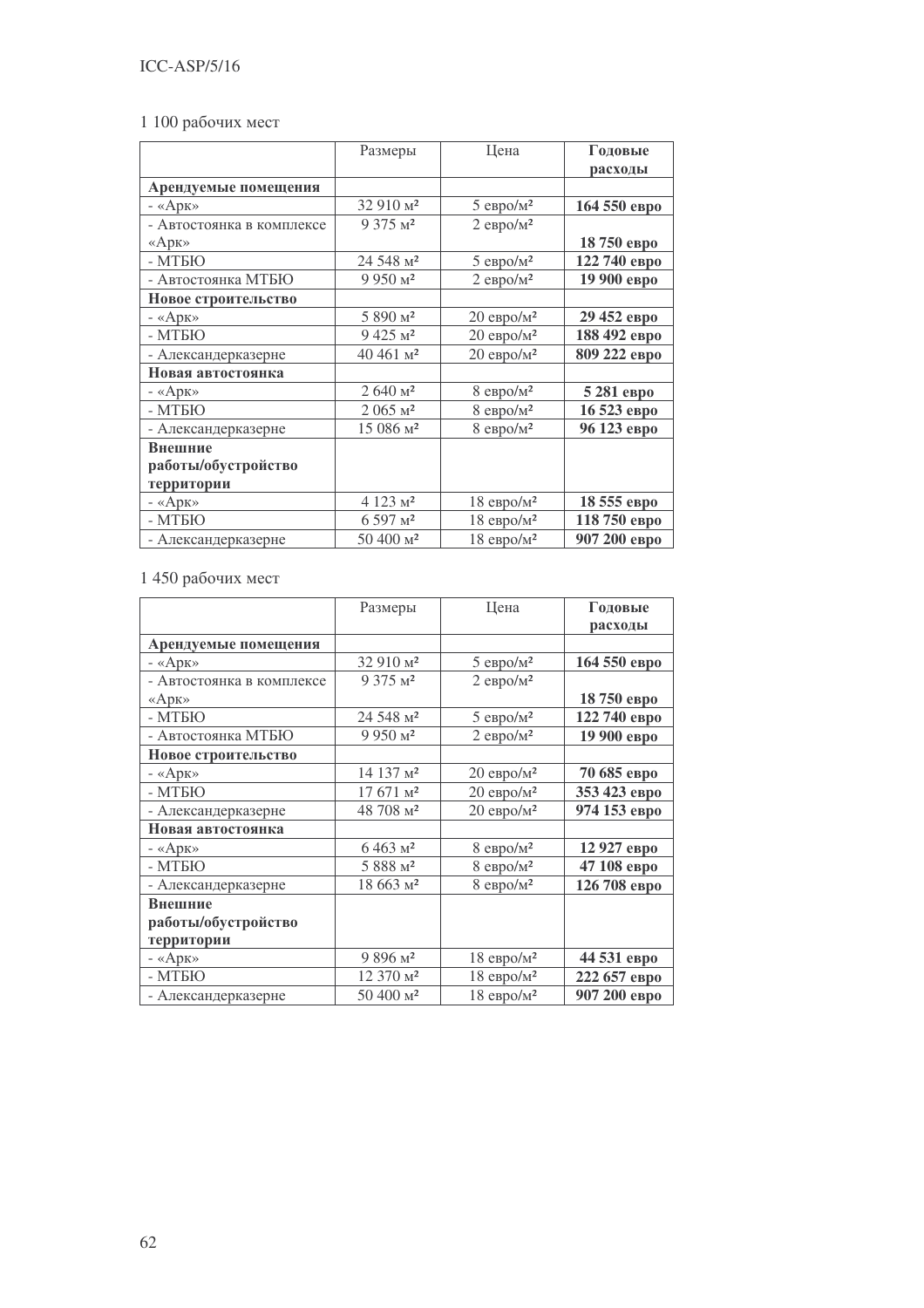## IV.4.3.5 Расходы по финансированию

Помимо арендной платы, расходов на строительство, стоимости земли, 177. оперативных расходов и эксплуатационных расходов существуют также расходы по финансированию, которые являются последним чрезвычайно важным параметром в составе общих расходов. В своем дополнительном финансовом предложении принимающее государство предложило предоставить 2,5-процентный кредит на проект, который будет осуществляться на территории Александерказерне. Однако финансирования, которые организация, окончательные условия подобная Международному уголовному суду, может получить, в отношении других проектов еще не оговаривались. Таким образом, приводимые ниже цифры могут рассматриваться лишь как первые приблизительные предположения в том, что касается «Арк» и МТБЮ. Одной из важных задач в работе над постоянными помещениями является изучение методов финансирования и их последующая доработка (финансовый инжиниринг).

178. Для целей настоящего сопоставления для всех трех вариантов были приняты одинаковые благоприятные рыночные условия.

## IV.4.3.5.1 Предположения в отношении процентной ставки

179 Предположения в отношении процентной ставки по 30-летнему кредиту:

| Для МУС                | $4.5\%$ |
|------------------------|---------|
| Для внешнего инвестора | 5%      |

Расходы на финансирование применительно к Александерказерне учитывают 180. дополнительное финансовое предложение принимающего государства - в этом случае условия кредита предполагают выплату 2.5% в течение 30 лет.

Предположения в отношении процентной ставки по 30-летнему кредиту:

Для МУС по варианту Александерказерне  $2.5%$ 

## IV.4.3.5.2 Схема финансирования реконструкции Международного уголовного трибунала для бывшей Югославии

181. Предполагается, что реконструкция и модернизация Международного vголовного трибунала для бывшей Югославии будут осуществляться владельцем здания, т.е. внешним инвестором. В последующий период аренды (начиная с 2012 года) эти расходы будут отражаться в арендной плате Суда.

182 Прежде чем будет получен долгосрочный кредит, в течение периода аренды строительные проекты часто финансируются (в предварительном порядке) с помощью промежуточных кредитов. Промежуточный кредит как вид краткосрочного кредита обычно используется для удовлетворения финансовых потребностей на стадии строительства до тех пор, пока не будет найден альтернативный источник долгосрочного финансирования.

183 Предполагается, что процентная ставка по кредиту будет равняться 5%. Для целей распределения расходов по промежуточному кредиту была принята ставка дисконтирования, равная 8%.

184. Подробные расчеты см. добавление 1 (Общие расходы -> годовые расходы).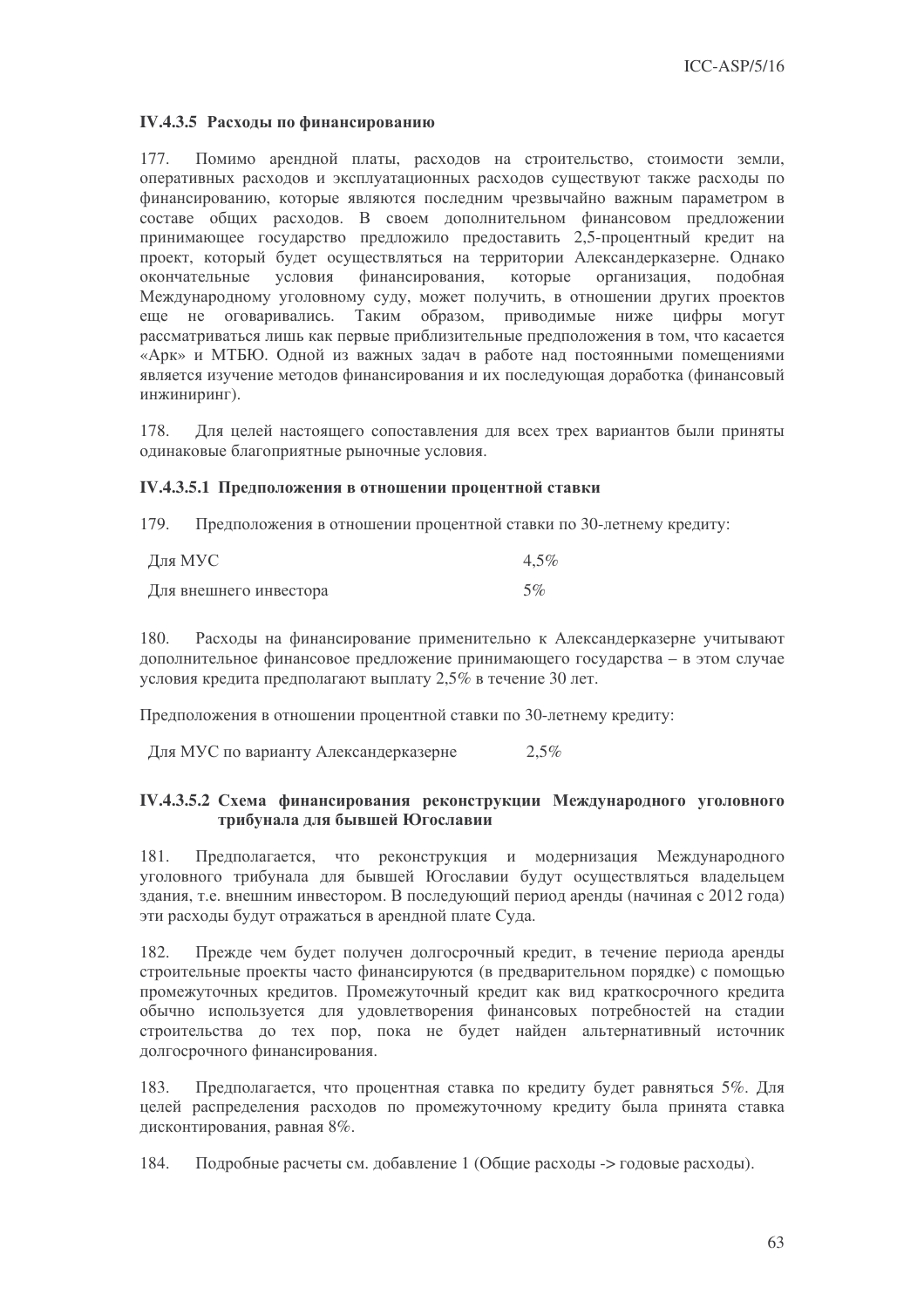## IV.4.3.5.3 Финансирование новых элементов

В отличие от арендуемых (существующих) элементов зданий «Арк» и МТБЮ 185. новые элементы зданий, как предполагается, будут финансироваться согласно типичной модели владения (равные периодические выплаты) со сроком погашения в 30 лет.

Что касается земли, то такие финансовые расходы необходимо будет нести с 186 самого начала, поскольку земля покупается целиком. Однако, что касается финансовых расходов на строительство, то на начальном этапе необходимо будет покрыть только часть (например, 50%<sup>47</sup>) от этих расходов. Это связано с тем, что финансирование нужно распределять на весь срок строительства (в самом начале необходимый кредит, который нужно погашать, весьма невелик, в то время как в конце необходима вся сумма кредита)<sup>48</sup>.

Подробные расчеты можно найти в добавлении 1 (общая сумма -> ежегодные расходы).

# IV.4.3.6 Другие соображения

187. Расходы экстраполируются на уровень цен 2012 года при среднегодовых темпах инфляции 3.0%, что приводит к увеличению на 23% по сравнению с 2005 голом.

188 Стоимость мебели, оборудования и инвентарного имущества во всех трех вариантах олинакова и обычно не включается в расхолы на злание. Поэтому ланные статьи здесь не учитываются.

189. Не учитываются и налоги. С принимающим государством по-прежнему необходимо будет прояснить вопрос о том, будет ли Суд облагаться налогами и другими сборами, и если да, то в каких размерах.

## **IV.4.4 Финансовое сравнение**

## IV.4.4.1 Сравнение общих ежегодных расходов

На основе допущений, которые разъяснялись ранее в данной главе, в  $190.$ нижеследующей таблице приводятся основные элементы расходов, которые дают в сумме общие ежегодные расходы, при этом используется та же модель, что и в методологии: ежегодные расходы определены как для существующих, так и для новых элементов, а затем суммируются для получения общих ежегодных расходов по каждому варианту.

<sup>47</sup> Упрощенная формула.

<sup>48</sup> Упрощенная формула: стоимость краткосрочного кредита = стоимость (земли или строительства) х процентная ставка х время (годы).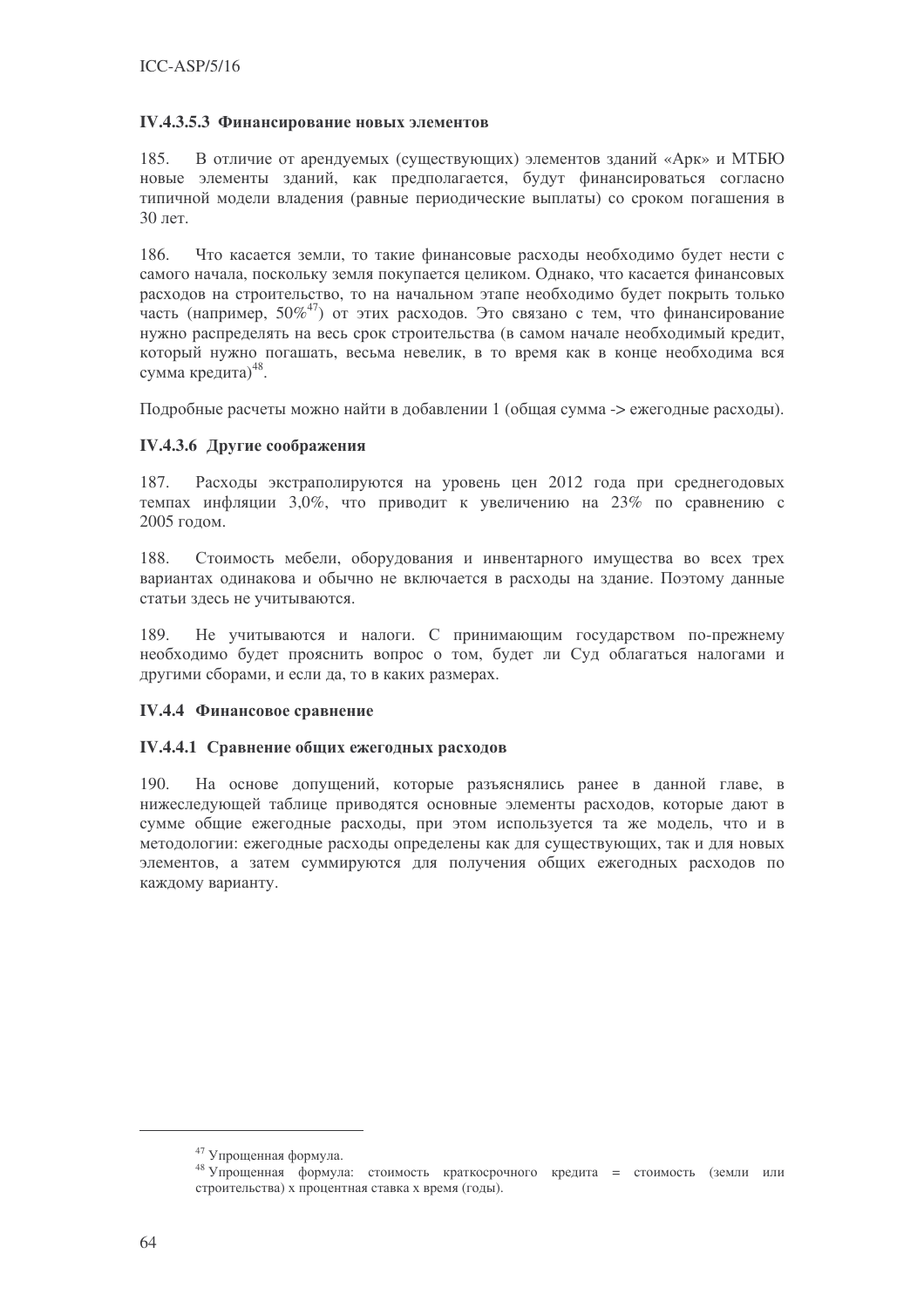## 850 рабочих мест

|                                 | $\langle A \rangle$ | <b>МТБЮ</b>    | Александерказерне |
|---------------------------------|---------------------|----------------|-------------------|
| Уровень цен 2005 года           | 7 331 426 евро      | 7 851 460 евро | 7 107 900 евро    |
| <b>Относительная</b><br>разница | $100,0\%$           | 107,1%         | $97,0\%$          |
| Уровень цен 2012 года           | 9 016 729 евро      | 9 656 306 евро | 8 741 820 евро    |

## 1 100 рабочих мест

|                                 | $\langle A \rangle$ | МТБЮ            | Александерказерне |
|---------------------------------|---------------------|-----------------|-------------------|
| Уровень цен 2005 года           | 8 775 921 евро      | 9 286 820 евро  | 8 114 719 евро    |
| <b>Относительная</b><br>разница | $100,0\%$           | 105,8%          | 92,5%             |
| Уровень цен 2012 года           | 10 793 275 евро     | 11 421 617 евро | 9 980 080 евро    |

## 1 450 рабочих мест

|                                 | $\langle A \rangle$ | МТБЮ            | Александерказерне |
|---------------------------------|---------------------|-----------------|-------------------|
| Уровень цен 2005 года           | 10 802 470 евро     | 11 344 314 евро | 9 524 265 евро    |
| <b>Относительная</b><br>разница | $100,0\%$           | $105,0\%$       | 88,2%             |
| Уровень цен 2012 года           | 13 285 675 евро     | 13 952 076 евро | 11 713 644 евро   |

191. В свете продолжающегося обсуждения уровней укомплектования персоналом расходы рассчитывались для различных уровней, включая максимальную численность 850 человек, позволяющую организации остаться в комплексе «Арк», как только другие занимающие его организации освободят те части здания, где они расположены в настоящее время.

192. Это четко показывает, что даже если численность персонала придется ограничить максимальной вместимостью комплекса «Арк», все равно будет дешевле принять дополнительное финансовое предложение принимающего государства и переехать в Александерказерне.

193. В этой связи важно также сослаться на пункты 48 и 49, где говорится, что в настоящее время нет необходимости принимать окончательное решение относительно численности персонала. Эти цифры необходимо постоянно обновлять в ближайшие годы, и они будут включены в проект, как только будут получены сводные данные.

## **IV.4.5 Заключение**

194. Из вышесказанного можно сделать следующие основные выводы:

а) Финансовое сравнение трех вариантов с учетом дополнительного финансового предложения принимающего государства свидетельствует о преимуществах варианта с Александерказерне с точки зрения расходов.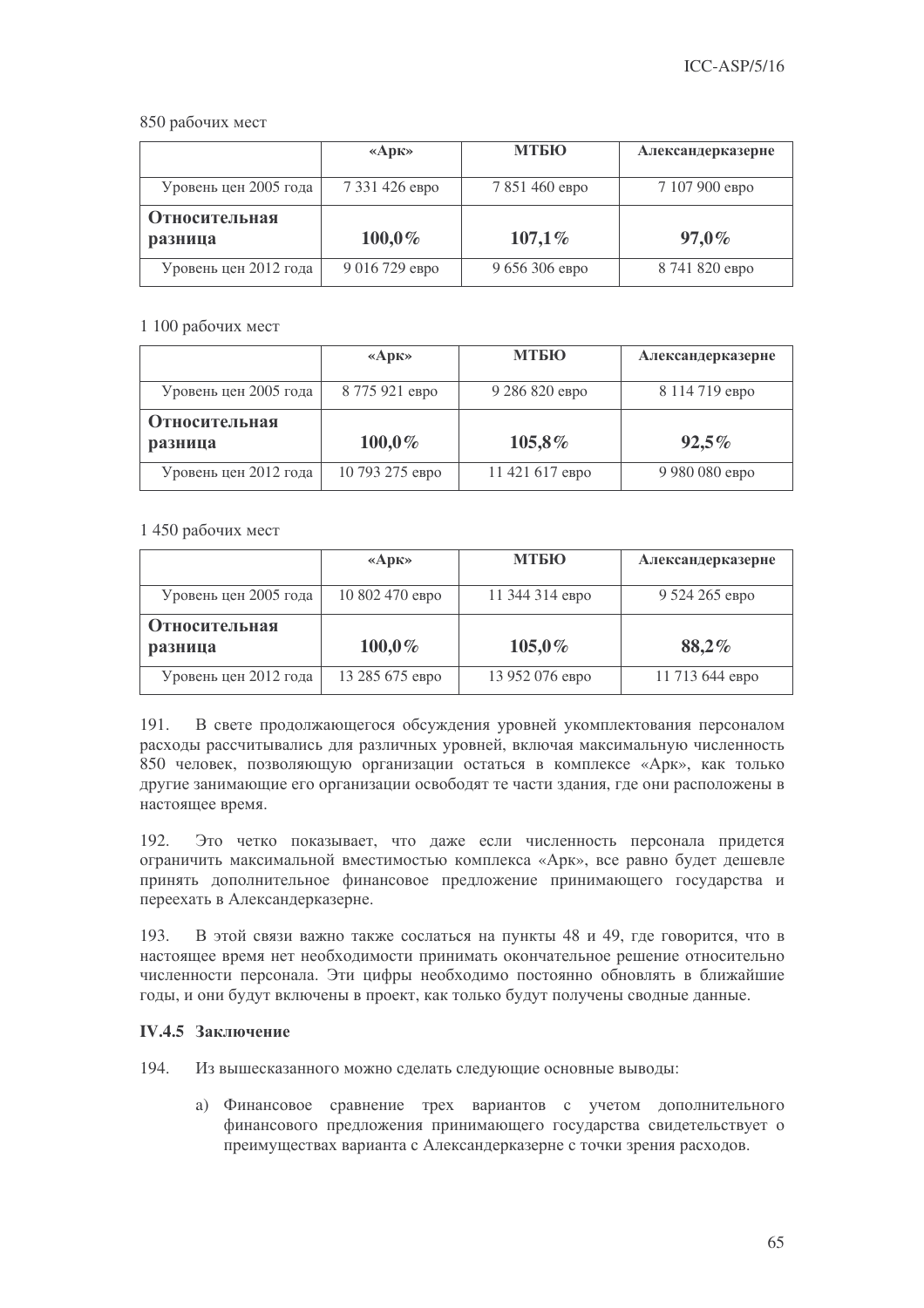- а. Дальнейшее пребывание во временных помещениях комплекса «Арк» обойдется в зависимости от численности персонала дороже на сумму до 11% по сравнению с переездом в Александерказерне.
- b. В зависимости от численности персонала использование и расширение здания Трибунала обойдется дороже на сумму до 16% по сравнению с переездом в Александерказерне.
- b) Александерказерне представляется наименее дорогим вариантом, даже если конечном итоге размер организации (предполагаемые уровни укомплектования персоналом) будет ограничен вместимостью комплекса «Арк». Строительство новых специальных помещений представляется самым дешевым вариантом в любом вероятном долгосрочном сценарии.

#### $IV.5$ Участие частного сектора в строительстве и эксплуатации

195. Использование частного сектора в строительстве и эксплуатации здания становится все более и более привлекательным в свете нехватки государственных средств. Хотя сотрудничество с частным сектором может дать определенные преимущества, необходимо также учитывать и существующие здесь ограничения. Необходимо тшательно проанализировать, может ли осуществляться проект при таком сотрудничестве и каковы будут соответствующие ограничения и риски.

## **IV.5.1 Основные идеи**

196. На приводимой ниже диаграмме показаны основные идеи и роль частного сектора:

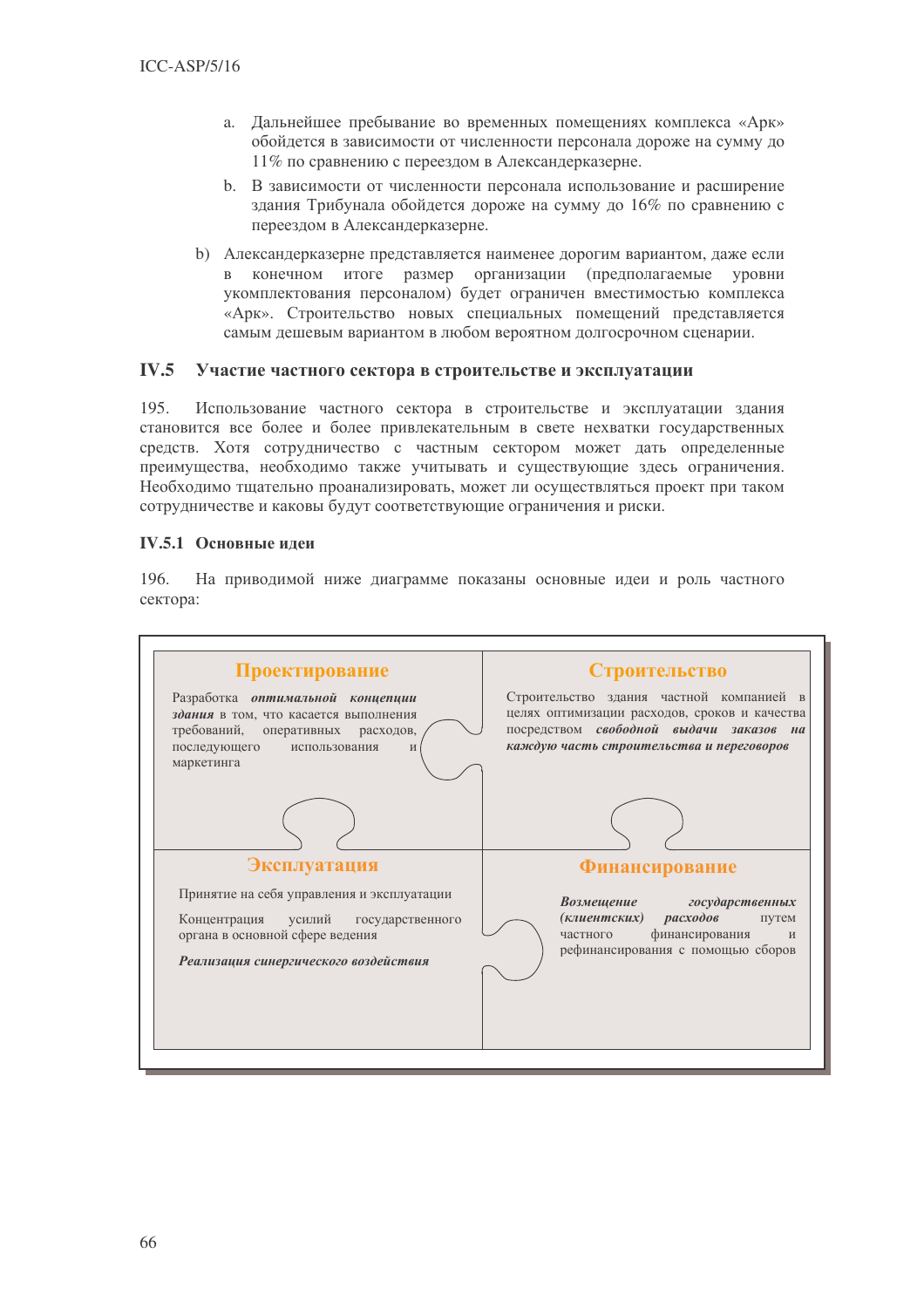197. Роль частного партнера будет осуществляться между конечным пользователем (или клиентом) и подрядчиком/партнерами по финансированию, что в упрощенной форме показано на приводимой ниже диаграмме:



## **IV.5.2 Возможности**

Помимо «классического» метода приобретения услуг у отдельных сторон 198. (например, на проектирование, строительство и т.д.), контракты на которые напрямую заключаются клиентом, на данном начальном этапе следует упомянуть два основных метода, а именно так называемые:

- $\bullet$ Молель инвестора. когда частная компания выступает в качестве разработчика проекта и позднее сдает помещения в аренду пользователю; или
- $\bullet$ Партнерство с государственным/частным сектором. в рамках которого клиентом/пользователем и частной компанией совместно создается специальная целевая структура (компания по осуществлению проекта).

В обоих случаях, говоря в целом, клиент/пользователь заинтересован главным образом в использовании частного ноу-хау для осуществления более эффективной с финансовой точки зрения деятельности и взамен предлагает определенную свободу действий.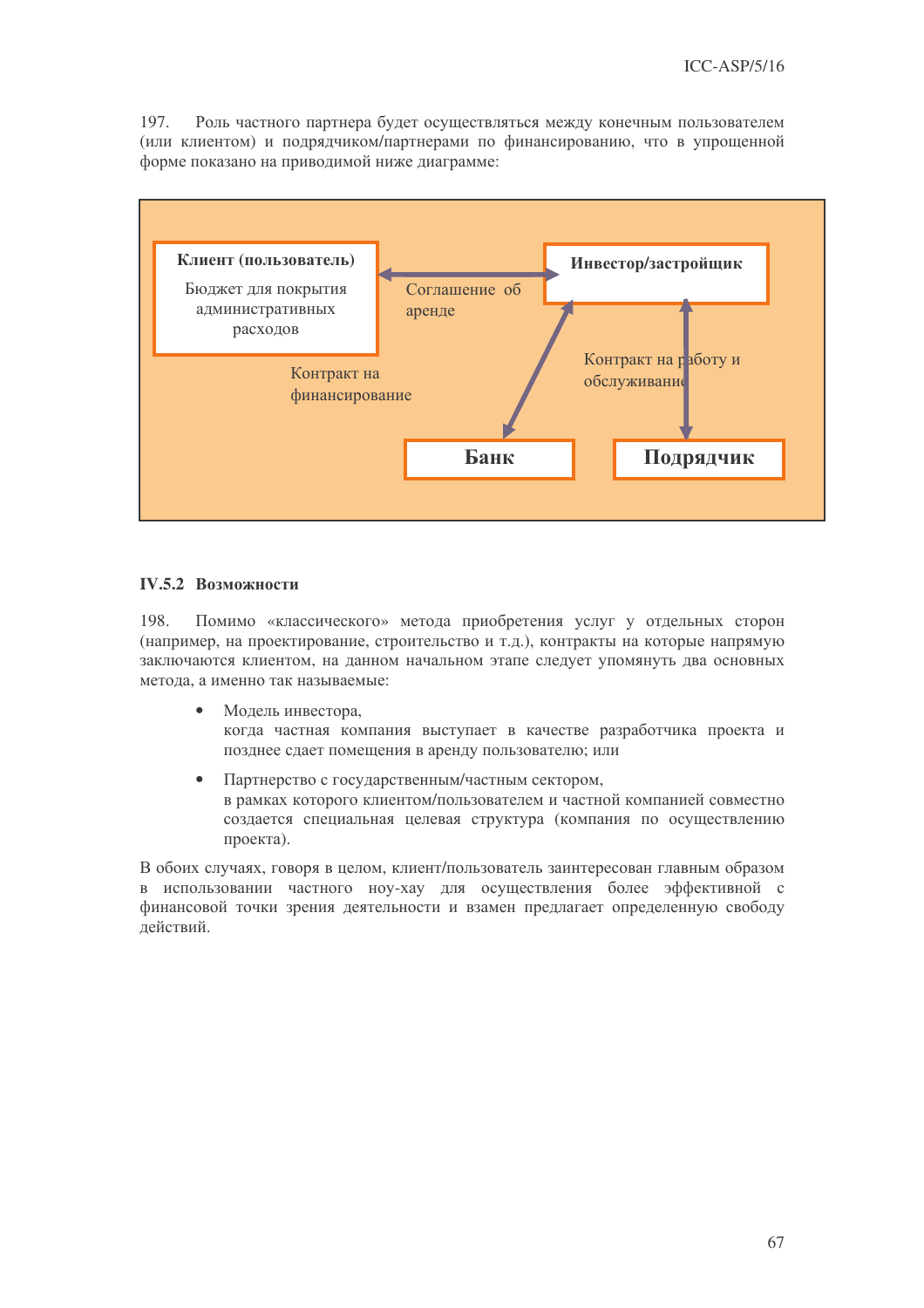# IV.5.3 Преимущества и недостатки

199. Основные преимущества и недостатки каждой модели заключаются в следующем:

|                                         | Преимущества                                                                                                                                                                                                                                                                                                                                                                                                                                                                                                   | Недостатки                                                                                                                                                                                                                                                                                                                                                    |  |  |
|-----------------------------------------|----------------------------------------------------------------------------------------------------------------------------------------------------------------------------------------------------------------------------------------------------------------------------------------------------------------------------------------------------------------------------------------------------------------------------------------------------------------------------------------------------------------|---------------------------------------------------------------------------------------------------------------------------------------------------------------------------------------------------------------------------------------------------------------------------------------------------------------------------------------------------------------|--|--|
| «Классический»<br>метод<br>приобретения | Клиент «все решает сам»<br>$+$<br>Гибкость в плане<br>$^{+}$<br>внесения изменений в<br>течение всего срока<br>осуществления проекта                                                                                                                                                                                                                                                                                                                                                                           | Клиент берет на себя все<br>риски<br>Финансовое бремя для<br>бюджета клиента<br>Множество контрактов<br>Финансовое бремя для<br>бюджета клиента                                                                                                                                                                                                               |  |  |
| Модель инвестора                        | Ранняя передача рисков<br>Обещания эффективности<br>$^{+}$<br>в плане расходов и сроков<br>Использование частного<br>$^{+}$<br>капитала и ноу-хау<br>Оптимизация на<br>$^{+}$<br>протяжении всего цикла<br>Фиксированная арендная<br>$\mathrm{+}$<br>плата<br>Никаких обязательств по<br>$^{+}$<br>окончании действия<br>контрактного соглашения                                                                                                                                                               | Ограниченное влияние на<br>процесс проектирования и<br>строительства (!)<br>Ограниченная гибкость в<br>плане внесения изменений<br>(Обычно) продажа земли<br>или недвижимости<br>Цена покупки по истечении<br>срока действия контракта<br>определяется текущей<br>рыночной стоимостью<br>(предполагаемое увеличение<br>стоимости играет на руку<br>инвестору) |  |  |
| ПГЧ                                     | Определяется концепцией<br>$^{+}$<br>партнерства<br>Услуги оказываются из<br>$^{+}$<br>одного источника<br>Обещания эффективности<br>$^+$<br>в плане расходов и сроков<br>Выплаты увязываются с<br>$^{+}$<br>показателями<br>деятельности<br>Использование частного<br>$\hspace{0.1mm} +$<br>капитала и ноу-хау<br>Оптимизация на<br>$^{+}$<br>протяжении всего цикла<br>Инновационные<br>$^{+}$<br>возможности<br>Земля или недвижимость<br>$^{+}$<br>находятся в<br>собственности<br>государственного органа | Ограниченное влияние на<br>процесс проектирования и<br>строительства (!)<br>Долгосрочные контракты<br>Риски недостаточно<br>оптимального<br>распределения рисков<br>Сложный контракт<br>Расходы на проведение<br>торгов                                                                                                                                       |  |  |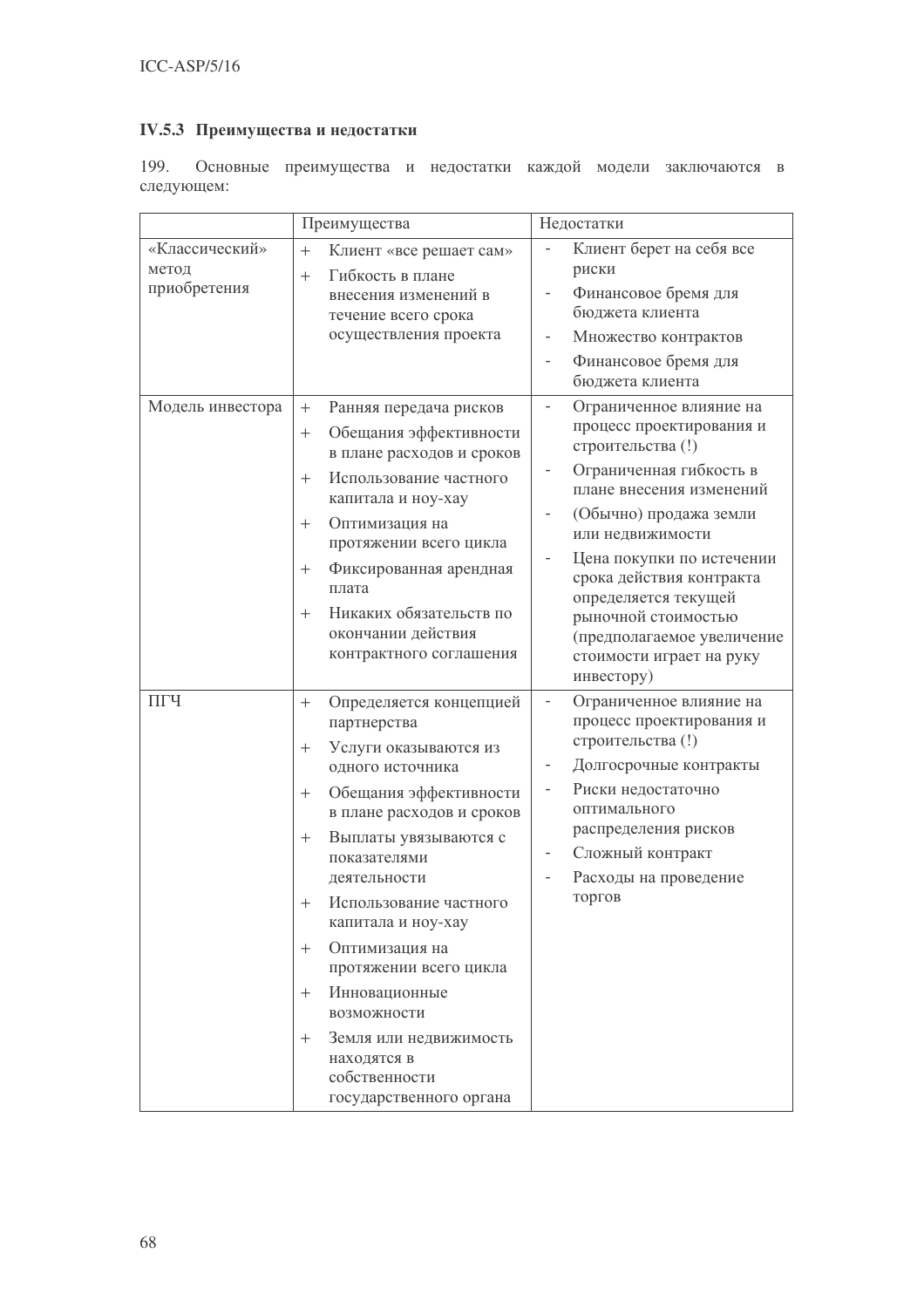200. Ввиду неопределенности в отношении будущих потребностей Суда (в частности количества сотрудников и, соответственно, размера помещений) важно признать, что серьезным препятствием для этого конкретного проекта может стать, в частности, ограниченное воздействие на процесс проектирования и, соответственно, строительства.

## **IV.5.4 Заключение**

Сотрудничество с частным сектором (модель инвестора, ПГЧ или 201. комбинированные формы) может дать возможность использования частного ноу-хау или более эффективной с финансовой точки зрения системы. Однако для полного использования этих преимуществ необходимо будет заранее предоставить частному сектору детальные требования. Кроме того, любое сотрудничество с частным сектором требует проведения на раннем этапе комплексных переговоров по проекту.

С другой стороны, «классический» метод приобретения услуг (разработка 202. проекта, а затем объявление торгов для поиска строительной компании) дает гораздо больше возможностей для маневра при внесении изменений на этапе проектирования, и это преимущество представляется особенно важным, поскольку Суд все еще находится в стадии роста и расширяет свои структуры и размеры.

203. Теоретически все варианты допускают сотрудничество с частным сектором. Однако тот факт, что и комплекс «Арк», и здание МТБЮ находятся в частной собственности, может осложнить дело и даже дополнительно ограничить влияние Суда на процесс проектирования. Для окончательной оценки необходимо будет провести дополнительный анализ после того, как будет принято решение о том, какого варианта придерживаться. На данном этапе имеющийся объем информации по проекту не позволяет более конкретно рассмотреть вопрос о сотрудничестве с частным сектором.

## **IV.6 Стратегия контроля за расходами**

204. Контроль за расходами должен включать не только отслеживание расходов после их произведения (учет), но и их активное регулирование. В этом смысле контроль за расходами преследует одну главную цель, а именно избежание непредусмотренных расходов.

 $205 -$ Для этого клиенту необходимо выработать четкое понимание того, какие расходы предусмотрены. Это означает, что с расходами непосредственно связано подробное описание здания. Здесь действует простое правило, которое разъяснялось ранее в данной главе: чем точнее описание, тем точнее прогнозы в отношении расходов. Поэтому рекомендуется устанавливать окончательный бюджет только после того, как будет достигнута достаточная ясность в плане описания.

206. В идеальном варианте требования и расходы полностью отвечают друг другу. В этом случае регулирование расходов можно свести к учету. Однако в большинстве случаев требования и расходы несколько расходятся (сравни с главой IV.2, Информация о подготовке оценок расходов). В этом случае необходимо производить корректировку либо расходов, либо требований (или же и тех и других).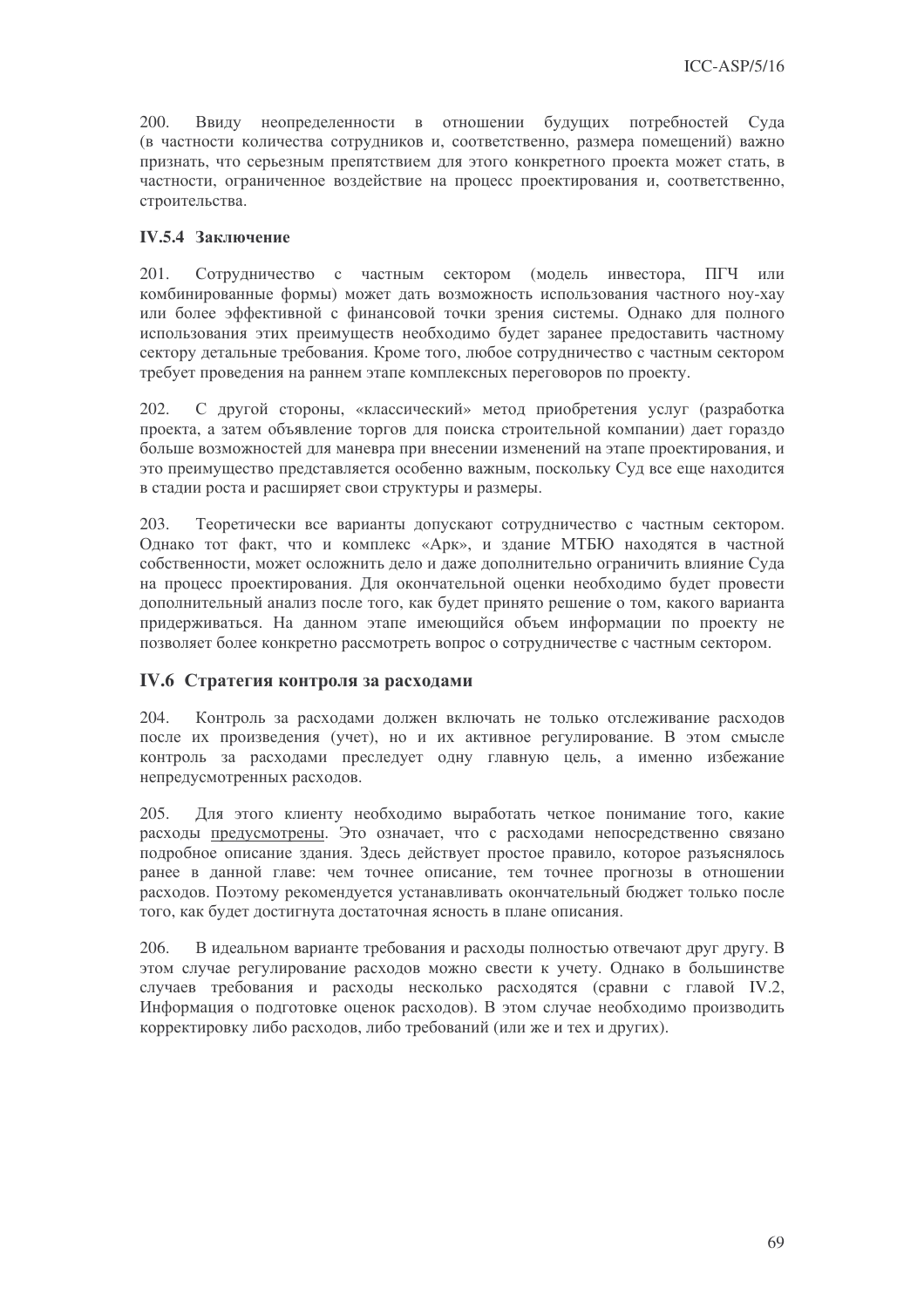## **IV.6.1 Основные стратегии**

207. Преобладают два основных подхода: подход, ориентированный на бюджетные средства, и подход, ориентированный на спрос. В первом подходе бюджет остается фиксированным, а требования адаптируются к нему. Это означает, что зачастую приходится идти на компромиссы в плане качества и количества. С другой стороны, подход, ориентированный на спрос, основан на требованиях, и бюджет при необходимости корректируется.



208. Оба подхода почти никогда не выступают в своем чистом виде. В обычной практике хозяин проекта сам определяет приоритеты - часто важнее сохранить бюджет, однако иногда необходимо выполнить требования и, соответственно, пойти на увеличение расходов.

## IV.6.2 Решение вопроса об изменении расходов

209. Изменения расходов можно либо избежать, либо оправдать и согласиться с ЭТИМ.

- Недопущение изменений достигается с помощью следующих мер:
	- $\circ$ обеспечение в максимально возможной степени определения всех требований;
	- обоснование расходов реалистичными предположениями (недопущение  $\bigcap$ попыток выдать желаемое за действительное);
	- выбор опытных партнеров (проектировщик, консультанты и т.д.);  $\cap$
	- проверка цифр внешним руководством проекта:  $\cap$
	- обеспечение активного регулирования расходов руководством проекта.  $\circ$
- Согласие на изменения в расходах должно сопровождаться следующими мерами:
	- о определение всех изменений;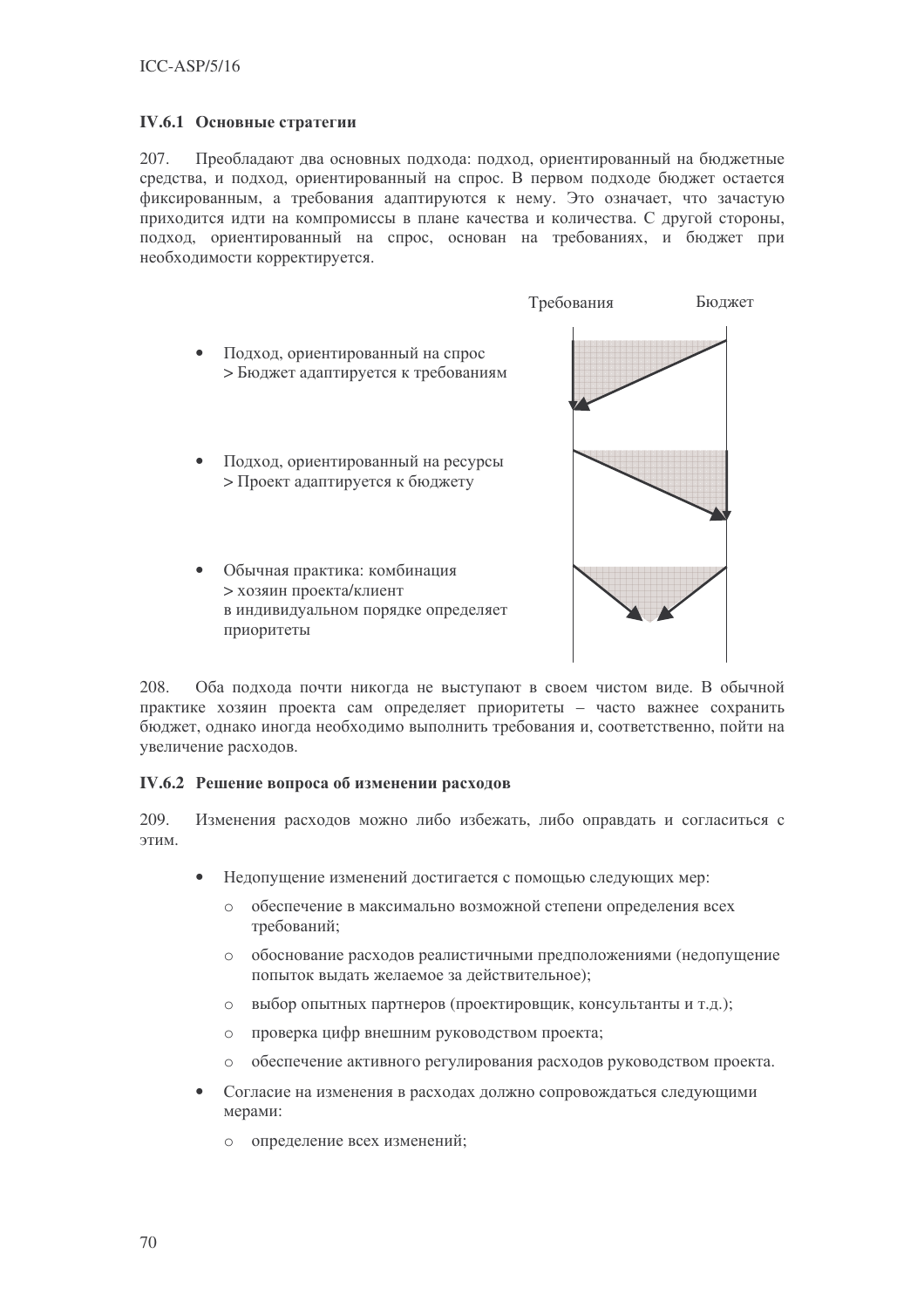- о определение всех соответствующих расходов (в том числе и скрытых расходов) и воздействие на график;
- утверждение клиентом до выдачи распоряжения на закупку;  $\cap$
- о отслеживание причин, обоснование и утверждения.

Необходимо подчеркнуть, что клиент/хозяин проекта всегда находится в  $210.$ положении принимающего решения. Проектировщик и другие консультанты могут выдвигать предложения, однако окончательное решение об увеличении расходов всегда остается за клиентом/хозяином проекта.

Изменения в процессе на практике зачастую инициируются клиентом, 211. например, вследствие изменений в организационной структуре. Необходимо понимать, что эти изменения должны тщательно отслеживаться, с тем чтобы держать клиента в курсе финансовых последствий и избегать проблем с обоснованием расходов на более позднем этапе.

#### $V_{\cdot}$ График создания специальных помещений

#### $V.1$ Ввеление

 $212$ При обсуждении вопроса о постоянных помещениях важным аспектом является время до того момента, когда Суд сможет переехать в другое здание, особенно в свете дополнительных расходов, которые придется нести после окончания срока бесплатной аренлы (см. главу V.6). Поэтому в ланной главе лается обший обзор основных этапов и шагов, которые необходимо предпринять для завершения проекта<sup>49</sup>.

213. Первоначально задача заключалась в том, чтобы переехать в новые помещения не позднее 2012 года, когда заканчивается срок бесплатной аренды. Переезд в постоянные помещения в более поздние сроки может иметь не только организационные последствия из-за сохраняющихся не совсем оптимальных рабочих условий, но и финансовые последствия ввиду расходов, связанных с задержкой.

#### $V.2$ Основные шаги

214 Проект можно разлелить на следующие основные этапы и шаги:

Начальный этап<sup>.</sup>

- Начальный этап:
	- дальнейшее определение детальных требований пользователя (в частности функции, отношения и размер);
	- технико-экономическое обоснование (факультативно);  $\cap$
	- примерная смета расходов на основе требований пользователя;  $\bigcap$
	- решение о хозяине проекта;  $\circ$
	- прояснение вопроса с финансированием;  $\bigcap$
	- прояснение вопроса с организацией проекта:  $\cap$
	- выбор проектировщика, конкурс проектов;  $\circ$

<sup>49</sup> В зависимости от масштабов дополнительного строительства и переоборудования по другим вариантам этот график можно считать ориентировочным и для данного варианта.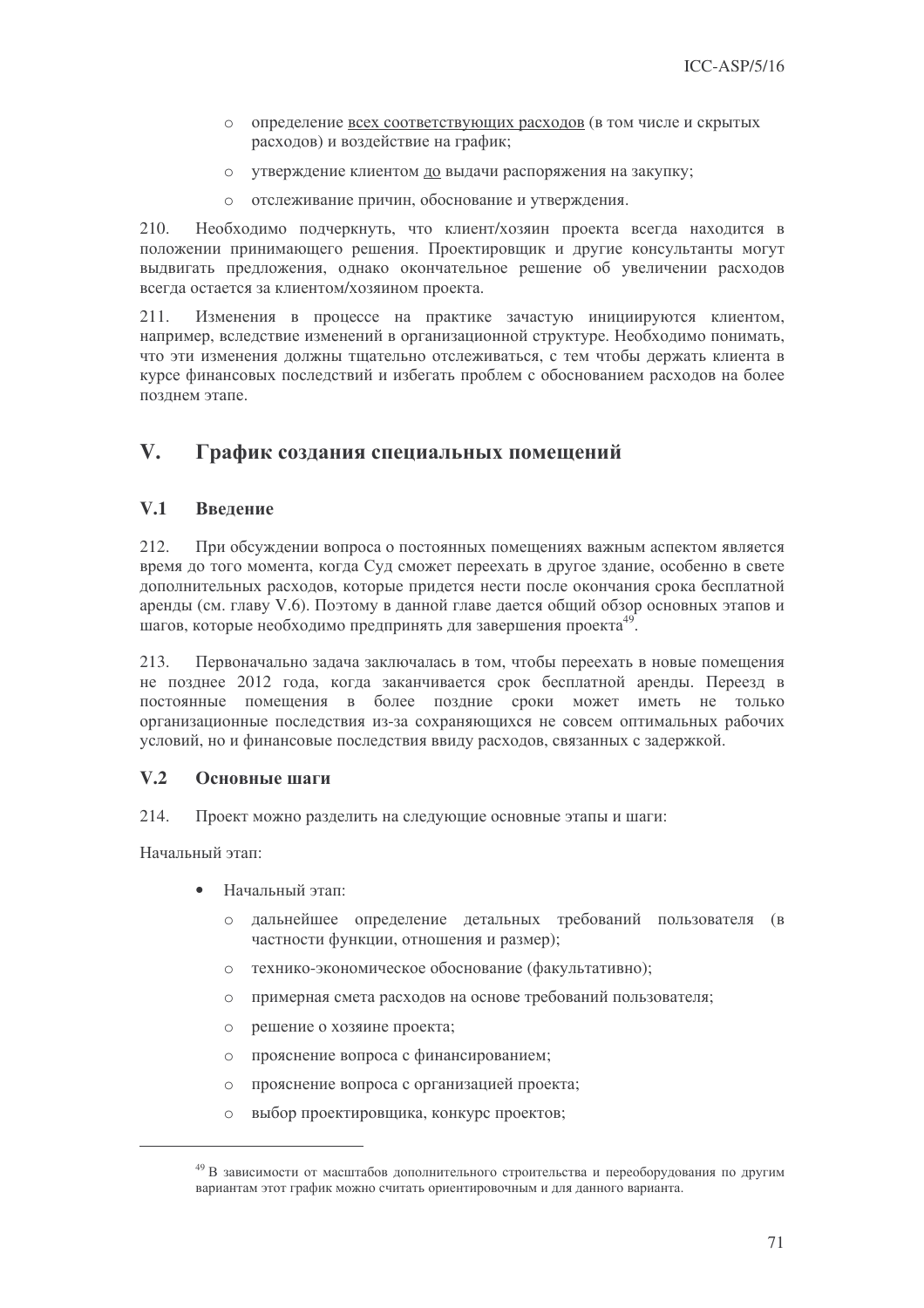## $ICC-ASP/5/16$

- победившего на о оптимизация конкурсе проекта (в случае необходимости).
- Этап проектирования:
	- предварительный проект:  $\cap$
	- детальный проект;  $\circ$
	- детализация технических требований;  $\circ$
	- смета расходов с большей степенью точности;  $\bigcap$
	- разрешение на строительство;  $\circ$
	- проведение торгов;  $\circ$
	- полготовка заказов.  $\cap$
- Этап осуществления:
	- планирование осуществления;  $\bigcirc$
	- выдача контракта (контрактов) на строительство;  $\bigcap$
	- строительство;  $\bigcap$
	- принятие работ и услуг;  $\circ$
	- переезд;  $\bigcap$
	- устранение недостатков, обеспечение удовлетворения исков по  $\bigcirc$ гарантиям:
	- проверка и оплата окончательных счетов-фактур.  $\bigcap$

#### $V.3$ Влияющие факторы

 $215.$ На график осуществления такого сложного проекта, как помещения Суда, влияют многочисленные факторы, в том числе:

- поддержка со стороны Ассамблеи государств-участников:  $\bullet$
- постоянная поддержка со стороны принимающего государства;
- $\bullet$ своевременное принятие решений;
- сроки утверждения;  $\bullet$
- качество компаний (проектировщика, консультантов, подрядчика и т.д.);  $\bullet$
- внешние риски (например, забастовки).

#### $V.4$ Продолжительность

216. На данном начальном этапе, когда так много неизвестно, трудно определить продолжительность каждого этапа и общую продолжительность подготовки и осуществления проекта. Исходя из опыта аналогичных проектов, обстоятельств и процедур можно сделать следующие приблизительные допущения:

## Начальный этап: минимум 1,5 года

Продолжительность начального этапа определить наиболее трудно. поскольку многие решения зависят от согласия многих заинтересованных сторон (например, Ассамблеи государств-участников, Международного уголовного суда, принимающего государства и т.д.), и поэтому данный этап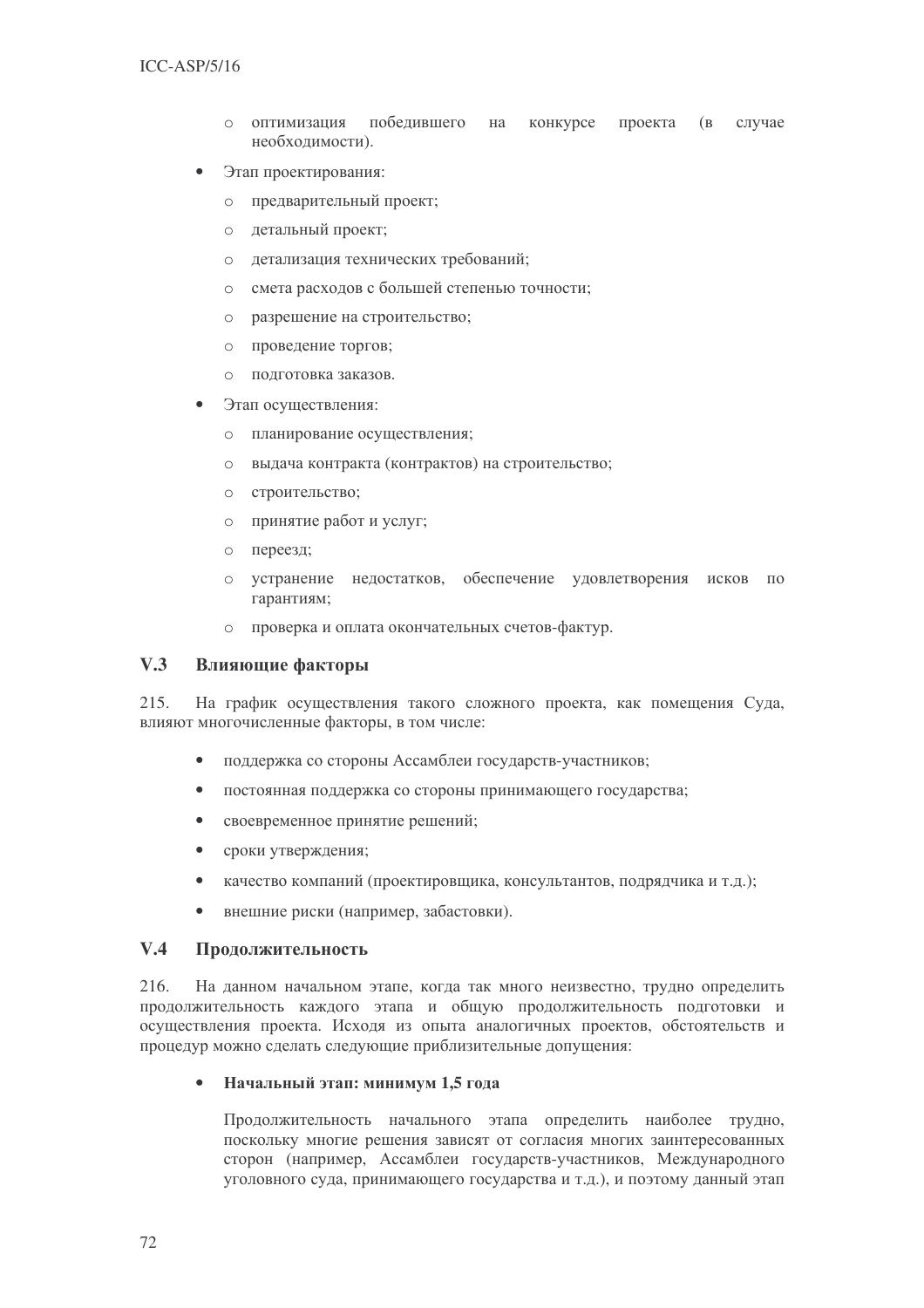может затянуться. Однако можно сказать, что минимальным для выполнения вышеуказанных залач следует считать  $CDOK$ продолжительностью в 1,5 года.

### Этап проектирования: минимум 2 года

Этап проектирования включает не только само проектирование и описание технических требований, но и проведение многочисленных встреч с заинтересованными сторонами, сроки утверждения и подготовку к этапу осуществления. Реально минимальным для этого этапа представляется срок примерно в два года.

### Этап осуществления: примерно 3,5 года + примерно 1 год

Для проекта такого масштаба и сложности обычным является срок строительства примерно в 3-3,5 года, за которым следует завершающий этап продолжительностью примерно в 1 год.

217. Подводя итог этим грубым оценкам, можно сказать, что на проект уйдет скорее всего порядка семи лет, прежде чем Суд сможет переехать в новые помещения. Если допустить, что один из вариантов получит «зеленый свет» после следующей сессии Ассамблеи государств-участников в конце 2006 года, это будет означать, что здание можно будет начать эксплуатировать в 2013/2014 годах.

Более полробное обсуждение графика и возможностей сокрашения общего 218. времени на проект можно будет провести после того, как появится большая ясность в отношении основных параметров проекта (участок, размер и т.д.).

#### $V.5$ Следующие шаги

219. Как уже отмечала Ассамблея государств-участников на своей сессии 2005 года, с одной стороны, существует необходимость «завершить [Суду] оценку численности персонала и планирование стратегии», и в то же время «продолжить дальнейшую работу по полготовке и планированию в отношении летализированных требований, предъявляемых к постоянным помещениям»<sup>50</sup>. Необходимо делать и то и другое независимо от того, какой вариант будет в конечном итоге выбран.

220. Как уже разъяснялось ранее в настоящем докладе (см. пункты 48, 49), нет необходимости срочно определять окончательные уровни укомплектования персоналом для продолжения дальнейшей работы по подготовке и планированию. Эти цифры необходимо постоянно обновлять в последующие годы и включить в проект, как только будут получены сводные данные.

221. Также не представляется целесообразным определять максимальный размер бюджета в настоящее время, когда имеется лишь весьма приблизительная информация по проекту.

 $50$  Официальные отчеты Ассамблеи государств-участников Римского cmamyma Международного уголовного суда, четвертая сессия, Гаага, 28 ноября - 3 декабря 2005 года Международного уголовного суда, ICC-ASP/4/32), часть III, резолюция (излание ICC-ASP/4/Res.2, принятая консенсусом на 4-м пленарном заседании, состоявшемся 3 декабря 2005 гола.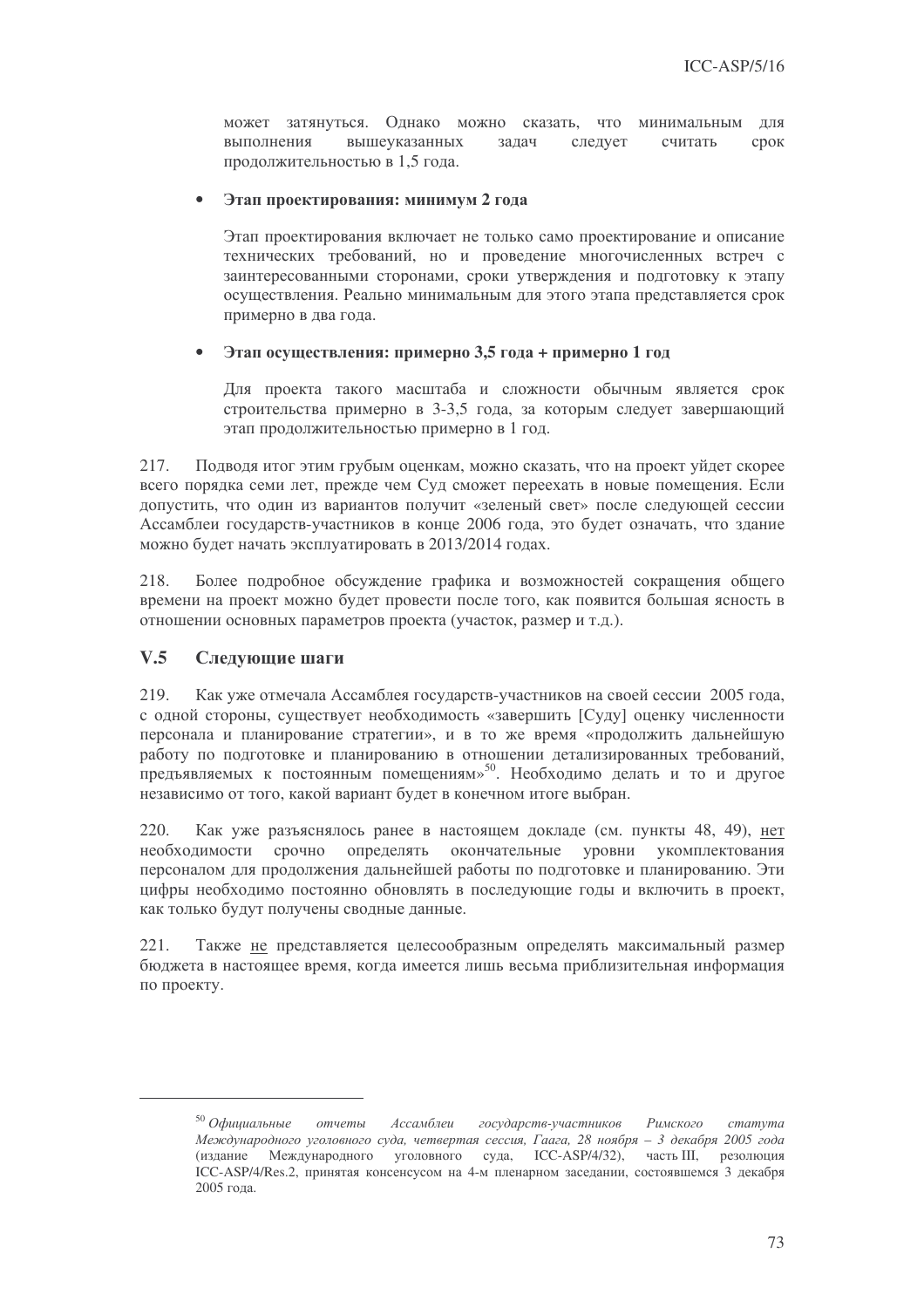### $ICC-ASP/5/16$

222. Однако в целях избегания ненужных и, возможно, дорогостоящих задержек следующей важной вехой представляется ограничение дальнейшей работы одним из вариантов. Кроме того, следует значительно активизировать работу над другими элементами начального этапа:

- $\bullet$ дальнейшее определение детальных требований пользователя (в частности функции и размер);
- технико-экономическое обоснование (факультативно);  $\bullet$
- примерная смета расходов на основе детальных требований пользователя;  $\bullet$
- решение о хозяине проекта;  $\bullet$
- прояснение вопроса с финансированием;  $\bullet$
- $\bullet$ прояснение вопроса с организацией проекта;
- $\bullet$ выбор проектировщика, конкурс проектов.

#### $V_{\cdot}6$ Издержки, вызванные задержкой

223. Важно понимать, что каждый год задержки с проектом несет дополнительные расходы:

а) Расходы на аренду комплекса «Арк» по истечении срока бесплатной аренды.

Каждый год задержки будет обходиться в годовую арендную плату за комплекс «Арк» (плюс аренда дополнительных помещений, если они потребуются), поскольку Суду придется дольше оставаться в арендуемом здании, а срок владения Александерказерне начнется на год позже.

Ежегодная арендная плата за комплекс «Арк», включая автостоянку, составляет в настоящее время примерно 5,6 млн. евро без оперативных и расходов. Расходы в Александерказерне эксплуатационных ДЛЯ 850 сотрудников составят примерно 4 млн. евро без оперативных и эксплуатационных расходов с учетом выгодного кредита и бесплатного предоставления земли, как это было указано в дополнительном финансовом предложении принимающего государства.

**b**) Снижение покупательной способности кредита, предложенного принимающим государством.

Расходы на здание будут возрастать по мере инфляции, однако кредит ограничен суммой в 200 млн. евро. Иными словами, с каждым годом стоимость кредита будет становиться все меньше и меньше. Если он будет использован, например, в 2012 году, 200 млн. евро будут иметь большую покупательную способность, чем те же самые 200 млн. евро в 2015 году. Если лопустить, что средние темпы инфляции составят 3%, то это будет означать ежегодное снижение покупательной способности примерно на 6 млн. евро.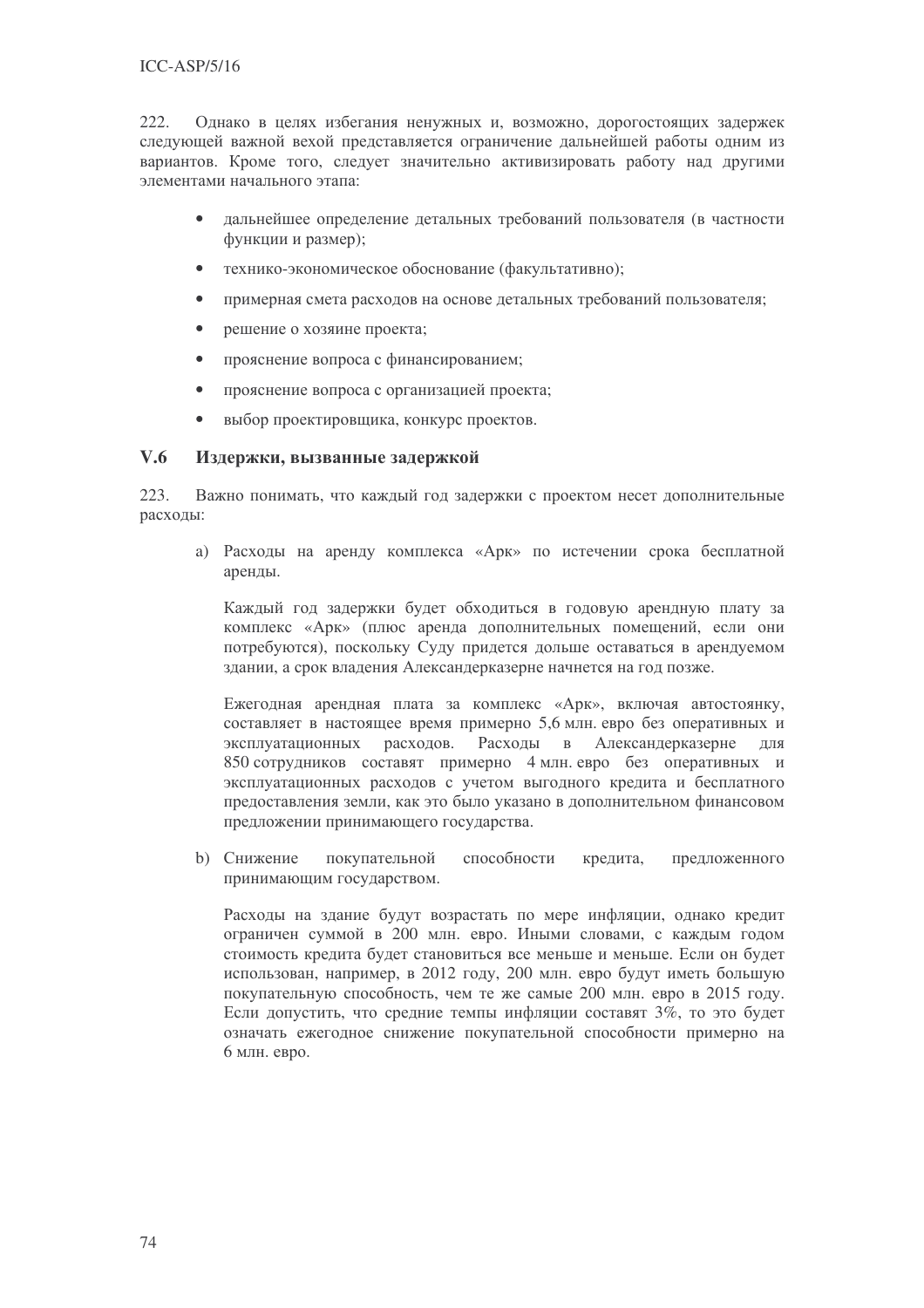# Перечень соответствующих документов

Принимающее государство

- Выступление министра иностранных дел Королевства Нидерландов Йозиаса Й. ван Аартсена на восьмой сессии Подготовительной комиссии 25 сентября 2001 года (PCNICC/2001/INF/3).
- (Целевая группа МУС) Будущие постоянные помещения Международного уголовного суда: модели финансирования, 17 ма марта  $2005$  года (ICC-ASP/4/CBF.1/INF.1).
- Письмо министра иностранных дел принимающего государства Председателю Ассамблеи государств-участников от 25 января 2006 года (дополнительное финансовое предложение) и добавление с информацией о дополнительном голландском пре предложении в отношении постоянных щений Международного уголовного суда в Официальных отчетах Ассамблеи государств-участников Римского статута Международного уголовного суда, возобновленная четвертая сессия, Нью-Йорк, 26-27 января 2006 года (ICC-ASP/4/32), приложение IV.

### $ATY$

- Официальные отчеты Ассамблеи государств-участников Римского статута Международного уголовного суда, третья сессия, Гаага, 6 - 10 сентября 2004 года (ICC-ASP/3/25), пункты 22 – 24.
- Резолюция ICC-ASP/4/Res.2 по постоянным помещениям в Официальных отчетах Ассамблеи государств-участников Римского статута Международного уголовного суда, четвертая сессия, Гаага, 28 ноября – 3 декабря 2005 года (ICC-ASP/4/32), стр. 368, можно найти по адресу: http://www.icc-cpi.int/asp/asprecords/ASP\_4thsession.html.
- Официальные отчеты Ассамблеи государств-участников Римского статута Международного уголовного суда, четвертая сессия, Гаага, 28 ноября -3 декабря 2005 года (ICC-ASP/4/32), пункт 39.

Бюро

• Доклад Бюро о постоянных помещениях Суда, 18 ноября 2005 года (ICC-ASP/4/28).

БФК

- при доклад Ассамблее государств-участников об обсужде вопросов. kaca ющихся постоянных помещений Суда, 17 августа 2004 года (ICC-ASP/3/17).
- Доклад Бюджетно-финансового комитета (март 2004 года), 19 августа 2004 года (ICC-ASP/3/22), пункты 9-11.
- Доклад Бюджетно-финансового комитета (август 2004 года), 13 августа 2004 года (ICC-ASP/3/18), пункты 100-103.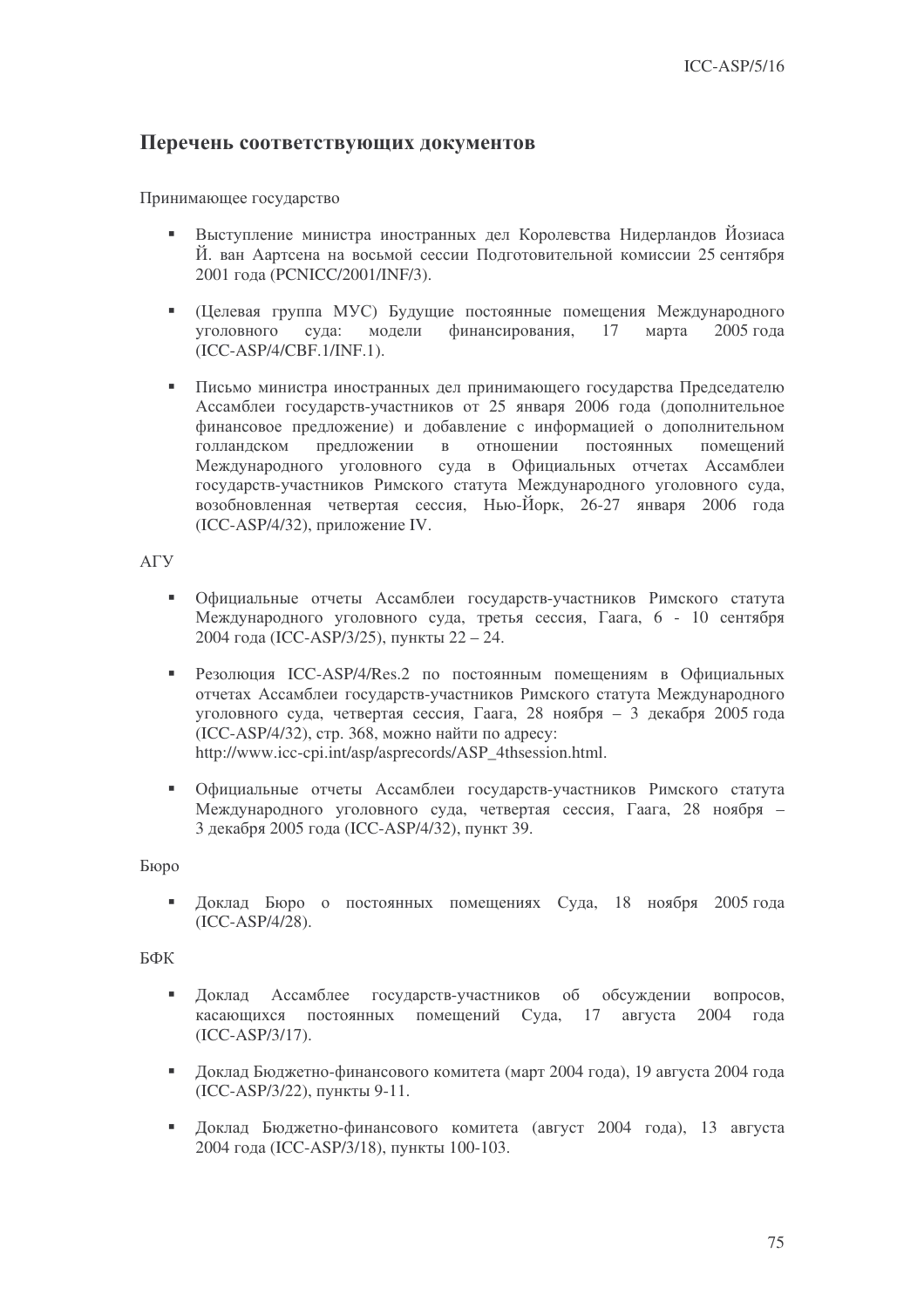- Доклад Бюджетно-финансового комитета о работе его четвертой сессии, 15 апреля 2005 года (ICC-ASP/4/2), пункты 26-39.
- Доклад Бюджетно-финансового комитета о работе его пятой сессии, 21 октября 2005 года (ICC-ASP/4/27), пункты 80-87.
- Доклад Бюджетно-финансового комитета о работе его шестой сессии, 4 мая 2006 года (ICC-ASP/5/1), пункты 31 - 45.

MVC

- Доклад Ассамблее государств-участников о будущих постоянных помещениях Международного уголовного суда: варианты размещения, 9 марта 2005 года (ICC-ASP/4/1).
- Доклад о будущих постоянных помещениях Международного уголовного суда: представление проекта, 18 октября 2005 года (ICC-ASP/4/22).
- Доклад о будущих постоянных помещениях Международного уголовного суда - финансовое сравнение вариантов размещения Суда, 18 октября 2005 года (ICC-ASP/4/23), запрошенный Бюджетно-финансовым комитетом на его четвертой сессии, состоявшейся 4-6 апреля 2005 года в Гааге.
- Доклад о будущих помещениях Международного уголовного суда промежуточный доклад о структуре оценок численности штатного персонала, 18 октября 2005 года (ICC-ASP/4/24), запрошенный Бюджетно-финансовым комитетом на его четвертой сессии, состоявшейся 4-6 апреля 2005 года в Гааге.
- Доклад о будущих помещениях Международного уголовного суда методы финансирования помещений, применяемые другими международными организациями, 18 октября 2005 года (ICC-ASP/4/25), запрошенный Бюджетнофинансовым комитетом на его четвертой сессии, состоявшейся 4-6 апреля 2005 года в Гааге.
- Доклад о будущих постоянных помещениях Международного уголовного суда - обновленное финансовое сравнение вариантов размещения, 4 апреля  $2006$  гола  $(ICC-ASP/5/CBF.1/1),$ запрошенный нный Бюджетно-финансовым комитетом на его четвертой сессии, состоявшейся 4-6 апреля 2005 года в Гааге.
- Доклад о Модели численности персонала Суда, 4 апреля 2006 года (ICC-ASP/5/CBF.1/6).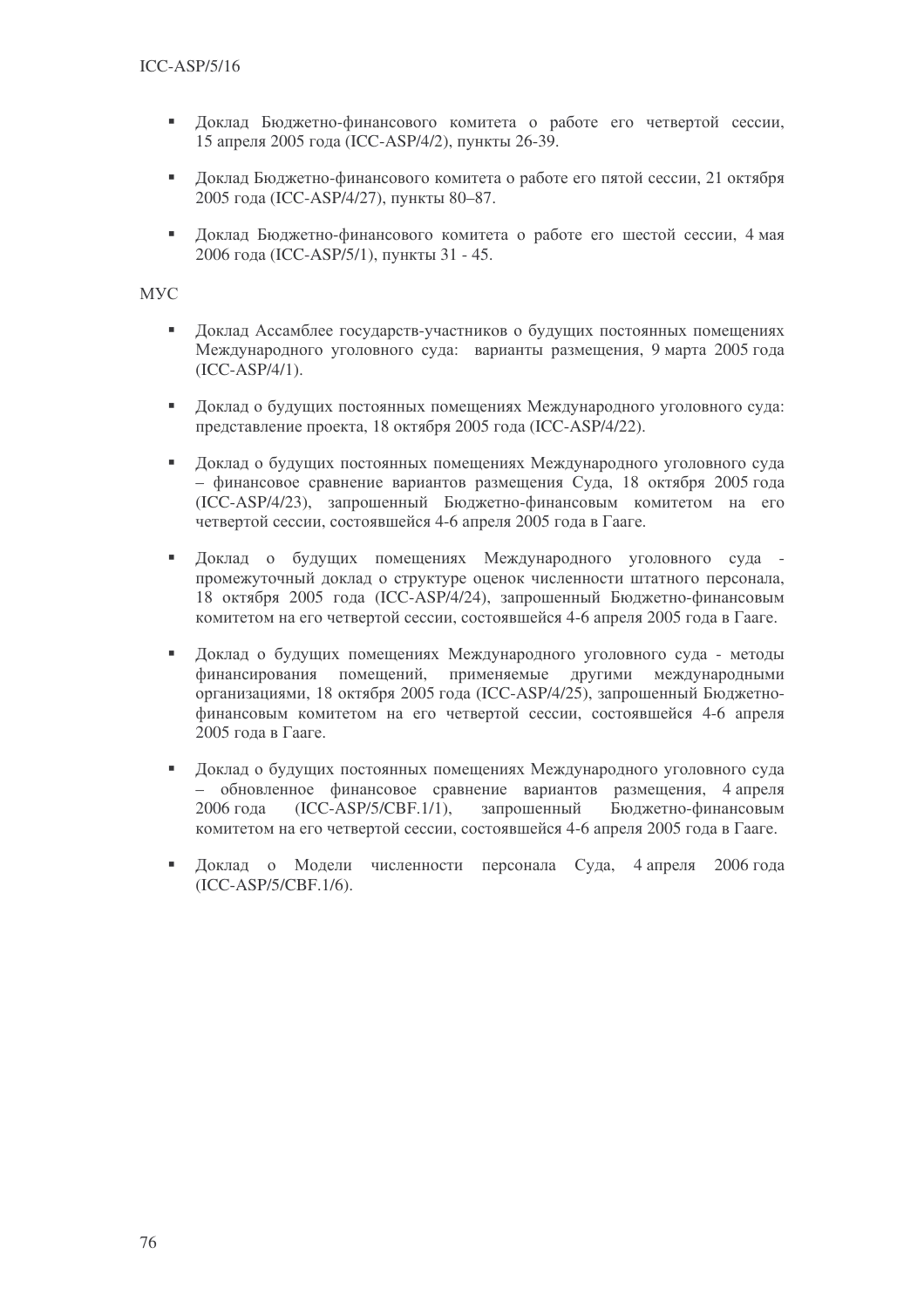## Часто задаваемые вопросы (ЧЗВ)

224. Какова будет общая стоимость проекта по строительству постоянных помещений на Александерказерне?

В настоящее время невозможно дать точную оценку общих расходов строительства специальных постоянных помещений на участке Александерказерне.

Главными определяющими стоимость факторами будут, конечно, общий размер помещений, что в большой степени зависит от решения относительно максимальной численности персонала в месте нахождения Суда, и выбранный проект. Оба эти фактора по-прежнему неизвестны.

Содержащиеся в настоящем докладе результаты предварительных расчетов (см. IV.4.4.1) показывают, что кредита на максимальную сумму в 200 млн. евро, предложенного принимающим государством, будет достаточно для создания будущих постоянных помешений.

Для расчета более точных оценок необходимо иметь решение относительно численности персонала и по крайней мере предварительное исследование проекта. Поэтому процесс планирования продолжится, с тем чтобы получить более четкую идею в отношении проекта и его стоимости.

Пополнительную информацию можно найти в главе IV настояшего доклада.

225. Каковы будут общие ежегодные расходы после 1 июля 2012 года, связанные с дальнейшим пребыванием в комплексе «Арк»?

Это будет зависеть главным образом от следующих факторов:

- Аренда всего комплекса «Арк» (включая крыло D и часть, занимаемую в настоящее время Евроюстом). Принимающее государство сообщило Суду, что нынешняя арендная плата составляет 5 311 200 евро в год (без оперативных расходов).
- Аренда автостоянки и здания на Сатурнусстрат. Принимающее государство сообщило Суду, что нынешняя арендная плата составляет 296 738 евро в год. Однако, поскольку в настоящее время планируется построить дополнительные служебные помещения на участке Сатурнусстрат, арендная плата может значительно возрасти.
- Обшая численность персонала. Это будет определять, нужно ли будет арендовать или строить дополнительные служебные помещения. В настоящее время средняя арендная плата за качественные служебные помещения в Гааге составляет +/- 180 евро за  $x^2$ .

Однако следует отметить, что нынешний срок аренды комплекса «Арк» и территории на Сатурнусстрат истекает примерно в 2012 году, и, таким образом, неясно, сможет ли Международный уголовный суд и дальше арендовать эти помещения, и если да, то по какой цене.

 $226$ Какой из трех вариантов (комплекс «Арк», МТБЮ или Александерказерне) является наименее дорогим?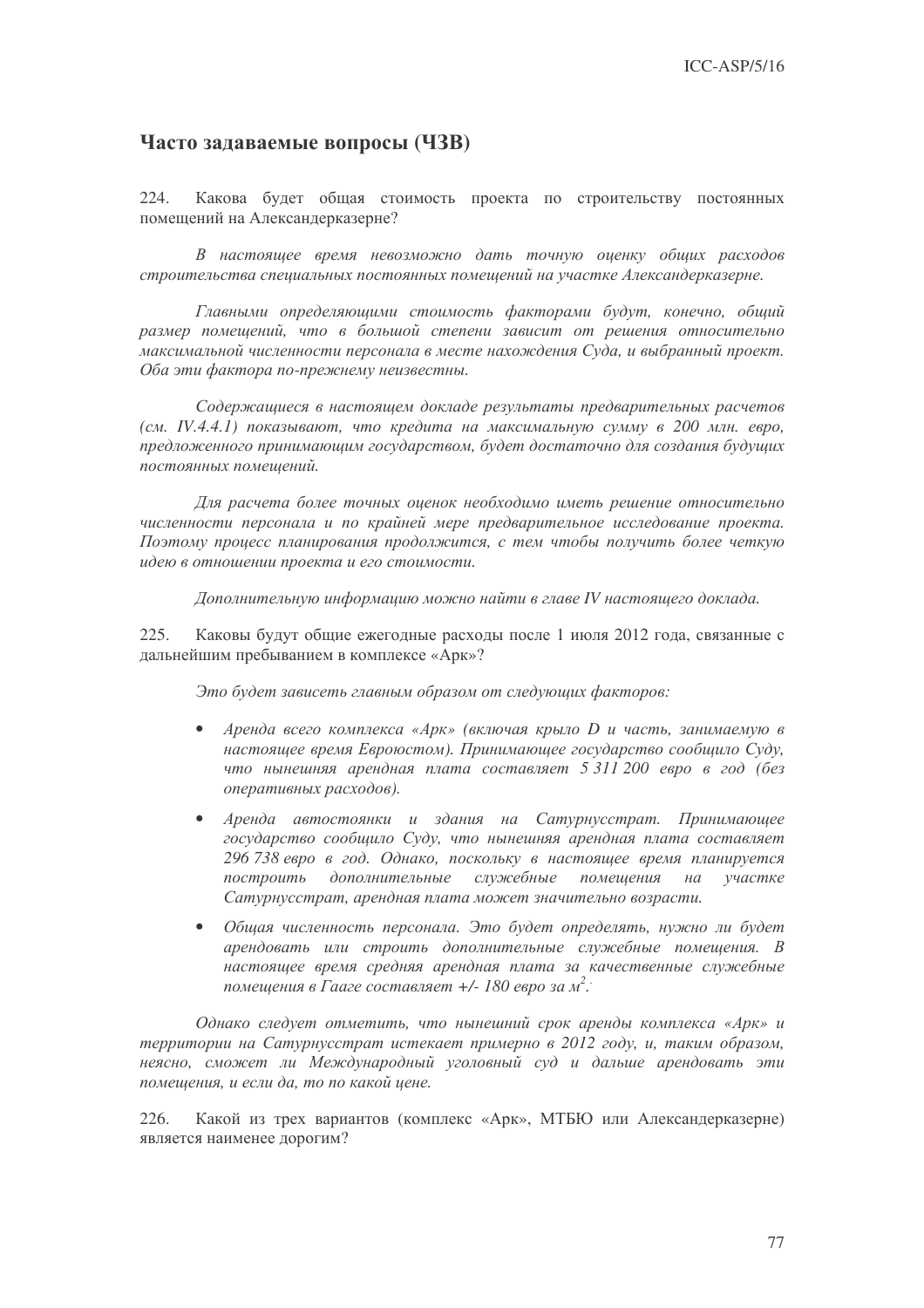Суд провел предварительное исследование (до принятия решения по численности персонала и проекту), которое показывает, что в течение 30-летнего периода самым дешевым вариантом будет, вероятно, Александерказерне. На втором месте находится комплекс «Арк». Самым дорогим вариантом представляется МТБЮ. Преимушества Александерказерне становятся более очевидными с увеличением масштабов проекта.

С учетом дополнительного финансового предложения принимающего предоставление земли, государства (бесплатное субсидируемый  $k$ pedum $)$ представляется разумным полагать, что Александерказерне является наименее дорогостояшим вариантом независимо от окончательного размера помешений.

Дополнительную информацию можно найти в главе IV.4.4 настоящего доклада.

227. Какая часть общих расходов по трем вариантам приходится на налоги и другие сборы, взимаемые принимающим государством?

До настоящего времени Суд делал все свои допущения в отношении расходов без учета налогов и других сборов. Принимающее государство все еще должно пояснить, будет ли Суд облагаться налогами и другими сборами и в каких размерах,

228. Как получается, что наиболее дешевым вариантом является строительство нового здания на Александерказерне, а не дальнейшее пребывание в комплексе «Арк»?

Согласно условиям рынка, строить новые помещения на Александерказерне было бы, вероятно, не дешевле, чем оставаться в комплексе «Арк». Однако в свете дополнительного финансового предложения принимающего государства Александерказерне становится более дешевым вариантом, если рассматривать его в долгосрочной перспективе. Суду не только не придется платить за землю, но он сможет также финансировать проект с помощью субсидируемого кредита, предоставляемого на срок 30 лет. Кроме того, после того как строительство здания будет профинансировано, Суд сможет стать владельцем здания и, таким образом, не должен будет больше платить какую-либо арендную плату.

Дополнительную информацию можно найти в главе IV настояшего доклада.

229. Как получается, что дешевле построить новое здание на Александерказерне, чем переделать существующее здание МТБЮ?

Во-первых, здание МТБЮ недостаточно большое даже для того, чтобы разместить нынешнее количество сотрудников МУС. Поэтому необходимо будет приобрести дополнительный земельный участок для строительства помещений, дополняющих имеющееся здание.

Во-вторых, зданию МТБЮ около 50лет, и оно нуждается в серьезной реконструкции.

дополнительное В-третьих, финансовое предложение принимающего государства не распространяется на МТБЮ.

Дополнительную информацию можно найти в главе IV настоящего доклада.

230. Какова разница в оперативных и эксплуатационных расходах в собственных помещениях по сравнению с арендуемыми?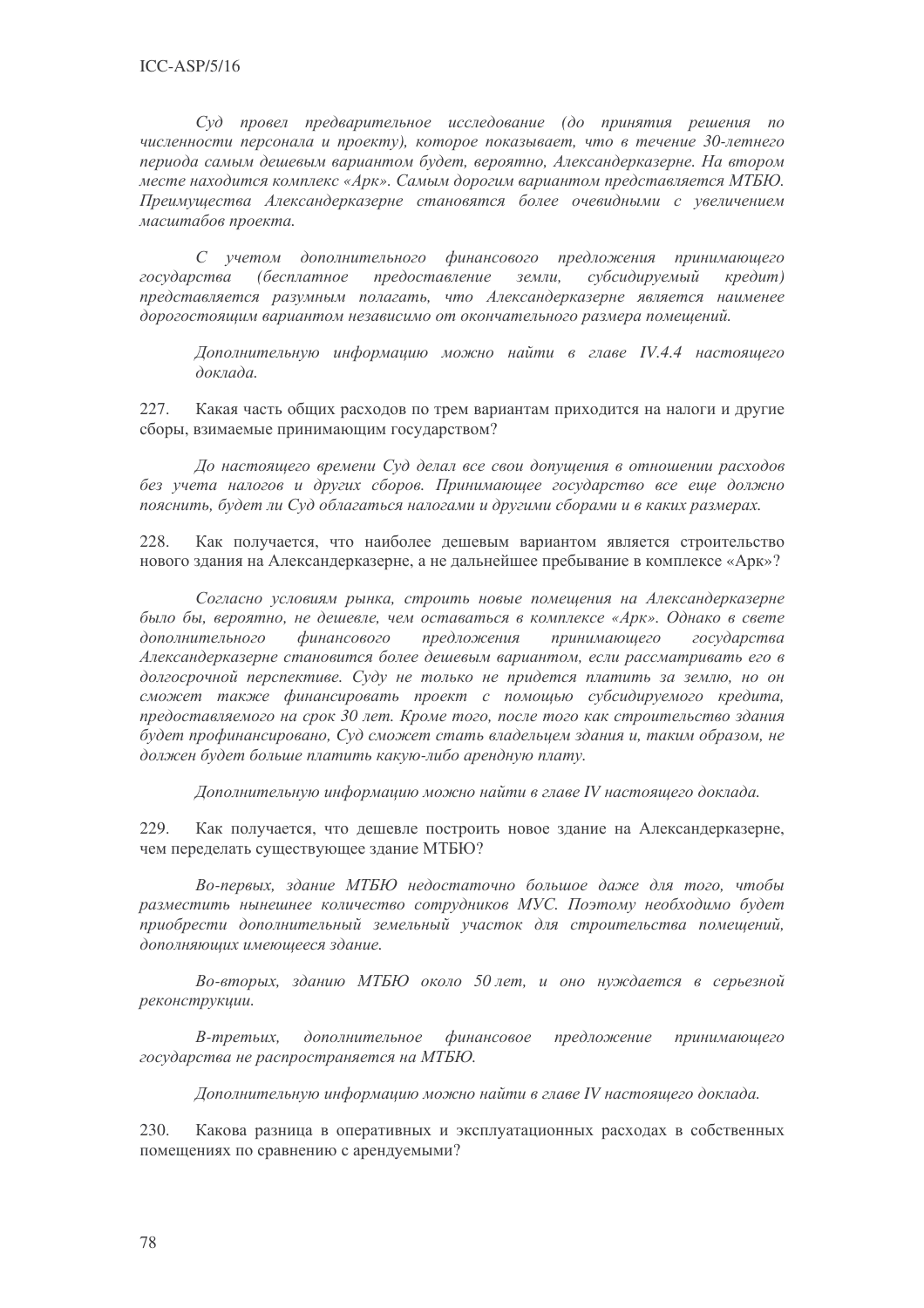Стоимостные преимущества в оперативных и эксплуатационных расходах могут проявиться, если эти услуги предоставляются внешними управляющими объекта. Однако внешнее управление объектом может также осуществляться, если здание принадлежит Суду.

Подробную оценку преимуществ и недостатков, заключенных в такой возможности, следует сделать на более позднем этапе.

Зависимость оперативных и эксплуатационных расходов от проекта следует рассмотреть на этапе проектирования. Оптимизация этого этапа может значительно сократить долгосрочные оперативные и эксплуатационные расходы.

 $231.$ Каковы будут расходы, если произойдет задержка с проектом строительства специальных помещений и к июлю 2012 года не будет готово окончательное решение?

Важно понять, что каждый год задержки с проектом строительства специальных помешений влечет дополнительные издержки, т.е. расходы на аренду комплекса «Арк» (см. также пункт 225 настоящей главы), и снижение покупательной способности кредита, предложенного принимающим государством.

Дополнительную информацию можно найти в главе V.6 настоящего доклада.

 $232$ Не будет ли дешевле выйти на частный рынок для осуществления и ведения проекта по постоянным помешениям?

Общего ответа на этот вопрос нет. С одной стороны, частный сектор заложит прибыль за свои услуги, с другой стороны, здесь могут быть преимущества в плане эффективности.

Этим вопросом следует заняться на более позднем этапе проекта вместе с вопросом о хозяине проекта.

Дополнительную информацию, которая имеется на данном этапе, можно найти в главе IV.5. настоящего доклада.

233. Каковы основные финансовые риски, связанные с проектом по постоянным помешениям?

Постоянные помещения - это очень большой и сложный проект, который связан со значительными финансовыми взносами государств-участников. Риски могут возникать в различных областях, и их можно разделить на риски, связанные с людьми (например, небрежность, человеческая ошибка, внесение изменений), внешние события (например, стихийное бедствие, терроризм, политические изменения, забастовки), риски, связанные с системой (например, проблемы с заявками, сделками, инфраструктурой), или риски, связанные с процессом (например, отсутствие связи, неясные обязанности). Все эти риски могут иметь финансовые последствия.

Необходимо тшательно подготовить детальное исследование рисков, включая матрицу рисков, вместе с решением о хозяине проекта и организации проекта (кто какие риски несет) задолго до заключения основных контрактов с консультантамипроектировщиками и строительными компаниями.

Первый, предварительный обзор финансовых рисков и стратегий контроля за расходами можно найти в главе IV.6 настоящего доклада.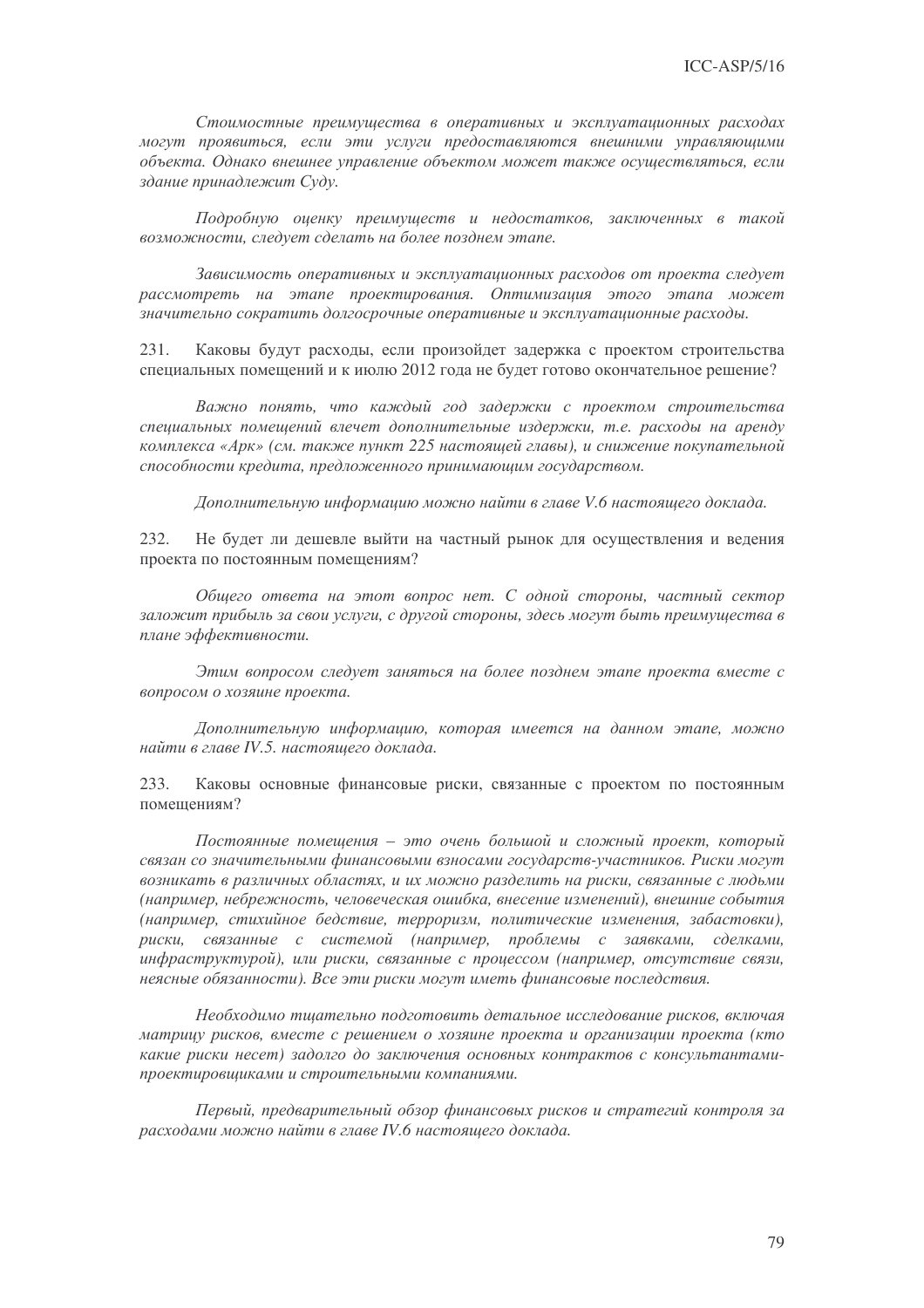234. Помимо комплекса «Арк», МТБЮ или Александерказерне, имеются ли в Гааге какие-либо другие реальные варианты?

Да, можно было бы найти другие объекты, в которых можно было бы разместить Суд. Однако, согласно исследованию, проведенному принимающим государством, ни один из этих других вариантов не даст существенных преимуществ по сравнению с комплексом «Арк», МТБЮ или Александерказерне.

Пополнительную информацию можно найти в главе III настояшего доклада.

235. Каков будет уровень укомплектования персоналом в постоянных помещениях?

Этот вопрос по-прежнему предстоит решить. Окончательное слово в отношении численности персонала остается за государствами-участниками, однако Суд будет стремиться облегчить принятие этого решения, предоставив Ассамблее необходимую информацию. Для этого Суд разработал так называемую Модель численности персонала Суда, которая позволяет рассчитать количество людских ресурсов, необходимое для определенного уровня деятельности.

Дополнительную информацию можно найти в главе II.5. настоящего доклада.

236. Сколько сотрудников можно разместить в комплексе «Арк»?

Максимальная вместимость всего здания «Арк» (включая крыло D и часть, занимаемую в настояшее время Евроюстом) составляет примерно 850 рабочих мест. Это не позволит обеспечить какую-либо дополнительную гибкость.

Дополнительную информацию можно найти в главе II.5 настоящего доклада.

237. Каковы расходы на слишком масштабное строительство?

Слишком масштабное строительство можно понимать по-разному, например, сооружение завершенных помешений (включая внутреннюю отделку и т.д.), что обеспечит более гибкое использование, или создание только корпуса здания для последующей отделки. Расходы на слишком масштабное строительство можно разбить на три основные группы, а именно расходы на корпус здания, расходы на интерьер и отделку и оперативные и эксплуатационные расходы. В зависимости от необходимой гибкости речь может идти об одних или всех этих расходах.

Решение относительно размера здания и общей численности персонала остается за тем же самым органом (т.е. Ассамблеей), а риск слишком масштабного строительства представляется маловероятным.

238. Каковы расходы на слишком ограниченное строительство?

Слишком ограниченное строительство может иметь серьезные последствия в эффективности организации, и этого следует избегать. Поэтому плане рекомендуется проявлять определенную степень гибкости (см. также главу II.5.4).

На этапе планирования и проектирования можно и необходимо учитывать возможность расширения в будушем, с тем чтобы снизить дополнительные расходы и особенно потерю времени. Поэтому Суд будет выступать за уже планируемую возможность расширения его помещений на как можно более раннем этапе.

239. Если решение будет принято в этом году (конец 2006 года), когда реально можно будет завершить строительство специальных помешений на Александерказерне?